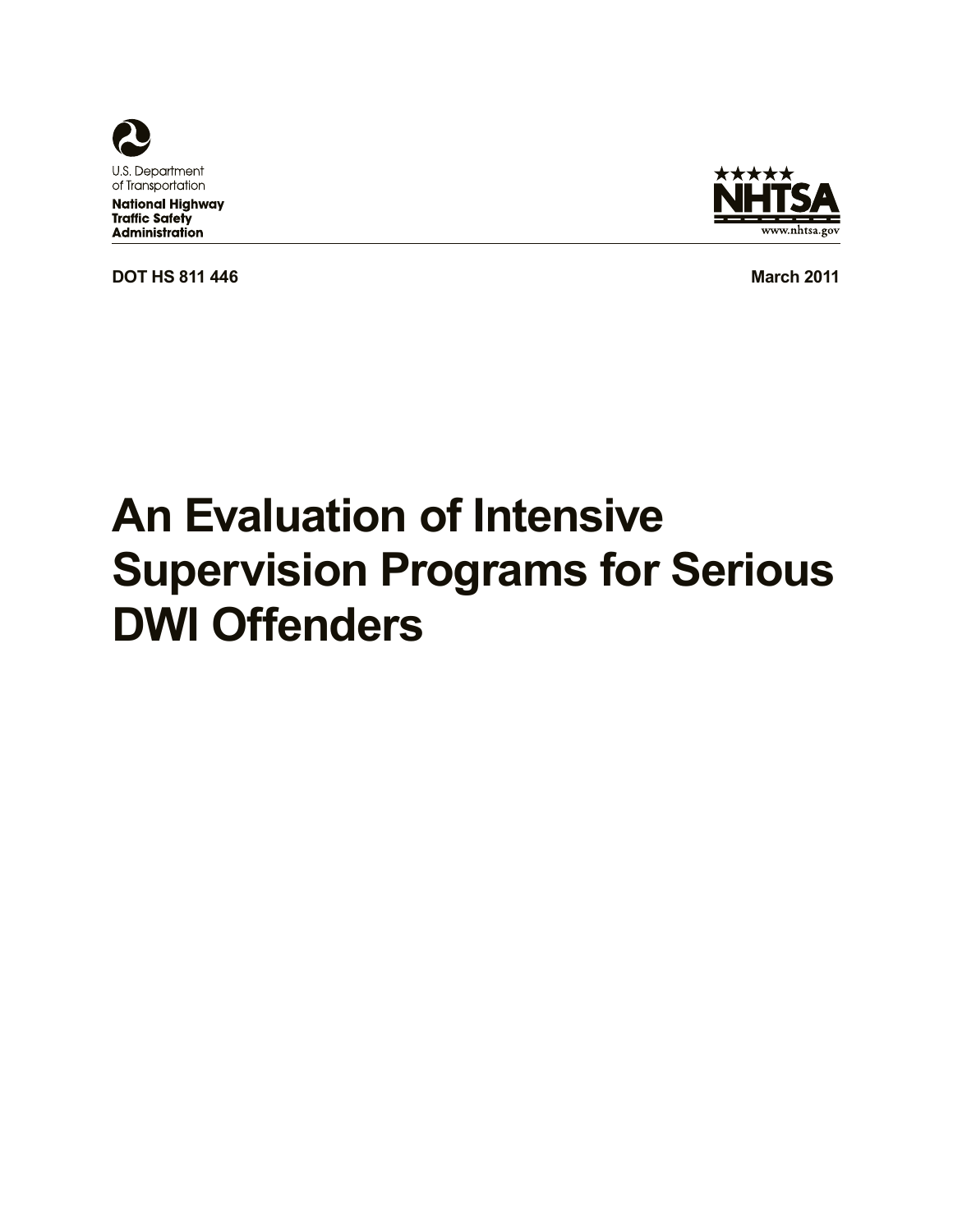#### DISCLAIMER

of the Department of Transportation or the National Highway Traffic Safety Administration. This publication is distributed by the U.S. Department of Transportation, National Highway Traffic Safety Administration, in the interest of information exchange. The opinions, findings, and conclusions expressed in this publication are those of the authors and not necessarily those The United States Government assumes no liability for its contents or use thereof. If trade names, manufacturers'names, or specific products are mentioned, it is because they are considered essential to the object of the publication and should not be construed as an endorsement. The United States Government does not endorse products or manufacturers.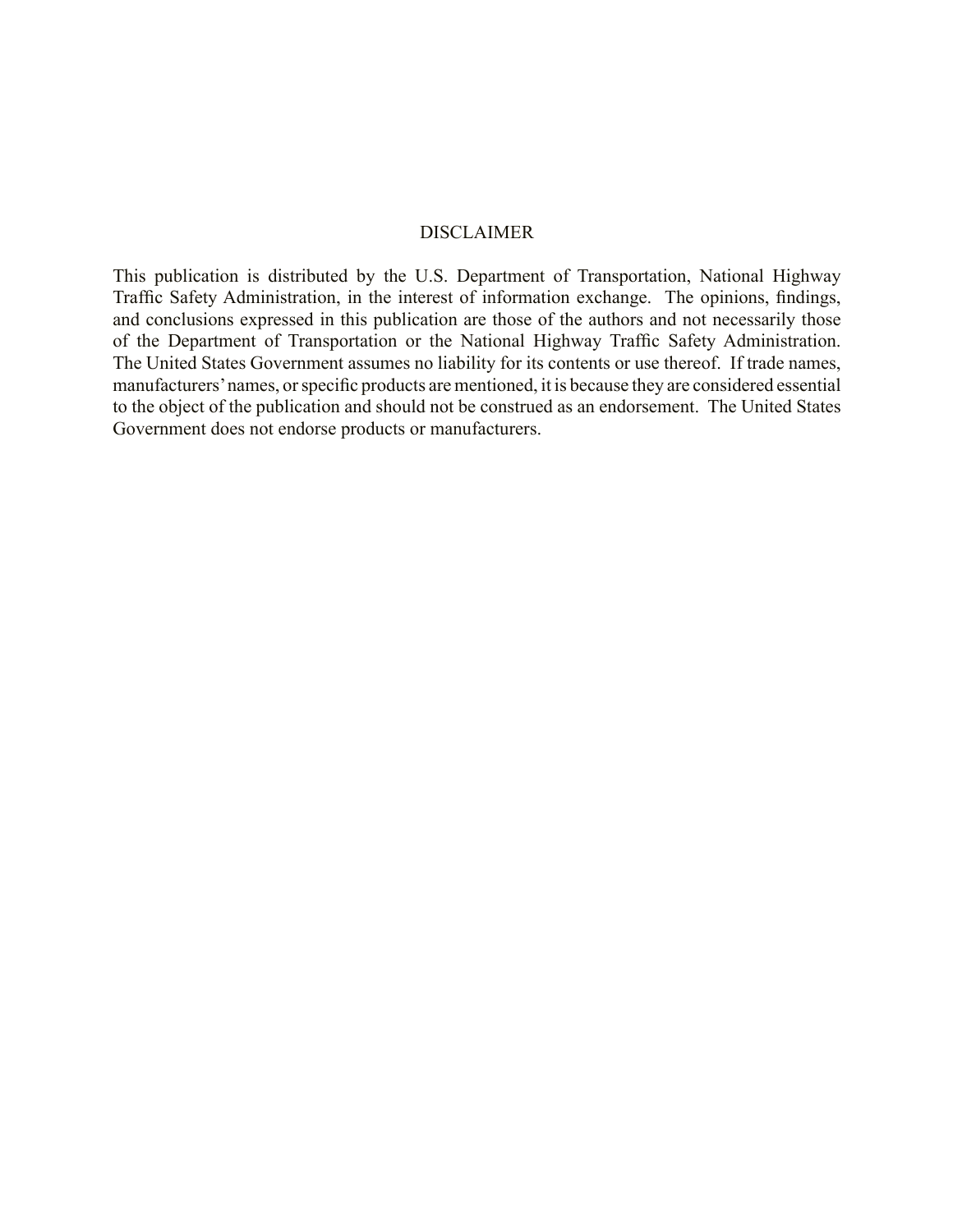| <b>Technical Report Documentation Page</b>                                                                                                                                                                                                                     |                                                                                                                                                                                                                                                             |  |                                                                                        |           |
|----------------------------------------------------------------------------------------------------------------------------------------------------------------------------------------------------------------------------------------------------------------|-------------------------------------------------------------------------------------------------------------------------------------------------------------------------------------------------------------------------------------------------------------|--|----------------------------------------------------------------------------------------|-----------|
| 1. Report No.                                                                                                                                                                                                                                                  | 2. Government Accession No.                                                                                                                                                                                                                                 |  | 3. Recipient's Catalog No.                                                             |           |
| <b>DOT HS 811 446</b>                                                                                                                                                                                                                                          |                                                                                                                                                                                                                                                             |  |                                                                                        |           |
| 4. Title and Subtitle                                                                                                                                                                                                                                          |                                                                                                                                                                                                                                                             |  | 5. Report Date                                                                         |           |
| An Evaluation of Intensive Supervision Programs for Serious DWI Offenders                                                                                                                                                                                      |                                                                                                                                                                                                                                                             |  | March 2011                                                                             |           |
|                                                                                                                                                                                                                                                                |                                                                                                                                                                                                                                                             |  | 6. Performing Organization Code                                                        |           |
| 7. Author(s)                                                                                                                                                                                                                                                   |                                                                                                                                                                                                                                                             |  | 8. Performing Organization Report No.                                                  |           |
| Wiliszowski, C.; Fell, J.; McKnight, S.; and Tippetts, S.                                                                                                                                                                                                      |                                                                                                                                                                                                                                                             |  |                                                                                        |           |
| 9. Performing Organization Name and Address                                                                                                                                                                                                                    |                                                                                                                                                                                                                                                             |  | 10. Work Unit No. (TRAIS)                                                              |           |
| Bedford Research, 11 Davis Road, Bedford, MA 01730-1597 and                                                                                                                                                                                                    |                                                                                                                                                                                                                                                             |  |                                                                                        |           |
| The Pacific Institute for Research and Evaluation,                                                                                                                                                                                                             |                                                                                                                                                                                                                                                             |  | 11. Contract or Grant No.                                                              |           |
| 11720 Beltsville Drive, Suite 900, Calverton, MD 20705-3102                                                                                                                                                                                                    |                                                                                                                                                                                                                                                             |  | DTNH22-05-25043, PR 06-01130                                                           |           |
| 12. Sponsoring Agency Name and Address                                                                                                                                                                                                                         |                                                                                                                                                                                                                                                             |  | 13. Type of Report and Period Covered                                                  |           |
| National Highway Traffic Safety Administration                                                                                                                                                                                                                 |                                                                                                                                                                                                                                                             |  | Final Report 8/26/09                                                                   |           |
| Office of Behavioral Safety Research                                                                                                                                                                                                                           |                                                                                                                                                                                                                                                             |  | 14. Sponsoring Agency Code                                                             |           |
| 1200 New Jersey Ave, SE                                                                                                                                                                                                                                        |                                                                                                                                                                                                                                                             |  |                                                                                        |           |
| Washington, DC 20590                                                                                                                                                                                                                                           |                                                                                                                                                                                                                                                             |  |                                                                                        |           |
| 15. Supplementary Notes<br>J. DeCarlo Ciccel was the task order manager on this project.                                                                                                                                                                       |                                                                                                                                                                                                                                                             |  |                                                                                        |           |
| 16. Abstract                                                                                                                                                                                                                                                   |                                                                                                                                                                                                                                                             |  |                                                                                        |           |
|                                                                                                                                                                                                                                                                | Intensive Supervision Programs (ISPs) for offenders convicted of driving while intoxicated (DWI) vary considerably around the                                                                                                                               |  |                                                                                        |           |
|                                                                                                                                                                                                                                                                | United States. There are State "systems" that provide standard guidelines to counties and local communities in the State, and there                                                                                                                         |  |                                                                                        |           |
|                                                                                                                                                                                                                                                                | are numerous local county and community programs that appear promising in reducing DWI recidivism. We prepared case studies<br>for two State programs (Nebraska and Wisconsin), four individual area ISPs ("Staggered Sentencing for Multiple DWI Convicted |  |                                                                                        |           |
|                                                                                                                                                                                                                                                                | Offenders" in Minnesota; "Serious Offender Program" in Nevada; "DWI Enforcement Program" in New York; and "DUII Intensive                                                                                                                                   |  |                                                                                        |           |
|                                                                                                                                                                                                                                                                | Supervision Program" (DISP) in Oregon) and two rural programs ("24/7 Sobriety Project" in South Dakota; and "DUI Supervised                                                                                                                                 |  |                                                                                        |           |
| Probation Program" in Wyoming). These ISPs revealed certain common features:                                                                                                                                                                                   |                                                                                                                                                                                                                                                             |  |                                                                                        |           |
| $\bullet$                                                                                                                                                                                                                                                      | Screening and assessment of offenders for the extent of their alcohol/substance abuse problem                                                                                                                                                               |  |                                                                                        |           |
| Close monitoring and supervision of the offenders                                                                                                                                                                                                              |                                                                                                                                                                                                                                                             |  |                                                                                        |           |
|                                                                                                                                                                                                                                                                | Encouragement by officials to complete the program requirements successfully                                                                                                                                                                                |  |                                                                                        |           |
| Jail for noncompliance                                                                                                                                                                                                                                         |                                                                                                                                                                                                                                                             |  |                                                                                        |           |
|                                                                                                                                                                                                                                                                | The authors evaluated three of the programs. The Minnesota Staggered Sentencing Program appeared to be successful in reducing                                                                                                                               |  |                                                                                        |           |
| offender recidivism, even given the small sample size of program offenders $(n=200)$ . Compared to a similar matched group of DWI                                                                                                                              |                                                                                                                                                                                                                                                             |  |                                                                                        |           |
| offenders, the staggered sentencing offenders had a significant 30.6% lower recidivism rate ( $p=017$ ) up to 4 years post-offense.<br>The program prevented an estimated 15 to 23 re-arrests for DWI due to its effectiveness. The Westchester County program |                                                                                                                                                                                                                                                             |  |                                                                                        |           |
| appeared to be <i>effective in the short term</i> (18.1% lower recidivism in 5 years post-offense $[p<0.001]$ ) but not in the long term (only                                                                                                                 |                                                                                                                                                                                                                                                             |  |                                                                                        |           |
| 5.4% [p=.171] lower recidivism in 15 years post-offense). This program resulted in an estimated 78 fewer re-arrests for DWI in the                                                                                                                             |                                                                                                                                                                                                                                                             |  |                                                                                        |           |
| first 5 years. The Oregon DISP intervention group had 54.1% lower recidivism up to 8 years post index offense than both of the                                                                                                                                 |                                                                                                                                                                                                                                                             |  |                                                                                        |           |
| stratified matched-sample comparison groups, adjusting for the demographic covariates (Wald=51.50; $p$ >.001). The program<br>prevented 67 re-arrests for DWI in the first 8 years. The benefit/cost of ISPs appears to be very good for the prevention of re- |                                                                                                                                                                                                                                                             |  |                                                                                        |           |
|                                                                                                                                                                                                                                                                | arrests. Preventing re-arrest for DWI for multiple offenders saves thousands of dollars in sanctions (jail time) and rehabilitation.                                                                                                                        |  |                                                                                        |           |
| 17. Key Words<br>18. Distribution Statement                                                                                                                                                                                                                    |                                                                                                                                                                                                                                                             |  |                                                                                        |           |
| ISP, intensive supervision programs, intensive supervised probation, probation, ISP<br>systems and components, repeat DWI or DUI offenders, ISP effectiveness, staggered                                                                                       |                                                                                                                                                                                                                                                             |  | Document is available to the public from the<br>National Technical Information Service |           |
| sentencing, supervised probation                                                                                                                                                                                                                               |                                                                                                                                                                                                                                                             |  | www.ntis.gov                                                                           |           |
| 19 Security Classif. (of this report)                                                                                                                                                                                                                          | 20. Security Classif. (of this page)                                                                                                                                                                                                                        |  | 21 No. of Pages                                                                        | 22. Price |
| Unclassified                                                                                                                                                                                                                                                   | Unclassified                                                                                                                                                                                                                                                |  | 118                                                                                    |           |
| Form DOT F 1700.7 (8/72)                                                                                                                                                                                                                                       |                                                                                                                                                                                                                                                             |  | Reproduction of completed page authorized                                              |           |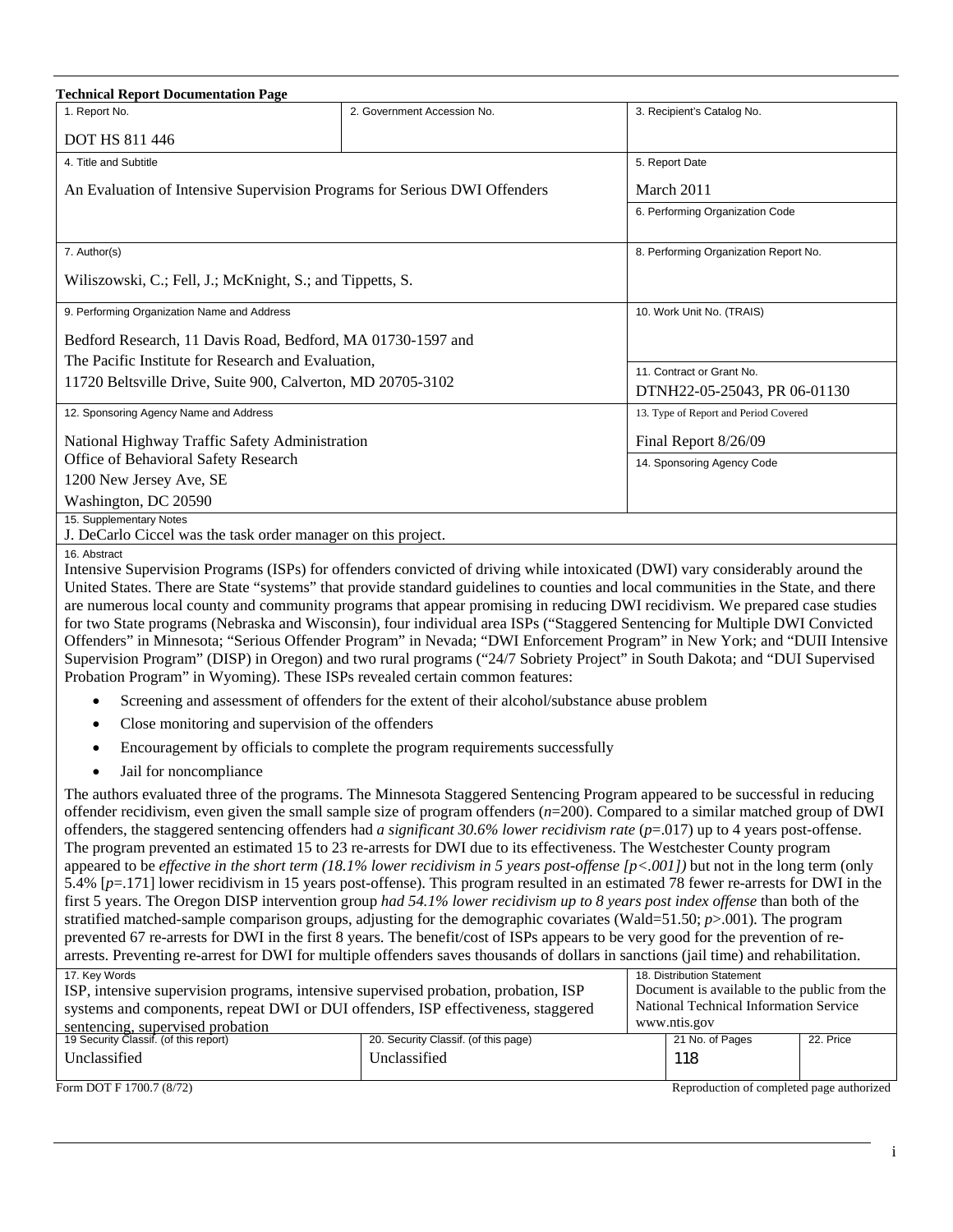# **Acknowledgement**

The authors would like to thank all the officials from the eight Intensive Supervision Programs for their time and to the other State agencies that provided data and information in the preparation of this report.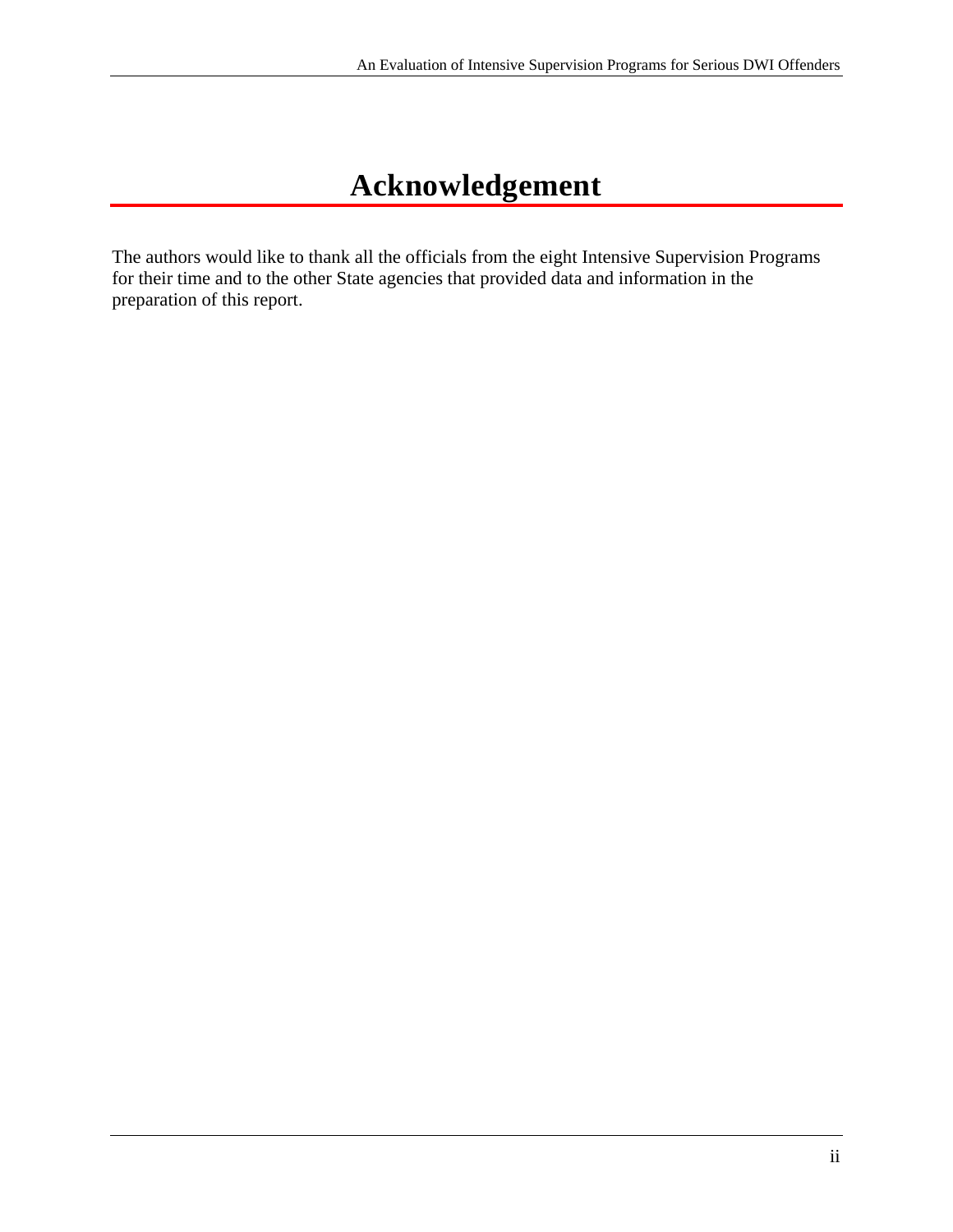# **List of Acronyms**

| Acronym                  | <b>Meaning</b>                                                                |
|--------------------------|-------------------------------------------------------------------------------|
|                          |                                                                               |
|                          |                                                                               |
|                          | AODA alcohol and other drugs of abuse                                         |
|                          | APPA American Probation and Parole Association                                |
|                          | ASAM PPC-2R American Society of Addiction Medicine Patient Placement Criteria |
|                          |                                                                               |
|                          | BAC blood alcohol concentration                                               |
|                          | BOTS Bureau of Transportation Safety                                          |
|                          | CASI Comprehensive Adolescent Severity Inventory                              |
|                          | COMPAS Correctional Offender Management Profiling for Alternative Sanction    |
|                          | DCJS New York State Division of Criminal Justice Services                     |
|                          | DMV Department of Motor Vehicles                                              |
|                          | DOPDepartment of Probation                                                    |
|                          | DOT Department of Transportation                                              |
|                          | DRCsDay Reporting Centers                                                     |
|                          | DSM-IV Diagnostic and Statistical Manual of Mental Disorders, fourth edition  |
|                          | DSP DUI Supervised Probation in Wyoming; Driver Safety Plan in Wisconsin      |
|                          | DUI driving under the influence                                               |
|                          | DUII driving under the influence of intoxicants                               |
|                          | DWAIdriving while ability impaired                                            |
|                          | DWIdriving while intoxicated or driving while impaired                        |
|                          | DWSdriving while suspended                                                    |
| g/dL grams per deciliter |                                                                               |
|                          | GPS Global Positioning Satellite                                              |
|                          | IDP Intoxicated Driver Program                                                |
|                          | IPR Injury Prevention Resources                                               |
|                          | ISPintensive supervision programs                                             |
|                          | MADD Mothers Against Drunk Driving                                            |
|                          | NANarcotics Anonymous                                                         |
|                          | NCJIS Nebraska Criminal Justice Information System                            |
|                          | NHIPPSNevada Health Information Provider Performance System                   |
|                          |                                                                               |
|                          | NPMIS Nebraska Probation Management Information System                        |
|                          | OASAS Office of Alcohol and Substance Abuse Service                           |
|                          |                                                                               |
|                          | PDAs Personal Digital Assistants                                              |
|                          | PSI/PDIsPresentence Investigation and Predisposition Investigation            |
|                          | REAM remote electronic alcohol monitoring                                     |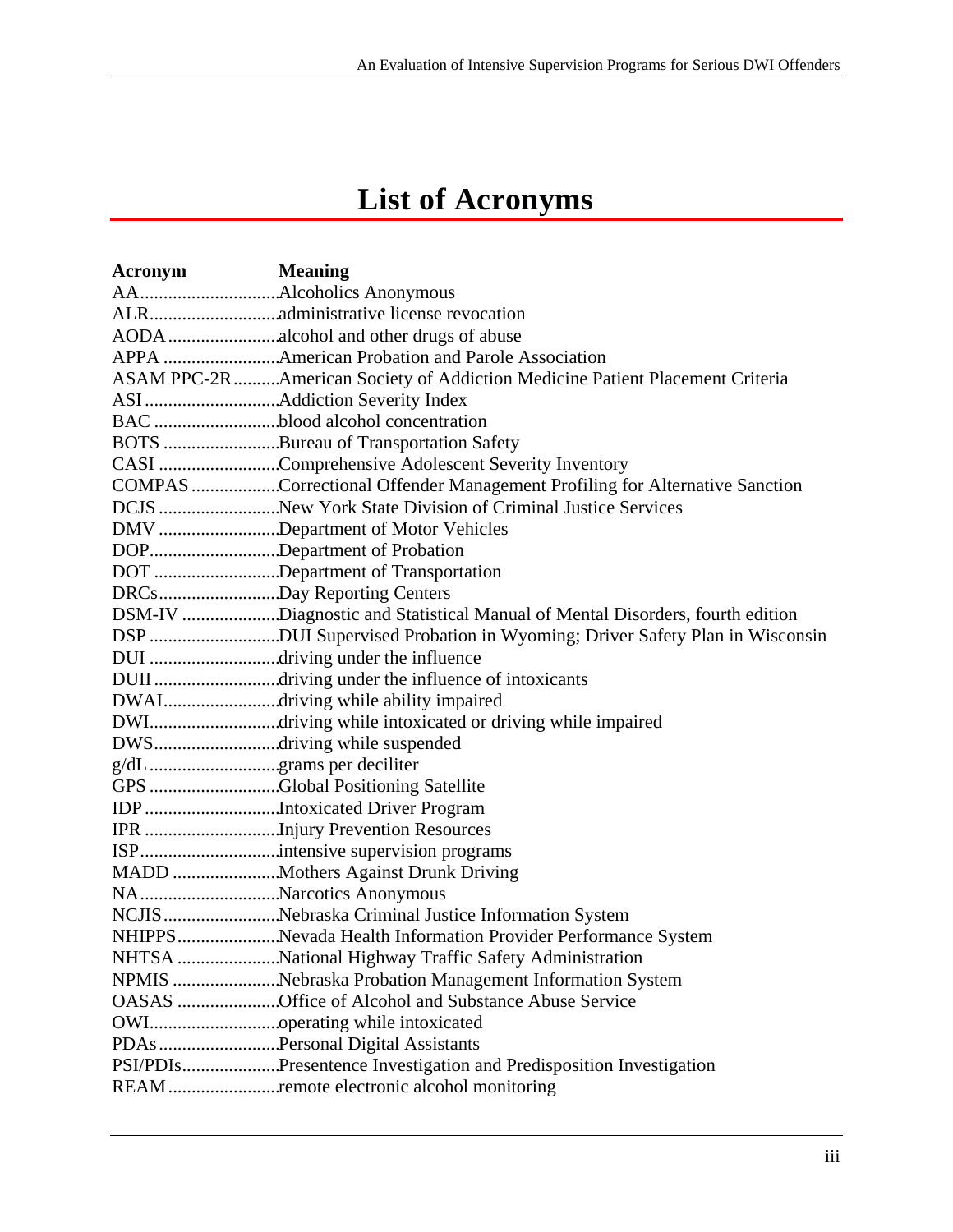| Acronym | <b>Meaning</b>                                                           |
|---------|--------------------------------------------------------------------------|
|         | SCRAMSecure Continuous Remote Alcohol Monitoring                         |
|         | SOP Serious Offender Program                                             |
|         | SRARFStandardized Risk Assessment Reporting Format for Substance Abusing |
|         | <b>Offenders</b>                                                         |
|         |                                                                          |
|         |                                                                          |
|         |                                                                          |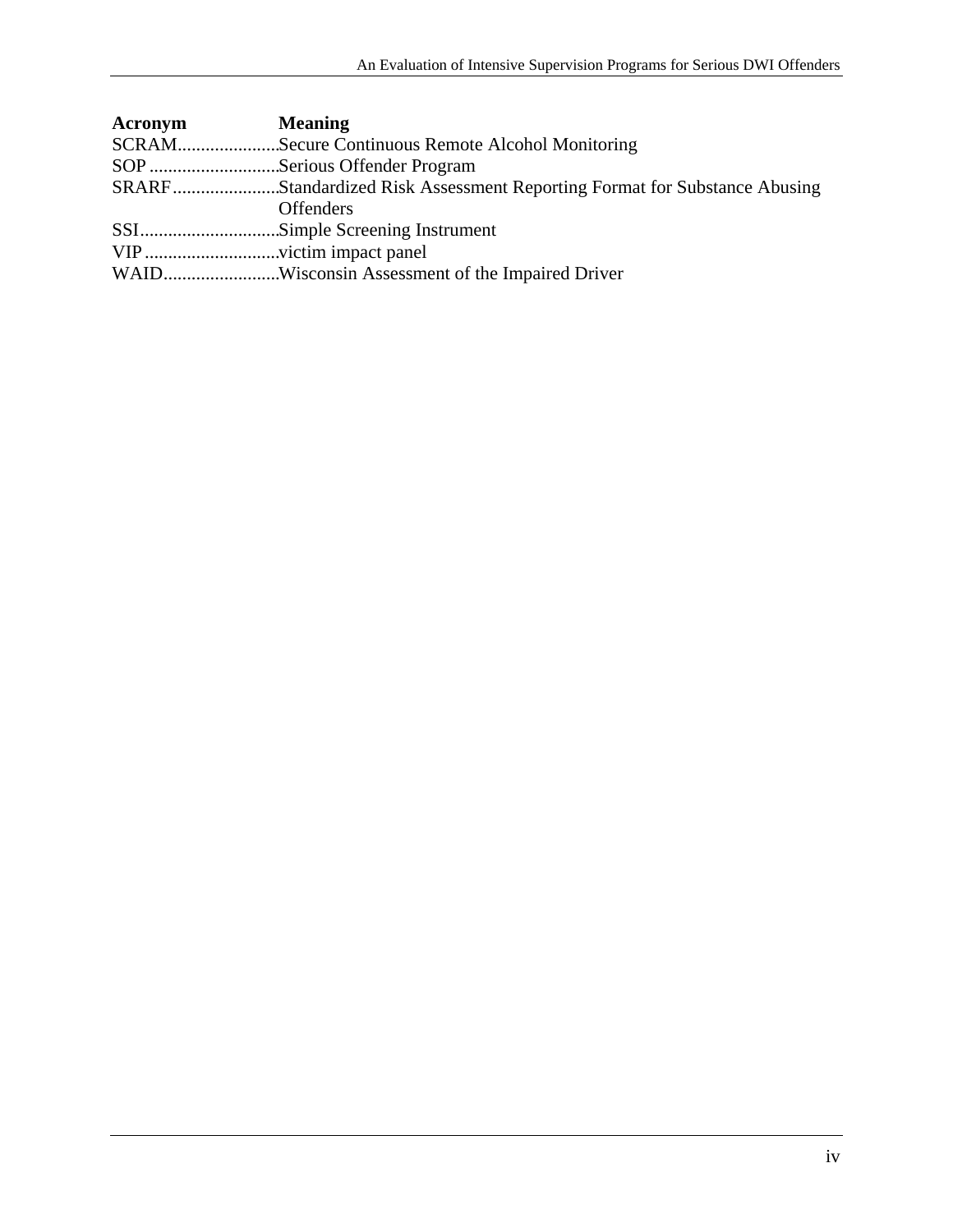# **Table of Contents**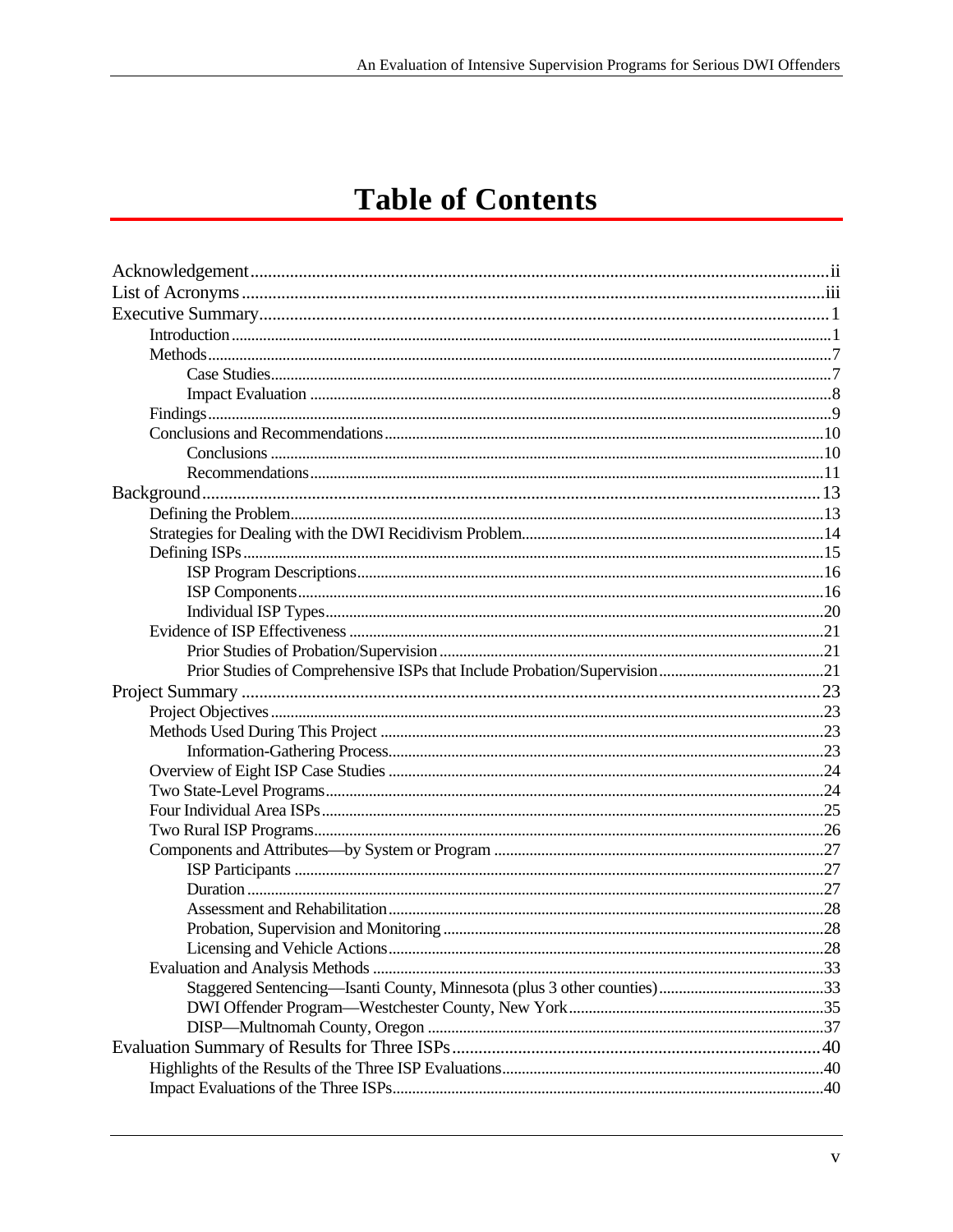| Outcomes—"Staggered Sentencing for Multiple DWI Convicted Offenders" in Minnesota  |  |
|------------------------------------------------------------------------------------|--|
|                                                                                    |  |
| Repeat DWI Arrests Prevented—"Staggered Sentencing for Multiple DWI Convicted      |  |
|                                                                                    |  |
| Outcomes—"DWI Enforcement Program" in Westchester County, New York43               |  |
| Repeat DWI Arrests Prevented—"DWI Enforcement Program" in Westchester County, NY45 |  |
| Outcomes—"DISP" in Multnomah County, Oregon (and counties surrounding Portland)45  |  |
| Repeat DWI Arrests Prevented—"DISP" in Multnomah County, Oregon (and counties      |  |
|                                                                                    |  |
|                                                                                    |  |
|                                                                                    |  |
|                                                                                    |  |
|                                                                                    |  |
|                                                                                    |  |
|                                                                                    |  |
| New York—Westchester County "DWI Enforcement Program" Costs and Funding 53         |  |
|                                                                                    |  |
|                                                                                    |  |
|                                                                                    |  |
|                                                                                    |  |
|                                                                                    |  |
|                                                                                    |  |
|                                                                                    |  |
|                                                                                    |  |

#### **APPENDICES**

#### **TABLES**

| Table 5. Cox Regression Model Parameters for Westchester (with 15-Year Exposure Period) 44 |
|--------------------------------------------------------------------------------------------|
| Table 6. Cox Regression Model Parameters for Oregon with 8-Year Exposure Period 48         |
|                                                                                            |
|                                                                                            |
|                                                                                            |
|                                                                                            |
| Table 11. Program Issues—The Wisconsin Pretrial Intoxicated Driver Intervention Program 80 |
|                                                                                            |
|                                                                                            |
|                                                                                            |
|                                                                                            |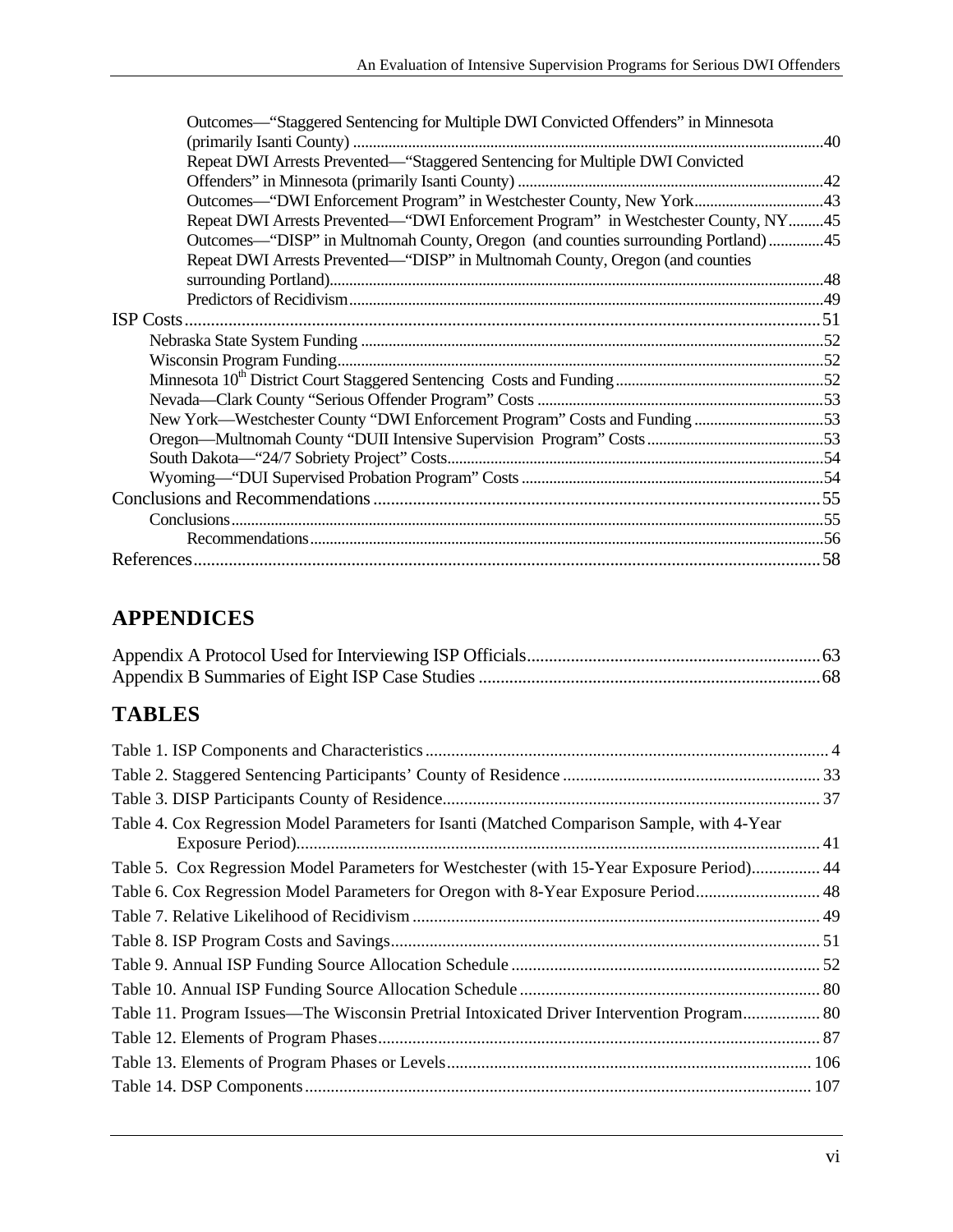## **FIGURES**

| Figure 2. Recidivism Rates for Westchester ISP versus Comparison Offenders 43 |  |
|-------------------------------------------------------------------------------|--|
|                                                                               |  |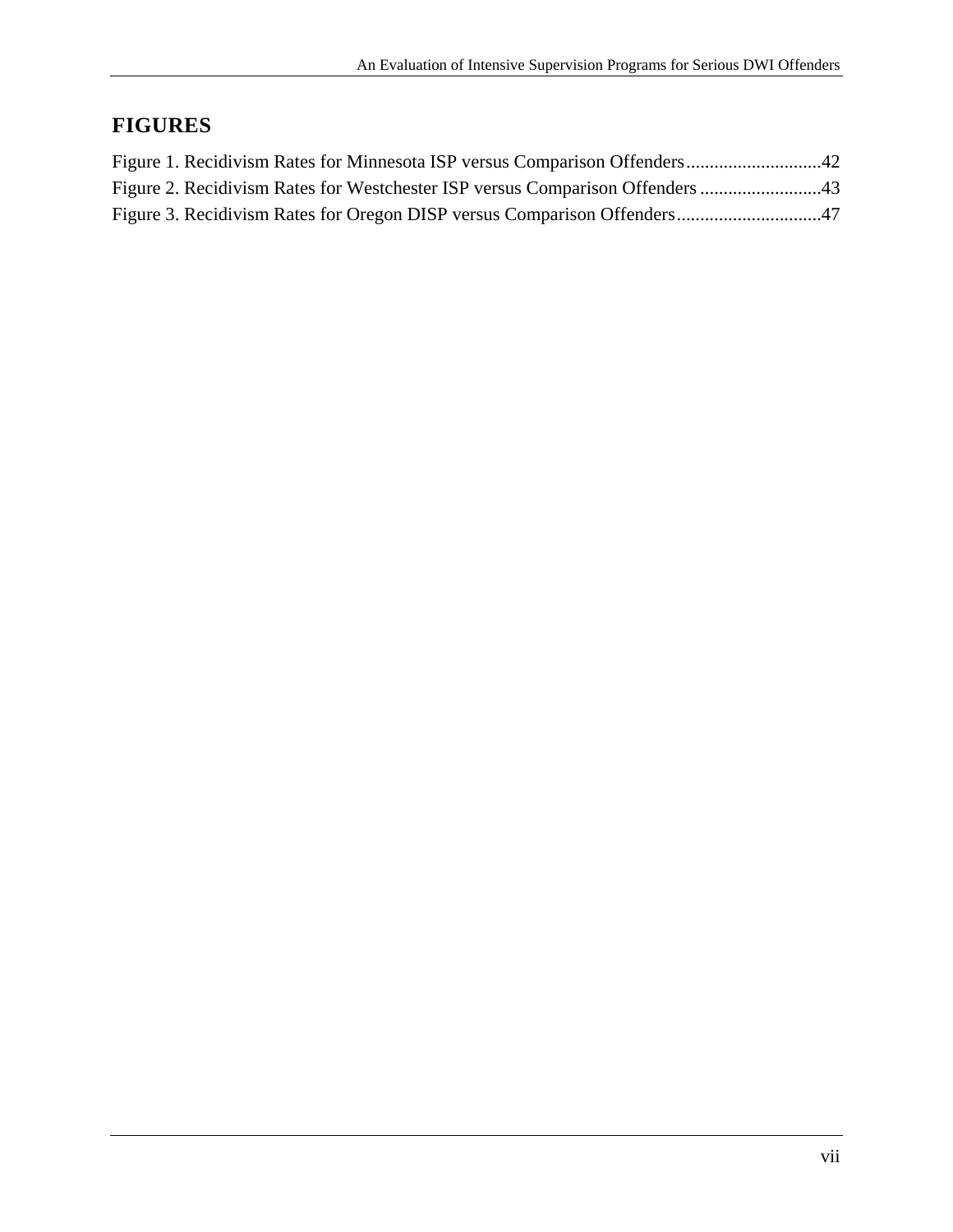# **Executive Summary**

# **Introduction**

 $\overline{a}$ 

There are many variations of supervision programs for driving-while-intoxicated  $(DWI<sup>1</sup>)$ offenders. These programs include case-specific restrictions (e.g., individualized conditions to probation), unsupervised probation, basic supervision probation (e.g., regularly scheduled visits to probation services with varying frequency), and intensive supervision probation (which can involve many program components and close monitoring). Offenders who receive probation from intensive supervision programs (ISPs) have more contact with probation officers, a judge, or other designated authorities compared to standard (nonintensive) probation programs. Further, these offenders participate in various educational, vocational, and therapeutic programs in the community (Harding, 1989; Transportation Research Board, 1995). According to the American Probation and Parole Association (APPA), an "intensive" probation program should consist of a smaller caseload and possibly a specialized caseload for probation officers so they can spend adequate time supervising and monitoring offenders assigned to them, but this is not possible in every community. Not all intensive supervision programs are administered through probation offices. Some are administered through offices of the court, law enforcement agencies that are not probation or parole departments, or private companies. For the purposes of this report, the term "intensive supervision program" will refer to programs for DWI offenders, which include supervision by case monitors with relatively small caseloads, and which generally involve assessment for substance abuse, substance abuse treatment, drug and alcohol testing and various types of offender monitoring. Such programs may or may not be administered by parole or probation departments and may or may not require abstinence.

Research on DWI sanctions strongly suggests that extended contact with sanctioning agencies, such as that imposed by an ISP, is important to reducing DWI recidivism (Jones, Wiliszowski, & Lacey, 1996; Wiliszowski, Murphy, Jones, & Lacey, 1996). Offenders usually assigned to intensive supervised probation are nonviolent, repeat offenders (typically with two or more DWI convictions in the past) who have served some time in jail. During this project, we identified State-level ISP systems and individual site ISPs in urban and rural locations that had unique features or showed promise in reducing DWI recidivism or both.

State-level probation systems are often just that—"systems"—rather than programs. These systems collect data/records and disseminate information to the courts, assessment services, and to the individual ISP programs. In addition, State-level systems can provide direction and oversight to community-level ISPs. Staff from State-level systems may provide guidelines, such as offender assessment requirements and the use of specific assessment instruments, to private

<sup>&</sup>lt;sup>1</sup> "DWI" (driving while intoxicated or driving while impaired), "DUI" (driving under the influence), and "OWI" (operating while intoxicated) are general terms that vary from State to State and refer to the action of driving a vehicle while impaired by alcohol when the blood alcohol concentration (BAC) of the driver is .08 grams per deciliter (g/dL) or higher. All of these terms are used in this report.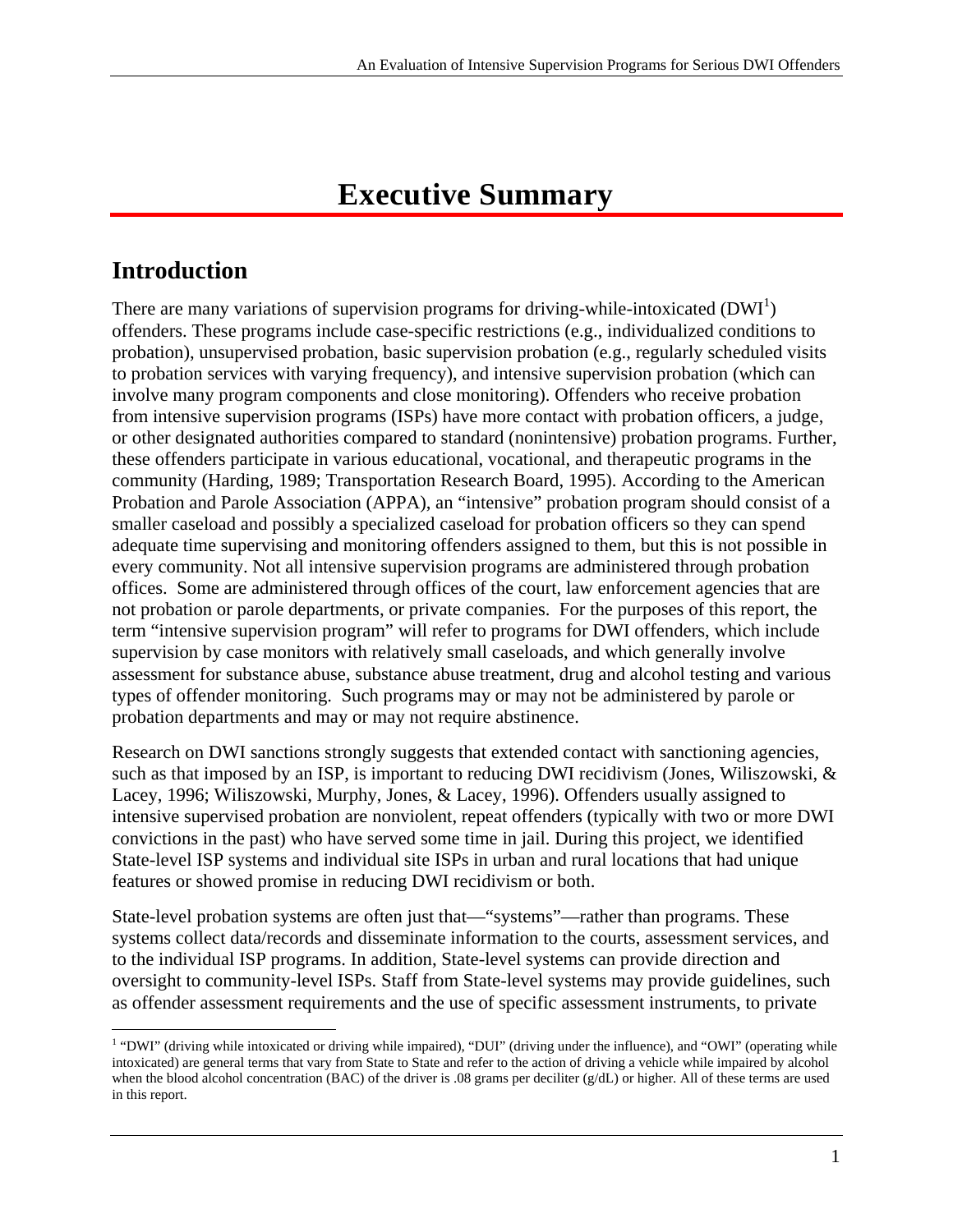treatment and community probation organizations. State staff may also set up referral systems and disburse funding. State systems can track and monitor the quality and level of care of provider organizations and can maintain registration databases of approved organizations to serve local communities in recommending or mandating certain services to offenders.

Individual ISPs may be comprised of a few program elements or a multitude of components that vary widely depending upon community needs and resources. Examples of ISP components are:

- Screening and assessment of offenders' substance abuse problems;
- treatment;
- education:
- intensive supervision;
- self-help (e.g., commit to lifestyle changes including sobriety, required attendance by offenders at Alcoholics Anonymous [AA] meetings, required attendance at victim impact panels [VIPs], finding employment);
- submission to random alcohol and other drug testing;
- driver licensing sanctions;
- vehicle actions (e.g., ignition interlocks, special license plates, sale of vehicles);
- submission to home confinement and controlled movement (through electronic monitoring and/or compliance checks); and
- community service.

This report provides information on all of these components. Offenders may face extended probation time and/or jail time as conditions of noncompliance or for an additional repeat DWI offense while on probation for an earlier offense. Noncompliance can also be defined as failure to meet program requirements, such as not making payments for services, drinking when abstinence is required, or missing required meetings.

The organization and capacity of ISPs vary in the composition of program components and in the dictated course of action prescribed to offenders. For example, pretrial programs usually screen and assess offenders before they appear in court, as opposed to courts ordering defendants to an ISP for screening and assessment following adjudication. Diversion programs generally provide offenders with an incentive to dismiss a DWI charge in return for completing a prescribed program. Day Reporting Centers (DRCs) provide offenders structure and support in a community setting. Finally, DWI Courts often provide continued long-term contact with the sentencing judge.

DWI Courts are individual site programs serving various districts, counties, or communities as opposed to a statewide court system and are therefore considered as individual ISPs in this study. Most DWI Courts incorporate various probation components, such as those listed herein, and often provide supervision to offenders by judges or other court officials who closely administer and monitor compliance with court-ordered sanctions coupled with treatment. DWI Court programs can include re-sentencing to jail for offenders who are noncompliant, but also often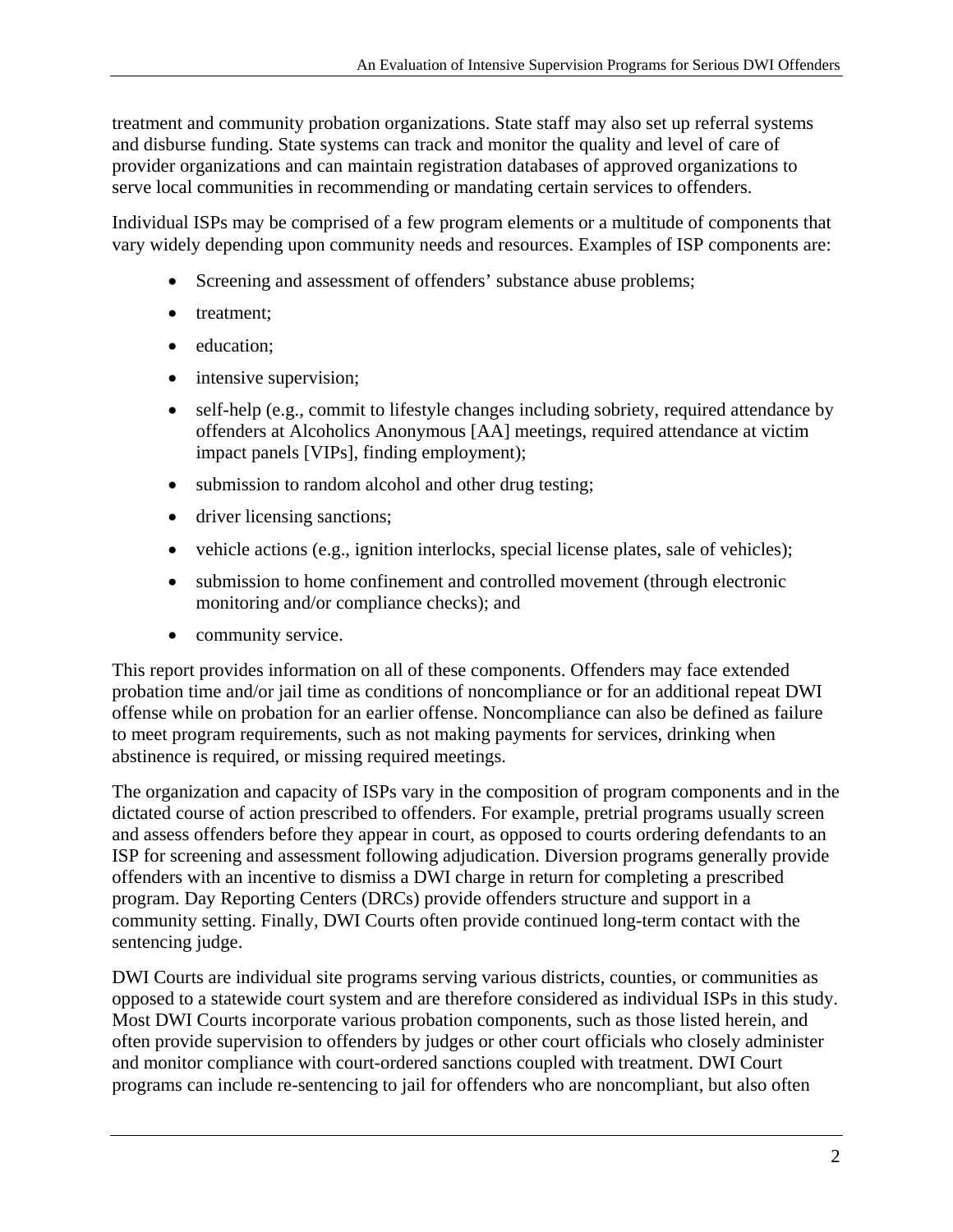include positive reinforcement to offenders for successful performance in the program (National Association of Drug Court Professionals, 1997; National Drug Court Institute, 2002).

Although ISPs appear to have a positive effect on serious DWI offenders, relatively few evaluations of these programs exist. The objectives of this project were to develop and compile eight case studies of ISPs that have unique features, or promising program strategies, or both in reducing DWI recidivism and to conduct impact evaluations for three of these programs.

The eight ISP systems and programs studied were:

- Two State-Level Programs:
	- "Standardized Model for Delivery of Substance Abuse Services" in Nebraska
	- "Pretrial Intoxicated Driver Intervention Program" in Wisconsin
- Four Individual Area ISPs:
	- "Staggered Sentencing for Multiple DWI Convicted Offenders" in the Minnesota 10<sup>th</sup> District Court (primarily Isanti County)
	- "Serious Offender Program" in Clark County, Nevada
	- "DWI Enforcement Program" in Westchester County, New York
	- "DUII Intensive Supervision Program" (DISP) in Multnomah County, Oregon
- Two Rural ISPs:
	- "24/7 Sobriety Project" in South Dakota
	- "DUI Supervised Probation Program" in Fremont County, Wyoming

Appendix B briefly describes the eight ISP case studies and their systems and programs as of 2007.

Evaluations on effectiveness in reducing DWI recidivism were conducted for three programs. These three ISPs and the features that make these programs unique follow:

• "Staggered Sentencing for Multiple DWI Convicted Offenders" in the Minnesota  $10^{th}$ District Court (primarily Isanti County)

The Minnesota staggered sentencing program requires offenders to take responsibility for their actions and make lifestyle changes; they must *earn the privilege of staying out of jail and off alcohol-monitoring devices* (which the offender must pay for when use is required). The program provides goals that include structure, support, and direction from the court to encourage offenders to make positive life changes. Offenders must provide proof periodically that they are following the protocol to earn reduced sanctions (i.e., remain out of jail and off alcohol-monitoring devices). This is a DWI Court program where the *judge stays involved* with the DWI offenders over the years (3-6) required for them to complete the program.

 "DWI Enforcement Program" in Westchester County, New York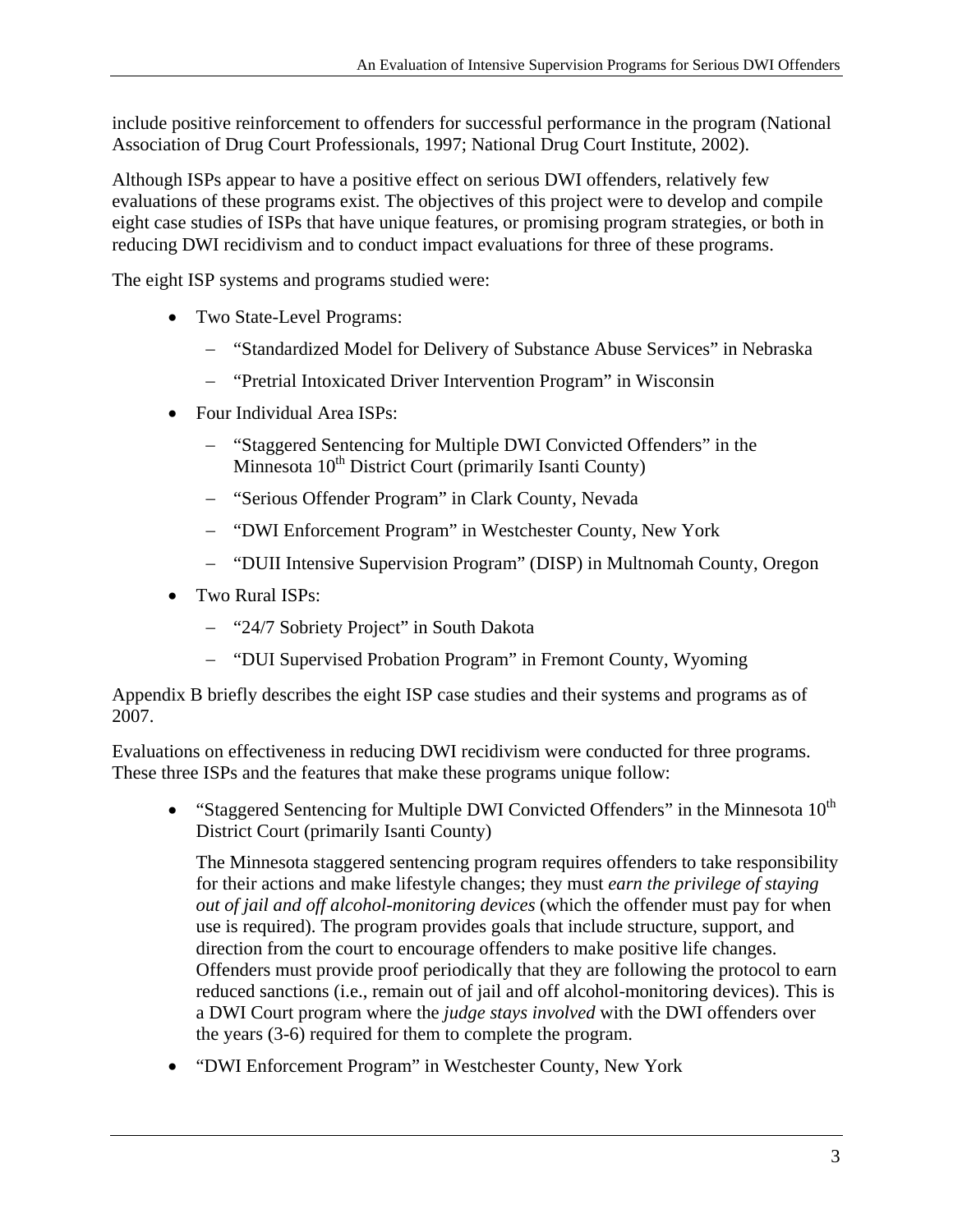The Westchester County program has *specialized probation officers* who are dedicated to dealing with all DWI offenders in the county. This is a resource-rich program with *strong political and community support*. Probation officers handle probation, surveillance of offenders, and conduct warrantless searches. *Probation officers have authorization to handle enforcement* for additional offenses (i.e., issue tickets and make arrests).

• "DUII Intensive Supervision Program" in Multnomah County, Oregon

The Multnomah County program is a DWI (DUII in Oregon) court intervention (postadjudication) where the *judge stays actively involved* throughout the 3 years of the program. In addition to many of the sanctions used in other programs, in this court, *offenders are required to sell all vehicles they own and submit to polygraph tests*.

Table 1 summarizes the components and characteristics of all eight ISPs. The other program features and highlights of the evaluations of these ISPs appear in this report, with more details provided for each case study in Appendix B. Where available, project staff collected programrelated cost information, which is also included in this report.

| Program Type/<br>Program Name/<br>Location                                                                   | <b>Program Components</b>                                                                                                                                                                                                                                                                                                                                                                                                                                                                                                                                                                                       | <b>Program Characteristics</b>                                                                                                                                                                                                                                                                                                                                                                                                            |
|--------------------------------------------------------------------------------------------------------------|-----------------------------------------------------------------------------------------------------------------------------------------------------------------------------------------------------------------------------------------------------------------------------------------------------------------------------------------------------------------------------------------------------------------------------------------------------------------------------------------------------------------------------------------------------------------------------------------------------------------|-------------------------------------------------------------------------------------------------------------------------------------------------------------------------------------------------------------------------------------------------------------------------------------------------------------------------------------------------------------------------------------------------------------------------------------------|
| <b>STATE LEVEL</b><br>"The Nebraska<br>Standardized Model<br>for Delivery of<br>Substance Abuse<br>Services" | Standardized screening<br>$\bullet$<br>throughout Nebraska<br>Uniform training for registered<br>$\bullet$<br>treatment providers<br>State-level data systems provide<br>$\bullet$<br>open communication between<br>probation and treatment<br>providers<br>Sentencing guidelines available<br>$\bullet$<br>for sanctions, evaluations, and<br>treatment for substance abusers<br>Services (program components)<br>$\bullet$<br>provided vary across Nebraska<br>and depend upon local<br>availability<br>Standardized definitions that are<br>$\bullet$<br>used statewide for specific<br>assessment/treatment | Consistency of screening and services<br>throughout Nebraska claim to have been<br>achieved<br>Level and detail of information is<br>$\bullet$<br>extremely good; an extremely complex<br>system<br>Availability of data appears to be good.<br>Nebraska is continuing to integrate data<br>systems<br>Provides statewide oversight of<br>$\bullet$<br>probation/treatment practices for ALL<br>offenders (not just DWI-related offenses) |

#### **Table 1. ISP Components and Characteristics**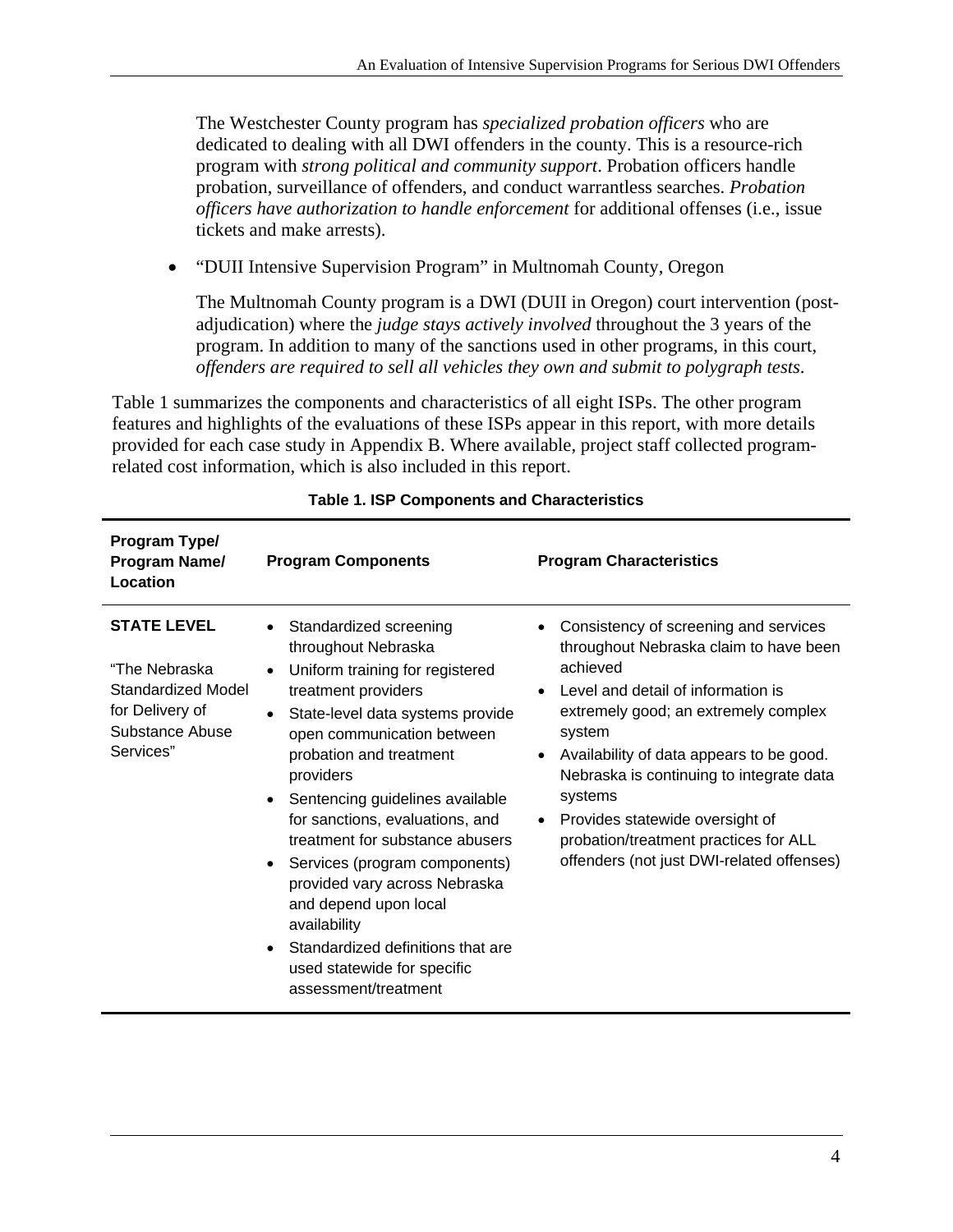| Program Type/<br><b>Program Name/</b><br>Location                                                                                                                                     | <b>Program Components</b>                                                                                                                                                                                                                                                    | <b>Program Characteristics</b>                                                                                                                                                                                                                                                                                                                                                                                                                                                                                                                                 |
|---------------------------------------------------------------------------------------------------------------------------------------------------------------------------------------|------------------------------------------------------------------------------------------------------------------------------------------------------------------------------------------------------------------------------------------------------------------------------|----------------------------------------------------------------------------------------------------------------------------------------------------------------------------------------------------------------------------------------------------------------------------------------------------------------------------------------------------------------------------------------------------------------------------------------------------------------------------------------------------------------------------------------------------------------|
| <b>STATE LEVEL</b><br>(Actually State<br>"Managed")<br>"The Wisconsin<br><b>Pretrial Intoxicated</b><br>Driver Intervention<br>Program"                                               | All offenders in the program receive:<br>Pretrial program<br>Screening, assessment, and<br>driver safety plan<br>Case management<br>Some offenders receive:<br>Treatment<br><b>VIPs</b>                                                                                      | Program allows quick intervention with<br>offenders before cases reach court<br>Allows sites to tailor programs to the<br>needs and resources in that community<br>Basic requirements specified and<br>monitored by State with significant<br>variation in implementation by individual<br>counties and courts (including # of prior<br>OWI offenses)<br>Funding largely from Federal, State, and<br>county funds and offender insurance<br>(not directly from the offenders)<br>Some individual programs have been<br>operational for a long time (10+ years) |
| INDIVIDUAL,<br><b>LOCAL</b><br>"Staggered<br>Sentencing for<br><b>Multiple DWI</b><br>Convicted<br>Offenders" 10 <sup>th</sup><br>District Court,<br>Cambridge, MN<br>(Isanti County) | Lengthy monitoring and probation<br>(e.g., 3-6 years)<br>Periodic court appearances<br>mandatory for offenders<br>Some jail and monitoring time is<br>stayed until program<br>requirements are met, then time<br>is forgiven<br>Abstinence required<br>Electronic monitoring | Burden of proof of lifestyle changes is on<br>the offenders who must earn sentence<br>reductions by proving sobriety and other<br>progress<br>Uniform guidance provided by the same<br>judge who follows cases for the duration<br>$(3-6$ years)<br>Program may be somewhat tailored to<br>the needs of individual offenders<br>Offenders pay for the program                                                                                                                                                                                                  |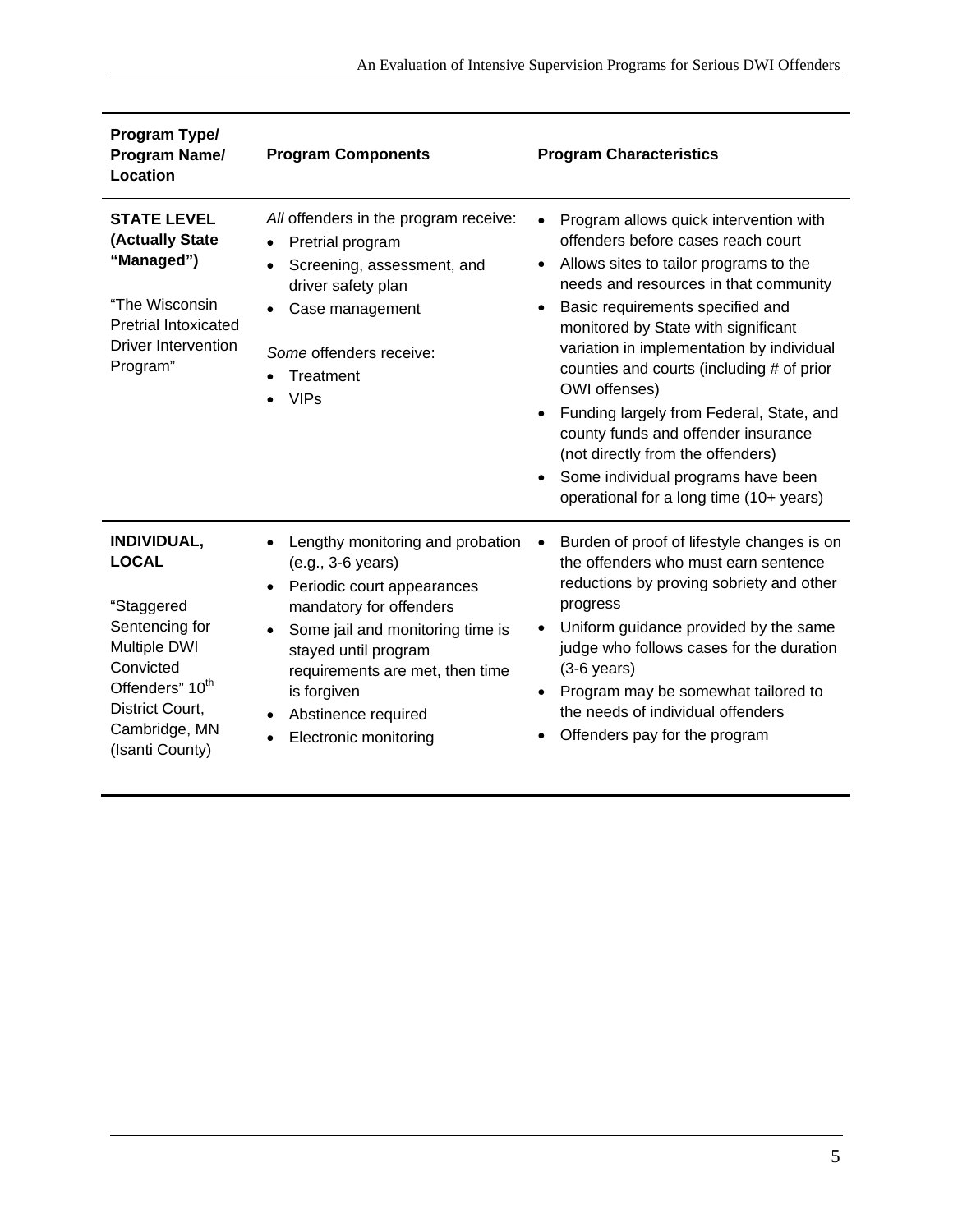| Program Type/<br><b>Program Name/</b><br>Location                                        | <b>Program Components</b>                                                                                                                                                                                                                                           | <b>Program Characteristics</b>                                                                                                                                                                                                                                                                                                                                                                                                                                                                                                                                                                                         |
|------------------------------------------------------------------------------------------|---------------------------------------------------------------------------------------------------------------------------------------------------------------------------------------------------------------------------------------------------------------------|------------------------------------------------------------------------------------------------------------------------------------------------------------------------------------------------------------------------------------------------------------------------------------------------------------------------------------------------------------------------------------------------------------------------------------------------------------------------------------------------------------------------------------------------------------------------------------------------------------------------|
| INDIVIDUAL,<br><b>LOCAL</b><br>"Serious Offender<br>Program"<br>Clark County, NV         | Pretrial program<br>$\bullet$<br>Diversion program<br>Abstinence required<br>Four program phases that may<br>$\bullet$<br>use house arrest, treatment,<br>VIPs, AA, ignition interlocks and<br>alcohol monitors<br>Unannounced warrantless<br>$\bullet$<br>searches | Offenders can move back to an earlier<br>$\bullet$<br>program phase if there have been<br>setbacks<br>Compliance checks made by house<br>$\bullet$<br>arrest staff<br>Offenders pay for the program<br>$\bullet$<br>Close cooperation between program<br>$\bullet$<br>staff, house arrest staff, and the court<br>Diversion program allowing reduction of<br>$\bullet$<br>a third felony DUI offense to a<br>misdemeanor second offense (although<br>the offense remains on the driver record<br>as a third DUI offense)<br>Four-phase program<br>No jail time for that offense if successful<br>completion of the SOP |
| INDIVIDUAL,<br><b>LOCAL</b><br>"DWI Enforcement<br>Program"<br>Westchester<br>County, NY | Treatment<br>$\bullet$<br>Abstinence required<br>$\bullet$<br>Probation including unannounced<br>drug/alcohol tests, warrantless<br>searches, and surveillance<br>Ignition Interlocks in some cases<br>$\bullet$<br>VIPs, AA, and/or NA<br>$\bullet$                | Specialized probation officers can issue<br>tickets, conduct warrantless searches,<br>and make arrests<br>Four-phase program where offenders<br>$\bullet$<br>return to phase 1 for relapses<br>Comprehensive, resource-rich program<br>$\bullet$<br>Operational since 1994-large number<br>$\bullet$<br>of offenders have completed the<br>program<br>Some costs paid by offenders; also<br>funded by NY and county<br>Long period between arrest, hearing,<br>presentencing recommendations, and<br>sentencing during which time most<br>offenders are out on bail unsupervised                                       |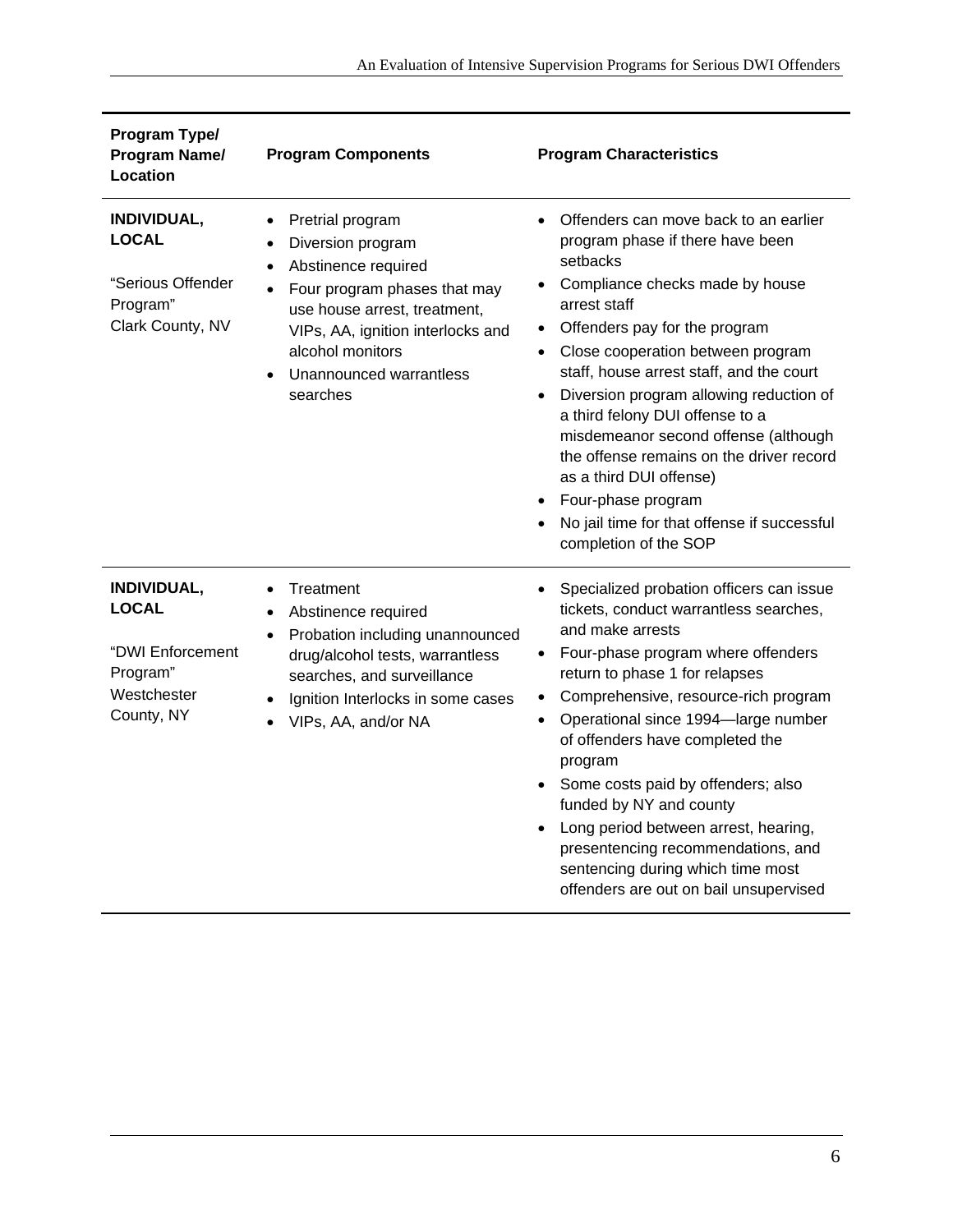| Program Type/<br>Program Name/<br>Location                                                                                      | <b>Program Components</b>                                                                                                                                                                                                                                                                                             | <b>Program Characteristics</b>                                                                                                                                                                                                                                                                                                                                                                                                  |
|---------------------------------------------------------------------------------------------------------------------------------|-----------------------------------------------------------------------------------------------------------------------------------------------------------------------------------------------------------------------------------------------------------------------------------------------------------------------|---------------------------------------------------------------------------------------------------------------------------------------------------------------------------------------------------------------------------------------------------------------------------------------------------------------------------------------------------------------------------------------------------------------------------------|
| INDIVIDUAL,<br><b>LOCAL</b><br>"DUII Intensive<br>Supervision<br>Probation Program<br>(DISP)"<br>Multnomah County,<br><b>OR</b> | Sale of all offender-owned<br>$\bullet$<br>vehicles<br>Electronic monitoring<br>$\bullet$<br>Short initial jail sentence<br>$\bullet$<br>Abstinence required<br>$\bullet$<br>Fines<br>$\bullet$<br>Treatment usually<br>$\bullet$<br>outpatient/group<br>Random urine, hair follicle<br>$\bullet$<br>tests/polygraphs | Honesty required in self-reporting slips<br>$\bullet$<br>in drinking, drug use, and driving<br>Monthly meetings with monitoring/strict<br>$\bullet$<br>compliance mandated<br>During years 2-3, compliant offenders<br>$\bullet$<br>are transferred to modified enhanced<br>bench probation supervision                                                                                                                         |
| RURAL,<br>INDIVIDUAL,<br><b>LOCAL</b><br>"24/7 Sobriety<br>Project"<br>South Dakota                                             | All Offenders:<br>Abstinence required<br>$\bullet$<br>Twice daily breath tests<br>$\bullet$<br>Some Offenders:<br>Urinalysis<br>Drug Patch testing<br>$\bullet$<br><b>SCRAM</b><br>$\bullet$                                                                                                                          | Offender pays<br>Offender agrees not to enter any<br>establishment serving alcohol<br>Program is 4 months in duration<br>$\bullet$<br>Works logistically in rural, less populated<br>areas                                                                                                                                                                                                                                      |
| <b>RURAL,</b><br>INDIVIDUAL,<br><b>LOCAL</b><br>"DUI Supervised<br>Probation Program"<br>Fremont County,<br><b>WY</b>           | Random breath tests<br>$\bullet$<br>Abstinence required<br>$\bullet$<br>Treatment<br>$\bullet$<br>Individualized plan<br>$\bullet$<br>DUI Education course, AA, VIPs,<br>$\bullet$<br>and ignition interlocks                                                                                                         | Tailored to each offender<br>$\bullet$<br>Designed for rural communities<br>$\bullet$<br>Serves Native-American population<br>$\bullet$<br>Not as intensive as the WY Drug Court,<br>$\bullet$<br>which handles more cases of three or<br>more DUI offenses within 5 years<br>Inpatient treatment occurs outside of the<br>$\bullet$<br>county<br>Although some costs paid by offenders,<br>DSP also depends upon grant funding |

## **Methods**

#### *Case Studies*

As identified herein, the case studies contain information collected from eight ISPs with unique program features that focused on repeat DWI offenders and that had intense supervision and potential for success in reducing DWI recidivism. This project does not include diversion programs that remove DWI offenses from the driver's record upon completion of the program. The Clark County, Nevada, ISP reduced a felony DWI to a misdemeanor DWI if offenders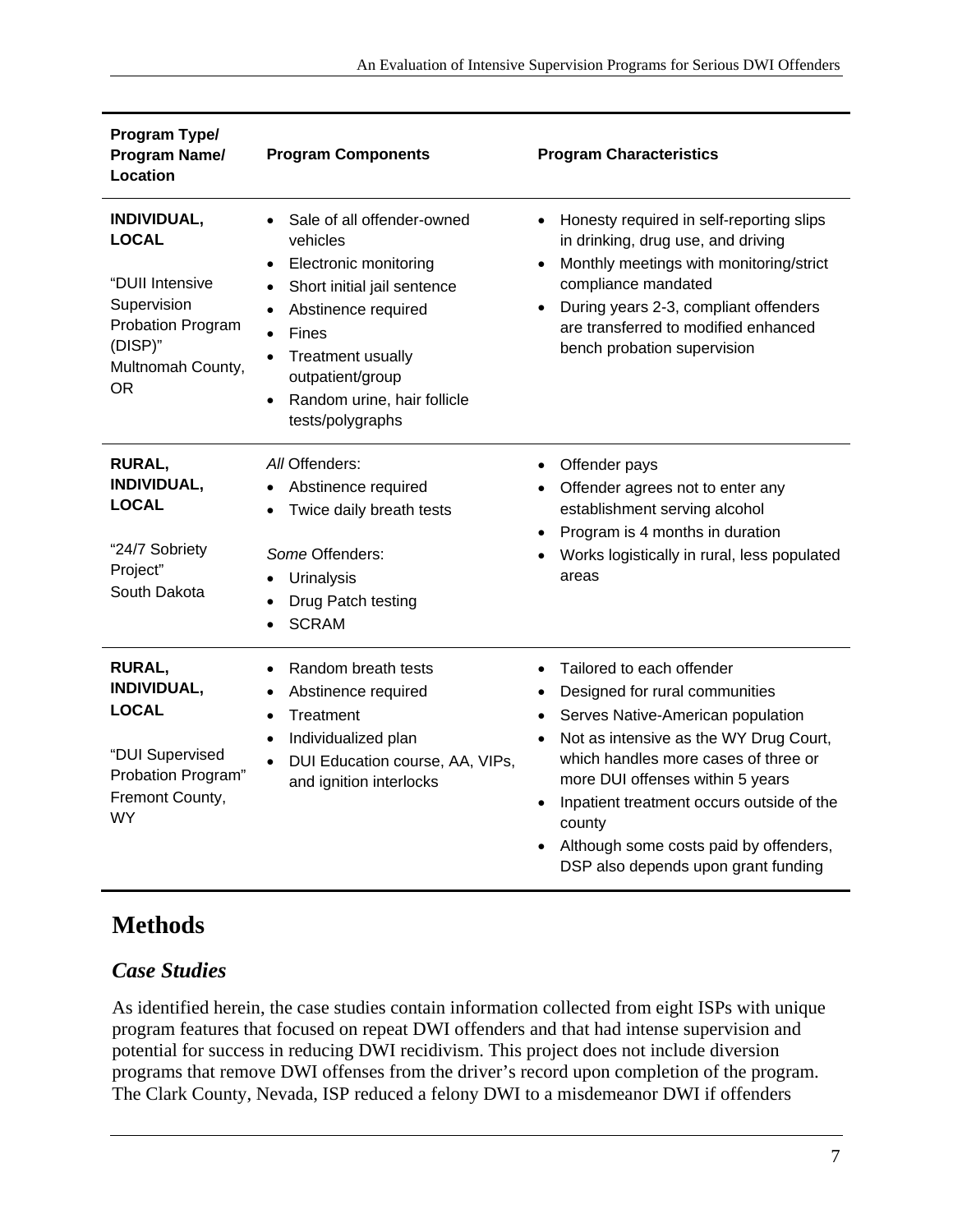completed the program. The misdemeanor DWI stayed on the driver record for the purposes of determining if they were a repeat offender in the future.

ISP officials granted permission to collect program information through in-person interviews, email, and telephone conversations. Each ISP reviewed their case study for accuracy and completeness.

#### *Impact Evaluation*

The recidivism data for all offenders were analyzed using survival analyses, namely Cox Regression models that account for varying exposure periods and swiftness to recidivate. The survival analyses contrast the ISP groups against comparison groups within the same State while adjusting for all relevant factors—such as age, sex, and priors—as covariates. The Minnesota State Department of Motor Vehicles provided driver history and offense records for all Minnesota drivers. The staggered sentencing ISP provided data on 200 offenders who completed the program. Comparison groups were selected from offenders with similar characteristics as those ISP participants who had not been through the staggered sentencing program. The comparison group was matched using prior DUI offenses, sex, age, and period of offenses. After selecting on all of these characteristics, there remained a comparison group of 8,759 offenders.

The Westchester County Department of Probation provided records for their program clients to the New York State Division of Criminal Justice Services (DCJS), which maintains the New York State criminal record file. DCJS identified the Westchester clients in its criminal database and provided a de-identified file containing criminal histories for 3,600 clients who had been assigned to the program between 1993 and 2008. DCJS also provided a file containing criminal records for all other New York offenders with alcohol-related offenses since 1993 (i.e., during the comparable period as for the ISP group). This second file was used to create a qualified or restricted sample for comparison with the Westchester program clients (i.e., selecting subjects who were within similar ranges of prior DUIs and criminal history as the ISP group). After selecting subjects based on these characteristics, 173,926 comparison drivers remained.

The Oregon Driver and Motor Vehicle Services Division (DMV) provided driver history and offense records for all Oregon drivers (i.e., DISP subjects and potential comparison drivers) who had a DUI alcohol conviction and/or administrative sanction from 1998 through June 2009. These records allowed a retrospect of approximately 30 years because they included initial offender arrest dates as early as 1971. After extracting records for offenders sentenced to the DISP, a comparison group was selected by delineating offender characteristics similar to the DISP group. This pool of potential comparison drivers included the first alcohol-driving-related offenses that occurred within the DISP offender sentencing periods. This first offense was each comparison driver's baseline or index offense. The number of prior alcohol-related offenses was calculated, and future recidivism incidents computed relative to the exposure beginning at that index offense. Then, two matched comparison groups were constructed by stratified random "quota" sampling so that the comparisons would have prior offenses distributed similar to the DISP group with age and sex breakouts. Two such random samples were created independently in order to have a resampling validation on reliability of the comparison sampling procedure. The first comparison group was comprised of 9,185 drivers, and the second comparison group had 9,142 drivers. Additionally, the county of residence of each driver was included in the model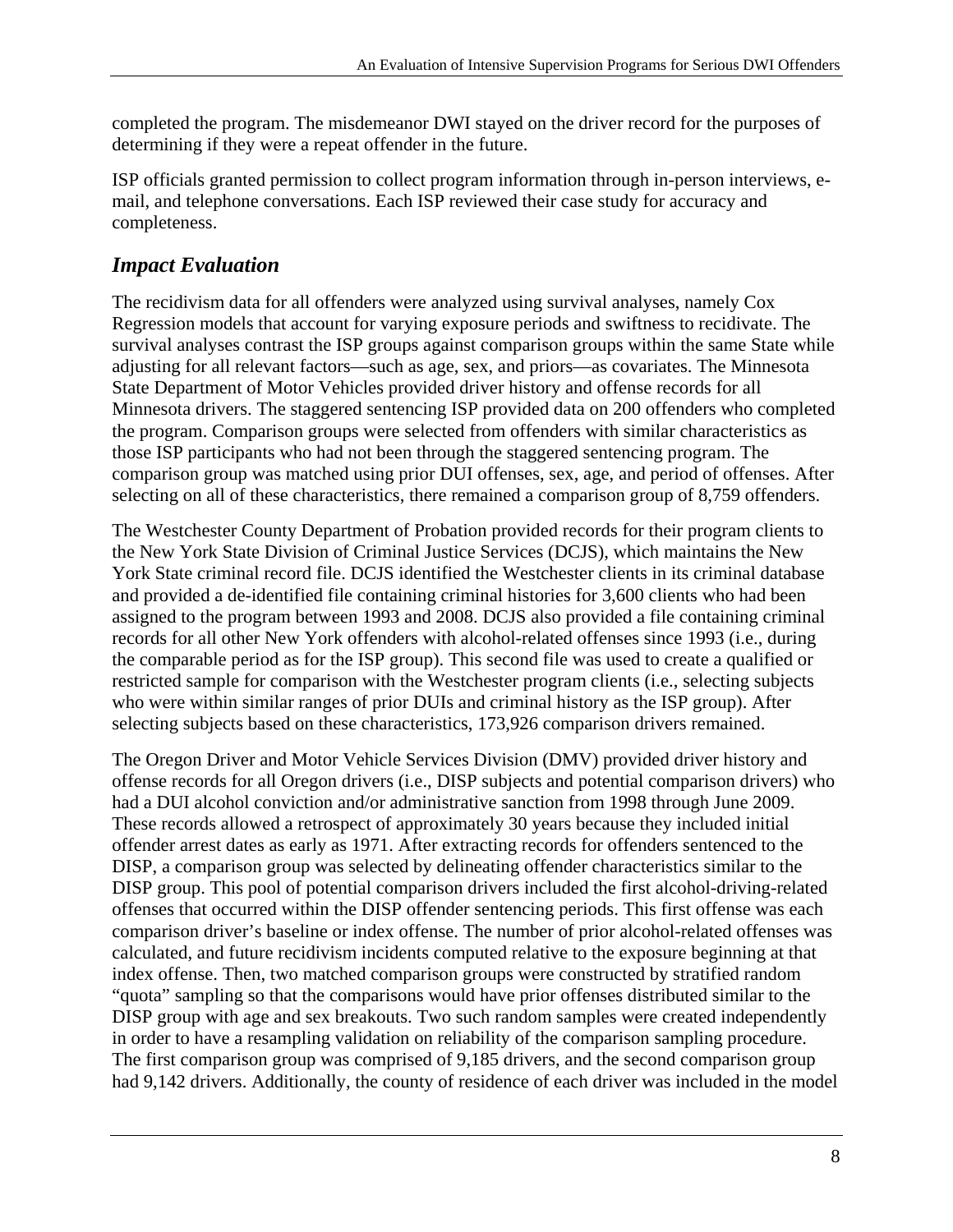because of evidence that recidivism rates differed by county, which could reflect a difference in enforcement exposure and/or socioeconomic differences of the drivers.

Note: In some States, convictions for DUI are not pursued as aggressively via the judicial track as the DMV has already applied the usual, and generally more severe, sanction resulting from administrative license revocation (ALR). Although conviction records and ALR sanction records are consolidated to ensure all DUI events have been identified, in some States, this merging of records is not necessary. In Minnesota, the DMV has already consolidated these records into a single file. In New York, the judicial track is aggressive and consistent in producing a 100% rate of conviction for those receiving an ALR. Thus, it is unnecessary to check the redundant administrative sanction records.

# **Findings**

Common attributes throughout the eight ISP case studies include:

- ISP (or designated treatment) staff screened and assessed offenders to determine the extent of their alcohol and or other drug use problem and then assigned appropriate monitoring and treatment.
- Close monitoring and supervision of the offenders by the ISPs improved the odds of offenders completing all probation requirements.
- ISP staff (or designated professionals) tested offenders for ongoing alcohol and other drug use and monitored the situation frequently.
- ISPs provided offenders with incentives to succeed (e.g., remain out of jail; shorten the period of time on a monitoring device that would also cost the offenders less money).

Results of the three ISP impact evaluations:

- The offenders survival analysis for *"Staggered Sentencing for Multiple DWI Convicted Offenders*" in the Minnesota 10<sup>th</sup> District Court (primarily Isanti County) showed *a significant 30.6% (p=.017) lower recidivism rate up to 4 years post-offense*  compared to age and sex matched offenders from elsewhere in the State not receiving the ISP. The staggered sentencing program prevented approximately 15 to 23 DWI re-arrests. This is substantial considering the small sample size of the ISP offenders analyzed (*n*=200).
- Offenders from the Westchester County, New York, *"DWI Enforcement Program"*  resulted in a significant 18.1% (*p*<.001) lower recidivism rate over 5 years compared to similarly matched DWI offenders not receiving the program. This resulted in an estimated 78 fewer re-arrests for DWI due to the program within those first few years. However, the long-term analysis (over 15 years) showed evidence of only a 5.4% (*p*=.171) lower recidivism rate for the Westchester offenders compared to a matched group of similar offenders not exposed to the program. It is possible, however, that the apparent 18.1% in recidivism was spurious (i.e., having been artificially produced—for example, via group assignment or sampling—by some significant but unidentified factor unrelated to the intervention itself, but which factor was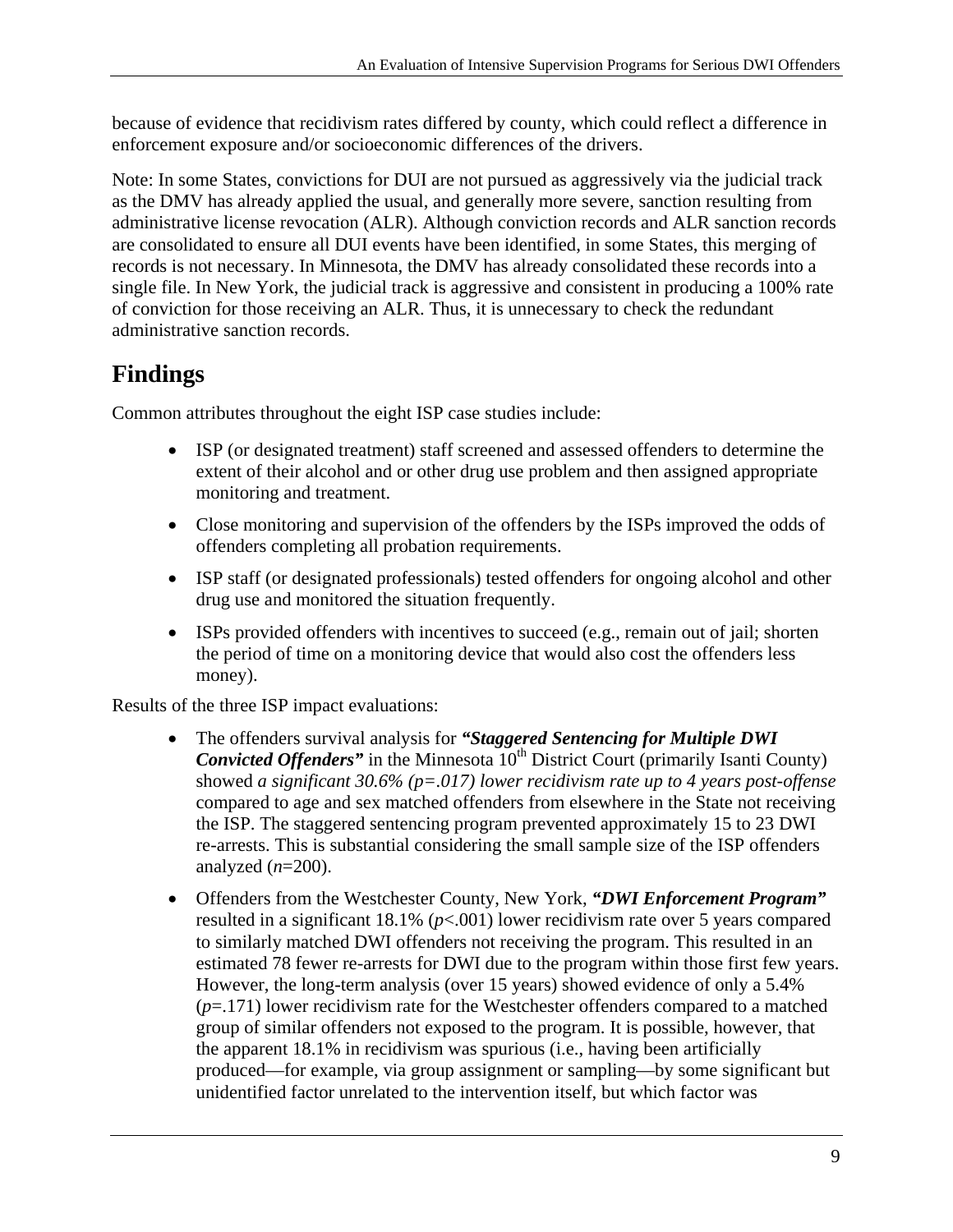differentially present in the experimental group more so than in the comparison group). In addition, recidivism rates for all offenders in New York State are substantially lower than in other States, so the already low recidivism rate for the comparison group leaves relatively less room for improvement and the probability of finding any statistically detectable intervention.

 The *"DUII Intensive Supervision Program"* intervention group in Multnomah County, Oregon, had a *54.1% lower recidivism* rate (per same equivalent exposure, up to 8 years post index offense) than both of the stratified matched-sample comparison groups, adjusting for the demographic covariates (*p*>.001). This resulted in an estimated 67 fewer re-arrests for DWI within 8 years due to the DISP program, which is a substantial reduction for such a small group (n=446).

There appears to be substantial potential in alcohol monitoring as a key component to reducing DWI recidivism. The ISPs used the following ways to monitor alcohol use by offenders:

- Frequent contact by probation officers, the judge, or other officials (observation)
- Surprise visits in the home and blood alcohol concentration (BAC) testing (and sometimes drug testing via a urine sample)
- Daily call-in with random testing (sometimes the offender must report for a test; sometimes not)
- Electronic monitoring and home confinement with remote BAC testing
- Use of the alcohol ignition interlock record of the offender
- Regularly scheduled testing (e.g., twice daily like the 24/7 program)

With the advent of new alcohol monitoring devices, many ISPs and DWI Courts may mandate their use. While there appears to be substantial potential in alcohol monitoring as a key component to reducing DWI recidivism, alcohol monitoring and alcohol monitoring devices in general need to be evaluated for effectiveness and feasibility.

The benefit/cost of ISPs appears to be excellent in terms of re-arrests prevented. Each re-arrest for repeat DWI offenders costs thousands of dollars in law enforcement resources, court costs, and sanctions (jail time). An additional, and perhaps even more important benefit/cost, is the public safety savings in potential injuries prevented and lives saved due to the reduction in DWI recidivism of these multiple offenders.

# **Conclusions and Recommendations**

#### *Conclusions*

This study confirms prior research showing that ISPs reduce recidivism of DWI offenders. All three ISPs evaluated indicate significant reductions in medium-term recidivism for ISP offenders up to 4 years (although one of the findings may have been due to an artifact in the comparison offender group, and the effect has disappeared by 15 years). The reductions in recidivism ranged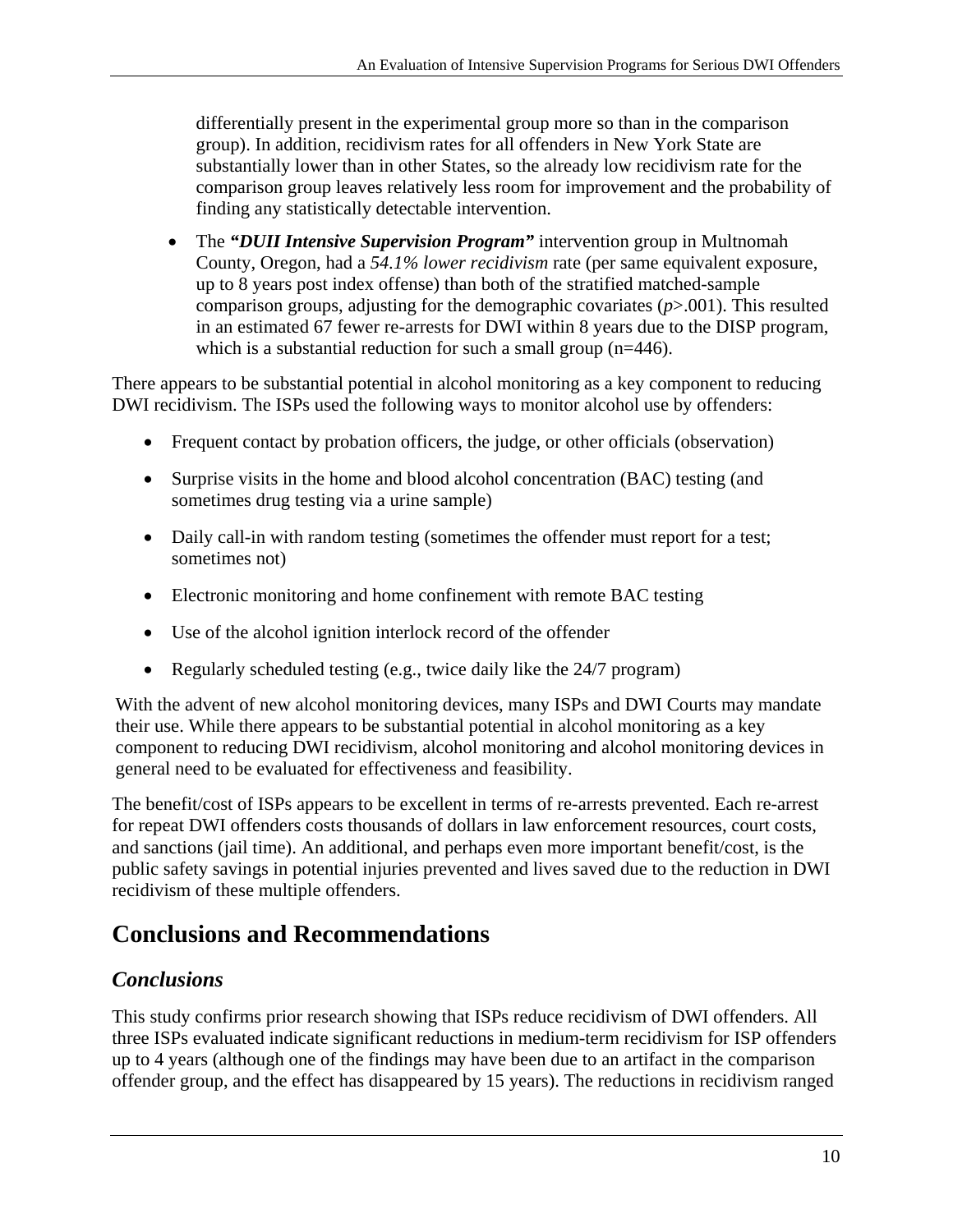from 54.1% in Oregon up to 8 years post-offense, to 30.6% in Minnesota up to 4 years postoffense, to 18.1% in New York up to 5 years post-offense. The evidence appears to be strong that ISPs with the following common features can be very effective:

- Screening and assessment of offenders for the extent of their alcohol/substance abuse problem
- Relatively long-term, close monitoring and supervision of the offenders, especially for alcohol and other drug use or abuse
- Encouragement by officials to successfully complete the program requirements
- The threat of jail for noncompliance

ISPs are an alternative to jail, which is very costly. Offenders who remain out of jail are employable and can contribute to society and the well-being of their families. In some ISPs, offenders who remain out of jail are paying some or all of the costs of their participation in the ISP.

Clearly, different approaches to intensive supervision of repeat DWI offenders yield positive results to communities in increased public safety and decreases in the costs of re-arrest. Not all programs or program components work effectively in all communities, nor do some laws permit the use of some sanctions (e.g., the sale of all offender vehicles in Oregon). However, ISPs with these program elements (at a minimum) should be feasible in most communities. Community and public safety officials need to determine which program components are affordable and which may work in their communities. A large number and variety of ISP components may not be as important as the commitment of program staff. Further studies of promising ISPs may help communities assess which programs or components they can implement and what benefits they can expect.

The monitoring of alcohol and other drug use by offenders to maintain abstinence appears to be a key component of these programs and has potential to be very effective in reducing offender recidivism. There are encouraging data emerging from the South Dakota 24/7 program where the key program element is the twice daily testing for alcohol or other drug use (see Appendix B). It remains to be seen, however, whether the recidivism of the 24/7 program offenders is significantly lower than matched offenders not participating in the program.

#### *Recommendations*

- In Minnesota, in particular, examining the records of offenders 4 years post-offense means that many of the offenders were still on the staggered sentencing probation (probation ranges from 3 to 6 years for offenders). It is recommended that statistical analyses be conducted for the "Staggered Sentencing for Multiple DWI Convicted Offenders" in Minnesota after 6 years to determine if the reductions in recidivism hold up over a long time interval.
- It is also recommended that additional analyses of the New York ISP be conducted (e.g., perhaps using similar offenders in other States as a contrast). Further research is also needed to determine if the New York finding was artifactual.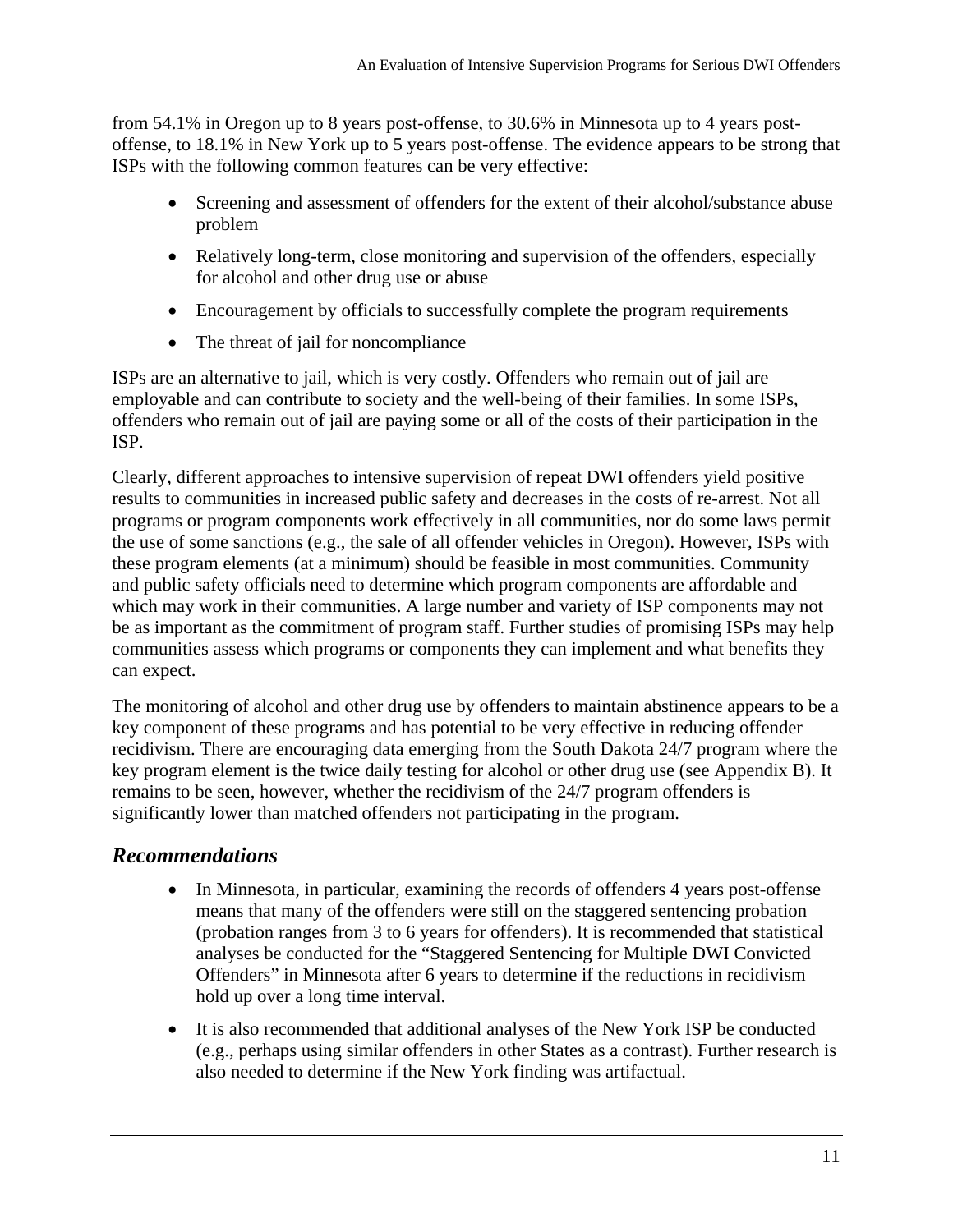- The promising 24/7 alcohol monitoring program in South Dakota needs a full scientific evaluation for its effect on recidivism. Offenders completing the 24/7 program need to be compared to similar offenders in South Dakota not exposed to the 24/7 program.
- Alcohol ignition interlocks were used in several of the ISPs examined. Research shows that recidivism is reduced an average of 60 to 70% while the interlocks are on the offenders' vehicles. This could be a key component to ISPs. Research should be conducted to separate out offenders using interlock devices to determine if recidivism rates of offenders using the interlock are lower than the rates of offenders not using the interlock.
- Finally, further research is needed to determine what component is more effective in reducing recidivism: mandatory assessment and treatment, frequent alcohol monitoring, mandatory ignition interlocks, or some combination of components.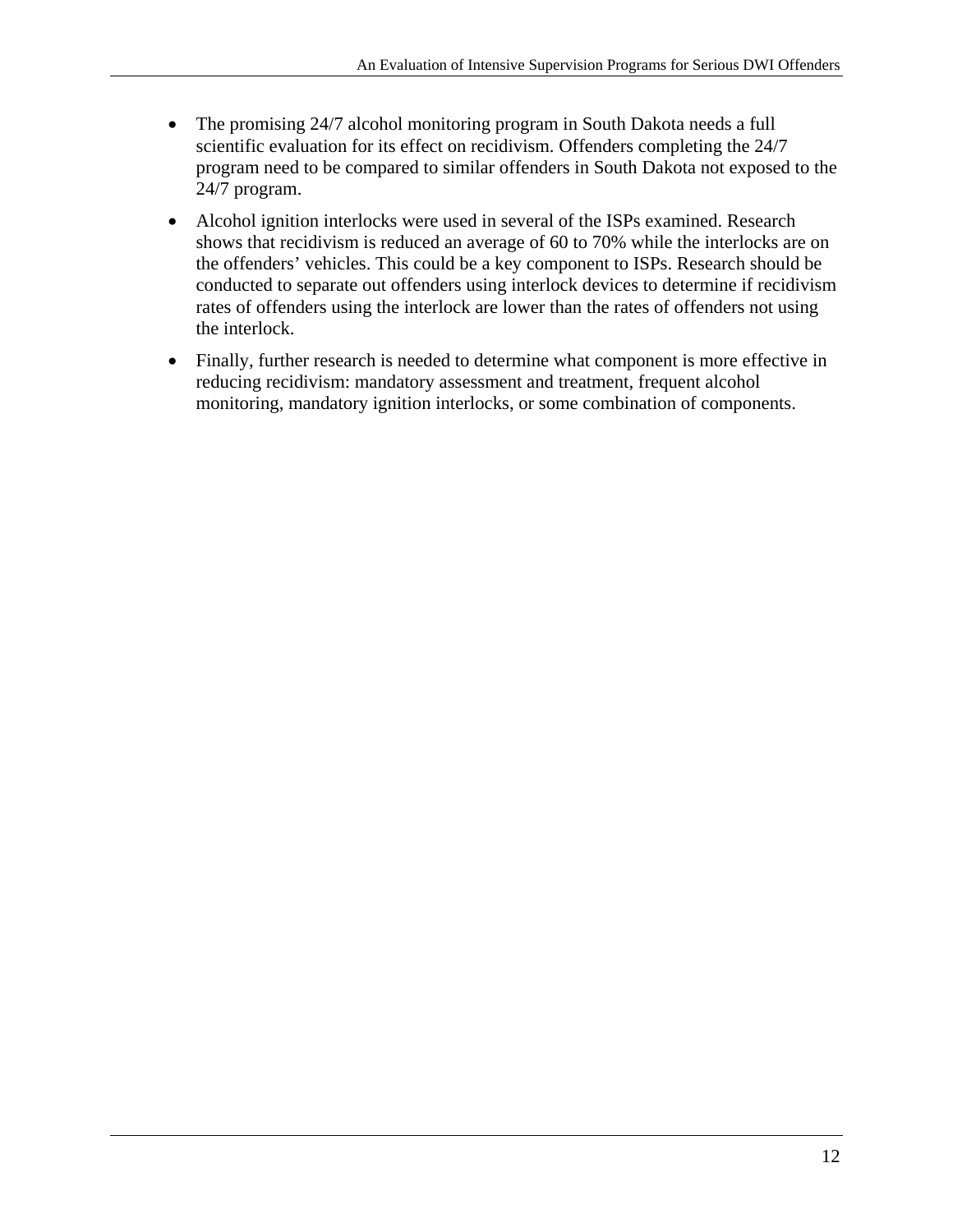# **Background**

# **Defining the Problem**

DWI recidivism remains a serious problem on roadways across the Nation. About one-third of drivers arrested for a DWI offense are repeat offenders (Fell, 1995). DWI recidivists carry a higher risk of future DWI arrests, as well as involvement in both alcohol-related and nonalcohol-related crashes (Perrine, Peck, & Fell, 1988; Gould & Gould, 1992), especially fatal crashes (Fell & Klein, 1994, December 2). Repeat DWI offenders are 4.1 times more likely to be an intoxicated driver in a fatal crash than drivers without prior DWI offenses (Fell, 1992). In 2007, there were 12,998 fatalities in crashes involving a driver with a BAC of .08 grams per deciliter (g/dL) or higher—32% of total traffic fatalities for the year (NHTSA, 2007).

As outlined in *A Guide to Sentencing DWI Offenders* (NHTSA, 2006), the key to reducing DWI recidivism is certain, consistent, and coordinated sentencing.

- The certainty of a penalty has greater effect than its severity (Ross, 1992).
- Sentencing for DWI should be consistent from one court to another regardless of jurisdiction, yet balanced with the need for matching offenders to the most appropriate sanctions and treatment (Wells-Parker, Landrum, & Topping, 1990; Jones & Lacey, 1998). More severe sanctions for high-BAC offenders may reduce recidivism as shown in a study that found first offenders with high BAC levels (.20 g/dL or higher) who received enhanced penalties had significantly lower recidivism rates than comparable high-BAC offenders not subjected to the enhanced penalties (McCartt & Northrup, 2004).
- Communication among the courts, evaluators, probation officers, and treatment providers needs to be coordinated to ensure compliance with the sentence (Popkin, Kannenberg, Lacey, & Waller, 1988; Tauber & Huddleston, 1999).

In one study, trained counselors interviewed DWI recidivists about reasons why they continued to drive even after a DWI conviction. The counselors also asked the recidivists what countermeasures had a positive effect on their behavior. Many of these repeat offenders reported a need for a thorough alcohol use assessment, self-commitment to dealing with alcohol problems, a personalized treatment and education plan, and continued contact with caring individuals, which included those in authority (such as judges), to reinforce lifestyle changes (Wiliszowski et al., 1996).

This study addressed ISPs that use different combinations of strategies that appear to be promising in lowering DWI recidivism rates and estimates an approximate number of re-arrests prevented.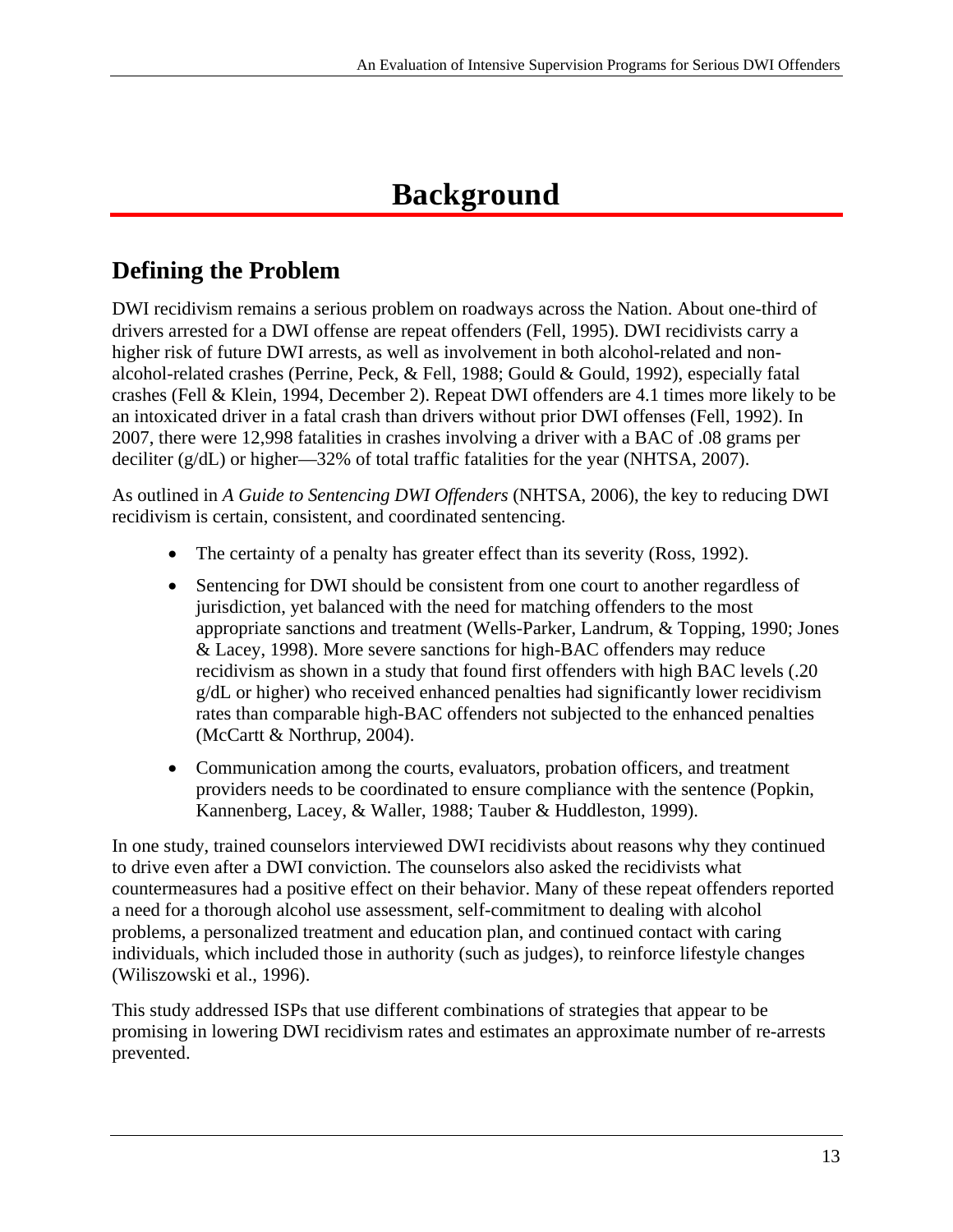## **Strategies for Dealing with the DWI Recidivism Problem**

NHTSA cites the following six factors as important when dealing with DWI offenders in attempts to facilitate a reduction in recidivism (NHTSA, 2006):

- Evaluate offenders for alcohol-related problems and recidivism risk.
- Select appropriate sanctions and remedies for each offender.
- Include provisions for appropriate alcohol use treatment in the sentencing order for offenders.
- Monitor the offender's compliance with the sanctions and treatment.
- Act swiftly to correct noncompliance.
- Impose vehicle sanctions (e.g., vehicle immobilization, impoundment, and alcohol ignition interlock devices) (Voas, 1999; Voas & DeYoung, 2002).

These factors dovetail with the guidelines that the American Probation and Parole Association (APPA) list that probation services should follow to reinforce compliance of impaired-driving offenders under community supervision (NHTSA, 2007; Dunlap, Mullins, & Stein, 2008). Most impaired-driving offenders are under some form of community supervision at some point during their sanctioning period.

#### **Guidelines for the Community Supervision of Impaired-Driving Offenders**

*Guideline 1* 

Investigate, collect, and report relevant and timely information that will aid in determining appropriate interventions and treatment needs for DWI offenders during the release, sentencing, and/or supervision phases.

*Guideline 2* 

Develop individualized case or supervision plans that outline supervision strategies and treatment services that will hold DWI offenders accountable and promote behavioral change.

*Guideline 3* 

Implement a supervision process for DWI offenders that balances supervision strategies aimed at enforcing rules with those designed to assist offenders in changing behavior.

*Guideline 4* 

Where possible, develop partnerships with programs, agencies, and organizations in the community that can enhance and support the supervision and treatment of DWI offenders.

*Guideline 5* 

Supervision staff should receive training that will enhance their ability to work effectively with DWI offenders.

*Guideline 6* 

Assess the effectiveness of supervision practices on DWI offenders through both process and outcome measures.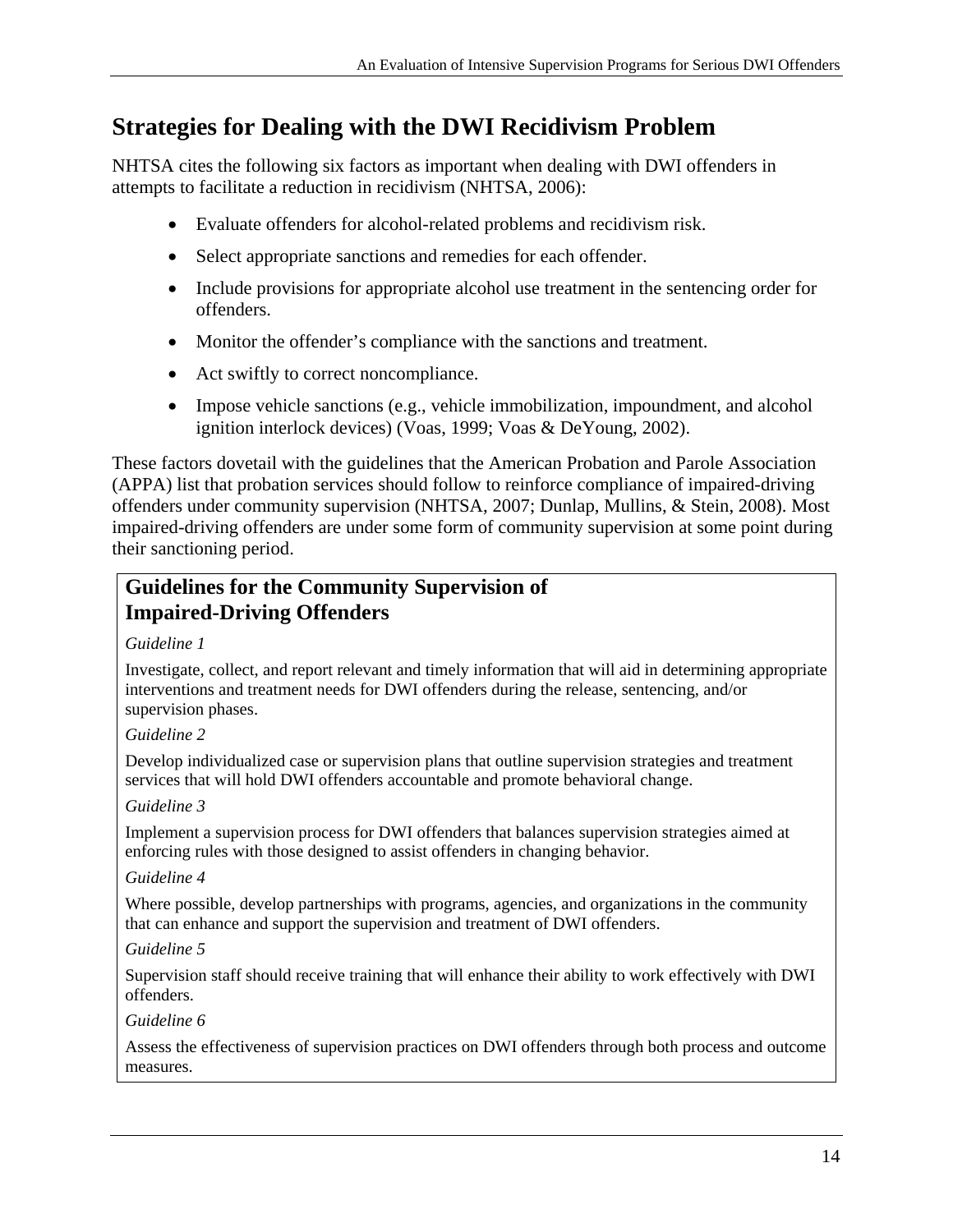Source: Dunlap, K., Mullins, T.G., & Stein, M. (2008).

Many ISPs cover most of these strategies and guidelines.

# **Defining ISPs**

According to the APPA, community supervision of DWI offenders should focus on public safety, offender accountability, and behavioral change. To accomplish this, States and communities have devised many variations of DWI offender supervision and probation programs with a variety of components.

Supervision provided through probation may include basic supervision probation (monthly visits), unsupervised probation, and case-specific restrictions (an individualized probation plan). In ISPs, offenders have more contact with probation officers (or the judge or another designated authority) compared to standard (nonintensive) probation programs and offenders participate in various educational and therapeutic programs in the community (Harding, 1989; Transportation Research Board, 1995). According to the APPA, an "intensive" probation program should mean a smaller caseload and possibly a specialized caseload for probation officers, but this is not possible in every community. Not all intensive supervision programs are administered through probation offices. Some are administered through offices of the court, law enforcement agencies which are not probation departments, or private companies. For the purposes of this report, the term "intensive supervision program" will refer to programs for DWI offenders, which include supervision by case monitors with relatively small caseloads, and which generally involve assessment for substance abuse, substance abuse treatment, drug and alcohol testing and various types of offender monitoring. Such programs may or may not be administered by parole or probation departments and may or may not require abstinence.

DWI offenders usually assigned to intensive supervised probation are nonviolent, repeat offenders (typically with two or more DWI convictions in the past) who have served some time in jail. Under ISP conditions, offenders are monitored closely during their participation in various educational, vocational, and therapeutic programs in the community. Identified in this project are State-level ISP systems and individual site ISPs in urban and rural locations that use many standard practices for working with DWI offenders (i.e., those outlined herein by NHTSA and the APPA). These ISPs also have devised unique methods discussed in this report and in the case study summaries in Appendix B.

State-level probation systems are often just that—"systems"—rather than programs. These systems collect data/records and disseminate information to the courts, assessment services, and to the individual ISP programs. In addition, State-level systems can provide direction and oversight to community-level ISPs. State-level systems may provide guidelines to private treatment and/or community probation organizations, such as offender assessment requirements and the use of specific assessment instruments. Also, State systems may disburse funding, set up referral systems, monitor and track the quality and level of care of provider organizations, as well as maintain registration databases of approved organizations to serve local communities in recommending or mandating certain services to offenders.

Individual ISPs may be comprised of a few program elements or a multitude of components that vary widely depending upon community needs and resources. Examples of ISP components are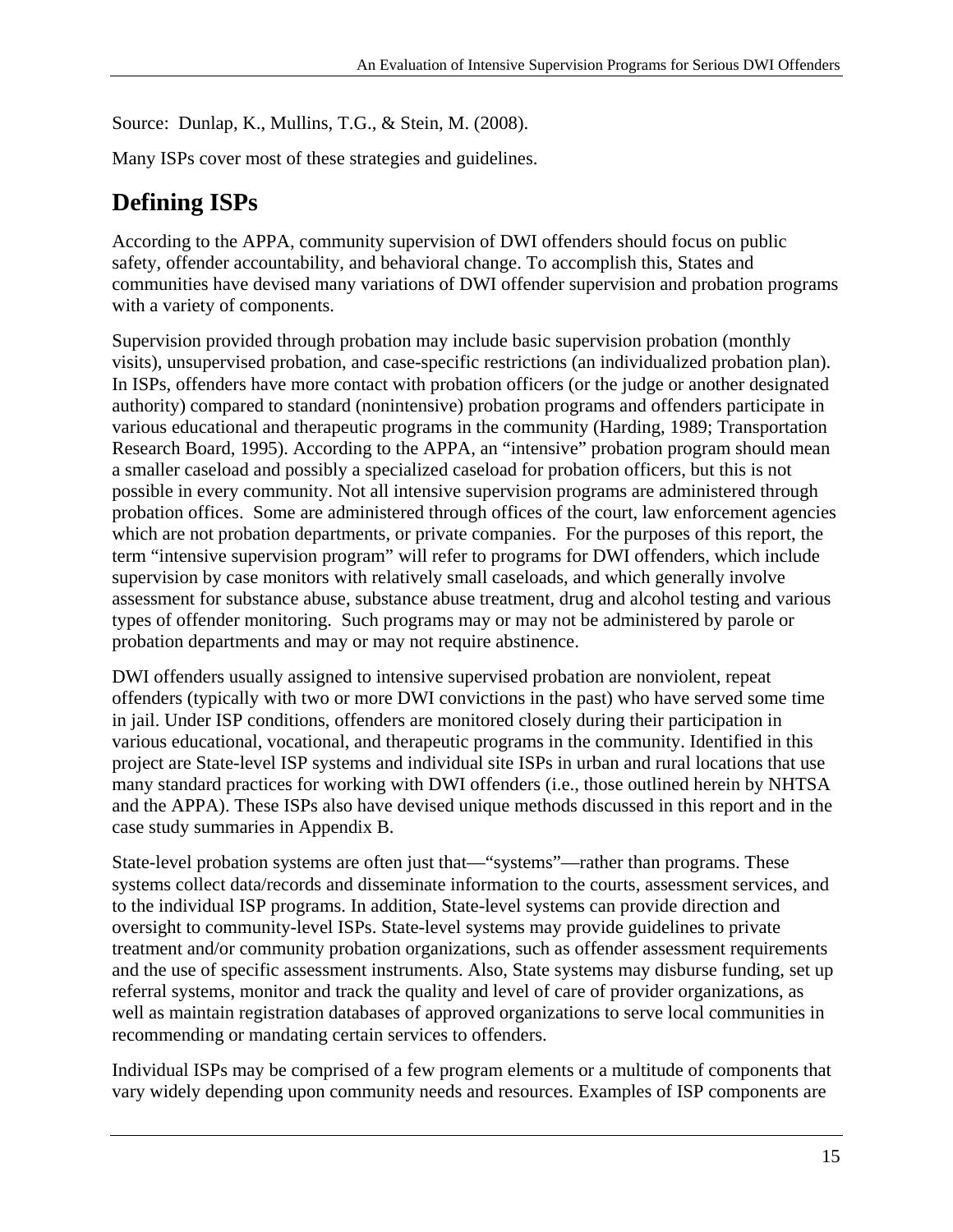assessment of offenders' needs, treatment, education, intensive supervision, self-help (e.g., commit to lifestyle changes including sobriety, required attendance by offenders at Alcoholics Anonymous (AA) meetings, required attendance at Victim Impact Panels (VIPs), and finding employment), submission to random alcohol and other drug testing, licensing sanctions, vehicle actions (e.g., ignition interlocks, special license plates, and sale of offender vehicles), submission to home confinement and controlled movement (through electronic monitoring and/or compliance checks), and community service. This report provides information on all of these components. Offenders may face extended probation time and/or jail time as conditions of noncompliance, or for an additional repeat DWI offense committed by the offender while on probation for an earlier offense.

#### *ISP Program Descriptions*

The elements or components of ISPs that are widely used are described hereafter. Certain programs combine elements or implement elements at different points in time depending on the ISP. For example, a pretrial program may conduct an evaluation of alcohol use and/or dependency by the offender and offer recommendations that the offender may follow (possibly under monitoring by pretrial program staff) before the case comes in front of the judge. At other ISP sites (not pretrial), a judge will order such an evaluation and wait for the outcome and recommendations before sentencing the offender, or offender screening and assessment will follow adjudication.

Interchangeable terminology between sites and programs is common, such as "alcohol assessment," "alcohol evaluation," and "alcohol screening." In fact, the Nebraska Probation and Parole Department and the Department of Corrections have gone to great lengths to standardize the terminology, the screening instrument, the risk assessment, and the definitions for levels of treatment provided across the State. Wisconsin also has been working to standardize risk assessment instruments. Officials in both locations standardized these elements because there were communication problems; for example, an ISP in one community (where the offense may have occurred) could define a screening outcome and treatment recommendation significantly different from another community ISP (where the offender resides) that might be *providing* the actual treatment. Therefore, the actual use and definitions of the components described herein vary and are determined by each ISP program or by local or State regulations.

#### *ISP Components*

#### **Assessment and Rehabilitation**

*Assessment and Screening*. Alcohol screening is a way to estimate if a person may have a problem with alcohol. Assessments are generally a more comprehensive examination of the person's level of dependence or addiction to alcohol or other substances. A battery of accepted tests and interviews are available to professionals, such as certified treatment counselors. These professionals are trained to administer the instruments to impaired-driving offenders. Generally, they report outcomes to the court and/or to a court-ordered treatment provider.

*Treatment*. There are many types of outpatient and inpatient treatment and counseling services available to DWI offenders. These may include cognitive behavioral (e.g., how to deal with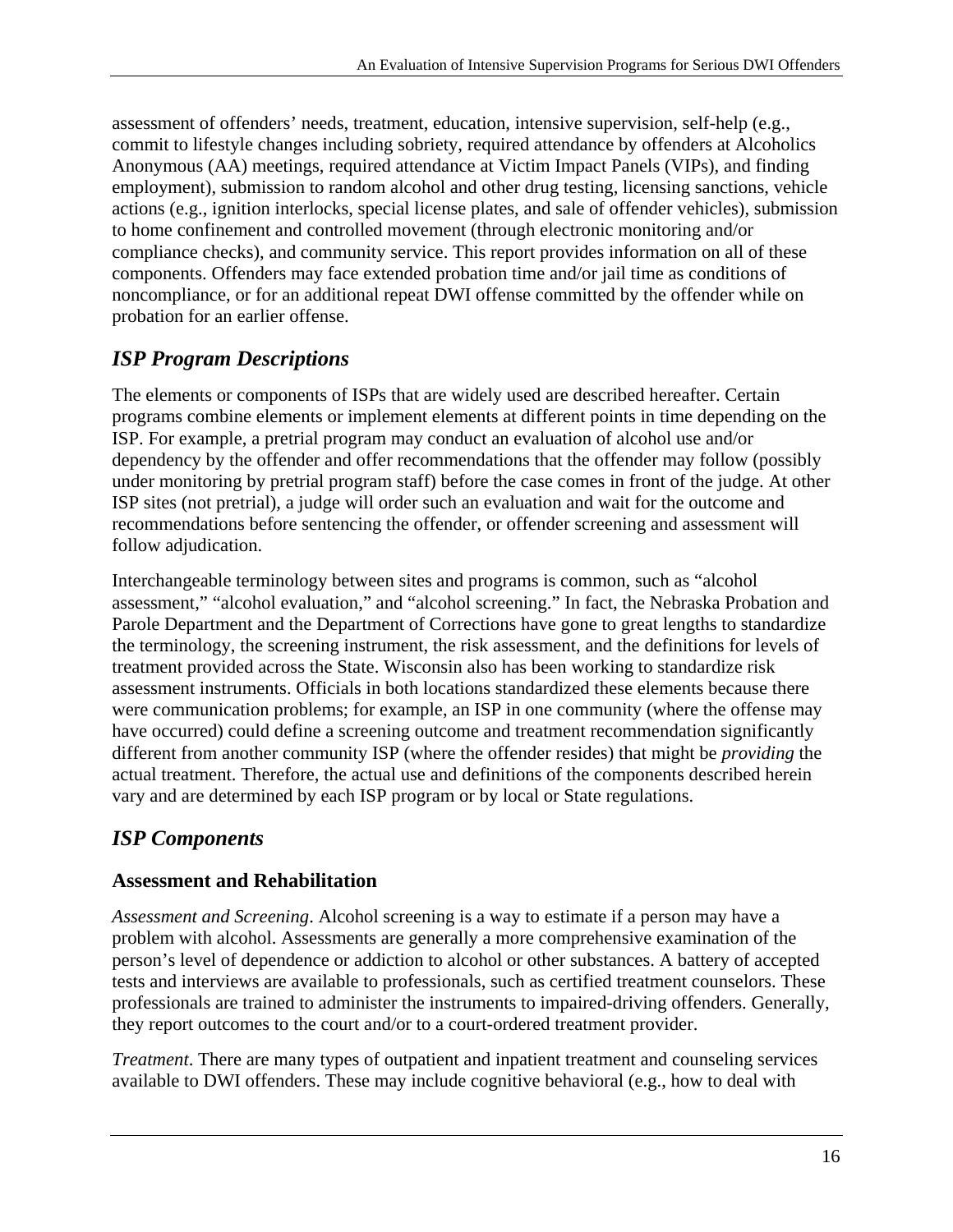situations leading to alcohol use/abuse) or motivational therapies. A combination of treatment, counseling, and education programs is often tailored for DWI offenders. Sometimes, treatment professionals prescribe medication to offenders to prevent drinking.

*Educational Classes/Self-Help* (e.g., AA, DWI Education Course, and Driving Course). These educational and/or self-help programs are designed to inform and support individuals in making lifestyle changes. The court or a treatment provider often orders offenders to attend these programs.

#### **Supervision**

*Testing and Searches.* Often offenders must agree to submit to random, unannounced alcohol and drug testing by providing breath or urine samples as a part of probation or treatment conditions. Other times, alcohol and drug testing is routine and even scheduled. Two of the programs under study include unscheduled, warrantless searches of residences for alcohol, drugs, or other prohibited items. The challenges to this strategy are the costs of the resources. Training is also required for monitors to interpret correctly the information they collect as part of these activities (e.g., recognizing when there is a problem and knowing where to search for hidden bottles).

*Home Detention*. This approach to incarceration recognizes an offender's need to drive during the day to go to work, school, or court-ordered treatment but keeps him or her off the road during evening and nighttime hours when most DWI violations occur. Electronic monitoring (see next paragraph), as a condition of supervised probation, enforces home detention, with violations punishable by jail (Jacobs, 1990). Although home detention requires monitoring and incurs some costs, these costs typically are not as great as the costs for jail.

*Electronic Monitoring.* Electronic monitoring is a computerized method of verifying that the offender remains at home except when excused to attend work or treatment (Harding, 1989). Offenders wear a waterproof, shock-resistant transmitter on a band strapped securely on their ankle (Jones & Lacey, 2000). There are benefits of house arrest combined with electronic monitoring. For instance, it allows the offender to be home with his/her family; the curfew keeps the offender off the road during prime DWI hours; it can be adapted to employment hours, AA meetings, etc.; and it is less expensive than jail (Jones et al., 1996). Some challenges of electronic monitoring include the cost (some suggest using an indigent fund or grant money to help certain offenders pay for it; sliding scales of payment have also been used), trouble with the monitoring devices (e.g., wakes the offender too often, does not recognize his/her voice, disturbs others in the home), and a lack of face-to-face observation. At least one company, however, has solved this last problem by providing a digital image of the person being monitored when the probation officer calls the offender on the phone. Other monitoring devices may include Global Positioning Satellite (GPS) technology, which records the offender's location and communicates it to the monitoring agency. These may also generate alerts when the offender is not inside or outside of certain areas at certain times of the day.

*Alcohol Monitoring.* (e.g., Secure Continuous Remote Alcohol Monitoring [SCRAM®], remote electronic alcohol monitoring [REAM], patches) Alcohol monitoring uses devices to determine if the offender has consumed alcohol. These include devices, such as the Sobrietor®, with which the offender self-administers a breath test. These devices may also use a digital camera or voice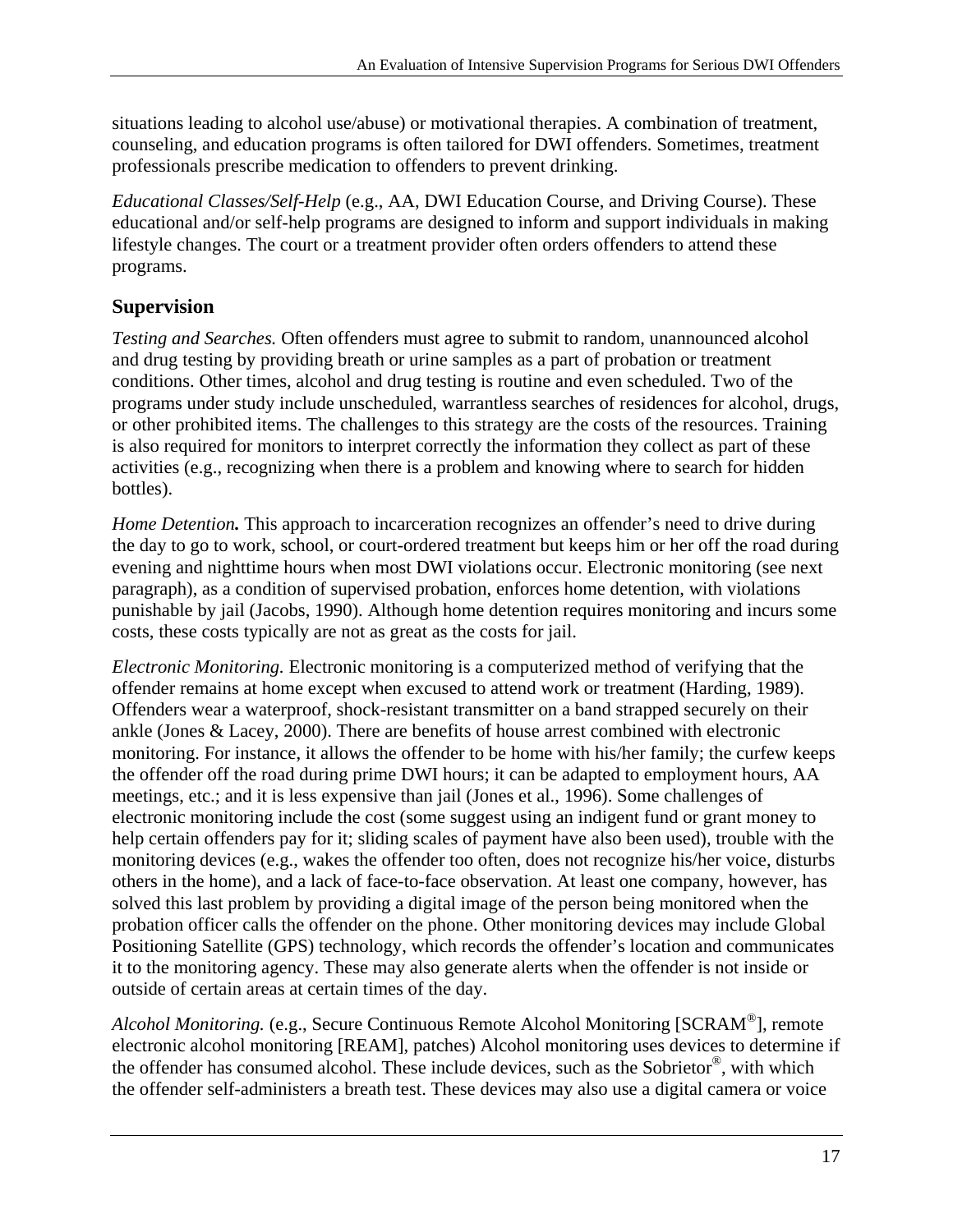print technology to verify that the offender is the person taking the test. The offender is required to take tests on a schedule, at random times, or both. These devices generally transfer breath-test results and voice and image data via telephone lines to the service provider or probation officer who is monitoring the test results. Another technology measures transdermal alcohol, that is, alcohol that exits the body through the skin after alcohol consumption. The offender wears a non-removable ankle bracelet that takes samples continuously throughout the day and sends the data via telephone modem to the monitoring agency once a day (Marques & McKnight, 2007). The SCRAM is relatively costly (\$12/day), but in most programs, this cost is borne by the offender.

*Surveillance.* Probation officers may conduct surveillance of offenders. For example, the Westchester program allows probation officers to conduct surveillance to determine whether offenders are driving while suspended. In Clark County, house arrest officers will sometimes conduct surveillance to determine whether offenders with suspended licenses are driving or to watch for offenders driving non-interlock-equipped vehicles. This requires resources and may be too costly for some ISPs.

*Staggered Sentencing*. Offenders receive a full sentence to jail in segments of time spread over a period of years (i.e., staggered). This sentence (i.e., the sum of the jail segments as initially sentenced) is considered as having been ordered to be *executed*. Offenders must meet requirements to have segments of jail sentences stayed. So, as any segment is forgiven due to the offender complying with conditions, that segment shifts from being *executed* jail time to being *stayed* jail time. This is an important distinction, as it means that *the court does not have to revoke any of the offender's probation (i.e., stayed jail time)* when ordering a person to serve the next segment, *as that segment of time has already been ordered by the court at the time of initial sentencing to be executed.* Thus, with staggered sentencing, the court does *not sentence the person multiple times,* which would violate constitutional protections; rather it sentences the offender only once, but to multiple segments. Not only is this constitutional, but as a practical matter, this also reportedly makes the role of the probation officer and the judge much easier because a subsequent segment of jail, already ordered to be served beginning on a specific date, must indeed be served unless it is stayed. The court does *not* have to go through a probation revocation hearing, and the probation officer does *not* have to compile extensive documentation of the person's probation violations, as would be necessary for a probation revocation hearing. The prosecution does *not* bear the burden of persuasion by *clear and convincing proof* (burden on the State for probation violation) but rather *the burden of persuasion shifts to the offender*. This strategy requires some of the judge's time and the costs of monitoring the offenders. .

#### **Licensing and Vehicle Actions**

*Driver's License Suspension*. Removal of the driver's license, often handled by law enforcement officers at the time of arrest, effectively eliminates or diminishes the individual's right to drive, at least temporarily. The following laws permit the removal of the driver's license: per se laws (i.e., statutes that prohibit drivers from having BAC levels higher than .08 g/dL or .04 g/dL for commercial licenses); implied consent laws (i.e., drivers exercising the privilege to drive implicitly consent to giving a BAC test when a police officer has reasonable grounds to believe that the driver has been drinking); and zero-tolerance laws (do not permit drivers younger than age 21 to operate a vehicle with any detectable alcohol in the body or not greater than .02 g/dL).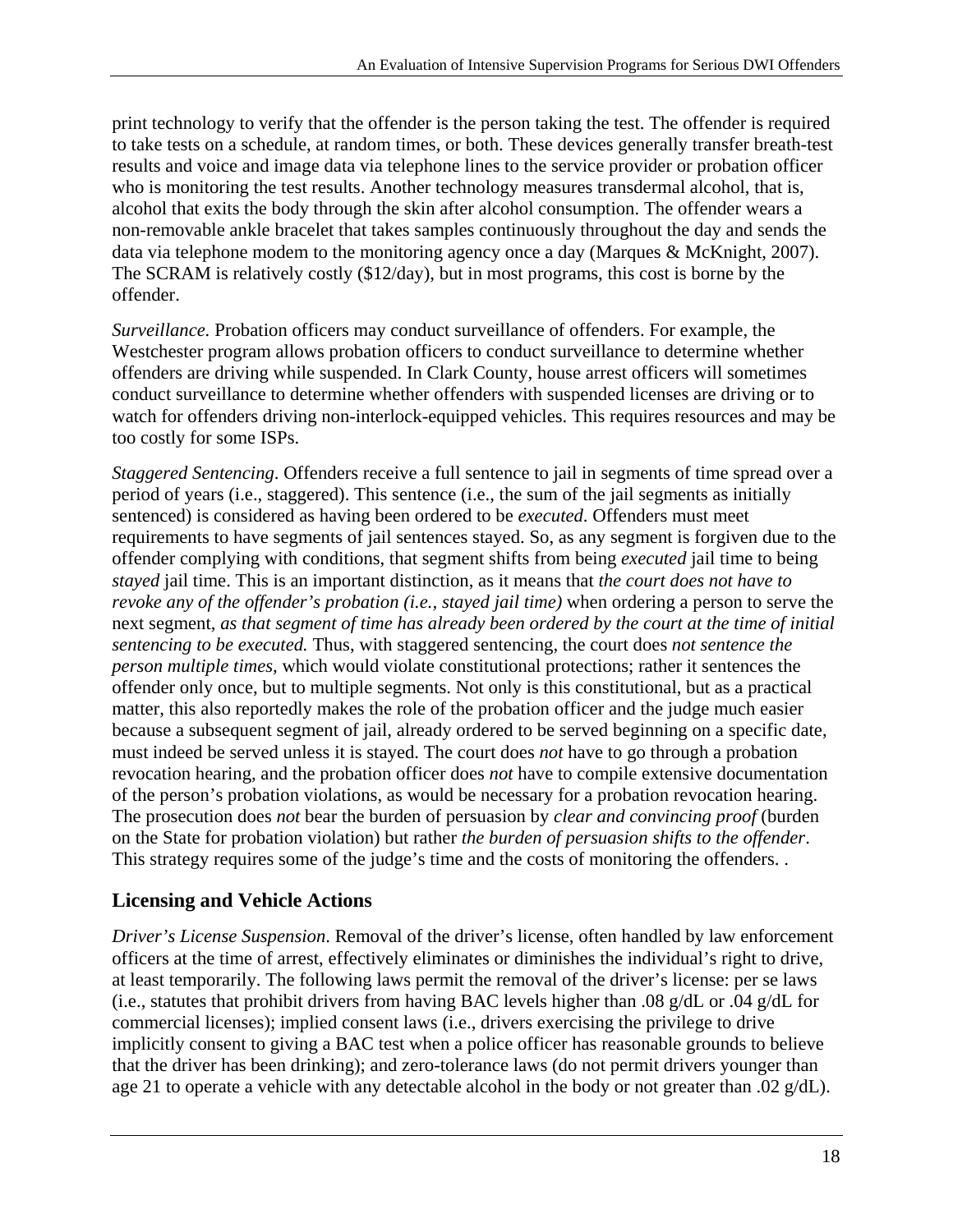Hearings regarding license suspension or revocation are often handled administratively, typically by State motor vehicle departments (DMVs). Government resources are required to administer and track this sanction.

*Special License Plates*. Special license plates or a special sticker on license plates allows family members and others to drive vehicles owned by DWI offenders. The plates/stickers serve to alert law enforcement to make certain that the driver of the vehicle is properly licensed and is not the suspended offender. Government resources are required to administer this sanction.

*Alcohol Ignition Interlocks*. These devices require a low-BAC or alcohol-free breath sample before the vehicle engine will start. A log file captures the BAC readings of an offender and accumulates breath-test results each day that provide a report of the offender's behavioral profile. Offenders must bring their vehicles to a service provider to have the log downloaded periodically (e.g., monthly). The use of interlocks significantly reduces recidivism while installed but some studies have shown re-offense rates climb after their removal (Beck, Rauch, Baker, & Williams, 1999; Roth, Voas, & Marques, 2007). Interlocks allow offenders and their families to drive legally to and from work and school, doctor appointments, and sometimes other activities. Most States have legislation that enables the use of these devices. This program requires resources to monitor the interlock readings. The cost of installing and monitoring interlocks is about \$7 a day and is usually paid for by the offender.

*Vehicle Immobilization or Impoundment*. "Boot" or "club" devices immobilize vehicles on the offender's property. If impounded, vehicles are stored in an impound lot. The period for this sanction is usually several months and/or until the offender reinstates his or her license. The costs include those associated with using an immobilization device (the "boot" or steering wheel lock) and those of storing the vehicle at an impound lot.

*Vehicle Forfeiture*. Some States (Voas et al., 2008) have laws allowing for the permanent confiscation of vehicles registered to the DWI and DWS (driving while suspended) offenders. The vehicles are then sold. A State/county/program agency sometimes handles the sales, and sometimes the offenders themselves are ordered to sell the vehicles and provide proof to the court of the sale. Roughly, half the States (Voas et al., 2008) have provisions allowing vehicles to be confiscated, but the practice is not widely used. Some resources are needed to monitor the sale of the vehicle; however, most of the funds received for the sale of the vehicle are returned to the court.

#### **Other Components**

*Fines*. The fines and fees ordered by the courts and ISPs may be set amounts or determined by the offender's ability to pay. Fines are sometimes retribution for the offense. The use of these funds by local jurisdictions and State legislatures varies. A recent study has indicated a possible effect in reducing impaired driving from raising fine amounts in conjunction with other DWI control policies (Wagenaar et al., 2007).

*VIPs.* Mandatory attendance by impaired-driving offenders at meetings with victims and the families and friends of victims is often ordered. Sometimes offenders serve on the panels. The purpose of VIPs is to show offenders the consequences of drinking and driving.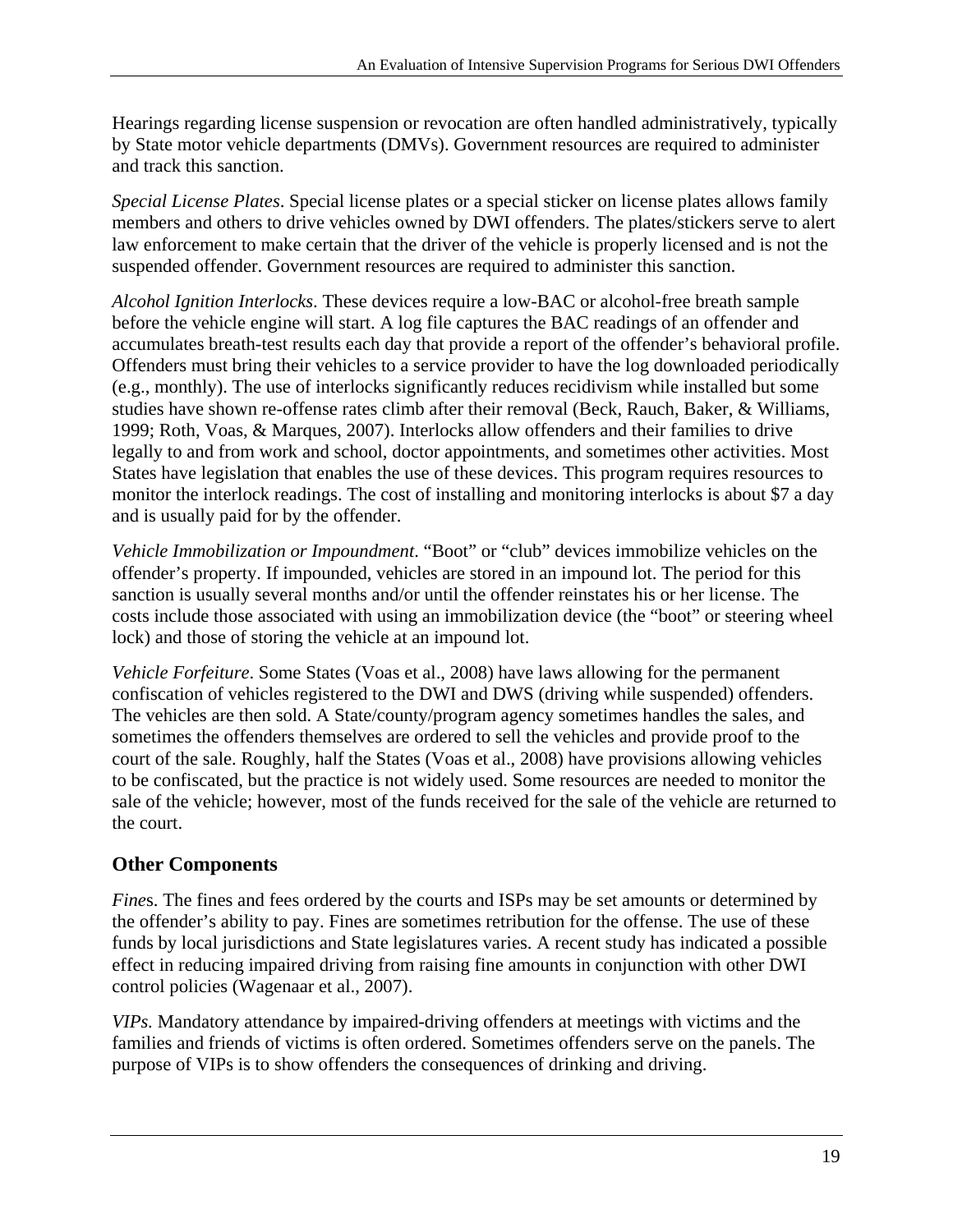*Community Service*. Sometimes offenders must pay restitution to the community by working a number of hours in the community (e.g., speaking to teens about the dangers of drinking and driving).

*Other*. There are many other sanctioning components used in communities, such as publishing offenders' names in the media and other forms of victim restitution programs, than those we have listed.

*NHTSA's Guide to Sentencing DWI Offenders* (NHTSA, 2006) describes all of the components listed.

#### *Individual ISP Types*

ISPs are all unique in that each program consists of a different combination of elements introduced to offenders at different points in time. The following are examples of the types of ISPs.

*Pretrial Program.* These programs generally screen and assess the offender before his/her appearance in court. Some require enrollment and participation or even completion of a treatment program before final case disposition.

*Diversion Program.* These programs generally allow an offender to complete an education, treatment, and/or community service program in return for dismissal of the DWI charge. This results in no conviction on the driver record of the offender and means that some repeat offenders re-enter the system as first-time offenders. NHTSA does not recommend diversiontype programs, as they generally do not appear to reduce recidivism. However, several States allow diversion programs because of their efficiency in dealing with first offenders.

*Day Reporting Centers (DRCs).* DRCs are highly structured, nonresidential facilities that provide counseling, supervision, employment counseling, education, and community resource referrals to DWI probationers (Jones & Lacey, 2000).

*DWI Courts (An ISP made up of the multiple components already listed).* Modeled after Drug Courts and incorporating some forms of probation, DWI Courts provide close supervision to offenders by judges and other court officials who closely administer and monitor compliance with court-ordered sanctions coupled with treatment. DWI Courts generally involve frequent interaction of the offender with the DWI Court judge, intensive supervision by probation officers, intensive treatment, random alcohol and other drug testing, community service, lifestyle changes, positive reinforcement for successful performance in the program, and remandment to jail for noncompliance (National Association of Drug Court Professionals, 1997; National Drug Court Institute, 2002). Most DWI Courts assign nonviolent offenders who have had two or more previous DWI convictions to the court. Currently, there are multiple sources of funding for Drug/DWI Courts to help defray their costs. The cost and benefits of DWI Courts are unclear, as a published study on this topic could not be found in the literature.

At the end of 2003, there were approximately 70 DWI Courts and 1,100 Drug Courts operating in the United States. NHTSA collaborated with the Department of Justice to promote the increased use of DWI Courts and encourage jurisdictions that use Drug Courts to accept repeat DWI offenders in them (NHTSA, 2003a). According to the National Association of Drug Court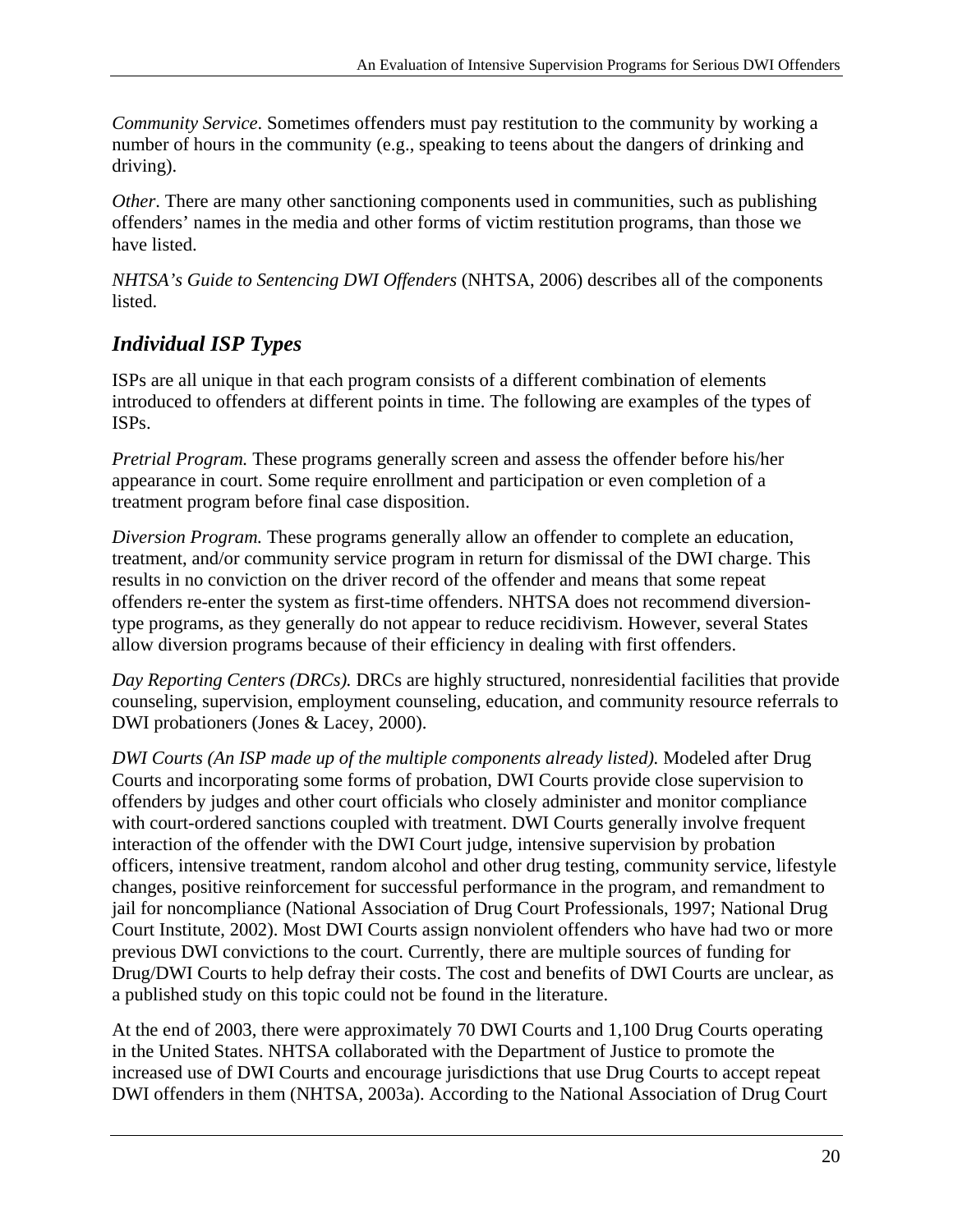Professionals (www.nadcp.org), by the end of 2009 there were 2,300 Drug Courts and over 500 DWI Courts. There is evidence that some DUI Courts are effective in reducing recidivism (Fuller, Carey, & Kissick, 2007). That study of two Michigan DUI Courts indicated a 68% reduction in recidivism associated with the program.

## **Evidence of ISP Effectiveness**

ISPs have shown promising results in reducing the recidivism of convicted DWI offenders according to the following studies and cited under the Reference section.

#### *Prior Studies of Probation/Supervision*

- Electronic monitoring with home confinement in Los Angeles County, California (Jones et al., 1996) reduced the reconviction rate by nearly one-third.
- In a 7-year study (Lilly, Ball, Curry, & McMullen, 1993), recidivism was less than 3% among a group of DWI offenders who were electronically monitored over approximately 2 to 3 months while on probation.
- One study of offenders in Pennsylvania looked at the differences between those who served their sentences in jail only and those who served their sentences under house arrest with electronic monitoring. Although there were no significant differences between the groups, the offenders who were employed when they were sentenced to electronic monitoring were more successful than those who were unemployed (Courtright, Berg, & Mutchnick, 2000).

#### *Prior Studies of Comprehensive ISPs that Include Probation/Supervision*

- Pretrial Intensive Supervision Probation in Milwaukee, Wisconsin (Jones et al., 1996) was a study that examined the Milwaukee County Pretrial Intoxicated Driver Intervention Project of which ISP was a component. Significantly fewer offenders who received ISP recidivated compared to those who did not receive the program (5.9% versus 12.5%).
- Individualized Sanctioning in Rockdale County, Georgia (Jones & Lacey, 1998) looked at a DWI court program that used traditional and alternative sanctions. The judge conducted the presentence investigation, kept detailed records of all DWI cases, and was consistent in sentencing practices, although rehabilitative sanctions were tailored for the individual offender. Recidivism rates for offenders sentenced in this court were one-half that of offenders in another local program that used minimal sentences after 1 year and after 4 years.
- DRC in Maricopa County, Arizona (Jones & Lacey, 1999)—although the DRC was not significantly more effective in reducing recidivism (compared to traditional probation programs), the program facilitated offenders' reintegration into society and was more cost-effective than jail.
- One report on a DWI Court in New Mexico indicated a reduction in recidivism by more than 50% for offenders completing the DWI Court program compared to similar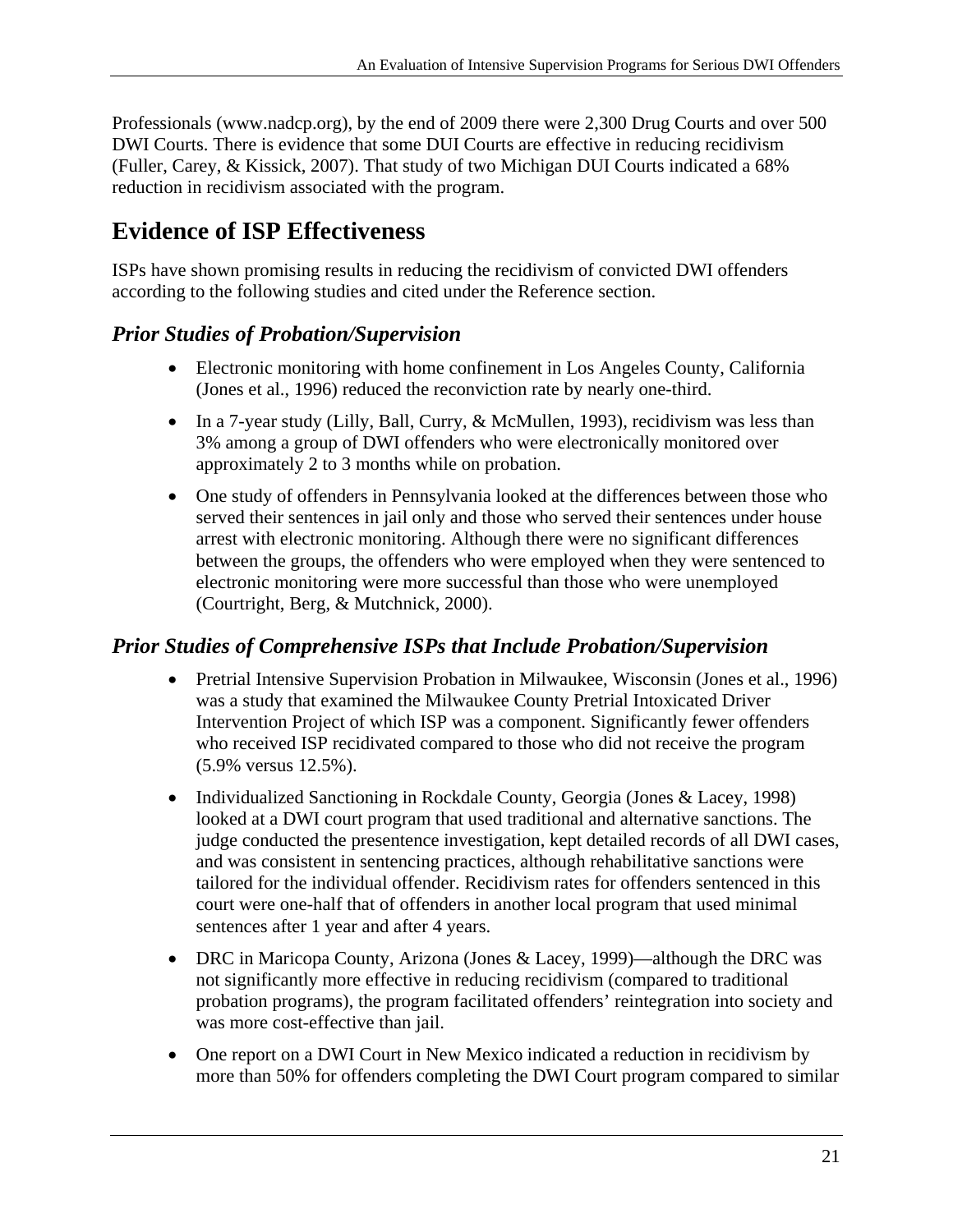offenders not assigned to the DWI Court (Guerin & Pitts, 2002). Those results, however, were preliminary and did not include statistical tests.

 DWI Courts have been shown to make offenders accountable for their actions, change offenders' behavior to end recidivism, stop alcohol abuse, treat the victims of DWI offenders in a fair and just way, and protect the public (Tauber & Huddleston, 1999; Freeman-Wilson & Wilkosz, 2002). Breckenridge, Winfree, Maupin, and Clason (2000) reported that such a program significantly reduced recidivism among alcoholic DWI offenders.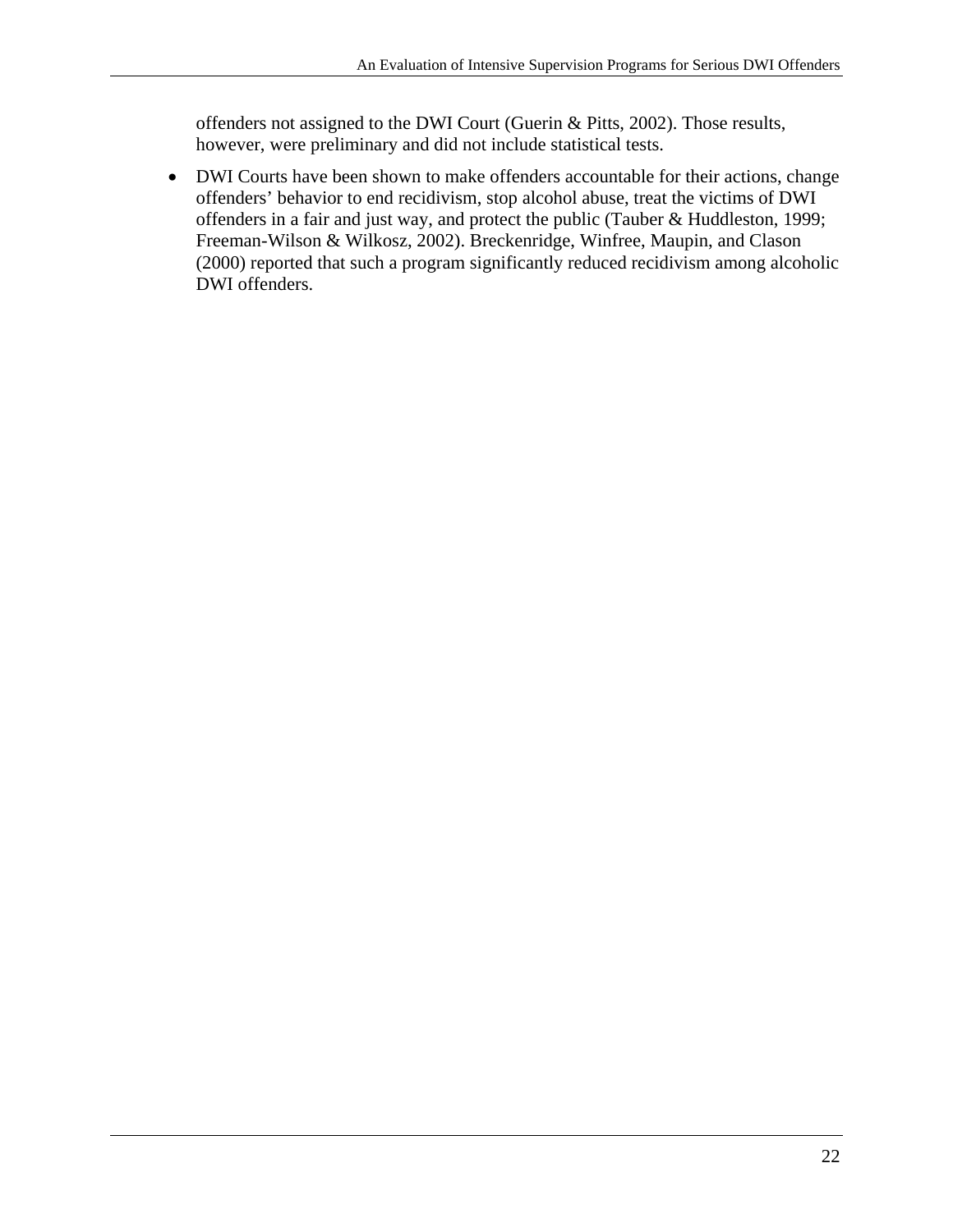# **Project Summary**

# **Project Objectives**

There has been considerable interest in determining effective strategies for dealing with drivers convicted of impaired driving (e.g., Popkin & Wells-Parker, 1994; TRB, 1995; Robertson & Simpson, 2002). NHTSA has identified the use of effective sanctions for high-risk and repeat DWI offenders as a priority for countermeasure programs to reduce impaired driving in the United States (NHTSA, 2003b).

This project does the following:

- Documents eight ISPs that appear to be promising in dealing with serious, chronic, and/or repeat DWI offenders.
- Conducts impact evaluations for three of the ISPs.
- Identifies factors that help predict recidivism in all groups of offenders studied.
- Compiles costs associated with the ISPs (where available).
- Estimates re-arrests for DWI offenses prevented by three of the ISPs.

## **Methods Used During This Project**

#### *Information-Gathering Process*

Issues addressed for each ISP studied include:

- How ISP and/or courts select offenders to participate, including the criteria used by the program officials for identifying offenders in their program.
- Assessment tool(s) used by the programs to screen participants.
- A description of the ISP and documenting if it is a pre- or post-trial program, what is expected of each offender, what treatment component is used, and how each component is implemented.
- that contact. • Frequency of contact between offenders and treatment providers and the nature of
- The extent to which there is periodic monitoring for alcohol use and how that is conducted.
- Criteria that must be met to progress through the various stages of the ISP and what offenders need to accomplish for final release from the program.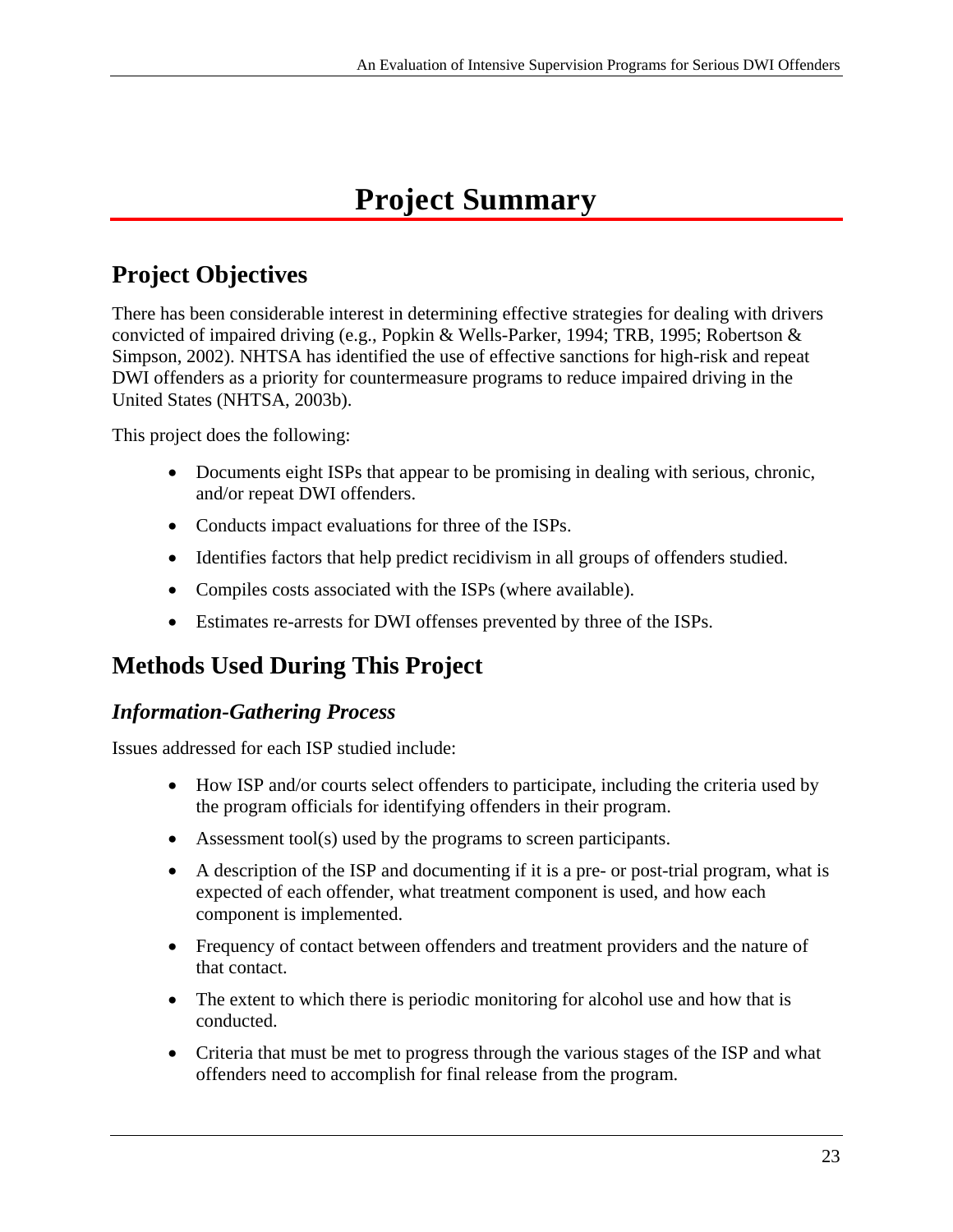- The length of time it usually takes to reach final release and follow-up activities post-ISP release.
- Behaviors or violations that constitute "failure" in the ISP and what happens to offenders who "fail" (i.e., what the consequences are for that violation and failure).
- Personal or family issues that offenders must resolve or that ISP officials must address to ensure success of the ISP.
- Unique or innovative ISP attributes and how these may have contributed to the success of the program.
- Basic ISP costs and who pays for program components.
- A determination as to whether the ISP conducts effectiveness evaluations.

Appendix A lists interview protocol to address these issues, and to obtain additional information from the programs, court, data-collection and/or probation staff. Summaries of these case studies are included in Appendix B of this report.

ISPs are not static and may change to best address changing environments. The descriptions of the ISPs in this report are based on data collected between December 2006 and December 2007. Therefore, some changes may have taken place in the ISPs since then. The three ISPs that were the subject of the recidivism evaluation most accurately reflect that ISP in 2007.

# **Overview of Eight ISP Case Studies**

There were a total of eight systems and programs examined during this project: *two State-level systems* in Nebraska and Wisconsin; *four localized ISPs* in Minnesota's 10<sup>th</sup> District Court; Clark County, Nevada; Westchester County, New York; and Multnomah County, Oregon; and *two rural programs* in South Dakota and Wyoming. These systems and programs are briefly described in the following paragraphs. Appendix B contains additional details for each of these systems and programs.

## **Two State-Level Programs**

The two State-level programs in Nebraska and Wisconsin have evolved over a long time span to fill needs in those States by providing uniform structure, tools, and information to individual ISPs. These two programs are:

- the Nebraska Standardized Model for Delivery of Substance Abuse Services; and
- the Wisconsin Pretrial Intoxicated Driver Intervention Program.

In Nebraska, the State Office of Probation Administration oversees *standardization of practices*  across the State, licenses and oversees treatment providers, and collects and maintains data and records on all offenses (not just DWI-related offenses).

In Wisconsin, the State-level program, housed in the State's Department of Transportation, Bureau of Transportation Safety (BOTS) *oversees county-level pretrial programs* for OWI (operating while intoxicated) offenders. Not all counties in Wisconsin have a program. The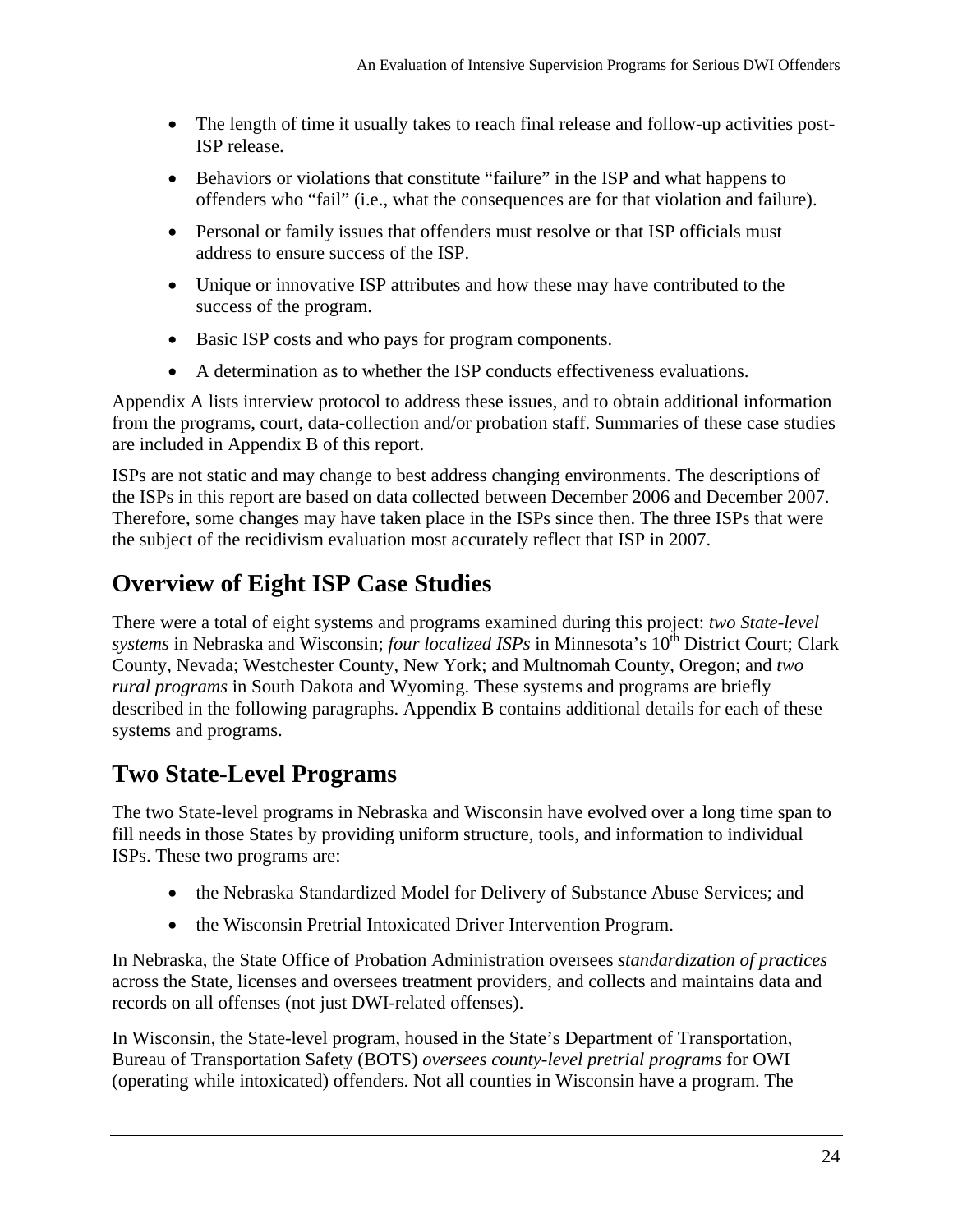number of counties has changed from year to year throughout the history of the State program. At the time of this case study, there were 13 counties in the programs. Agencies that run the county programs are approved by the State and are charged with *supervising OWI offenders between arrest and conviction* to ensure they meet program requirements. Program components vary from county to county depending upon local resources. Although there is oversight by the State government (State Department of Transportation [DOT], Bureau of Transportation Safety [BOTS]) there are significant differences among the individual ISPs, such that we could consider this "State-level" program to consist of independent local ISPs.

In both States, many of the decisions regarding the nature of the ISP are made at the local level. There is a reported value in allowing local programs to decide what they can accommodate based on local situations (e.g., geography, political or governmental situations, and the availability of resources in the community). A potential downside to local control is that decisions can be made that are based on factors other than that which is best for the offenders and/or the community. An example would be a judge choosing to assign more offenders to an ISP than the program can accommodate rather than assigning only offenders who could benefit most.

# **Four Individual Area ISPs**

The four localized ISPs all require offender *abstinence* and *close supervision* of probationers over relatively *long periods of time* (years versus months). All four ISPs maintain *comprehensive records*. All use many traditional sanctioning, assessment, and treatment components, but each program has *unique features* designed to best protect their community. These ISPs are:

- "Staggered Sentencing for Multiple DWI Convicted Offenders" in the Minnesota  $10^{th}$ District Court;
- "Serious Offender Program" in Clark County, Nevada;
- "DWI Enforcement Program" in Westchester County, New York; and
- "DISP" in Multnomah County, Oregon.

The Minnesota staggered sentencing program requires offenders to take responsibility; they must *earn the privilege of staying out of jail and of being off alcohol monitoring devices* (which they must pay for when use is required). The program works with offenders to provide goals that include structure, support, and direction from the court to encourage them to make positive life changes. Offenders must provide proof periodically to the court that they are following the protocol to earn reduced sanctions (i.e., remain out of jail and off alcohol monitoring devices). The proof of meeting probation requirements may be in the form of a letter from their probation officer, from AA regarding attendance, or from an employer or counselor regarding responsibility, and all offenders must take the initiative and responsibility to schedule their periodic court hearings. This is a DWI Court program where the *same judge stays involved* by keeping track of DWI offenders and their compliance with court ordered sanctions over the years (3-6) required for offenders to complete the program.

The Clark County, Nevada, program requires *daily to monthly compliance checks* with *searches*  of offenders' homes permitted at any time. House arrest officers conduct searches. Program case managers oversee daily compliance checks. Other agencies (e.g., treatment and interlock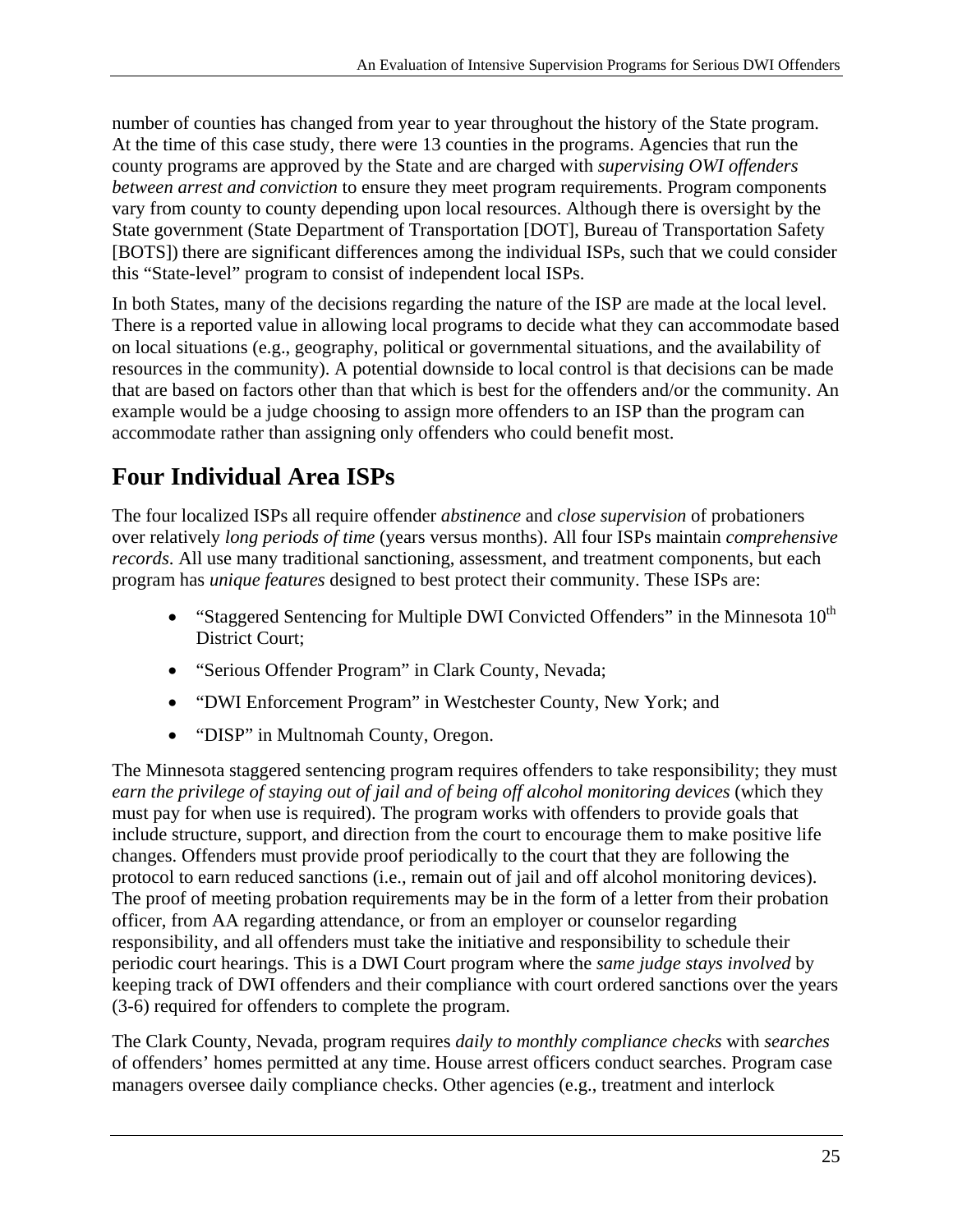providers) also monitor progress and report to case managers. To enter this pretrial program, offenders must plead guilty to felony DUI. Successful completion of the program reduces the conviction to a misdemeanor DUI offense, although it remains as a DUI offense on the driver license record.

The Westchester County, New York, program has *specialized probation officers* who are dedicated to dealing with all DWI offenders in that county. This is a well-funded program with *strong political and community support*. Probation officers handle probation, surveillance of offenders, warrantless searches, and have the authority to handle enforcement for additional offenses (i.e., issue tickets and make arrests).

The Multnomah County, Oregon, program is a court intervention (post-adjudication) program where the *judge stays actively involved* throughout the 3-year program. In addition to many of the sanctions used in other programs, in this court, *offenders are required to sell all vehicles they own and submit to polygraph tests by the judicial staff*. The Nevada and New York programs are similar in that they include several aspects, such as assessment and treatment, regular drug and alcohol testing, warrantless searches of offender residences, surveillance, required attendance at VIPs and AA, and possible electronic monitoring and ignition interlocks. Most of the functions of the Westchester County program, other than treatment, are handled by a single agency—the Westchester Probation Department. Although ignition interlocks are installed and maintained by interlock provider companies, the downloading of interlock data logs is generally done in the presence of probation officers. In contrast, the Clark County program is run by a relatively small office of case managers under the specialty courts office of the county court system that handles the case management of offenders and stays in close communication with several different agencies (e.g., treatment providers, house arrest officers, interlock companies, and a local victims' rights group that runs the VIPs).

# **Two Rural ISP Programs**

Rural communities provide a unique challenge for ISPs due to larger areas of coverage, greater distances offenders must travel, and sometimes limited resources, especially in economically challenged areas. As in the local ISPs, these programs also require *abstinence*. Both of these programs have unique features designed for rural communities:

- "24/7 Sobriety Project" in South Dakota
- "DUI Supervised Probation Program" in Wyoming

The current South Dakota program requires monitoring for alcohol consumption and *twice daily testing of all convicted offenders*. As a condition of bond (a suspended imposition of sentence is granted and sometimes the monitoring and/or testing are pretrial), repeat DWI offenders must report to the local sheriff's office twice daily between 7 a.m. and 9 a.m. and between 7 p.m. and 9 p.m. As of January 2009, this program was operating in all counties in South Dakota.

Although the focus of the South Dakota program is the abstinence requirement and testing program, other common elements of intensive supervision (e.g., treatment, VIPs) may be used with offenders in South Dakota. Although these are not strictly a part of the 24/7 testing program described in the case study, we discuss what we know about these other elements in Appendix B.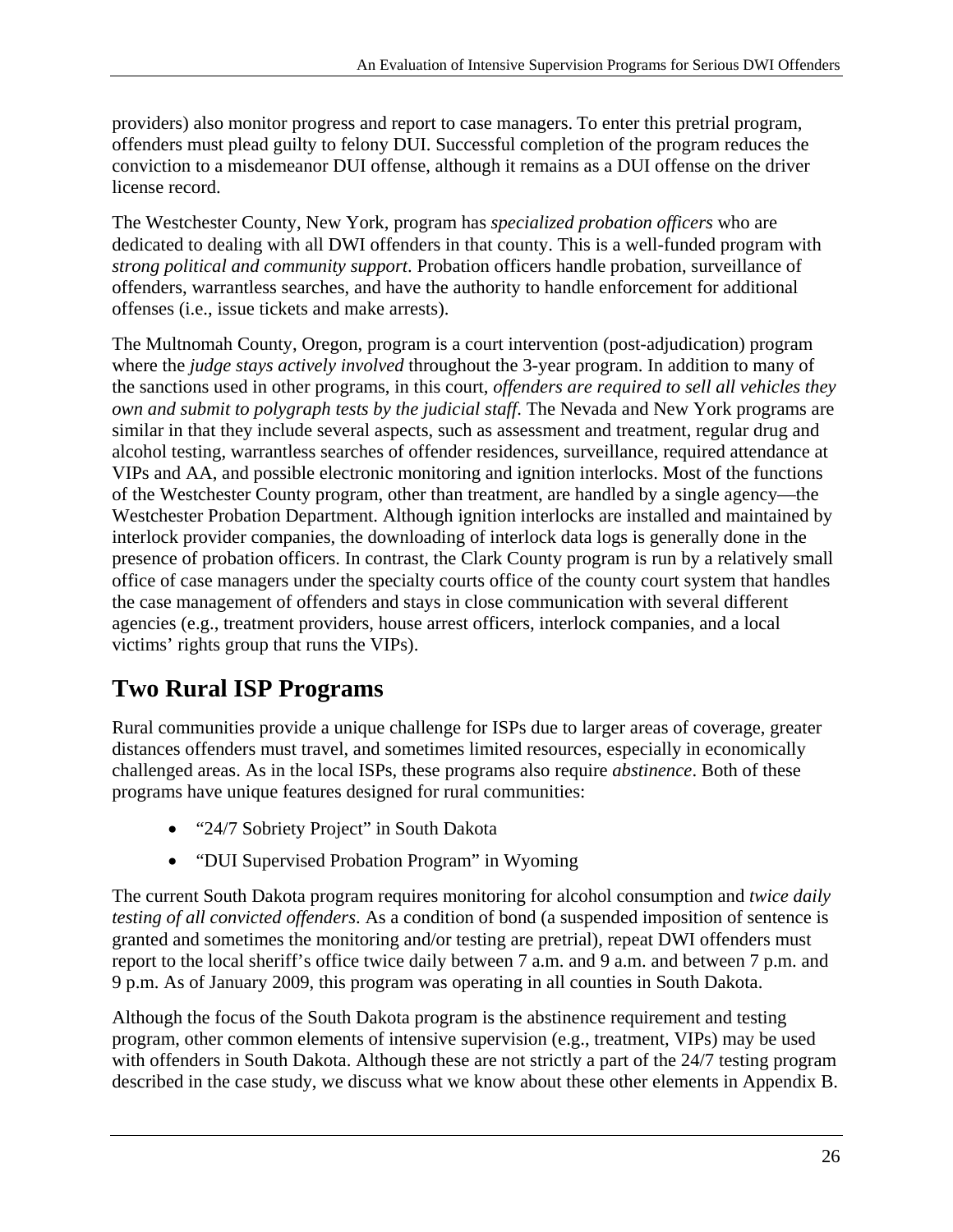The Wyoming program was designed as a standalone program, meaning that it can operate in a court, with a treatment provider, in a probation office, or within social services agencies. It serves a large Native-American population. It is an individualized, comprehensive, long-term program. During the first 3 months, an offender must *meet with his/her probation officer each week* and follow an *individualized case plan that the offender must consent to follow (i.e., consent is mandatory or the offender is not eligible to participate in the program)*. Contact may be at a *public location* agreed to by the probation caseworker and the offender, which may mean a shorter travel distance for offenders with limited transportation options.

# **Components and Attributes—by System or Program**

The structures of the ISPs studied under this project vary widely. The programs use a broad range of approaches to address DWI offenders. This section of the report describes individual components and characteristics of the ISPs we studied. ISP components experienced by offenders are not always a function of the ISP. For example, periods of an offender's license suspension may be affected by progress through an ISP, but license suspensions are largely a function of State law and are handled by a State agency. In South Dakota, the 24/7 program only involves the abstinence requirement and twice daily testing. However, offenders in the program also experience many of the other components and attributes of other ISPs. Offenders required to participate in the program are mainly those convicted for DWI, but other offenses (e.g., domestic violence) may also require some offenders to participate in the 24/7 program.

The discussion here is based on information about ISPs as they existed at the time of data collection in 2007. Some ISPs may have changed the way they operate since then.

## *ISP Participants*

Most of these programs are for multiple offenders. Local ISPs in Nebraska, South Dakota, and Wisconsin may accept first offenders in some cases. In Westchester, *all* DWI offenders supposedly are assigned to the program, though most offenders convicted of a first offense have a prior DWI arrest that has been pled to a lesser charge; therefore, most program participants are actually multiple offenders. Some offenses or criminal histories may prevent offenders from eligibility in ISPs. Examples are prior participation in the program, cases in which the DWI was associated with a crash resulting in death or injury, or a history of sex offenses or violent crimes.

#### *Duration*

Successful completion of these programs takes a few months to several years. Clark, Isanti, Multnomah, and Westchester County programs all last a minimum of 3 years and can extend to 6 years. The remaining programs are shorter than 3 years. The length of participation by offenders may also depend on their compliance with program requirements. Usually, participation in the program is an alternative to incarceration; that is, offenders who choose not to participate in the program are incarcerated. The period of incarceration may be longer or shorter than the duration of the program. In Wisconsin, the program normally lasts for a few months between arrest and trial. Here, an incentive to participate in this program is that judges will consider program participation during sentencing, which can result in a less severe sanction. In Multnomah County, offenders who refuse the program serve 60 days rather than 1 to 3 days in jail.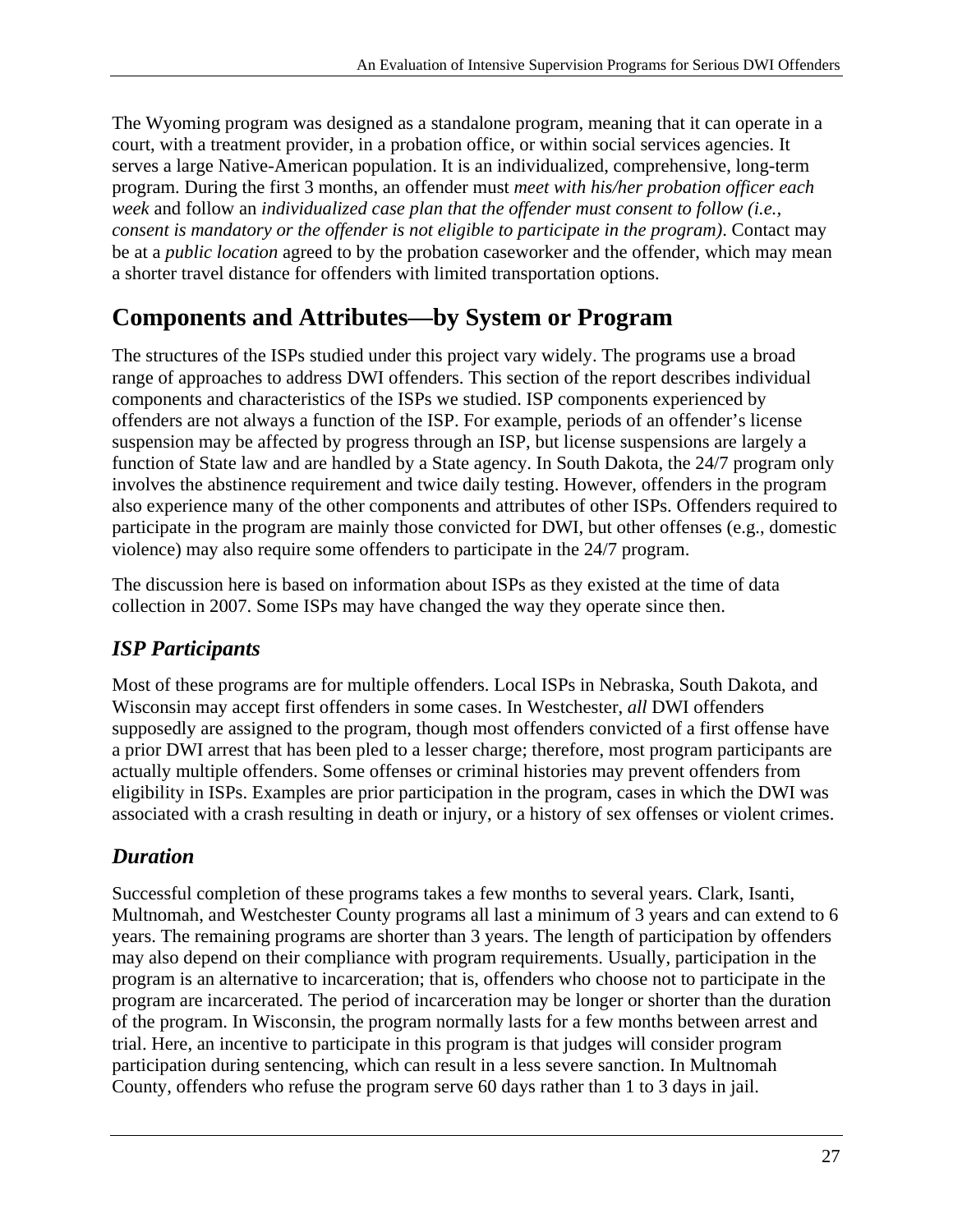#### *Assessment and Rehabilitation*

Most programs involve assessment for alcohol and/or drug dependence treatment. Assessment may be conducted by the case management agency, the treatment agency, or both. Assessment tools vary among ISPs but are relatively standardized within ISPs. All of the local and rural programs require abstinence while Nebraska and Wisconsin leave that decision to individual program staff at the local level.

With the exception of South Dakota, the local and rural programs require attendance at AA meetings. The State programs leave this to the discretion of the judges and ISPs at the local level. Most ISPs require offenders to attend VIPs, and the others note that attendance at VIPs was at the discretion of the judge. Only Fremont County, Wyoming appears to require attendance at a DWI education course. Westchester and Fremont Counties sometimes require community service.

#### *Probation, Supervision and Monitoring*

All ISPs require some sort of alcohol and drug testing. Clark, Isanti, Multnomah, and Westchester County programs require random testing. Fremont County typically requires offenders to agree to submit to random testing upon request. The programs in Clark and Westchester Counties are the only ones that provide for law enforcement searches of offenders' residents for alcohol, drugs, and other prohibited substances or for surveillance of offenders to determine whether they are driving in violation of program prohibitions.

Clark County mandates house arrest with all offenders. Westchester County and some of the Wisconsin ISPs use house arrest with some offenders, as necessary. House arrest is not used by programs in South Dakota, or Isanti and Fremont Counties. It is unclear whether any of the ISPs under the Nebraska system use house arrest.

Clark, Multnomah, and Westchester Counties report using home electronic monitoring of offenders, including ankle bracelets and remote breath-testing devices (e.g., Sobrietor®), as part of house arrest. All Isanti County offenders must use the Sobrietor® for at least 30 days during one phase of the program. At the time of the interviews, Fremont, Isanti, Multnomah, and Westchester Counties did not mention using the SCRAM device for remote alcohol monitoring. Nebraska, South Dakota, and Wisconsin and Clark County reported using SCRAM. In general, ISPs using SCRAM reported that they had only recently started using it and expected to be increasing its use in the future. Isanti County has since begun using SCRAM with some offenders.

#### *Licensing and Vehicle Actions*

In South Dakota and Clark County, the program does not include license suspension, in that offenders continue to drive while in the program. In Isanti County, offenders require the permission of a probation officer to drive.

In Westchester County, licenses are suspended by State law. The period of suspension depends on whether the DWI was a misdemeanor or felony case. Misdemeanor cases must complete treatment, and felony cases must demonstrate a year of sobriety before receiving any form of license. Offenders who can demonstrate hardship may receive a conditional license before full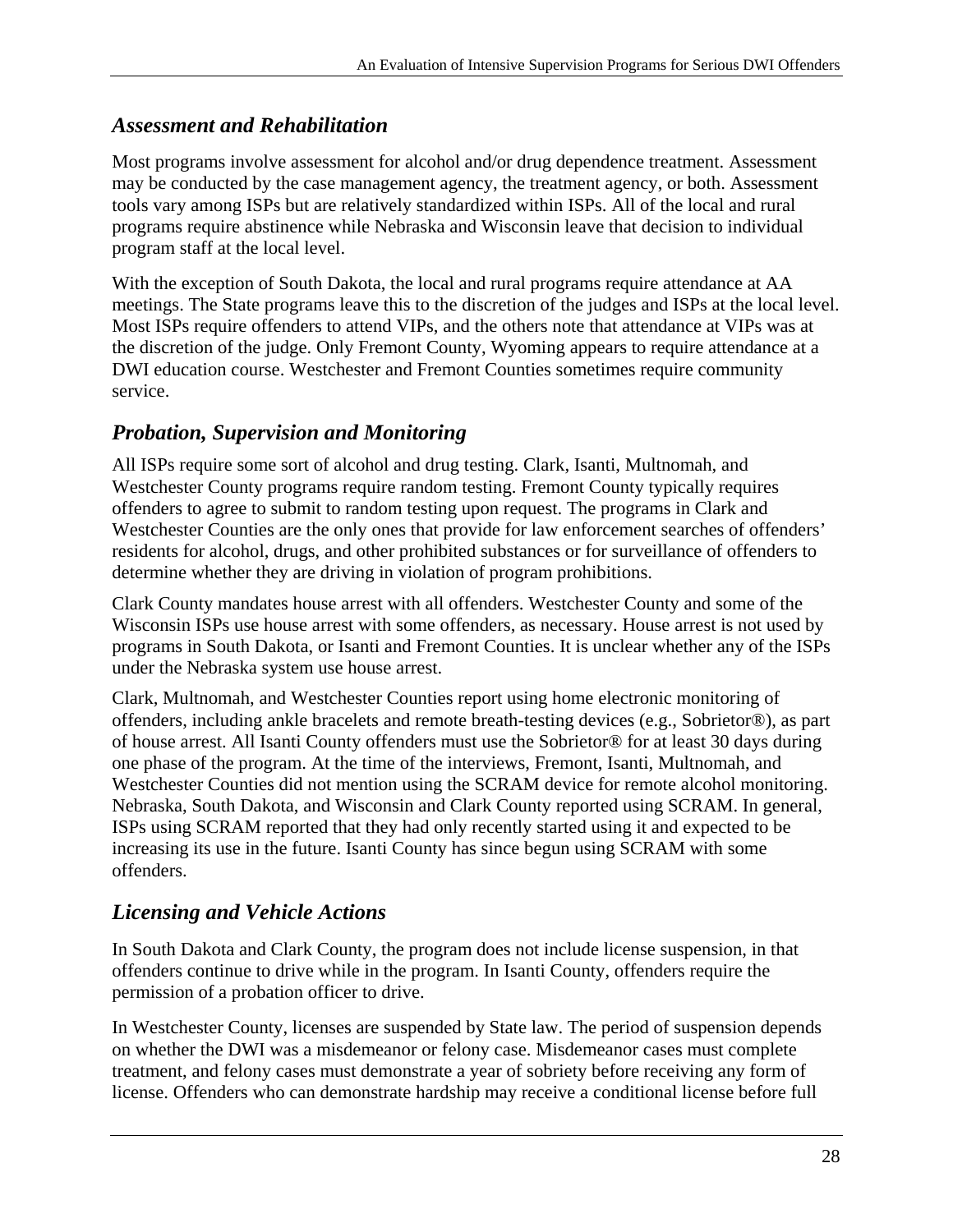reinstatement. Offenders with conditional licenses must drive interlock-equipped vehicles. In Wisconsin, all offenders are subject to license revocation under State sentencing guidelines. Offenders must complete a Driver Safety Plan before they are eligible for reinstatement. In Fremont County, the driver's license is suspended administratively. Drivers may apply to drive an interlock-equipped vehicle after 45 days. In Nebraska, the license may be suspended at the judge's discretion. In Multnomah County, offenders are subject to a 3-year license suspension; however, they may be eligible for a limited license after 1 year if they remain compliant with the program.

In Clark County, offenders can generally drive and are restricted to using interlock-equipped vehicles. Westchester County offenders who obtain conditional licenses are restricted to interlock-equipped vehicles. Both counties work closely with interlock companies and closely monitor offenders' interlock data. In Westchester, one probation officer handles nearly all of the interlock cases, assists other probation officers (inside and outside Westchester County) with interlock issues, and is normally present at the interlock service provider shops for the uploading of interlock data. In Fremont County and Nebraska, offenders might be permitted by the State to drive interlock-equipped vehicles. The extent to which the ISP staff members interact with interlock providers or monitor interlock data is unclear.

In Clark County, if offenders have access to a non-interlock-equipped vehicle, that vehicle is immobilized with a "club" as an alternative to the interlock or until the vehicle can be equipped with an interlock.

A novel aspect of the Multnomah County ISP is that offenders are required to sell their vehicles.

All eight sites participated in the case study portion of this project, and all contain viable forms of probation that serve their communities well. As mentioned previously, Appendix B of this report contains summaries of the full case studies for each system and program. Table 1 summarizes the key components and characteristics of each of the eight programs and/or systems.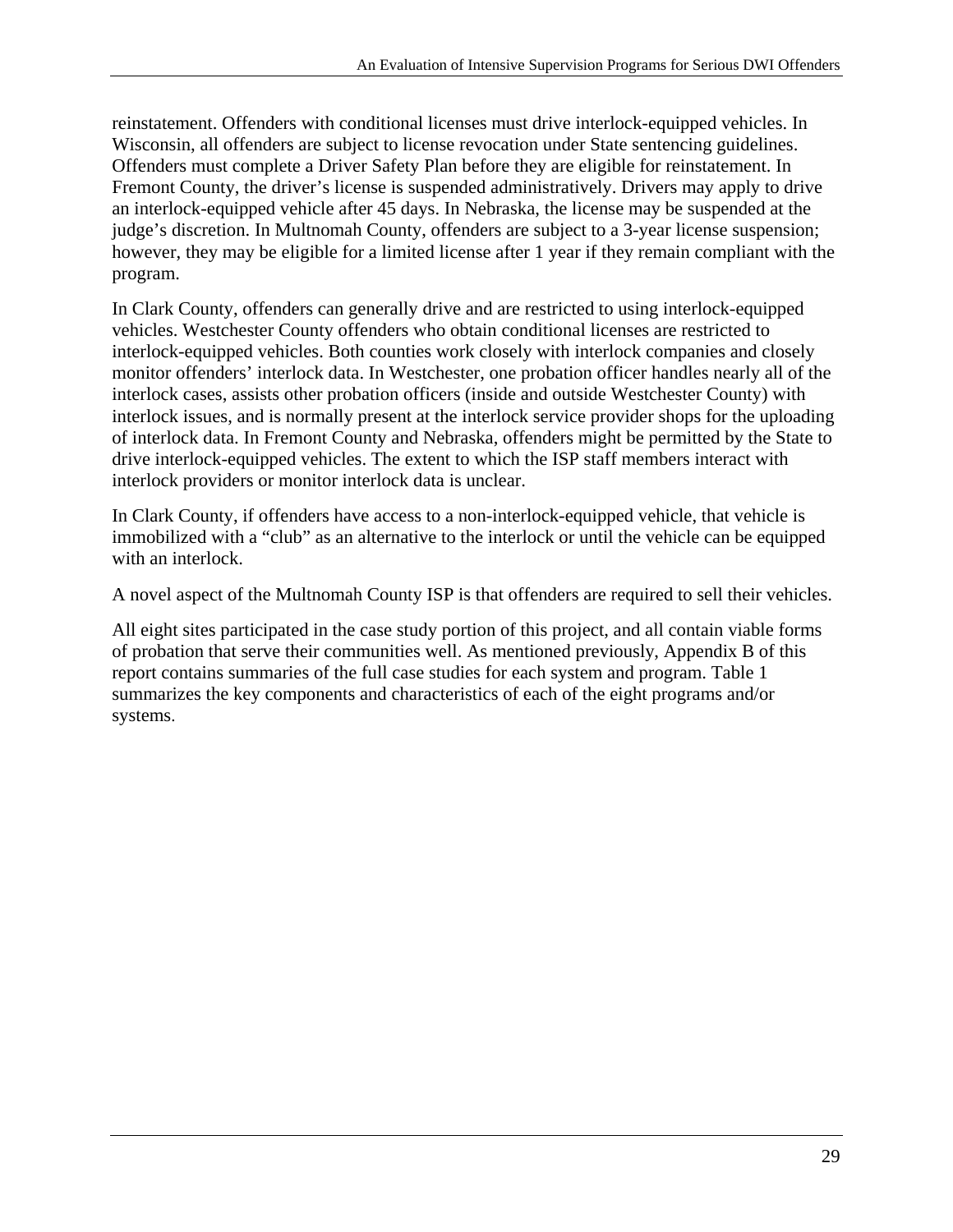| Program Type/<br>Program Name/<br>Location                                                                                                     | <b>Program Components</b>                                                                                                                                                                                                                                                                                                                                                                                                                                                                                                                                                                          | <b>Program Characteristics</b>                                                                                                                                                                                                                                                                                                                                                                                                                                                                                                                                                                        |
|------------------------------------------------------------------------------------------------------------------------------------------------|----------------------------------------------------------------------------------------------------------------------------------------------------------------------------------------------------------------------------------------------------------------------------------------------------------------------------------------------------------------------------------------------------------------------------------------------------------------------------------------------------------------------------------------------------------------------------------------------------|-------------------------------------------------------------------------------------------------------------------------------------------------------------------------------------------------------------------------------------------------------------------------------------------------------------------------------------------------------------------------------------------------------------------------------------------------------------------------------------------------------------------------------------------------------------------------------------------------------|
| <b>STATE LEVEL</b><br>"The Nebraska<br><b>Standardized Model</b><br>for Delivery of<br><b>Substance Abuse</b><br>Services"                     | Standardized screening<br>$\bullet$<br>throughout Nebraska<br>Uniform training for registered<br>$\bullet$<br>treatment providers<br>State-level data systems provide<br>$\bullet$<br>open communication between<br>probation and treatment<br>providers<br>Sentencing guidelines available<br>for sanctions, evaluations, and<br>treatment for substance abusers<br>Services (program components)<br>$\bullet$<br>provided vary across Nebraska<br>and depend upon local<br>availability<br>Standardized definitions that are<br>$\bullet$<br>used statewide for specific<br>assessment/treatment | Consistency of screening and services<br>throughout Nebraska claim to have been<br>achieved<br>Level and detail of information is<br>extremely good; an extremely complex<br>system<br>Availability of data appears to be good.<br>$\bullet$<br>Nebraska is continuing to integrate data<br>systems<br>Provides statewide oversight of<br>$\bullet$<br>probation/treatment practices for ALL<br>offenders (not just DWI-related offenses)                                                                                                                                                             |
| <b>STATE LEVEL</b><br>(Actually State<br>"Managed")<br>"The Wisconsin<br><b>Pretrial Intoxicated</b><br><b>Driver Intervention</b><br>Program" | All offenders in the program receive:<br>Pretrial program<br>$\bullet$<br>Provides screening, assessment,<br>$\bullet$<br>and driver safety plan<br>Case management<br>$\bullet$<br>Some offenders receive:<br>Treatment<br>$\bullet$<br><b>VIPs</b>                                                                                                                                                                                                                                                                                                                                               | Program allows quick intervention with<br>offenders before cases reach court<br>Allows sites to tailor programs to the<br>$\bullet$<br>needs and resources in that community<br>Basic requirements specified and<br>$\bullet$<br>monitored by State with significant<br>variation in implementation by individual<br>counties and courts (including # of prior<br>OWI offenses)<br>Funding largely from Federal, State, and<br>$\bullet$<br>county funds and offender insurance<br>(not directly from the offenders)<br>Some individual programs have been<br>operational for a long time (10+ years) |

#### **Table 1. ISP Components and Characteristics**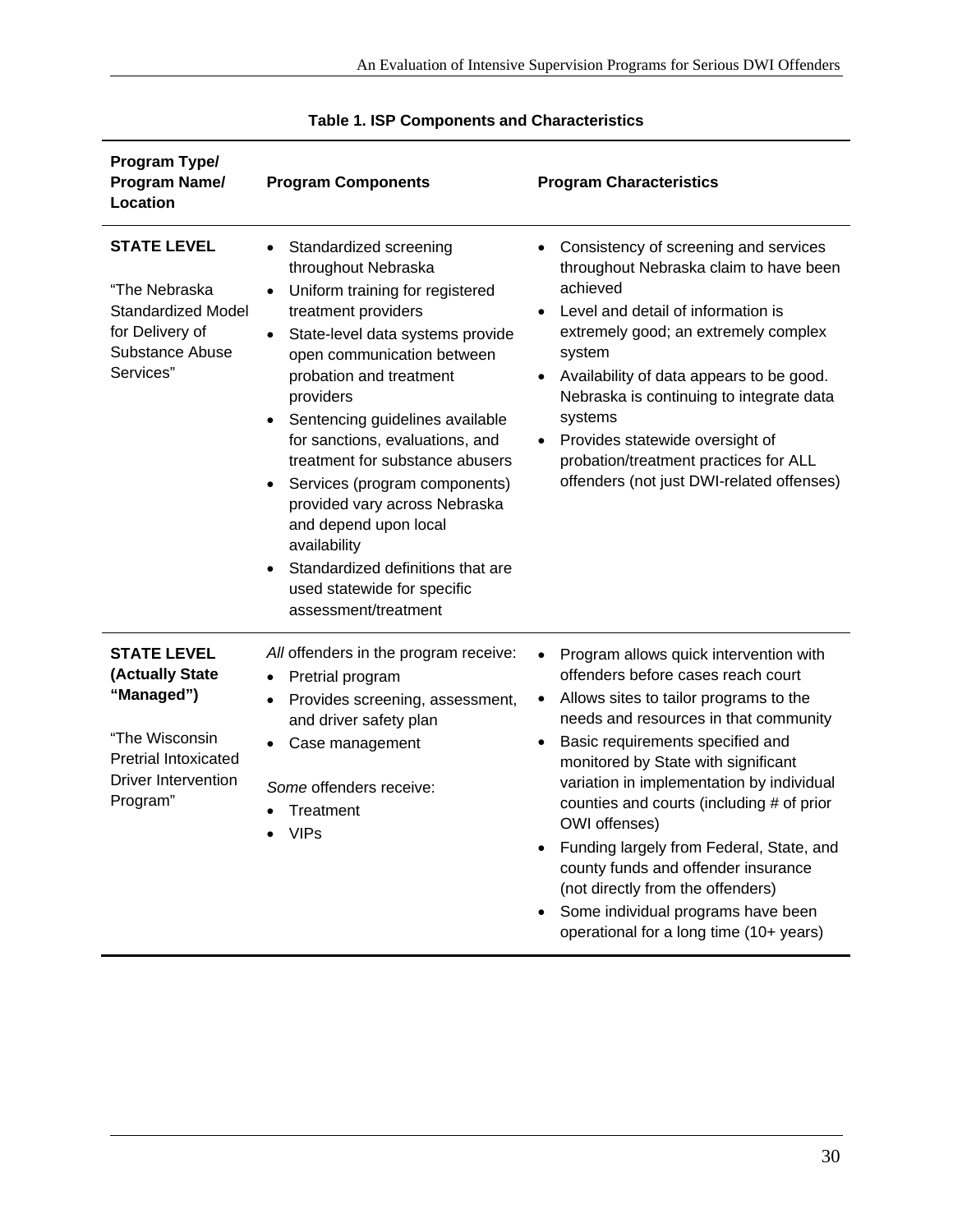| Program Type/<br>Program Name/<br>Location                                                                                                                                            | <b>Program Components</b>                                                                                                                                                                                                                                                                        | <b>Program Characteristics</b>                                                                                                                                                                                                                                                                                                                                                                                                                                                                                                                                                                            |
|---------------------------------------------------------------------------------------------------------------------------------------------------------------------------------------|--------------------------------------------------------------------------------------------------------------------------------------------------------------------------------------------------------------------------------------------------------------------------------------------------|-----------------------------------------------------------------------------------------------------------------------------------------------------------------------------------------------------------------------------------------------------------------------------------------------------------------------------------------------------------------------------------------------------------------------------------------------------------------------------------------------------------------------------------------------------------------------------------------------------------|
| INDIVIDUAL,<br><b>LOCAL</b><br>"Staggered<br>Sentencing for<br><b>Multiple DWI</b><br>Convicted<br>Offenders" 10 <sup>th</sup><br>District Court,<br>Cambridge, MN<br>(Isanti County) | Lengthy monitoring and probation<br>$\bullet$<br>(e.g., 3-6 years)<br>Periodic court appearances<br>mandatory for offenders<br>Some jail and monitoring time is<br>stayed until program<br>requirements are met, then time<br>is forgiven<br>Abstinence required<br><b>Electronic monitoring</b> | Burden of proof of lifestyle changes is on<br>$\bullet$<br>the offenders who must earn sentence<br>reductions by proving sobriety and other<br>progress<br>Uniform guidance provided by the same<br>$\bullet$<br>judge who follows cases for the duration<br>$(3-6$ years)<br>Program may be somewhat tailored to<br>$\bullet$<br>the needs of individual offenders<br>Offenders pay for the program                                                                                                                                                                                                      |
| INDIVIDUAL,<br><b>LOCAL</b><br>"Serious Offender<br>Program"<br>Clark County, NV                                                                                                      | Pretrial program<br>٠<br>Diversion program<br>$\bullet$<br>Abstinence required<br>Four program phases that may<br>use house arrest, treatment,<br>VIPs, AA, ignition interlocks and<br>alcohol monitors<br>Unannounced warrantless<br>searches                                                   | Offenders can move back to an earlier<br>$\bullet$<br>program phase if there have been<br>setbacks<br>Compliance checks made by house<br>arrest staff<br>Offenders pay for the program<br>$\bullet$<br>Close cooperation between program<br>$\bullet$<br>staff, house arrest staff, and the court<br>Diversion program allowing reduction of<br>$\bullet$<br>a third felony DUI offense to a<br>misdemeanor second offense (although<br>the offense remains on the driver record<br>as a third DUI offense)<br>Four-phase program<br>No jail time for that offense if successful<br>completion of the SOP |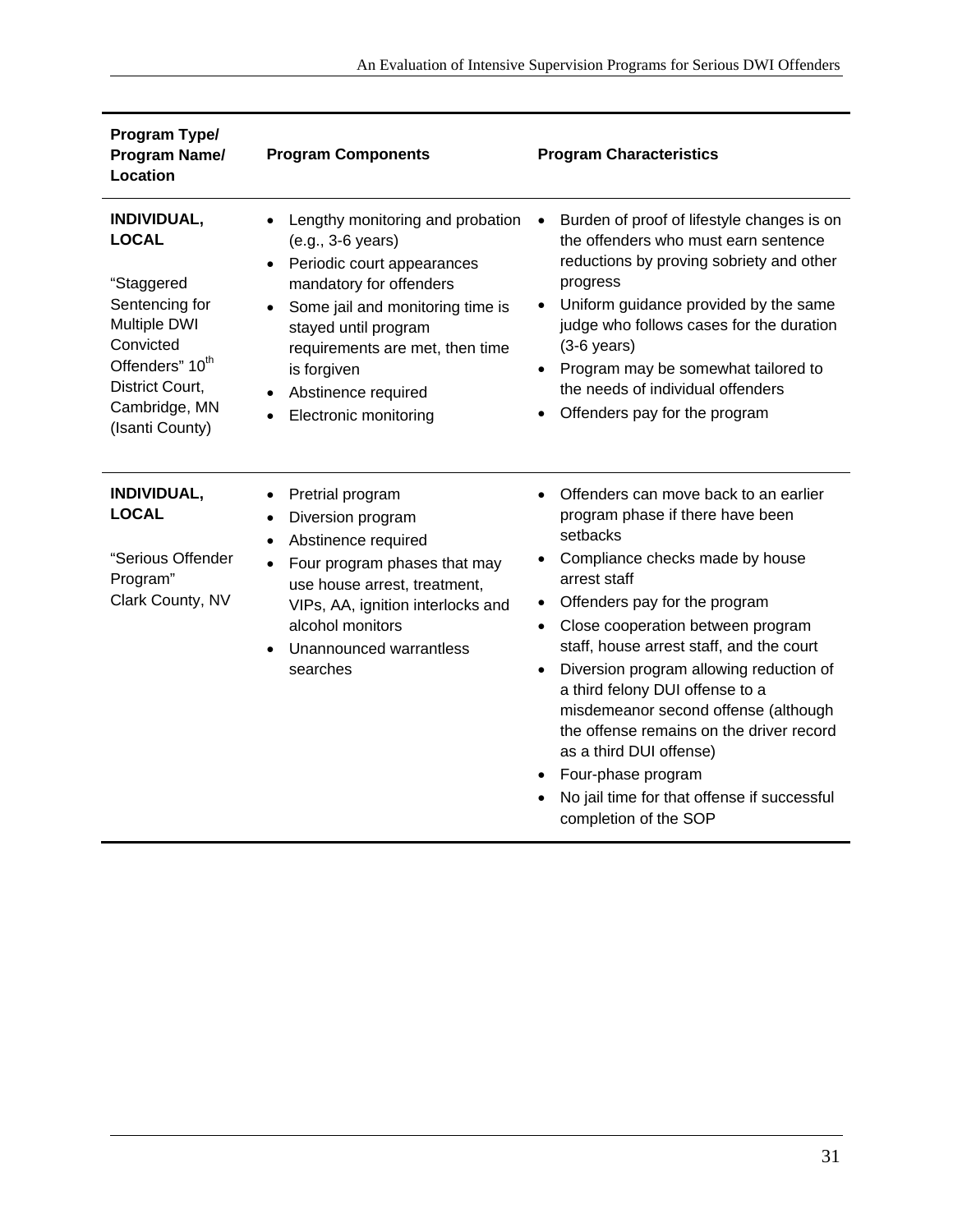| Program Type/<br><b>Program Name/</b><br>Location                                                                                      | <b>Program Components</b>                                                                                                                                                                                                              | <b>Program Characteristics</b>                                                                                                                                                                                                                                                                                                                                                                                                                                                                                                                                      |
|----------------------------------------------------------------------------------------------------------------------------------------|----------------------------------------------------------------------------------------------------------------------------------------------------------------------------------------------------------------------------------------|---------------------------------------------------------------------------------------------------------------------------------------------------------------------------------------------------------------------------------------------------------------------------------------------------------------------------------------------------------------------------------------------------------------------------------------------------------------------------------------------------------------------------------------------------------------------|
| INDIVIDUAL,<br><b>LOCAL</b><br>"DWI Enforcement<br>Program"<br>Westchester<br>County, NY                                               | Treatment<br>$\bullet$<br>Abstinence required<br>Probation including unannounced<br>drug/alcohol tests, warrantless<br>searches, and surveillance<br>Ignition Interlocks in some cases<br>VIPs, AA, and/or NA                          | Specialized probation officers can issue<br>tickets, conduct warrantless searches,<br>and make arrests<br>Four-phase program where offenders<br>$\bullet$<br>return to phase 1 for relapses<br>Comprehensive, resource-rich program<br>Operational since 1994-large number<br>$\bullet$<br>of offenders have completed the<br>program<br>Some costs paid by offenders; also<br>funded by NY and county<br>Long period between arrest, hearing,<br>presentencing recommendations, and<br>sentencing during which time most<br>offenders are out on bail unsupervised |
| <b>INDIVIDUAL,</b><br><b>LOCAL</b><br>"DUII Intensive<br>Supervision<br>Probation Program<br>(DISP)"<br>Multnomah County,<br><b>OR</b> | Sale of all offender owned<br>vehicles<br>Electronic monitoring<br>Short initial jail sentence<br>٠<br>Abstinence required<br>Fines<br><b>Treatment usually</b><br>outpatient/group<br>Random urine, hair follicle<br>tests/polygraphs | Honesty required in self-reporting slips<br>in drinking, drug use, and driving<br>Monthly meetings with monitoring/strict<br>compliance mandated<br>During years 2-3, compliant offenders<br>are transferred to modified enhanced<br>bench probation supervision                                                                                                                                                                                                                                                                                                    |
| <b>RURAL,</b><br>INDIVIDUAL,<br><b>LOCAL</b><br>"24/7 Sobriety<br>Project"<br>South Dakota                                             | All Offenders:<br>Abstinence required<br>Twice daily breath tests<br>Some Offenders:<br>Urinalysis<br>Drug Patch testing<br><b>SCRAM</b>                                                                                               | Offender pays<br>Offender agrees not to enter any<br>establishment serving alcohol<br>Program is 4 months in duration<br>Works logistically in rural, less populated<br>areas                                                                                                                                                                                                                                                                                                                                                                                       |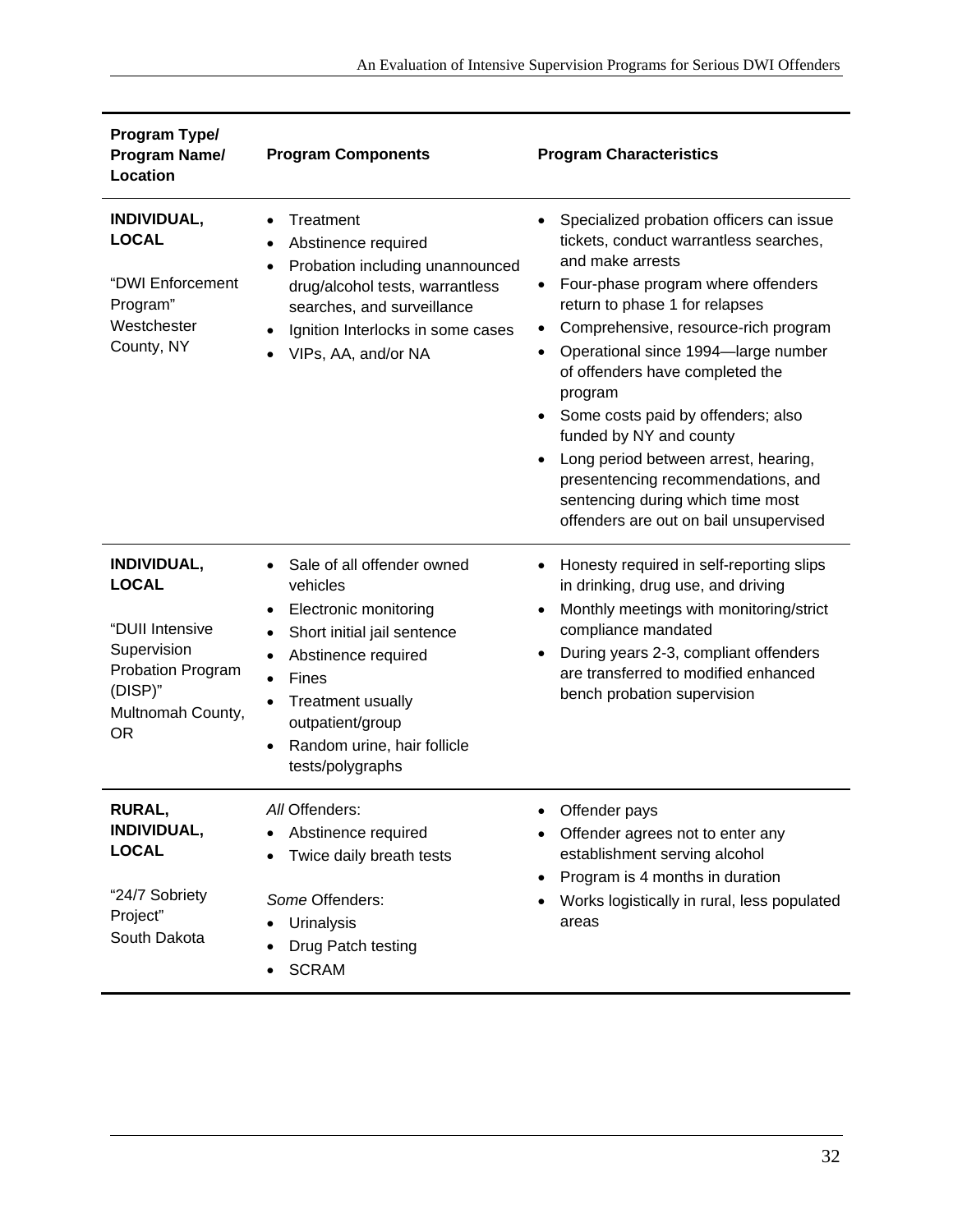| Program Type/<br><b>Program Name/</b><br>Location                                                                      | <b>Program Components</b>                                                                                                                                                                        | <b>Program Characteristics</b>                                                                                                                                                                                                                                                                                                                                              |
|------------------------------------------------------------------------------------------------------------------------|--------------------------------------------------------------------------------------------------------------------------------------------------------------------------------------------------|-----------------------------------------------------------------------------------------------------------------------------------------------------------------------------------------------------------------------------------------------------------------------------------------------------------------------------------------------------------------------------|
| <b>RURAL,</b><br><b>INDIVIDUAL,</b><br><b>LOCAL</b><br>"DUI Supervised<br>Probation Program"<br>Fremont County,<br>WY. | Random breath tests<br>Abstinence required<br>$\bullet$<br>Treatment<br>$\bullet$<br>Individualized plan<br>$\bullet$<br>DUI Education course, AA, VIPs,<br>$\bullet$<br>and ignition interlocks | Tailored to each offender<br>Designed for rural communities<br>Serves Native-American population<br>Not as intensive as the WY Drug Court,<br>which handles more cases of three or<br>more DUI offenses within 5 years<br>Inpatient treatment occurs outside of the<br>county<br>Although some costs paid by offenders,<br>$\bullet$<br>DSP also depends upon grant funding |

## **Evaluation and Analysis Methods**

Impact evaluations were conducted on three of the ISPs: "Staggered Sentencing for Multiple DWI Convicted Offenders" in Isanti County, Minnesota; "DWI Offender Program" in Westchester County, New York; and "DUII Intensive Supervision Probation Program" in Multnomah County, Oregon, to determine whether these programs reduced recidivism relative to comparison subjects within the same States. Comparison groups were selected according to demographic, geographic, and behavioral variables to be as similar as possible to the ISP subjects on these relevant factors. Potential differences in recidivism rates between the program subjects and comparison subjects were tested via survival analysis, with all other relevant predictive factors accounted for by covariance and/or stratification. Descriptions of the analyses conducted follow.

#### *Staggered Sentencing—Isanti County, Minnesota (plus 3 other counties)*

A quasi-experimental design was used to assess the staggered sentencing impact on the 200 offenders assigned to this form of ISP. Offenders were from Isanti County (*n*=131), but also included a small number from three neighboring counties using the staggered sentencing method shown in Table 2.

| <b>County of Residence</b> | Number of<br><b>Offenders</b> |
|----------------------------|-------------------------------|
| Isanti                     | $n = 131$                     |
| Pine                       | $n = 32$                      |
| Kanabec                    | $n = 19$                      |
| Chisago                    | $n = 18$                      |
| <b>Total Assigned</b>      | $n = 200$                     |

|  | Table 2. Staggered Sentencing Participants' County of Residence |  |
|--|-----------------------------------------------------------------|--|
|  |                                                                 |  |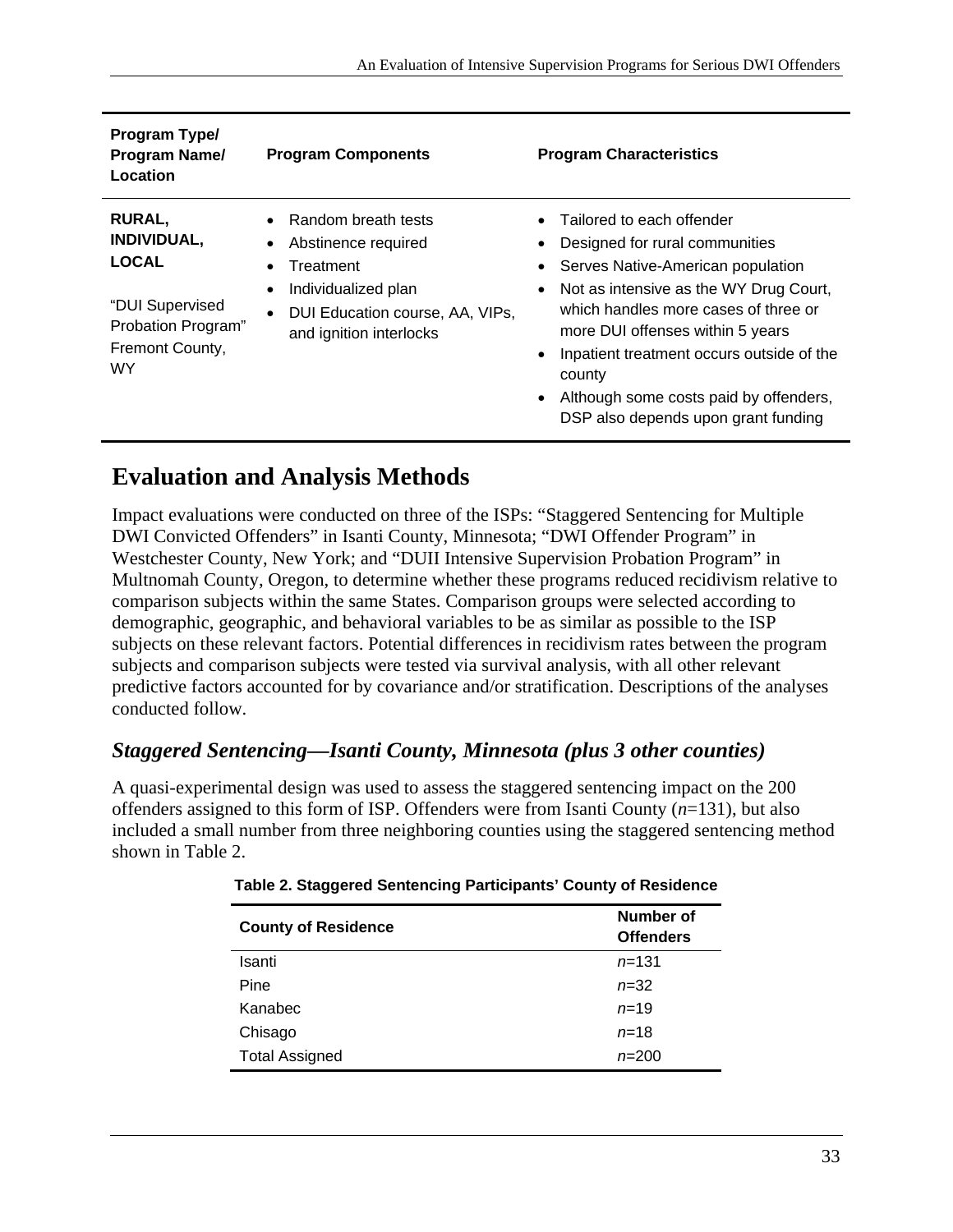Random assignment was impossible as the data were already collected. It was important to determine post-hoc an appropriate comparison group from the Minnesota data file containing the driver history and offense records for all Minnesota drivers. This data file contained only the most recent 5 years of driver records, beginning with events on or about December 1, 2003. For the non-ISP drivers, the limited data file could not provide sufficient years to determine how many prior DWI offenses (or equivalent, including ALR, open container, etc) a person may have had in his/her lifetime. Many multiple offenders were excluded if they had not committed more than one DWI offense in the past 5 years. Offenders who committed two DWI offenses in the past 10 years, for example, were excluded from analyses.

From the Minnesota driver file, a pool of potential comparison offenders was selected based on the following criteria:

- Known multiple DWI offenders who had at least two DWI or other alcohol-driving offenses (such as ALR and open container) within these 5 years.
- Offenders who resided outside the four counties that otherwise qualified for the staggered sentencing ISP program.
- Offenders who did not have the exact date of birth (M/D/Y) as any of the 200 Intervention Group subjects (to ensure subjects were not represented in both groups).
- Offenders who were within the same age range of our 200 ISP subjects (born within the years 1944 to 1984, inclusive).
- Offenders who had valid gender coding of either "M" or "F".
- Offenders who committed their "second" [*sic known*] DWI or other alcohol offense no later than December 31, 2006, in order to allow enough post-offense exposure to permit valid survival analysis.

After selecting for all of these characteristics, a potential comparison pool of 8,759 known multiple DWI offenders remained whose demographics and priors were within the same broad range of parameters as the 200 ISP offenders; however, the overall age-by-sex distribution of this pool was still markedly different from the age-by-sex distribution of the ISP group. (We refer to this group of 8,579 as the "unmatched" comparison pool in the Results section.) In the initial analyses for Minnesota, we used this unmatched pool as the initial comparison group, with corrections for the group's dissimilarity in age and gender distributions accounted for via covariate adjustment.

A second, more specific comparison group was created from this comparison pool. Within each age-by-sex stratum, a preset quota of offenders (i.e., one quota for each of the 16 demographic strata) was determined, proportional to the ISP group's demographic distributions, and subjects within that stratum randomly selected to fill each quota. This resulted in a subset of *quotamatched* comparison subjects, whose overall group composition is equivalent in demographic distribution to that of the ISP group. With this method of proportional matched-sampling, the limiting factor for the maximum size of any quota-matched comparison group's total sample is the one stratum that was most underrepresented, relative to the target [ISP] group's distribution. This proportional stratified-random sampling from within the comparison pool produced a matched comparison group of 3,701 known multiple DWI offenders with at least two DWI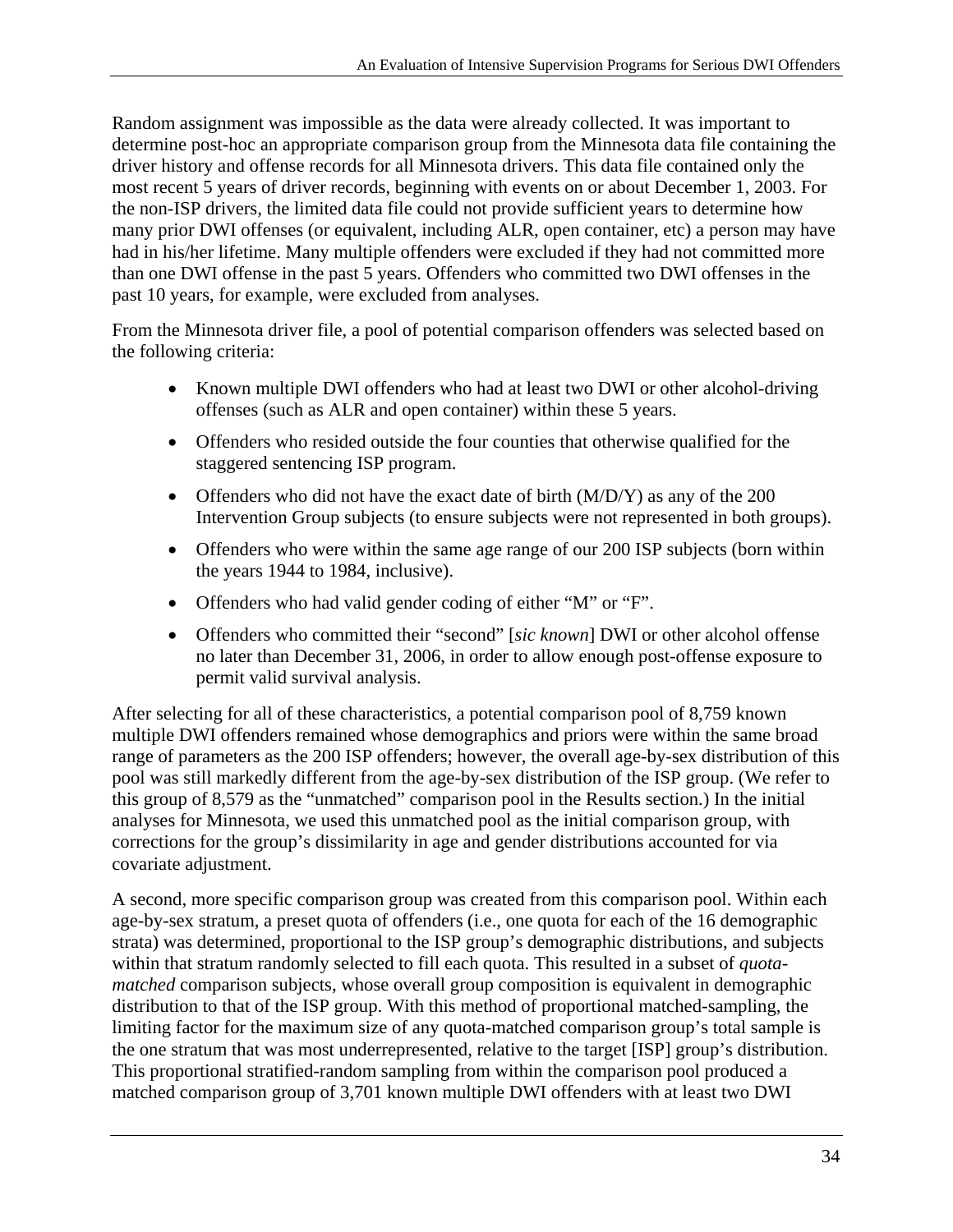offenses within the 3 years from 2004 through 2006 (inclusive), whose demographic distribution was identical to that of the ISP group on every stratum.

In every comparison driver's case, the second of his/her DWI offenses was selected as the baseline or index offense (to be sure the person was at least a two-time offender when the comparison began), and potential exposure for recidivism began the day after this second DWI offense.

The recidivism data for all these offenders were analyzed using survival analyses, namely Cox Regression models that account for varying exposure periods and quickness to recidivate (Kaplan & Meier, 1958; Cox, 1972; Cox & Oakes, 1984). These methods calculate hazard functions over exposure time, relative to the number of offenders still "exposed" (or for whom risk of recidivism can be measured) at any given time point. The Cox Regression models were used to analyze the length of time until recidivism, as well as the cumulative proportional risk of recidivism across time for each group, with group (treatment/ISP versus comparison) as a binary factor, and adjusting for age and sex cohorts as covariates.

All offenders' exposure periods were censored at November 30, 2008, if they had not already recidivated before that point. This permitted a usable exposure period of at least 2 full years and potentially up to 5 years for the comparison drivers (similarly for both comparison groups: the overall pool, as well as the subset of matched comparisons), though this exposure period averaged about 3.5 years for comparisons. Some ISP offenders had committed their index DWI offense (the most recent DWI offense before being sentenced to the ISP) some years before 2004. Consequently, some ISP offenders had up to 9 years of exposure post index offense. Most ISP offenders had between 3 to 5 years of exposure.

Offenders in any of these groups who recidivated more than once had each of their recidivism offenses counted toward the group's overall rate. Thus, an offender who recidivated three times was roughly equivalent (in terms of the impact on a group's rate or risk) to three offenders who each recidivated one time within the equivalent exposure period. Although this differs slightly from the traditional application of survival models (in which a person can experience no more than a single terminal event, producing estimates of proportions of exposed persons recidivating), this counting of multiple re-offenses by the same person produces a more appropriate "incidence rate" for the entire group.

Cox Regression assumes proportional hazards across time between groups/cohorts being tested (and among covariates), so the exponent of the parameter coefficient—expressed as Exp(B)—for the group effect produces a likelihood risk estimate for the ISP group relative to the comparisons, and is interpretable similar to an odds (e.g., an Exp(B) of 1.25, meaning that the group was 25% *more* likely to recidivate; conversely an Exp(B) of 0.86 essentially would mean the group is 14% *less* likely to recidivate).

#### *DWI Offender Program—Westchester County, New York*

The impact evaluation on the Westchester County ISP also used a quasi-experimental design. The impact evaluation was conducted on 3,324 drivers assigned to the ISP over 16 years, from 1993 to 2008. Less than 20% of the ISP participants were listed as first offenders according to the data records, but Westchester's ISP officials note that. Many of these ostensible first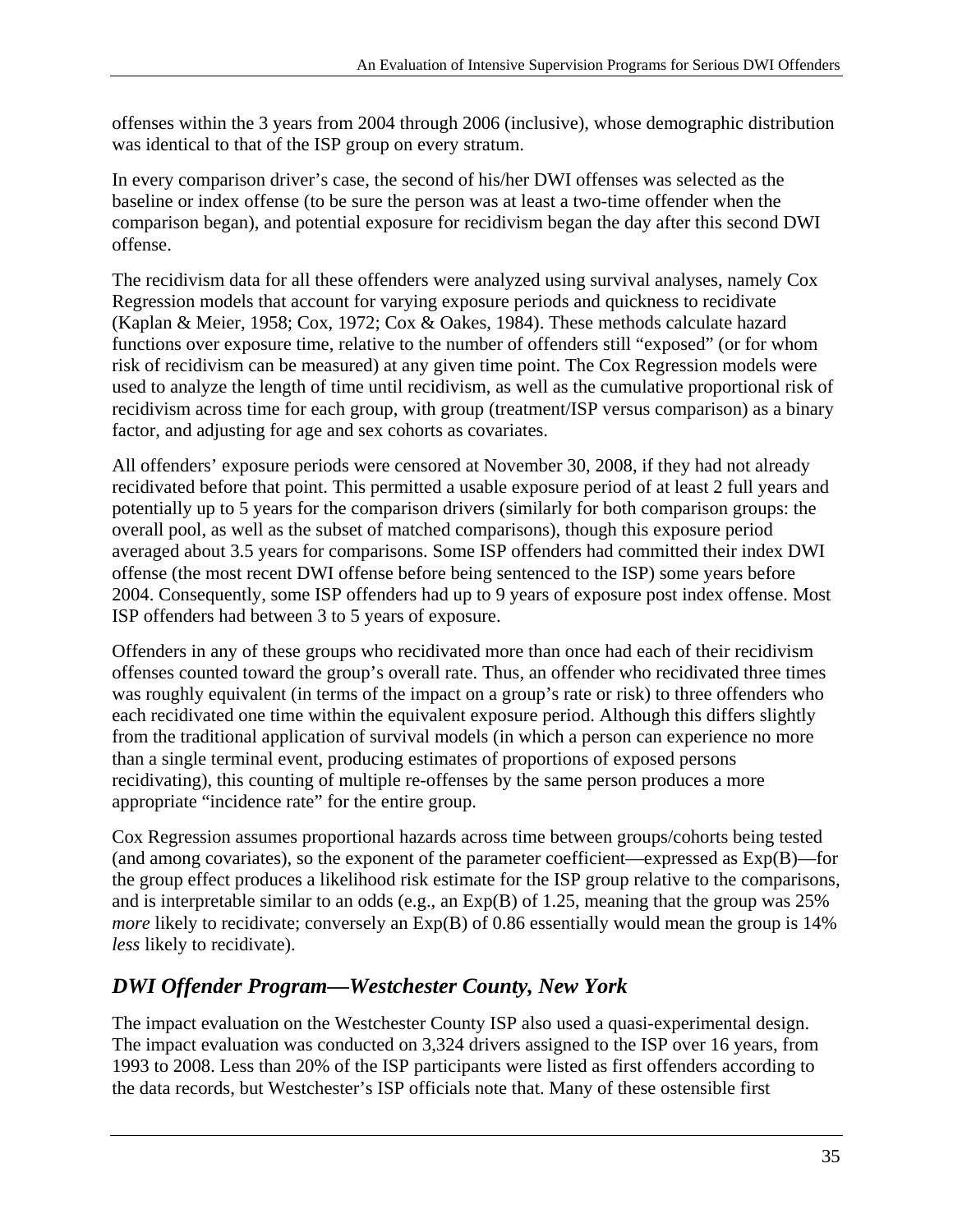offenders were actually repeat offenders who had a prior that had been pled down to a lesser charge. Others were actual first offenders, but with a serious or aggravated charge (such as causing injury or death or having a very high BAC).

Random assignment is seldom possible with judicial sanction programs because of due process (equal protection) concerns, and all offenders qualifying for a sanction are generally mandated to participate. This was also the case with Westchester's ISP program. Without random assignment, it was important to compose an appropriate post hoc comparison group. The State provided 30 years of criminal history data, including alcohol-related driving arrests and convictions (DWI and DWAI) for ISP offenders and for residents with any DWI offense within the same period of 1993 to 2008. (Note: In every case, conviction data rather than arrest data were used.) A potential pool of comparison offenders from the total file of New York DWI offenders was selected as follows:

- Those who had committed a repeat (second or subsequent) DWI offense at any time within the 1993 to 2008 period (i.e., the earlier DWI convictions could have been before 1993).
- Offenders whose DWI convictions were not adjudicated/sentenced in Westchester County.
- Those who were within the same age range as those in the ISP (i.e., those older than 80 at the time of the DWI offense were excluded).
- Offenders who had a valid gender coding of either "M" or "F."
- Those who had fewer than nine prior DWI offenses (as this was the maximum of the ISP group) Note: At least 20 to 30 of the potential comparison offenders had many more than nine prior DWI offenses.

After selecting for the above characteristics, 173,926 drivers remained who had one or more repeat offense within the 1993 to 2008 period. For each of these drivers, one of his/her repeat DWI offenses occurring within that period was randomly chosen as that person's baseline or index offense for comparison purposes. After randomized sampling for each person had determined which repeat offense would be used as the index offense, the number of prior DWI offenses was calculated, and future recidivism incidents were computed relative to the exposure beginning at that index offense. Conveniently (and expectedly), this random selection of index offense for the comparisons naturally produced a distribution of prior DWI offenses for the group that was very similar to the distribution of priors for the ISP group. Unlike in Minnesota, this enormous comparison group of drivers was quite similar in their distribution of age and sex to the drivers in the ISP group. In addition, the New York data also provided us information on prior felony convictions and prior misdemeanor convictions; as with prior DWI offenses and age and sex, the ISP and comparison groups again proved quite similar on these measures, too (although the comparison group had, on average, slightly more prior felonies and prior misdemeanors). The distributions of these measures (felonies, misdemeanors) were highly skewed, so linear transformed versions of these covariates (using square root, natural log), as well as dichotomous and trichotomous recoding, were also created so that the proper form of risk relationship of these predictors could be assessed in the models. (For both of these prior conviction variables, the natural log version proved to be the best model fit; prior DWI offenses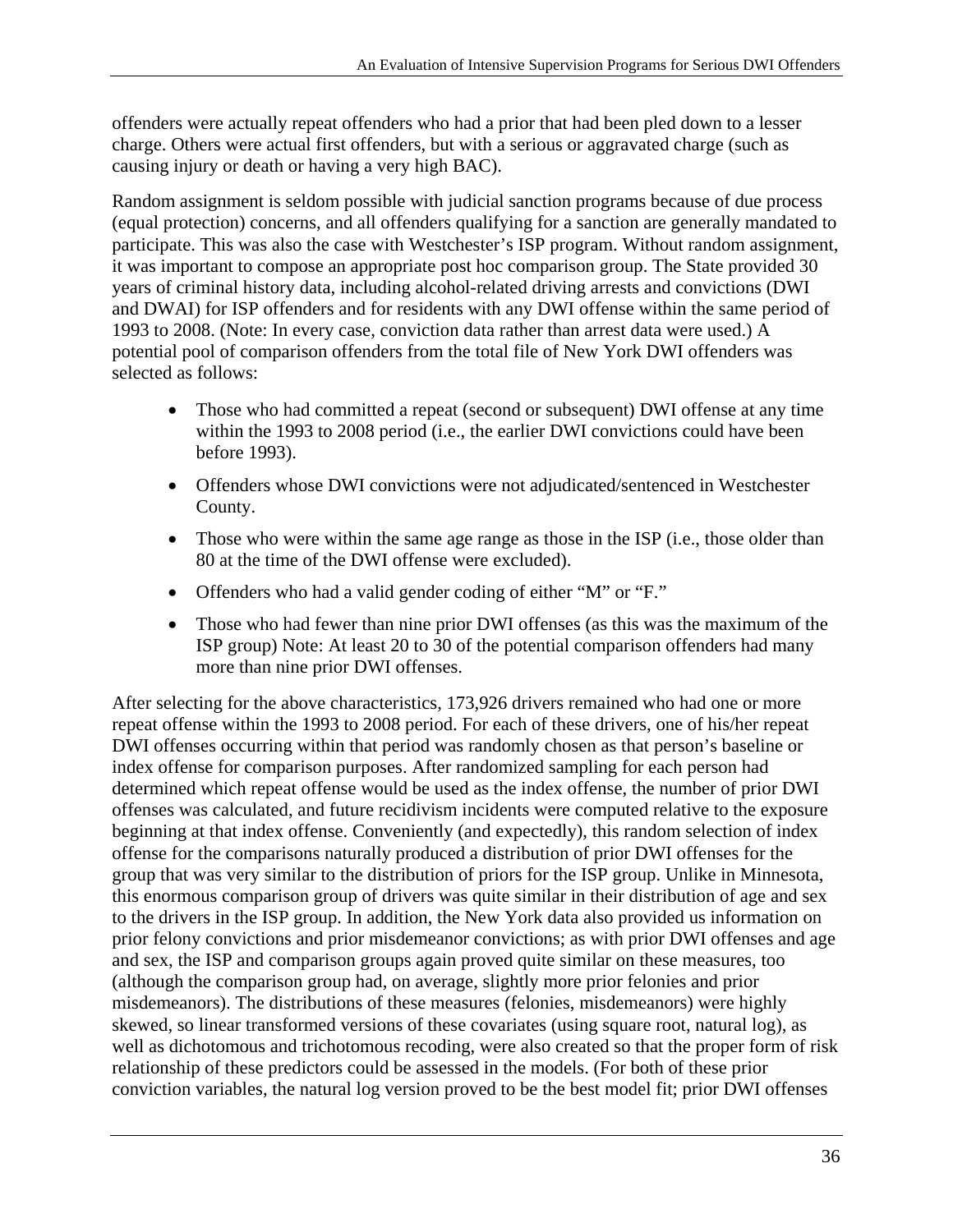were used as a four-level ordinal predictor, with five or more prior DWI offenses being grouped in with four priors). The recidivism data for all these offenders were analyzed using survival analyses, namely Cox Regression models, as described for Minnesota. Besides adjusting for age and sex cohorts as covariates, with New York's data, many additional factors predictive of recidivism risk could be included that were not available in Minnesota. These include a fivegrouping race/ethnicity factor, prior DWI offenses (four levels), and the two prior felony and misdemeanor covariates.

All offenders' exposure periods were censored at the end of 2008 if they had not already recidivated before that point. This permitted a usable exposure period of up to 15 years for both groups. As with Minnesota, an offender in either of the groups who recidivated more than once had each of his/her recidivism offenses counted toward the group's overall rate. All other statistical assumptions and methods described for Minnesota also apply to New York.

#### *DISP—Multnomah County, Oregon*

Using a quasi-experimental design, an impact evaluation was performed to assess the DISP impact on the 446 offenders assigned to it during the period from November 2000 through June 2003, primarily from Multnomah County (*n*=320), but also including a number of offenders who were residents of other Oregon counties (mostly neighboring counties in the Portland area).

As indicated in Table 3, another 21 offenders were included in the analyses who resided in various Oregon counties outside the Portland area. (18 DISP offenders were excluded from this analysis because they were not Oregon residents at the time the Oregon DMV extracted the data in 2009 but were at the time of their conviction for DWI). According to data from their driver records, almost all (83%) of the DISP offenders were repeat DWI offenders, verifiable from Oregon DMV data, with 41% of them having three or more alcohol offenses.

| <b>County of Residence</b>                       | Number of<br><b>Offenders</b> |
|--------------------------------------------------|-------------------------------|
| <b>Multnomah County</b>                          | $n = 320$                     |
| Clackamas                                        | $n = 54$                      |
| Washington                                       | $n = 34$                      |
| Marion, Yamhill, Columbia, Hood River, & Clatsop | $n = 17$                      |
| Various counties outside Portland area           | $n = 21$                      |
| <b>Total Assigned</b>                            |                               |

| Table 3. DISP Participants County of Residence |  |
|------------------------------------------------|--|
|------------------------------------------------|--|

\*Does not include 18 out-of-State offenders assigned to this DISP.

As with the other two ISPs evaluated, random assignment was impossible in Oregon, so it was important to determine post-hoc an appropriate comparison group. A potential study comparison group was derived from all Oregon drivers who had any DWI alcohol conviction and/or administrative sanction (e.g., ALR/per se, implied consent, open container in vehicle) since 1998 (i.e., DISP subjects and potential comparisons). These records included alcohol offenses with arrest dates as early as 1971 (which is the case for the DISP subjects as well), so a retrospective period for determining prior offenses (i.e., before offenses occurring within the DISP period) was approximately 30 years up through June 2009 for both groups.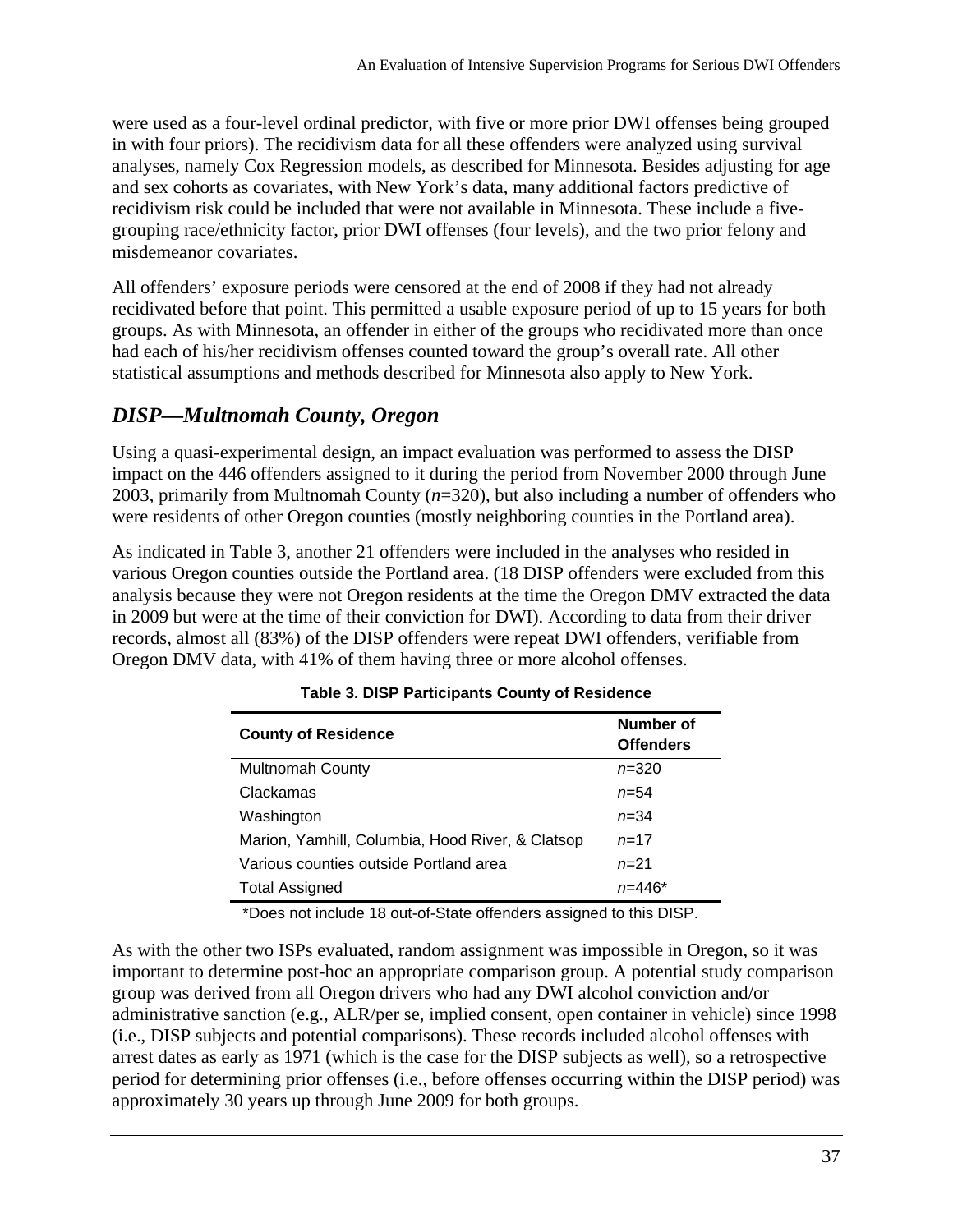From this pool of 122,630 offenders (excluding those assigned to the DISP program), the pool of potential comparison subjects was further delineated as follows, such that they would be identical to the DISP group on all these key factors:

- Offenders were current Oregon residents, as of July 2009
- Offenders who committed an alcohol offense within the timeframe corresponding with the DISP sentencing period of November 2000 through June 2003
- Offender's age at time of comparably timed index offense was at least 18 years and less than 75 years (to match the age range of the DISP group)
- Sex coding for DMV was either male or female
- Offenders had fewer than eight prior alcohol offenses to match the range of the DISP group

After selecting for all of these characteristics, there remained 50,029 drivers for the potential comparison pool. For each potential comparison driver, his/her first DWI (or other alcoholdriving-related offense) occurring within the DISP sentencing period became that person's baseline or index offense for comparison purposes. The number of prior DWI offenses (pre-DISP period) was calculated, and future recidivism incidents computed relative to the exposure beginning at that index offense. This calculation of priors, and of future recidivism, relative to the period of index offenses 2000-2003, was therefore identical for both groups, DISP subjects and potential comparison subjects alike.

The majority (77%) of the potential comparison pool of offenders (50,029) were first offenders at the time of their "index" offense committed within the November 2000 to June 2003 period. The DISP program targets repeat offenders; less than 17% of the DISP subjects were ostensibly first offenders as recorded by the DMV data. Although it is likely that the statistical methods used for analysis would properly account for any such differences between groups via covariate adjustments, two matched comparison groups were composed via stratified random "quota" sampling, so that similar proportions of the comparisons would have priors distributed similarly to the DISP group within age and sex breakouts. To accomplish this, we performed random selection within each two-way stratum (age by priors) in proportion to the two-way age by prior distribution of the DISP group. Sex or gender was not included as a stratifying component because the overall distribution of sex in the potential comparison pool was already virtually identical to that of the DISP group. Sex was also equivalent across age and by priors, so sampling for the other two strata automatically retained the proper proportions for sex. Two such random samples were created independently in order to have a resampling validation on reliability of the comparison sampling procedure. The first comparison sample had 9,185 drivers, and the second comparison sample had 9,142 drivers. Both comparison samples were equivalent in three-way distribution of age by sex by priors to the DISP group's composition. It should be noted that both of these comparison samples utilized County of residence as a stratification factor, so that the DISP subjects could be contrasted specifically against comparison subjects from within their same county – e.g., Multnomah DISP subjects with Multnomah comparison subjects; DISP subjects from counties outside the Portland area ("rest of State") would likewise be contrasted with comparable subjects from those same counties.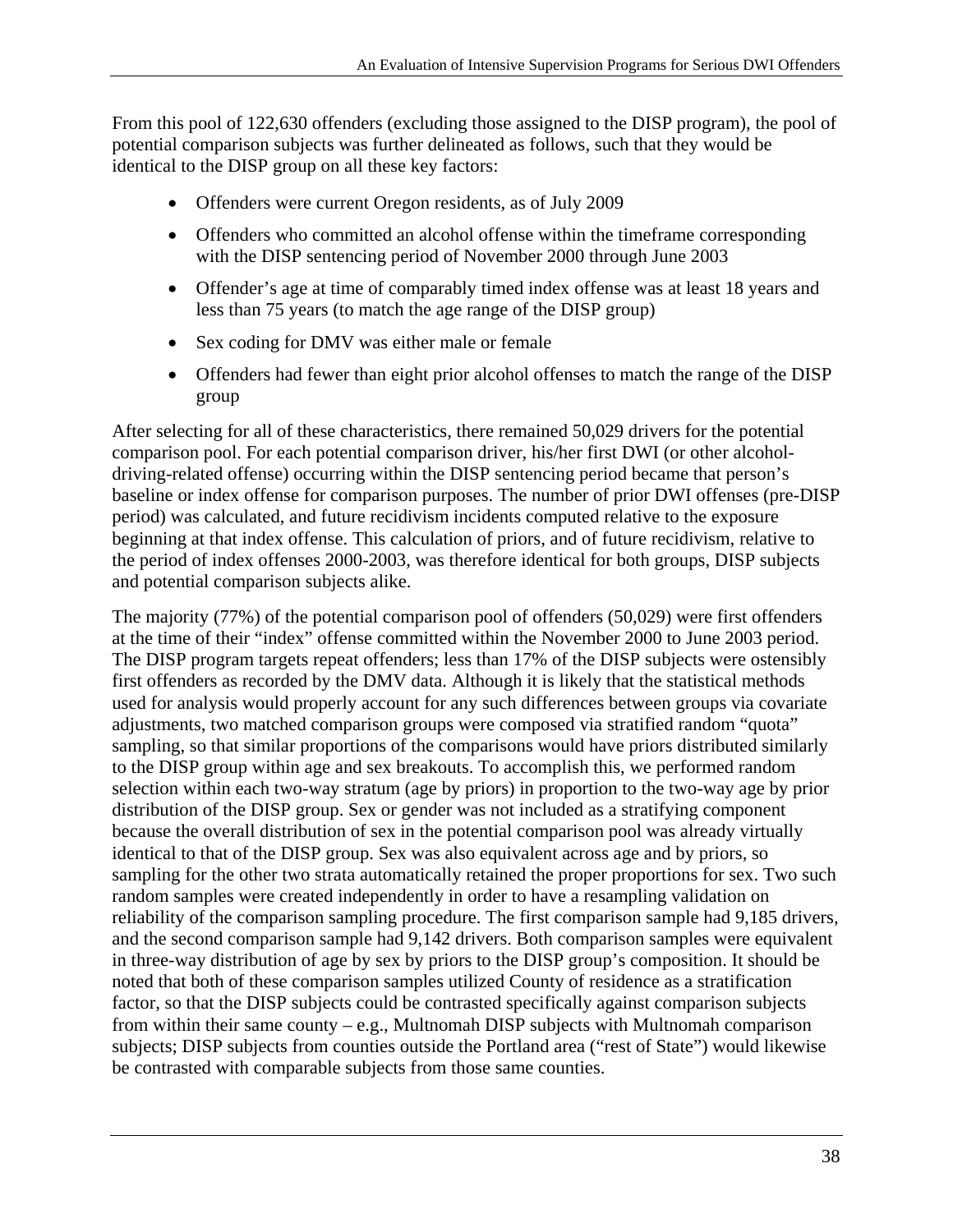The recidivism data for all these offenders were analyzed using survival analyses, namely Cox Regression models, as described for Minnesota and New York, adjusting for age and sex and prior cohorts as covariates. Additionally, each driver's county of residence was included in the model, as there was evidence that recidivism rates differed by county, which could reflect a difference in enforcement exposure and/or socioeconomic differences of the drivers themselves.

For all analyses of Oregon's DISP, a second replication analysis was performed (i.e., using both comparison samples); results were virtually identical, and the differences were trivial. For each one, the most conservative results of the two are reported (i.e., the *least* significant) in order to have the most guarded estimates of outcome effectiveness.

All offenders' exposure periods were censored at the end of June 2009 if they had not already recidivated before that point; additionally, drivers' exposures were censored earlier at a deceased date if they died. This permitted a usable exposure period of up to 8 years and 8 months for both groups. Offenders in either of the Oregon groups who recidivated more than once had each of their recidivism offenses counted toward the group's overall rate. All other statistical assumptions and methods described for the other two States also apply to Oregon.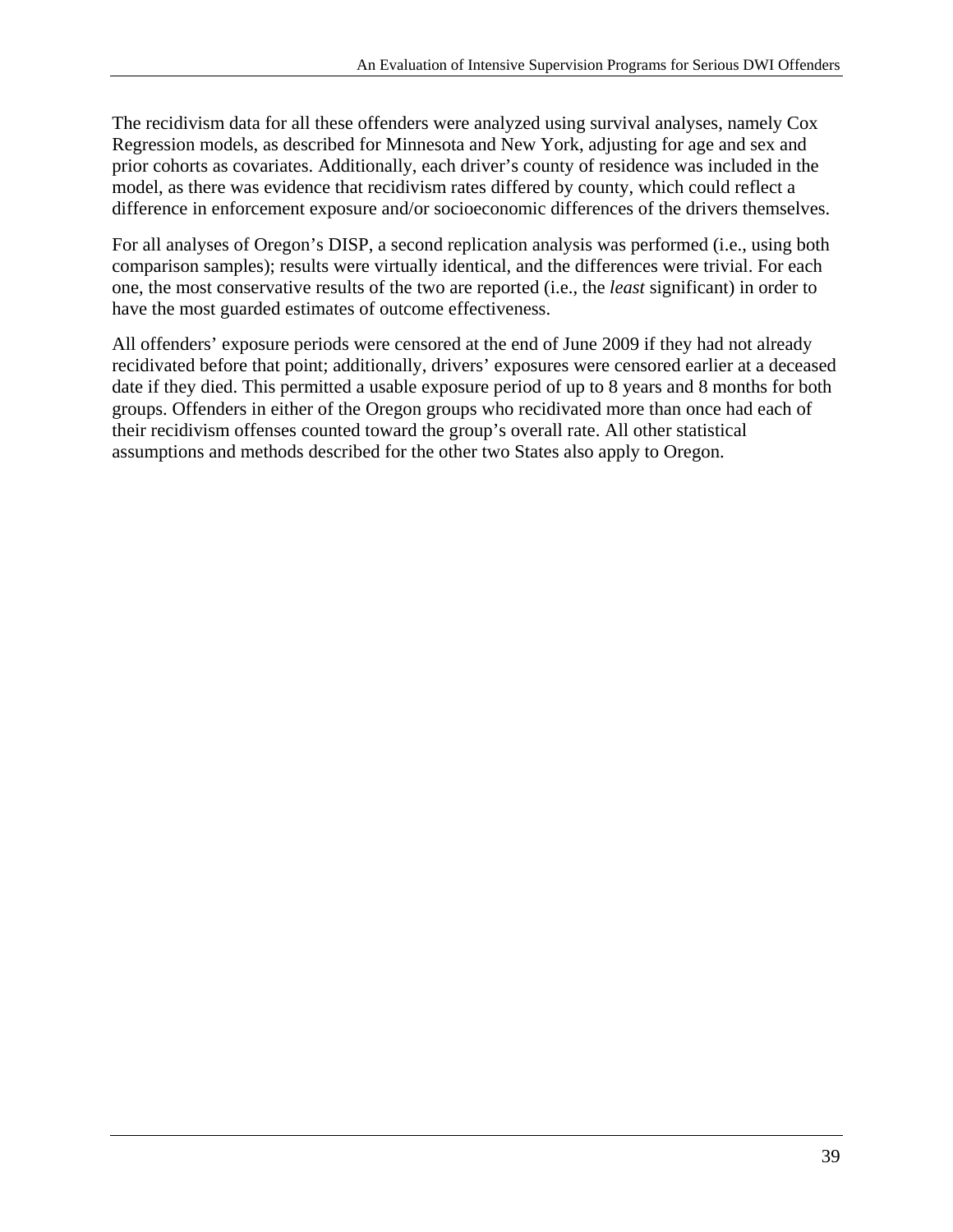# **Evaluation Summary of Results for Three ISPs**

## **Highlights of the Results of the Three ISP Evaluations**

Summary results for the three ISP impact evaluations are as follows:

- The Minnesota 10<sup>th</sup>District Court "Staggered Sentencing for Multiple DWI **Convicted Offenders" Program** participants had *25.4% less recidivism* than subjects from comparison communities over 5 years post-offense. Limiting exposure to fewer than or equal to 4 years resulted in the staggered sentencing program participants having *a recidivism rate 30.6% lower* than DWI offenders from comparison communities (see Table 4,  $Exp(B)$ : 1- 0.694 = 306). Estimates indicate that this program prevented 15 to 23 re-arrests for DWI. This is substantial considering the small number of ISP offenders analyzed (*n=*200).
- **The Westchester County, New York, "DWI Enforcement Program"** participants showed an *18.1% lower recidivism rate* compared to matched offenders not in the ISP over the short term (5 years). This prevented an estimated 78 re-arrests for DWI due to the program in that period. However, over the long term (15 years post- offense), the effects disappeared (a 5.4% nonsignificant lower recidivism rate (see Table 5, Exp(B): 1- 0.946 =.054). (*n*=3324).
- **The Multnomah County, Oregon, "DISP"** intervention group had *54.1% lower recidivism* (see Table 6,  $Exp(B)$ : 1-0.459 = .541) (per same equivalent exposure, up to 8 years post index offense) than both of the stratified matched-sample comparison groups, adjusting for the demographic covariates (Wald=51.70; *p*>.001). This prevented an estimated 67 re-arrests, a substantial benefit for such a small group of DISP offenders (*n*=446).

## **Impact Evaluations of the Three ISPs**

#### *Outcomes—"Staggered Sentencing for Multiple DWI Convicted Offenders" in Minnesota (primarily Isanti County)*

Using Cox Regression models, accounting for the effects of offender age and sex, we found that the ISP intervention group had 18.7% lower recidivism (per same equivalent exposure, up to 5 years post index offense) than the *unmatched* total comparison pool, adjusted for the demographic covariates, although this difference was not statistically significant (Wald=2.07; *p*=.150). Most subjects in both groups had fewer than 4 years' exposure. However, a survival analysis of the same data using Cox Regression, after censoring at 4 years the few remaining cases (i.e., removing any recidivism beyond 4 years), findings indicate a 24.1% lower recidivism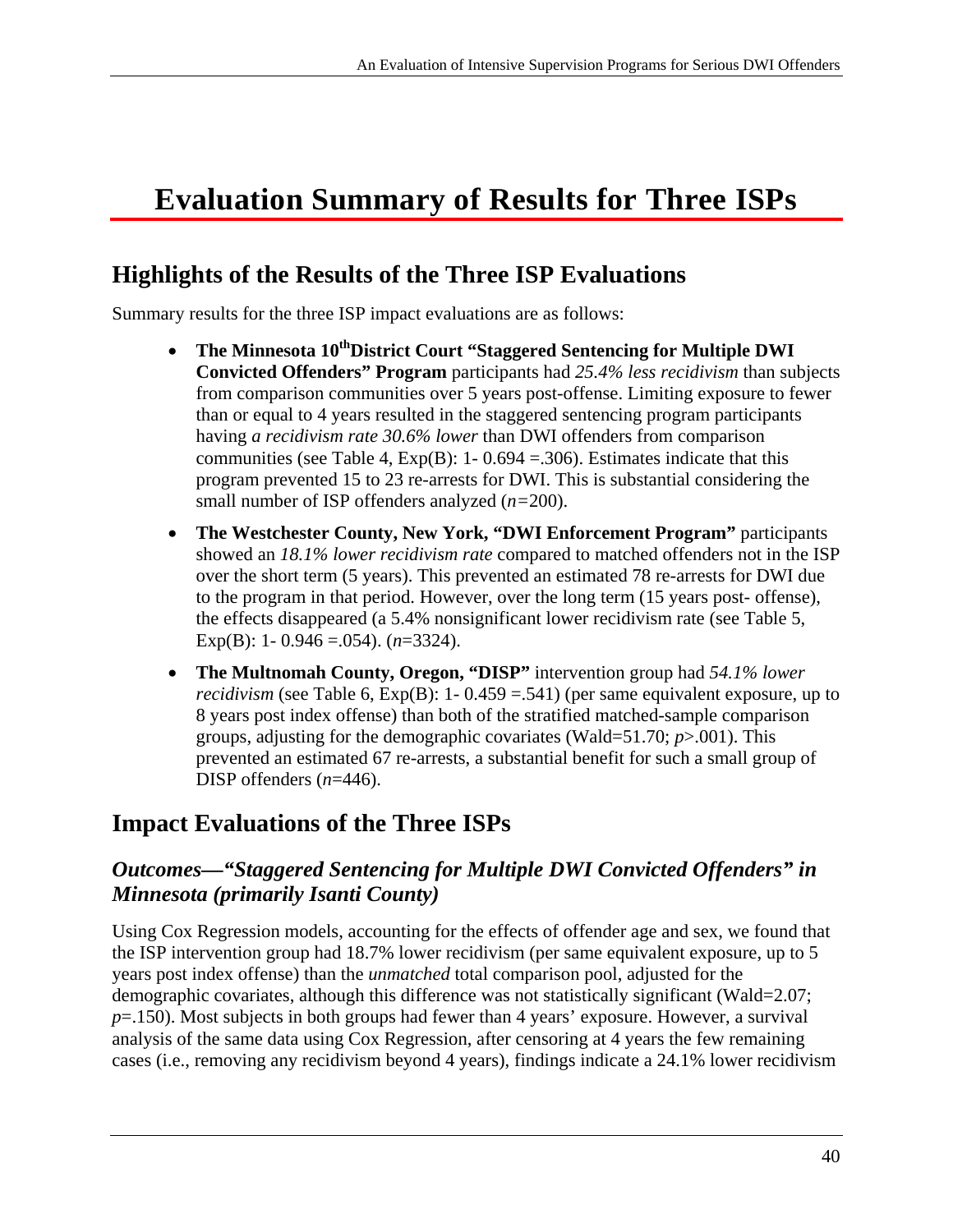for the ISP intervention group, which would be significant with a directional hypothesis (Wald=3.29; two-tailed *p*=.070).

After randomly sampling quotas of subjects within each age by sex stratum of the comparison pool to compose a matched comparison sample having demographic distributions equivalent to the ISP group, the same survival analyses, using Cox Regression models, was conducted to account for the effects of offender age and sex. The ISP intervention group revealed a 25.4% lower recidivism (per same equivalent exposure, up to 5 years post index offense) than the matched comparison group, adjusted for the demographic covariates (Wald=4.03; *p*=.045). For the survival analysis of the same subjects when censoring at 4 years, we found a 30.6% lower recidivism for the ISP intervention group (Wald=5.66; *p*=.017).

Figure 1 illustrates the 4-year exposure point, the ISP group had a 24% cumulative recidivism rate, versus a 31% cumulative recidivism rate for the unmatched comparison pool. The difference is most pronounced at the 3-year exposure point, at which the ISP group had a 16% recidivism rate versus a rate of 26% for the comparison pool.

Whether using the relatively large comparison pool of 8,759 multiple DWI offenders, or the smaller subset of it that was random-quota sampled by strata to produce a demographically equivalent matched comparison sample containing 3,701 multiple offenders, the limiting factor in both analyses is the small size of the ISP group (*n*=200). This makes it difficult to detect significant differences without a sizeable N. In both sets of analyses, age is the most predictive factor ( $p$ <.001 in each model) with recidivism risk generally dropping as one gets older. The effect of sex, with females having a 15% lower recidivism risk, is significant (*p*<.005) in the analysis against unmatched comparisons, but this decreases to 9 to 10% lower risk using the matched comparison sample and is no longer significant (*p*=.238).

|                                 | В         | <b>SE</b> | Wald  | df | Sig.    | Exp(B) |
|---------------------------------|-----------|-----------|-------|----|---------|--------|
| <b>ISP</b> (versus Comparisons) | $-3652$   | .1535     | 5.66  | 1  | .017    | 0.694  |
| <b>Female</b> (versus Male)     | $-.0967$  | .0892     | 1.18  | 1  | .278    | 0.908  |
| Age Group (versus <20)          |           |           | 28.13 | 7  | $-.001$ |        |
| $20 - 24$                       | $-0.2762$ | 0.1166    | 5.62  | 1  | .018    | 0.759  |
| 25-29                           | $-0.2674$ | 0.1186    | 5.08  | 1  | .024    | 0.765  |
| 30-34                           | $-0.4826$ | 0.1195    | 16.32 | 1  | $-.001$ | 0.617  |
| 35-39                           | $-0.4846$ | 0.1218    | 15.83 | 1  | $-.001$ | 0.616  |
| 40-44                           | $-0.5441$ | 0.1538    | 12.51 | 1  | $-.001$ | 0.580  |
| 45-49                           | $-0.5248$ | 0.1511    | 12.06 | 1  | .001    | 0.592  |
| $50+$                           | $-0.4976$ | 0.1964    | 6.42  | 1  | .011    | 0.608  |

#### **Table 4. Cox Regression Model Parameters for Isanti (Matched Comparison Sample, with 4-Year Exposure Period)**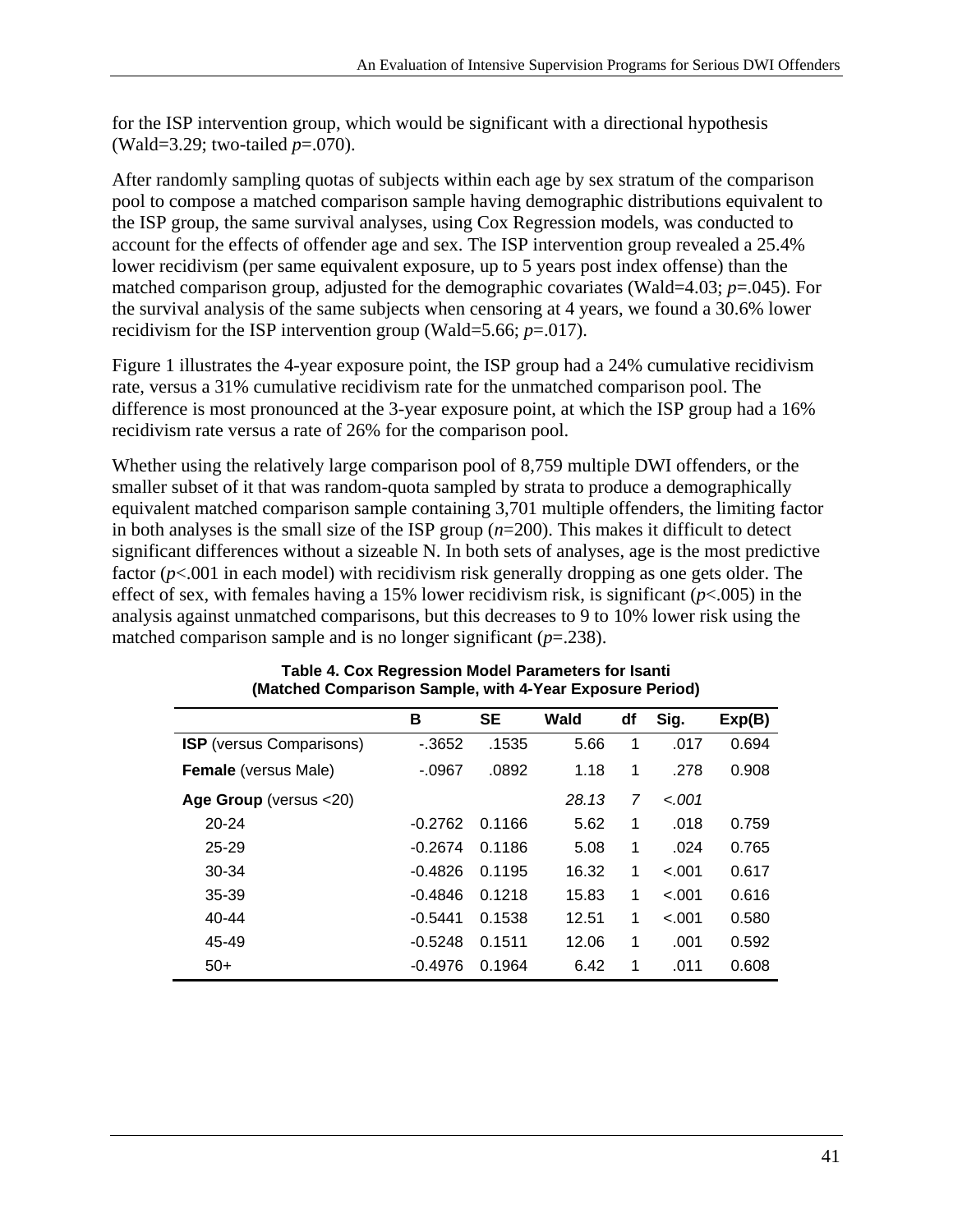

**Figure 1. Recidivism Rates for Minnesota ISP versus Comparison Offenders** 

#### *Repeat DWI Arrests Prevented—"Staggered Sentencing for Multiple DWI Convicted Offenders" in Minnesota (Primarily Isanti County)*

Using the recidivism rates obtained from the survival analyses, adjusting for significant predictors (age and sex), the best prediction for the amount of recidivism that would have hypothetically occurred among the ISP group (had they experienced traditional sanction procedures) was derived from the rates actually observed for the comparisons. The number of additional re-arrests that would have been necessary to raise the ISP group's rate to that of the matched comparison group becomes the estimate for the number of re-arrests prevented. The hypothetical "prevented" number can be computed from the ISP group's actual incident counts, multiplied by the inverse of the Cox Regression parameter for group effect. Note that this calculation assumes the same amount of total exposure for the ISP group (in person-months of post index exposure) during that (up to) 4-year or 5-year period (which likely averages to 2.0-2.5 years exposure), and that the arrests prevented would have occurred proportionally across time, raising the ISP group's survival curve by a constant multiplier.

The ISP Group experienced 45 re-arrests during the period up to 4 years (averaging 2 years exposure). The Cox Regression models for Minnesota projected there would have been 60 such incidents if they had the same rate as the comparison group. They had 52 re-arrests in the period up to 5 years (and averaging 2.5 years exposure); our models projected there would have been 75 such incidents had they been equivalent in risk to the comparison group. The projected savings of 15 re-arrests prevented in 4 years, or 23 re-arrests prevented in 5 years, is a substantial benefit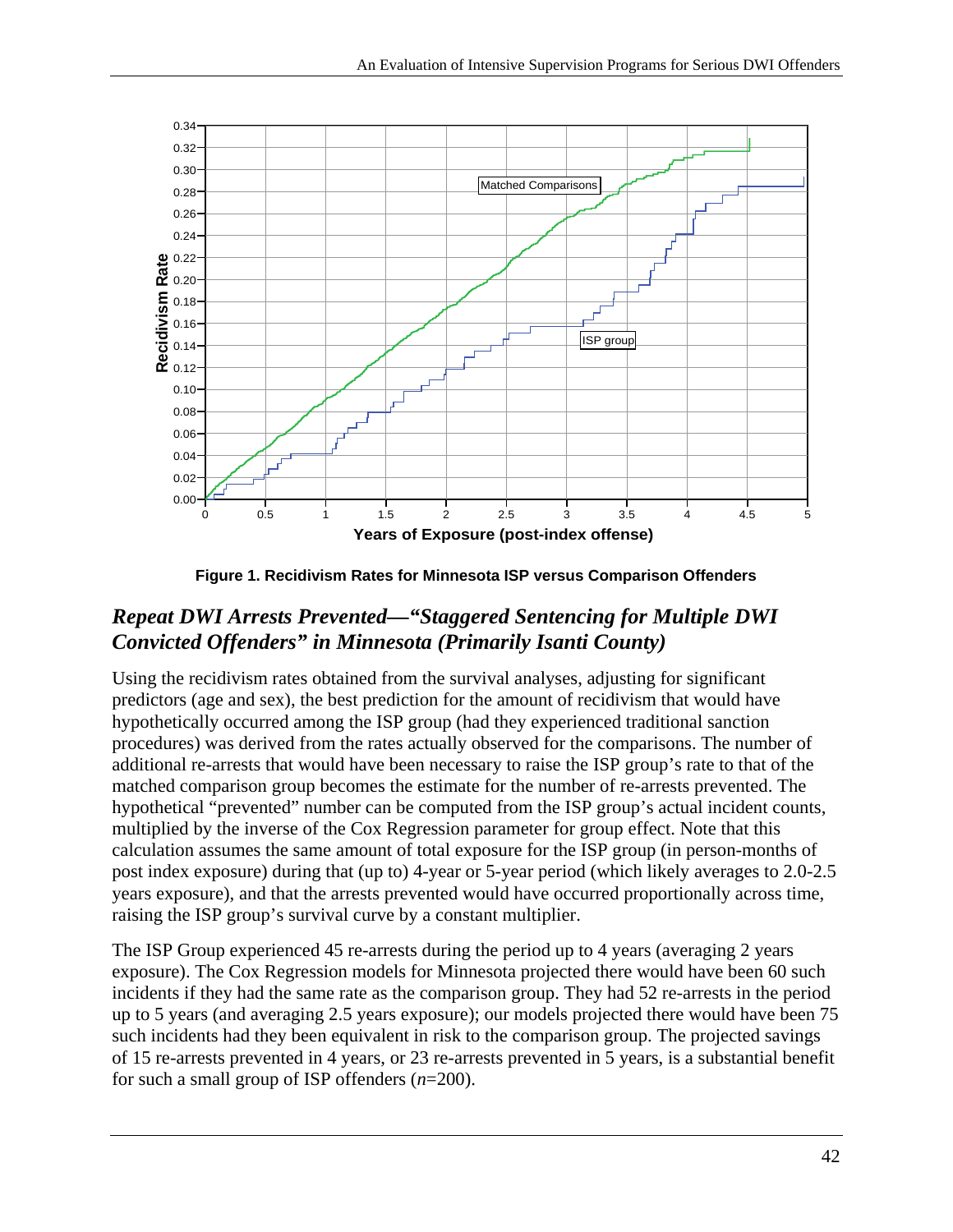#### *Outcomes—"DWI Enforcement Program" in Westchester County, New York*

The analysis was performed using Cox Regression models, and accounted for the effects of offender age, sex, race and ethnicity, prior DWI offenses, prior felonies, and prior misdemeanors. The analysis found that subjects assigned to Westchester's ISP group showed evidence of 5.4% lower recidivism over 15 years of post index offense exposure than the comparison offenders having similar prior DWI backgrounds in the rest of the State, although this difference is not statistically significant (Wald=1.87, *p*=.171). The survival curves shown in Figure 2 show that the ISP group displays lower recidivism for about 9 years, before catching up with the comparison group by the  $10<sup>th</sup>$  year of exposure, and then perhaps slightly exceeding the comparison group through about the  $14<sup>th</sup>$  year of exposure.



**Figure 2. Recidivism Rates for Westchester ISP versus Comparison Offenders** 

These results for 15-year exposure/cumulative recidivism are adjusted for the significant effects of other predictive risk factors for which the covariates are included in Table 5.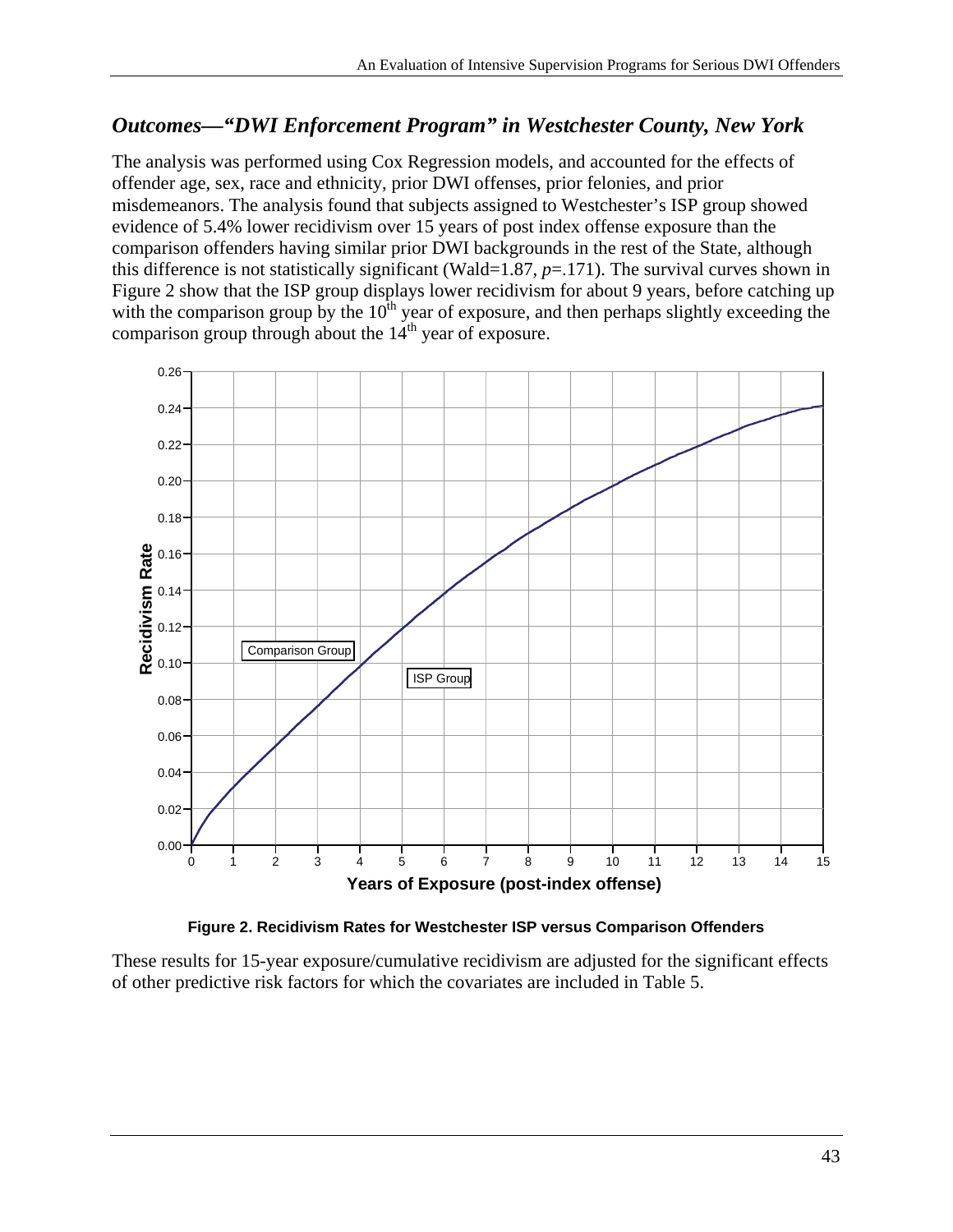|                                     | B         | <b>SE</b> | <b>Wald</b> | df | Sig.    | Exp(B) |
|-------------------------------------|-----------|-----------|-------------|----|---------|--------|
| <b>ISP</b> (versus Comparisons)     | $-0.0558$ | .0408     | 1.87        | 1  | .171    | 0.946  |
| <b>Prior DWIs (versus one/none)</b> |           |           | 625.05      | 3  | $-.001$ |        |
| 2 priors                            | .2397     | .0147     | 266.39      | 1  | $-.001$ | 1.271  |
| 3 priors                            | .3611     | .0218     | 275.06      | 1  | $-.001$ | 1.435  |
| 4+ priors                           | .5480     | .0271     | 409.36      | 1  | $-.001$ | 1.730  |
| Prior Felonies (log)                | .1976     | .0169     | 136.69      | 1  | $-.001$ | 1.218  |
| Prior Misdemeanors (log)            | .1789     | .0108     | 273.99      | 1  | $-.001$ | 1.196  |
| <b>Female</b> (versus Male)         | $-1135$   | .0198     | 32.82       | 1  | $-.001$ | 0.893  |
| Age Group (versus <20)              |           |           | 1802.96     | 11 | $-.001$ |        |
| 20-24                               | $-2946$   | .0524     | 31.57       | 1  | $-.001$ | 0.745  |
| 25-29                               | $-4565$   | .0516     | 78.17       | 1  | $-.001$ | 0.634  |
| 30-34                               | $-0.5544$ | .0515     | 115.94      | 1  | $-.001$ | 0.574  |
| 35-39                               | $-0.6659$ | .0517     | 166.06      | 1  | $-.001$ | 0.514  |
| 40-44                               | $-0.8154$ | .0524     | 241.89      | 1  | $-.001$ | 0.442  |
| 45-49                               | $-.9140$  | .0539     | 288.03      | 1  | $-.001$ | 0.401  |
| 50-54                               | $-1.0819$ | .0572     | 357.56      | 1  | $-.001$ | 0.339  |
| 55-59                               | $-1.2046$ | .0637     | 357.47      | 1  | $-.001$ | 0.300  |
| 60-64                               | $-1.3158$ | .0752     | 306.55      | 1  | $-.001$ | 0.268  |
| 65-69                               | $-1.4866$ | .1011     | 216.39      | 1  | $-.001$ | 0.226  |
| $70+$                               | $-1.8776$ | .1439     | 170.27      | 1  | $-.001$ | 0.153  |
| Race/Ethnicity (versus White)       |           |           | 107.26      | 4  | $-.001$ |        |
| <b>Black</b>                        | .1339     | .0225     | 35.47       | 1  | $-.001$ | 1.143  |
| Hispanic                            | $-0.0962$ | .0250     | 14.81       | 1  | $-.001$ | 0.908  |
| Other                               | $-.0072$  | .0458     | 0.02        | 1  | .876    | 0.993  |
| (unknown)                           | .2365     | .0320     | 54.51       | 1  | $-.001$ | 1.267  |

**Table 5. Cox Regression Model Parameters for Westchester (with 15-Year Exposure Period)** 

Restricting the analysis to a 5-year exposure period (as the ISP subjects are sentenced to either 3 or 5 years, depending on offense), provided evidence of a statistically significant benefit of 18.1% lower recidivism (Wald=13.87, *p*<.001) for the ISP offenders.

However, the graph shows that virtually all of this margin occurs in the first 6 months after the index offense (Note: the ISP group's recidivism curve is flat at near-zero until 6 months), which generally corresponds to the period before the offender is sentenced. After the 6-month mark, both groups have virtually identical rates of recidivism for the next 5 years, as displayed by the parallel slopes. This unusual flatness in the ISP group's recidivism rate before they are sentenced to the ISP suggests that an artifact of some sort might account for the test result, such as a selection or [dis-]qualification artifact that excludes the portion of the offender pool (potential ISP assignees) who may have reoffended quickly before their sentencing. Because the median lag between index offense and sentencing is 7 months, with two-thirds taking at least 6 months, it is clear that the benefit accrued to this "proto-intervention" group is happening in the brief period before they become part of the ISP and is most likely artifactual. A possible explanation for the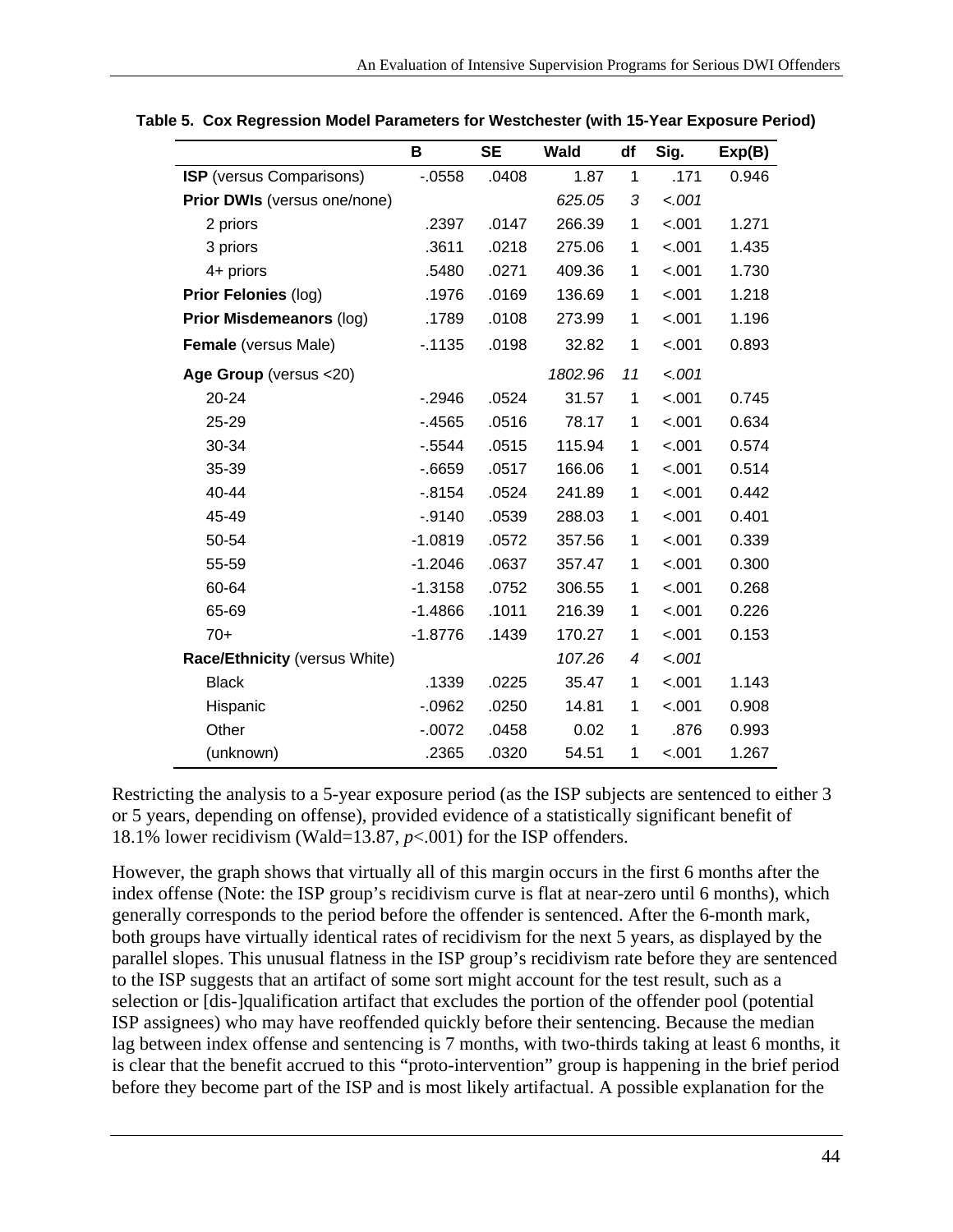low recidivism rate of the comparison group is that the Westchester ISP participants avoided incarceration and the comparison group did not. Being incarcerated would tend to inhibit the ability of the comparison offenders to recidivate. Also note that recidivism rates for offenders in New York are substantially lower than in Minnesota and Oregon.

#### *Repeat DWI Arrests Prevented—"DWI Enforcement Program" in Westchester County, New York*

The amount of predicted recidivism that would have hypothetically occurred among the ISP group is derived from the inverse of the two Cox Regression parameters for group effect, one from the full 15-year exposure model, and the other from the model limiting exposure to just 5 years. This calculation assumes the same amount of total exposure for the ISP group (in personmonths of post index exposure) during the potential exposure period. This averages to about 7.5 years exposure for the 15-year model, but the majority of subjects in both groups had already reached 5 years of exposure (except those with index offenses since November 2003—less than 20% of the subjects), so the average exposure for the 5-year model calculation is about 4.5 years. This hypothetical calculation also assumes that the arrests prevented would have occurred proportionally across time, raising the ISP group's survival curve by a constant multiplier.

The ISP group (*n*=3324) experienced 617 re-arrests during the period (up to) 15 years; our models projected there would have been 652 such incidents if they had the same rate as the comparison group, based on the (nonsignificant) effect size parameter of Exp(B)=0.946. This is a projected savings of 35 re-arrests prevented across 15 years (though averaging out to be about 7.5 years exposure).

The ISP group had 354 of these 617 re-arrests in the shorter exposure period up to 5 years; our models projected there would have been 432 such incidents within that same period had they been equivalent in risk to the comparison group based on the effect size parameter of Exp(B)=0.819. This is a projected savings of 78 re-arrests prevented within the first 5 years post index offense, which projected savings actually *decreases* to 35 rearrests prevented when extending the exposure. This "disappearing savings" is reflected in Figure 2, as the ISP group's recidivism curve begins to catch up with the comparison group beyond the 5-year point (and likely disappears entirely, as shown in the graph, and is reflected in the nonsignificance of the group effect parameter).

#### *Outcomes—"DISP" in Multnomah County, Oregon (and Counties Surrounding Portland)*

Using Cox Regression models, accounting for the effects of offender age, sex, priors, and county, it was found that the DISP intervention group had 54.1% lower recidivism (per same equivalent exposure, up to 8 years post index offense) than both of the stratified matched-sample comparison groups, adjusting for the demographic covariates (Wald=51.70;  $p$ <.001). (Note: Without matched-sampling, using covariate adjustment only against the entire potential comparison pool composed of mostly first offenders, the benefit is still a similar, and hugely significant, a reduction of 51.7% less recidivism.)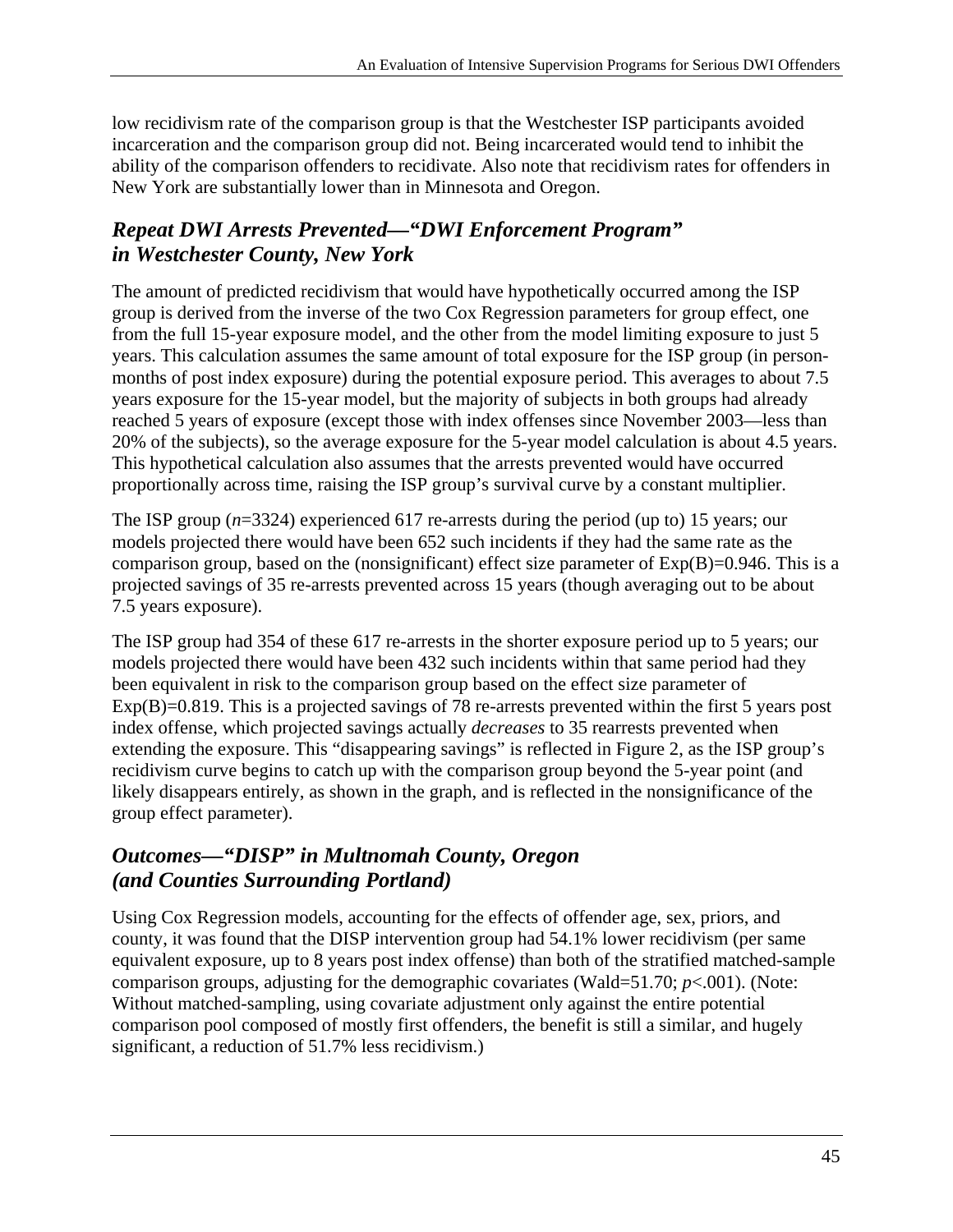When running the same analysis separately for each of the three geographical subgroups – the two largest counties (Multnomah, Clackamas) and the rest of the State (primarily just a few counties near or neighboring Portland) – the effects of the DISP intervention are slightly higher, at 56.3% less recidivism, for Multnomah residents alone (who comprise 72% of the DISP group) versus comparison groups from their same county. Clackamas County residents, who comprise slightly more than 12% of the DISP group, have a better than 70% benefit in terms of reduced recidivism versus the comparison group from the same county. Subjects residing in the remaining 16% of the DISP group (i.e., the "rest of the State" but primarily counties near Portland) show the least reduction in recidivism at only 40%, compared with the comparison groups from those same counties. Despite the small intervention sample size, the 40% reduction in recidivism is statistically significant. (All results are listed under the DISP category in Table 6.)

Recidivism rates illustrated in the Figure 3 appear to accrue within the first 4 years from the index offense. After 4 years, the recidivism rate of the DISP group seems to increase, and becomes parallel to the comparisons' recidivism from that point onward. After 5 years of exposure, the DISP subjects have exactly 10% cumulative recidivism versus 29% for the comparisons—almost three times as much. This two-thirds relative difference diminishes as the two groups recidivate at parallel rates over the next 3 years. However, even after 8 years, the total cumulative benefit persists, and is still quite large: the rate of recidivism for the DISP group is 24.2%, as opposed to 41.7% for the comparison group(s).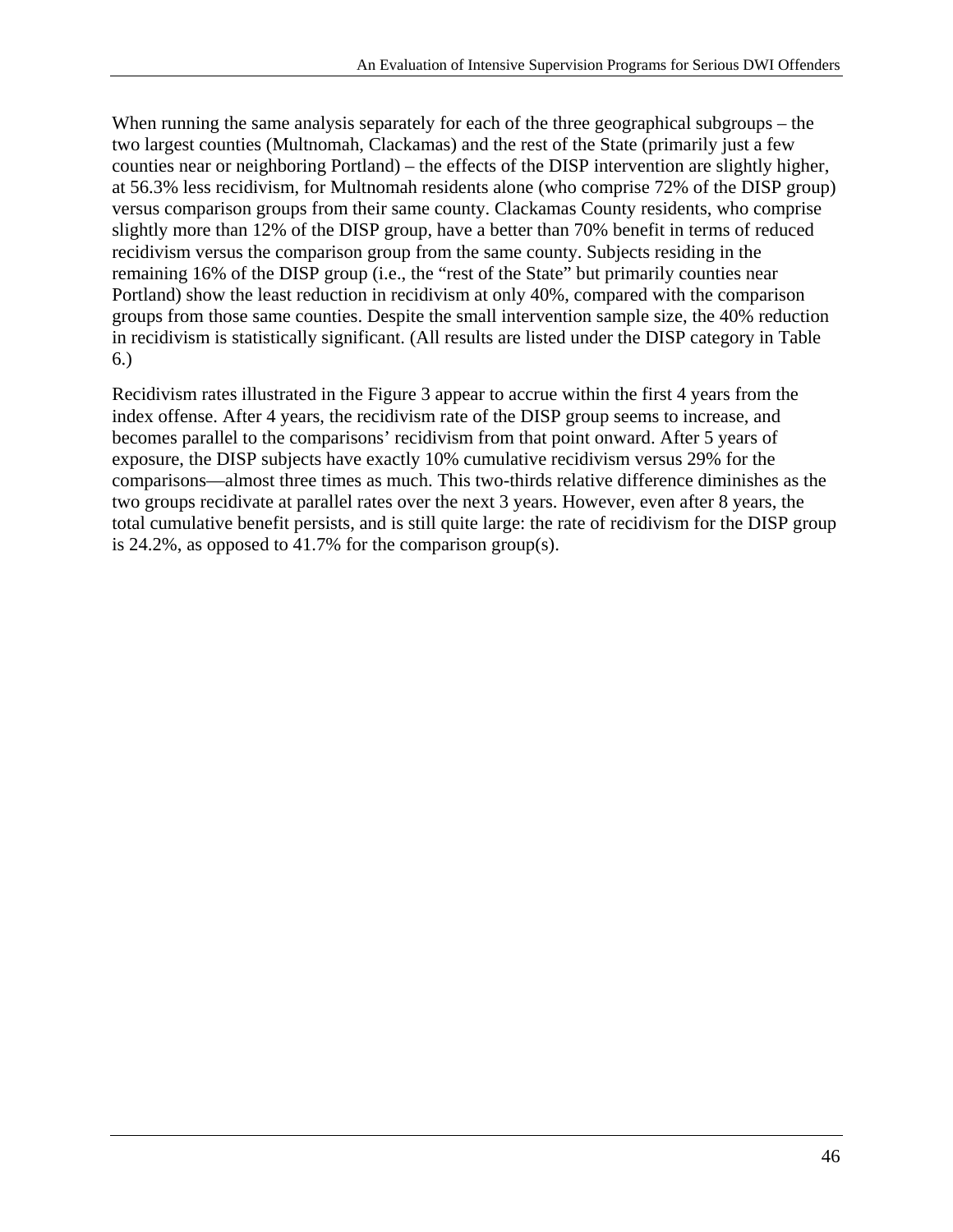



These results for 8-year exposure/cumulative recidivism are adjusted for the significant effects of other predictive risk factors, of which the covariates are included in Table 6. Separate analysis results for the two largest DISP counties (and for the remainder of the DISP group) are shown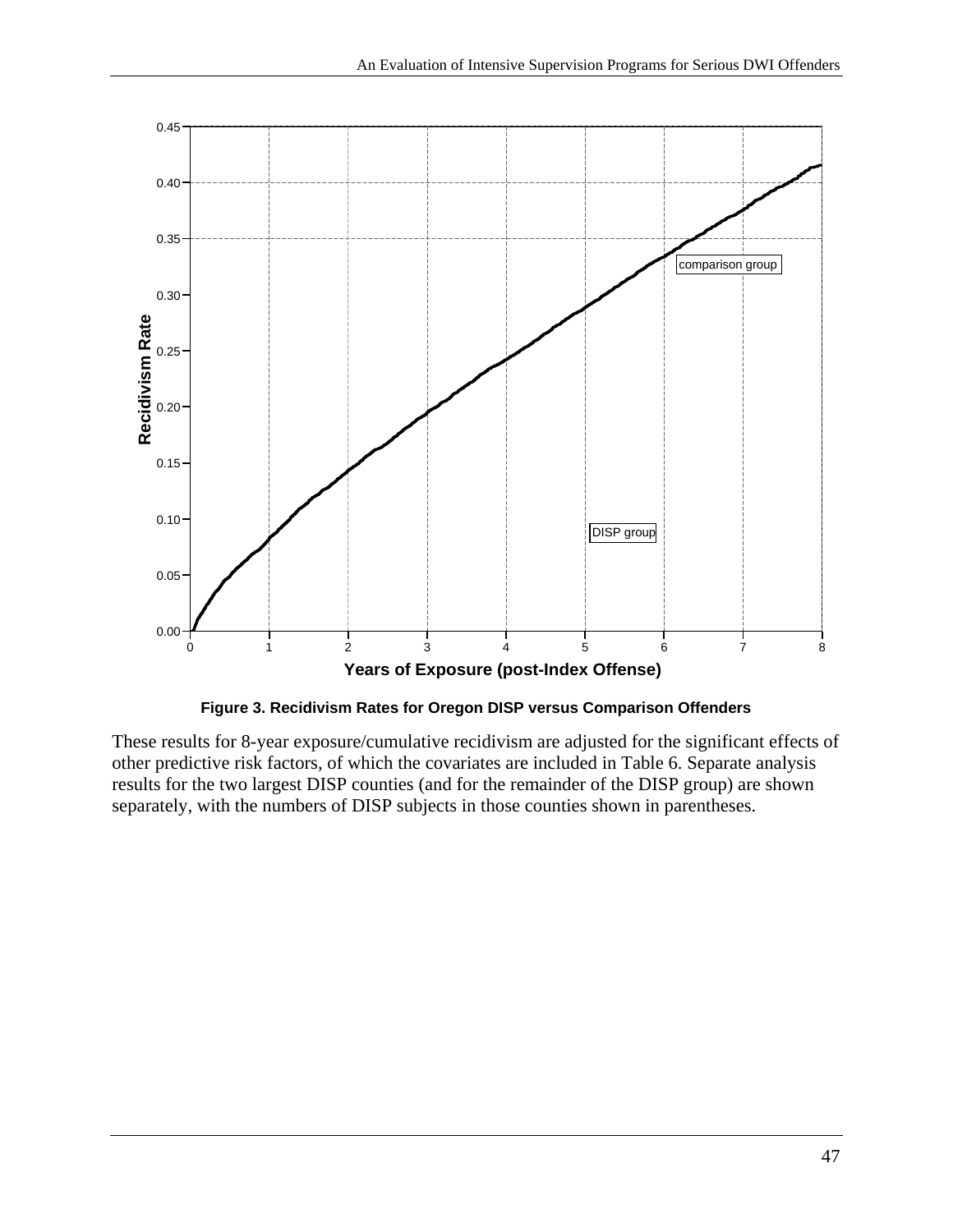|                               | В        | <b>SE</b> | Wald   | df | Sig.     | Exp(B) |
|-------------------------------|----------|-----------|--------|----|----------|--------|
| <b>ISP</b> versus Comparisons | $-780$   | .108      | 51.70  | 1  | < .0001  | 0.459  |
| Multnomah County (n=320)      | $-0.827$ | .133      | 38.86  | 1  | < .0001  | 0.437  |
| Clackamas County $(n=54)$     | $-1.206$ | .361      | 11.15  | 1  | .001     | 0.299  |
| Rest of Counties Outside of   |          |           |        |    |          |        |
| Area $(n=72)$                 | $-511$   | .220      | 5.38   | 1  | .020     | 0.600  |
| <b>County of Residence</b>    |          |           | 57.48  | 30 | .002     |        |
| Prior DWIs (versus 1)         |          |           | 195.43 | 4  | $-.0001$ |        |
| 2 priors                      | .294     | .053      | 31.12  | 1  | < .0001  | 1.342  |
| 3 priors                      | .528     | .055      | 91.85  | 1  | < .0001  | 1.696  |
| 4 priors                      | .638     | .067      | 91.16  | 1  | < .0001  | 1.892  |
| 5+ priors                     | .822     | .070      | 138.11 | 1  | < .0001  | 2.275  |
| Female (versus Male)          | $-1543$  | .049      | 9.84   | 1  | .002     | 0.857  |
| Age Group (versus <21)        |          |           | 35.99  | 8  | $-.0001$ |        |
| $21 - 24$                     | $-144$   | .122      | 1.40   | 1  | .237     | 0.866  |
| 25-29                         | $-167$   | .117      | 2.02   | 1  | .156     | 0.847  |
| 30-34                         | $-225$   | .117      | 3.68   | 1  | .055     | 0.799  |
| 35-39                         | $-187$   | .117      | 2.56   | 1  | .109     | 0.829  |
| 40-44                         | $-268$   | .117      | 5.23   | 1  | .022     | 0.765  |
| 45-49                         | $-344$   | .120      | 8.22   | 1  | .004     | 0.709  |
| 50-59                         | $-.340$  | .123      | 7.66   | 1  | .006     | 0.712  |
| $60+$                         | $-668$   | .158      | 17.75  | 1  | < .0001  | 0.513  |

**Table 6. Cox Regression Model Parameters for Oregon with 8-Year Exposure Period** 

#### *Repeat DWI Arrests Prevented—"DISP" in Multnomah County, Oregon (and Counties Surrounding Portland)*

Using recidivism rates obtained from the survival analyses, adjusting for significant predictors (age and sex), our best prediction for the amount of recidivism that would have hypothetically occurred among the DISP group (had they experienced traditional sanction procedures) was derived from the rates actually observed for the comparison group. The number of additional rearrests that would have been necessary to raise the ISP group's rate (24.2% at 8 years) to that of the matched comparison group (41.7% at 8 years) becomes the estimate for the number of rearrests prevented within that 8-year period. The hypothetical "prevented" number can be computed from the DISP group's actual incident counts, multiplied by the inverse of the Cox Regression parameter for group effect. This calculation assumes the same amount of total exposure for the DISP group (in person-months of post index exposure) during that 8-year period, and that the arrests prevented would have occurred proportionally across time, raising the DISP group's survival curve by a constant multiplier.

The Oregon DISP Group experienced 93 re-arrests during the period up to 8 years; our models projected there would have been 160 such incidents if they had the same rate as the comparison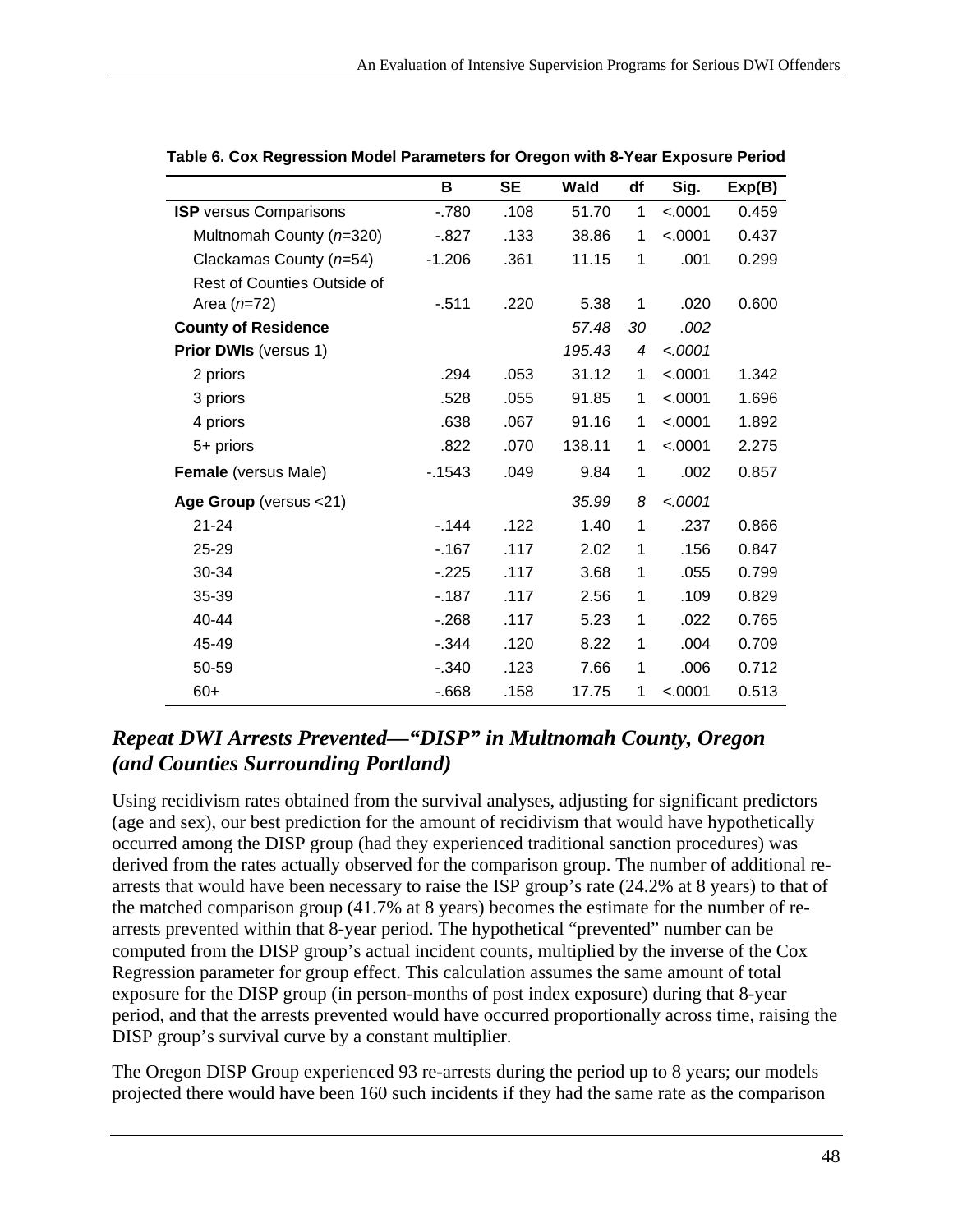group. The projected savings of 67 re-arrests prevented in eight years is a substantial benefit for such a small group of DISP offenders (*n*=446).

#### *Predictors of Recidivism*

The other factors that might be expected to be predictive of the likelihood to recidivate (age, gender, race/ethnicity, and number of prior DWI offenses and other prior criminal offenses) were also examined, as available. This ensured that any ISP group effects found in each State were not an artifact of some other factor on which the groups might have been different, although the two comparison groups had been composed via stratified random sampling to match the intervention group on these factors. (Differences among counties in Oregon were also examined.)

#### **Age**

After adjusting for the impacts on recidivism due to the other factors mentioned, a similar general pattern for age was found among all three States: Younger offenders were more likely to recidivate, with the risk dropping monotonically as age cohorts progress to the oldest offenders, who were least likely to recidivate. These age effects were significant to  $p<001$  in all three States, as noted in the previous tables for those States' analyses. Using the age cohort of 30 to 39 as the baseline, the following relative likelihood factors for broader groupings of the age cohorts were obtained, as shown in Table 7.

| Age   | <b>Minnesota</b>  | Oregon   | <b>New York</b> |  |  |  |
|-------|-------------------|----------|-----------------|--|--|--|
| $30$  | $+30.4%$          | $+8.2%$  | $+36.3%$        |  |  |  |
| 30-39 | (reference level) |          |                 |  |  |  |
| 40-49 | $-14.4%$          | $-9.5%$  | $-22.5%$        |  |  |  |
| 50-59 | $-14.4%$          | $-12.5%$ | $-41.3%$        |  |  |  |
| $60+$ | $-13.1%$          | $-37.0%$ | $-55.2%$        |  |  |  |

**Table 7. Relative Likelihood of Recidivism** 

#### **Sex**

After adjusting for the impacts on recidivism due to the other factors mentioned, females were less likely to recidivate than males. The magnitude of this effect was quite similar in all States: 10.7% less likely in New York (*p*<.001), 14.3% less likely in Oregon (*p*=.002), and 15.2% less likely in Minnesota (*p*=.003).

#### **Race/Ethnicity**

This factor was only available for the New York data. After adjusting for the impacts on recidivism due to the other factors mentioned and contrasting all minority groups with the White category due to its predominant size of offender numbers, African Americans were found to be 14.3% more likely to recidivate (*p*<.001), and Hispanics were found to be 9.2% less likely to recidivate  $(p<.001)$ .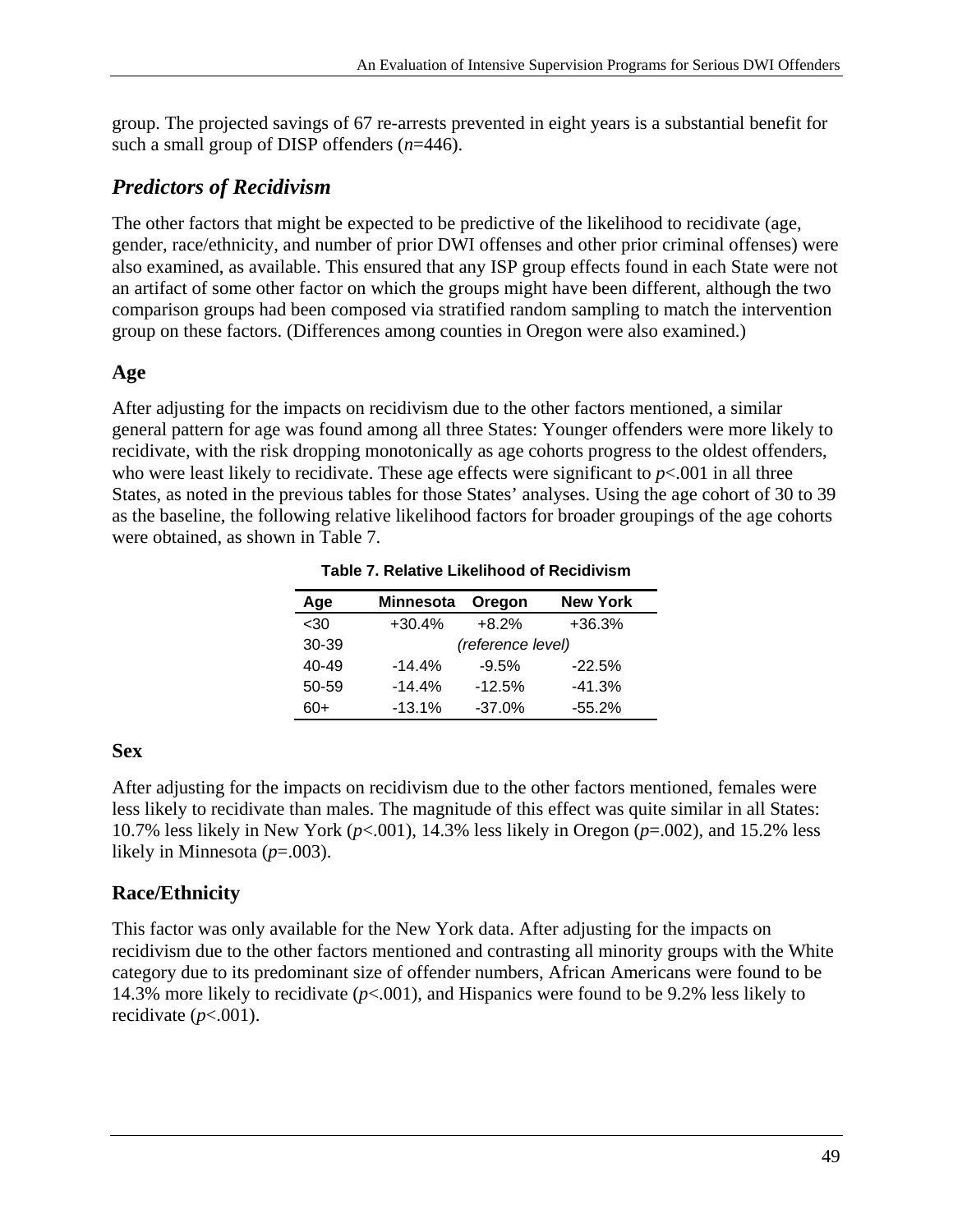#### **Prior DWIs**

A measure for this variable could not be reliably estimated in the Minnesota data (at least not in the full "real" range that would have been recorded) due to the unusually short pre-index offense period. For the other two States, prior DWI offenses was a potent predictor of future recidivism. (All relative likelihoods here were significant well beyond  $p<0.001$ .) Relative to those with just a single prior, those with two priors were 27.1% (New York) and 34.2% (Oregon) more likely to recidivate. For those with three priors, the increased risk was 43.5% (New York) and 69.6% (Oregon) more likely than first offenders; and for those with four or more priors, the increased risk was 73.0% (New York) and 105.8% (Oregon) more likely.

#### **Other Prior Offenses**

In New York, we had available a detailed database of other criminal convictions, which included far more than just traffic offenses. Having more prior criminal convictions was also highly predictive of future recidivism although the amount per each additional prior is not a constant value or increment, as the relationship was curvilinear (i.e., additional risk, in absolute terms, diminishing as priors accumulated). For example, a person with just one prior felony was 14.7% more likely to recidivate then someone with none. A person with two prior felonies was 24.2% more likely to recidivate; a person with three prior felonies was 31.5% more likely to recidivate. To provide a higher reference point on this logarithmic shaped function of diminishing marginal risk, a person with eight prior felonies was 50% more likely to recidivate then someone with zero. The same relationship of increased risk per prior convictions was also found for misdemeanors but of a slightly smaller magnitude (about 2% less). Both of these were significant well beyond *p*<.001.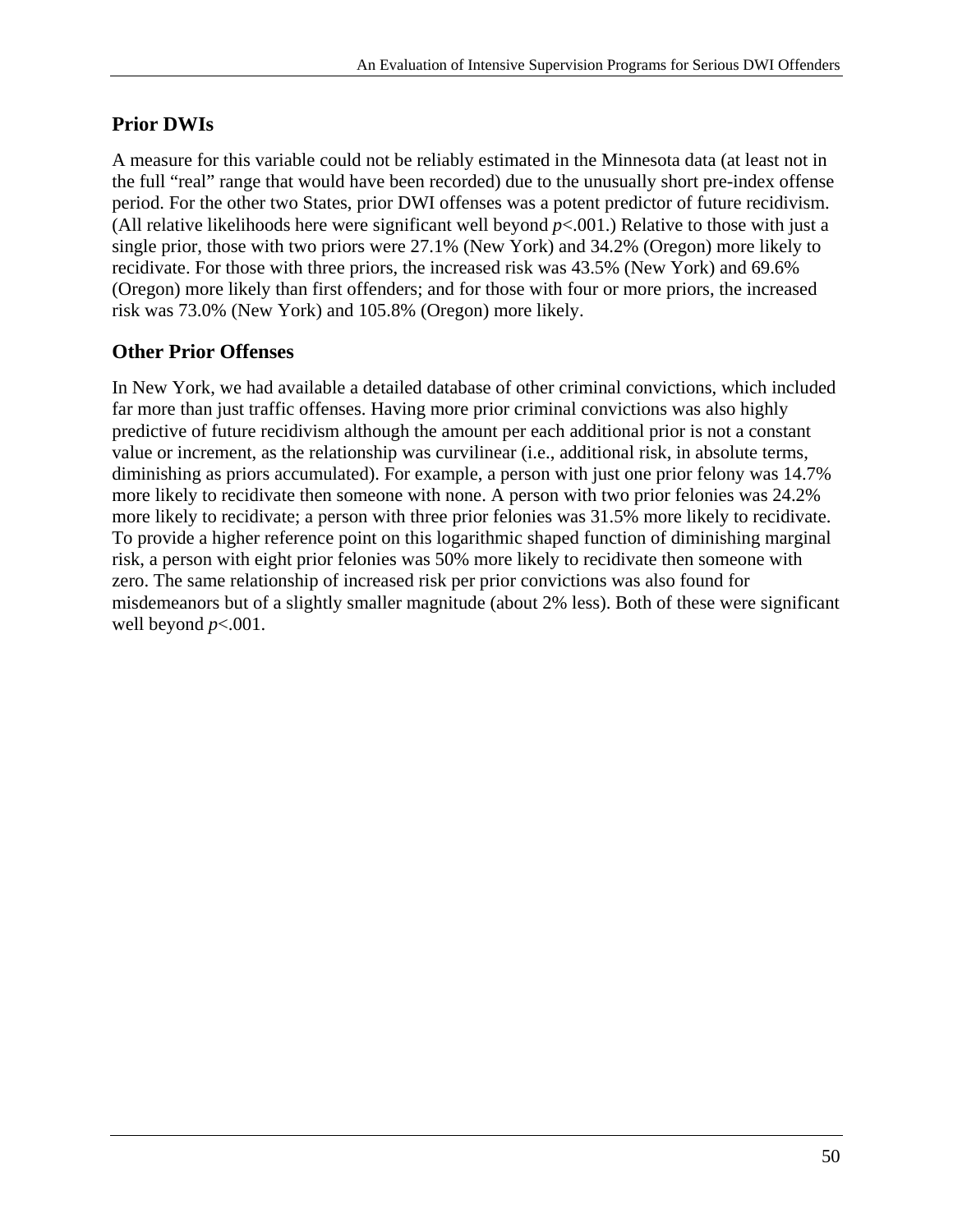# **ISP Costs**

All of these programs charge offenders to participate. Table 8 lists a brief summary of costs to the offender, operational costs of the programs, and reported cost savings by the programs to the public where the information was provided. Detailed explanations follow the table.

| Program                                                                                                                  | <b>Cost to Offenders</b>                                                                                                                                                                                       | <b>Costs of Programs</b>                                                                          | <b>Savings Provided</b><br>by Programs                                      |
|--------------------------------------------------------------------------------------------------------------------------|----------------------------------------------------------------------------------------------------------------------------------------------------------------------------------------------------------------|---------------------------------------------------------------------------------------------------|-----------------------------------------------------------------------------|
| Nebraska Standardized<br>Model for Delivery of<br><b>Substance Abuse Services</b>                                        | Nebraska offers a<br>combination of<br>• sliding scale, and flat fee<br>for alcohol and other drug<br>assessment and<br>treatment services<br>• set fees for assessment<br>• fee-for-service voucher<br>system | State paid to develop the<br>system and a standardized<br>assessment tool                         |                                                                             |
| <b>Wisconsin Pretrial</b><br><b>Intoxicated Driver</b><br>Intervention Program                                           | (Varies by county)                                                                                                                                                                                             | A combination of county,<br>State and Federal funds<br>pay for these county<br>programs           |                                                                             |
| <b>Staggered Sentencing for</b><br>Multiple DWI Convicted<br>Offenders 10 <sup>th</sup> District<br>Court, Cambridge, MN | <b>Fines</b><br>Treatment<br>Electronic monitoring costs<br>\$8-14/day                                                                                                                                         | Up to \$765,000 annually in<br>grants                                                             | Reduction of jail time and<br>related costs-\$3K per<br>offender (\$60/day) |
| Serious Offender Program<br>Clark County, NV                                                                             | <b>Fines</b><br>Treatment<br>Electronic monitoring<br>Interlock<br><b>VIPs</b>                                                                                                                                 | Estimated annual savings<br>of \$500,000 in costs of<br>jailing offenders                         |                                                                             |
| <b>DWI Enforcement Program</b><br>Westchester County, NY                                                                 | Fines<br>Admin fee \$30/mo<br>Treatment<br>Interlock (\$90/mo approx.)                                                                                                                                         | <b>Westchester County funds</b><br>the probation department;<br>NY State provides some<br>funding |                                                                             |
| <b>DWII Intensive Supervision</b><br>Probation Program<br>Multnomah County, OR                                           | Repeat missed fines \$5K;<br>Felony Fine max \$100K;<br>Treatment \$25-40 per<br>week electronic-monitoring<br>costs paid to vendor                                                                            |                                                                                                   |                                                                             |
| 24/7 Sobriety Project<br>South Dakota                                                                                    | Offenders pay for twice<br>daily testing (\$1 for each<br>test)                                                                                                                                                |                                                                                                   | Saved \$70 per day for<br>320,000 days in jail                              |
| <b>DWI Supervised Probation</b><br>Program<br>Fremont County, WY                                                         | Supervision fee \$25/mo                                                                                                                                                                                        | Program is funded by a<br>State grant                                                             |                                                                             |

#### **Table 8. ISP Program Costs and Savings**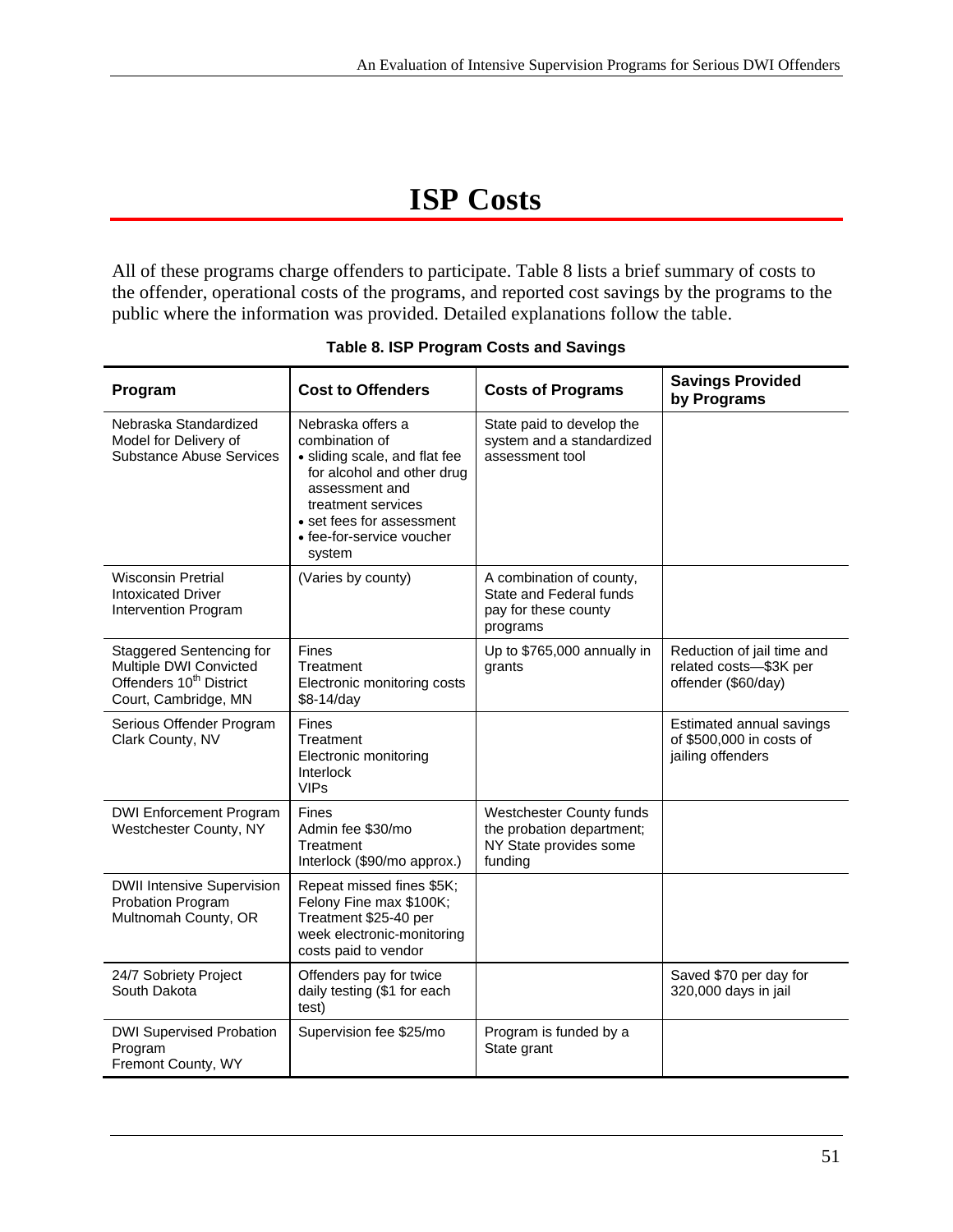## **Nebraska State System Funding**

State funding for this system occurred as the system evolved over many years. Nebraska offers a combination of a "sliding scale" and a "flat fee" for alcohol and other drug assessment and treatment services for offenders. There are set fees for an assessment, but there is also a "fee for service" voucher system. Before the State pays, the justice treatment specialist verifies with the referring officer that the evaluation has met the criteria of the standardized model (i.e., the assessment and evaluation team used the State standard screening instrument, a State approved evaluation instrument, and a standardized risk assessment of reoffending, and that the treatment provider is registered with the State).

## **Wisconsin Program Funding**

The County pretrial programs are funded by a combination of Federal (Section 410), State, and county funds. County contributions come from county or municipal budgets, client (offender) fees, and other public or private sources. As a program matures over the first 4 years, county funding is expected to increase substantially, as Federal funding decreases to zero. Table 9 (reprinted from the State Annual Report) shows the shift in funding over the first years.

|        |                               | <b>Funded with Federal or State Money</b> |                                                  |  |
|--------|-------------------------------|-------------------------------------------|--------------------------------------------------|--|
| Year   | Local<br><b>Funding Share</b> | Federal<br><b>Section 410 Funding</b>     | <b>State</b><br><b>ISP Grant Program Funding</b> |  |
| Year 1 | 25%                           | 67%                                       | 33%                                              |  |
| Year 2 | 30%                           | 50%                                       | 50%                                              |  |
| Year 3 | 35%                           | 33%                                       | 67%                                              |  |
| Year 4 | 50%                           | 0%                                        | 100%                                             |  |

#### **Table 9. Annual ISP Funding Source Allocation Schedule**

## **Minnesota 10th District Court Staggered Sentencing Costs and Funding**

A legislative study was conducted on the "Staggered Sentencing for Multiple DWI Convicted Offenders" program in Minnesota (Cleary, 2003). Cleary found the program reduced, on average, 52 days of jail time per offender (Cleary, 2003). At the conservative per diem cost of \$60 per day, that saved more than \$3,000 in jail costs per offender alone. More importantly, Cleary reports that further savings are due to a 50% reduction in recidivism, by their estimation. The Minnesota House of Representatives appropriates as much as \$765,000 a year in grant funding. Indigent offenders and those needing financial assistance to pay for the monitoring service may apply for funds from a State grant program.

Except for the cost of incarceration, most of the costs of this staggered sentencing program are borne by the offenders. Offenders pay fines, pay for their treatment, and pay for the costs of the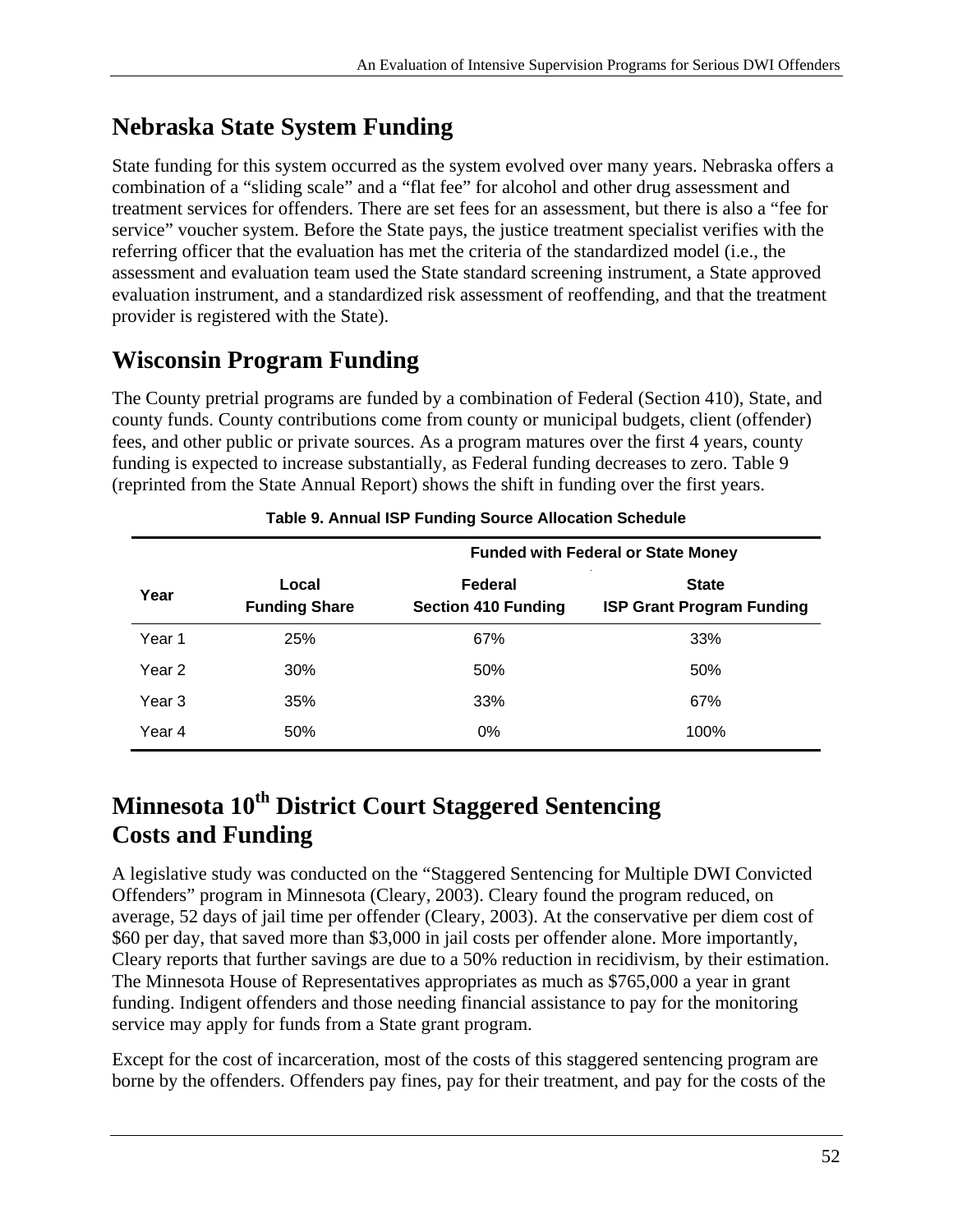electronic alcohol monitoring. The alcohol monitoring systems for use in their residences cost \$8 to \$14 per day to lease from private vendors.

## **Nevada—Clark County "Serious Offender Program" Costs**

Nearly all costs are borne by the offenders to participate in the "Serious Offender Program," including treatment, house arrest fees, ignition interlock, and VIPs. Sometimes, offenders may be given a discount if the family's income can be shown to be particularly low. The house arrest division may provide a discount of 50% or 100%. The primary treatment facility may reduce fees by 50% to as much as 80% for the disabled. The SOP may provide discounts of 50% or 100%. Discounts are relatively rare though, and there is a belief that paying for services has the twin benefits of reminding participants of the value (and importance) of the service and reducing discretionary income that could be used to buy alcohol. By using house arrest rather than jailing program participants, the county saves an estimated \$105 per day per offender. Clark County officials reported that this resulted in a savings of more than a half million dollars annually to the Nevada Department of Prisons.

## **New York—Westchester County "DWI Enforcement Program" Costs and Funding**

Much of the cost of running the "DWI Enforcement Program" comes from Westchester County funding of the probation department, although some funding comes from the State of New York. Offenders pay fines and court fees at time of sentence. Program participants pay an administrative fee of \$30 per month to be in the program. This fee is in place for the duration of offenders' sentences. Offenders pay for the cost of treatment, which varies between facilities. Offenders pay for the costs of the interlock, which varies between providers, but is roughly \$90 per month.

## **Oregon—Multnomah County "DUII Intensive Supervision Program" Costs**

Most of the costs of DISP are billed to the offenders, except for the cost of incarceration. These costs include fines for treatment services and charges for electronic alcohol monitoring. The maximum penalty for a repeat misdemeanor DWI is 1 year in jail, a \$5,000 fine plus costs and assessments, a required alcohol and drug education or rehabilitation program, and attendance at one VIP session (\$10 fee). Maximum penalties for a felony DWI are 5 years in prison, a \$100,000 fine, and treatment and rehabilitation programs assigned for misdemeanor charges. Offenders pay from \$25 to \$40 per week for treatment, unless indigent. Providers may impose additional fees according to a sliding scale. All electronic-monitoring services and equipment are contracted through a private vendor, whose staff monitors the equipment, trains defendants to use the equipment, and tracks individual offender compliance. Offenders pay all costs and fees for electronic monitoring directly to the private vendor.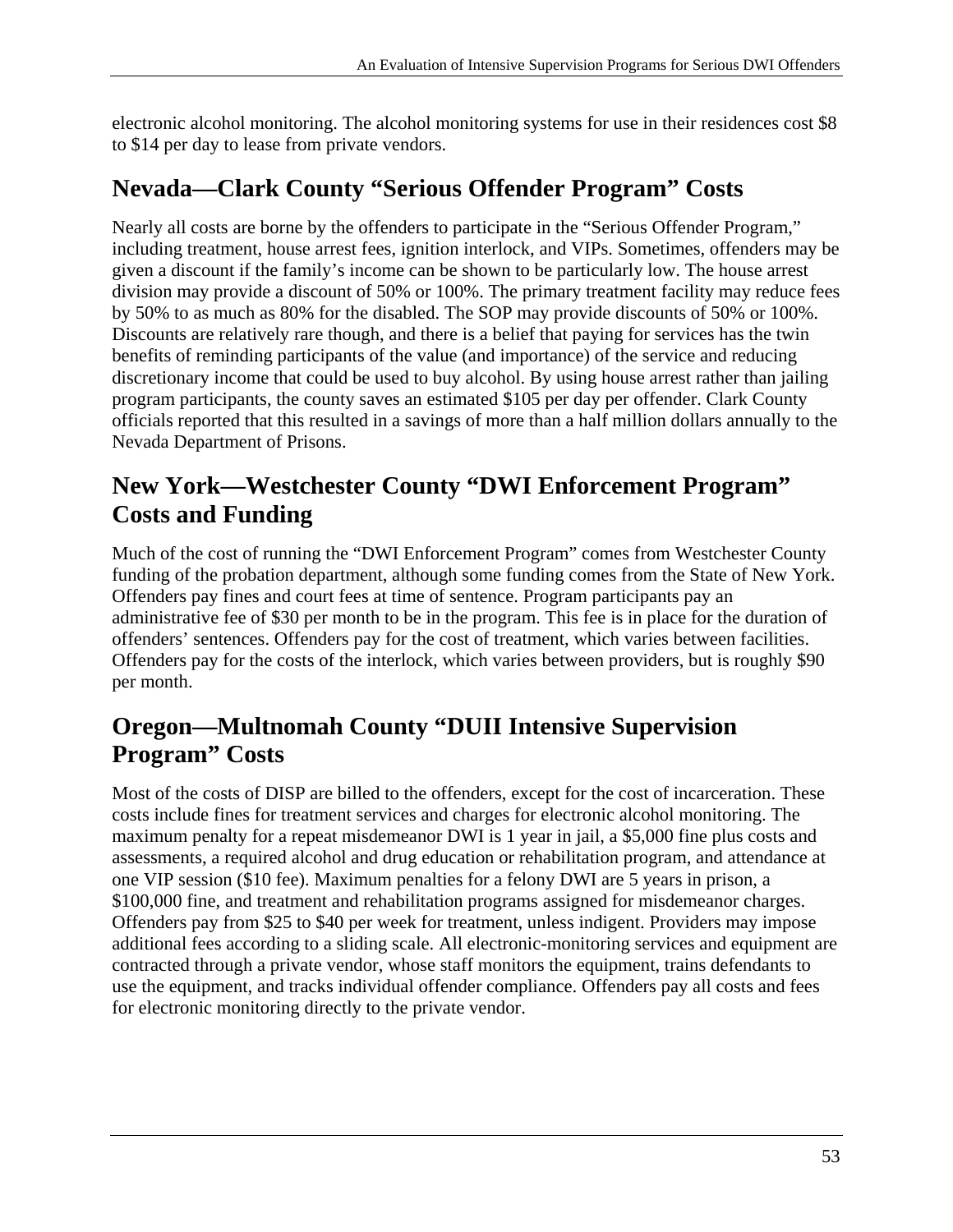## **South Dakota—"24/7 Sobriety Project" Costs**

Because the offenders are paying for the breath tests and drug tests, the 24/7 program is reportedly self-sufficient. Each breath test for alcohol costs \$1; each urinalysis for drugs costs \$5; the SCRAM device costs \$5 per day; and the drug patch costs \$40 per patch. The State 24/7 Coordinator, reports that the 24/7 program has saved 320,000 days in jail of the offenders at \$70 per day.

## **Wyoming—"DUI Supervised Probation Program" Costs**

Offenders in the DUI Supervised Probation (DSP) Program are required to pay supervision fees of \$25 for every month the offender is in the program. There are no indigent funds for those who cannot pay, although DSP reports that they do not turn away offenders who cannot pay. When these offenders get jobs, they begin to pay. The probation officers are responsible for accepting the payments and providing receipts to the offenders.

This offender fee does not begin to cover the costs of the DSP Program. The current grant from the State covers the remaining costs. They are looking for continuous funding when the grant is completed. The program officials believe that local government should fund the DSP Program.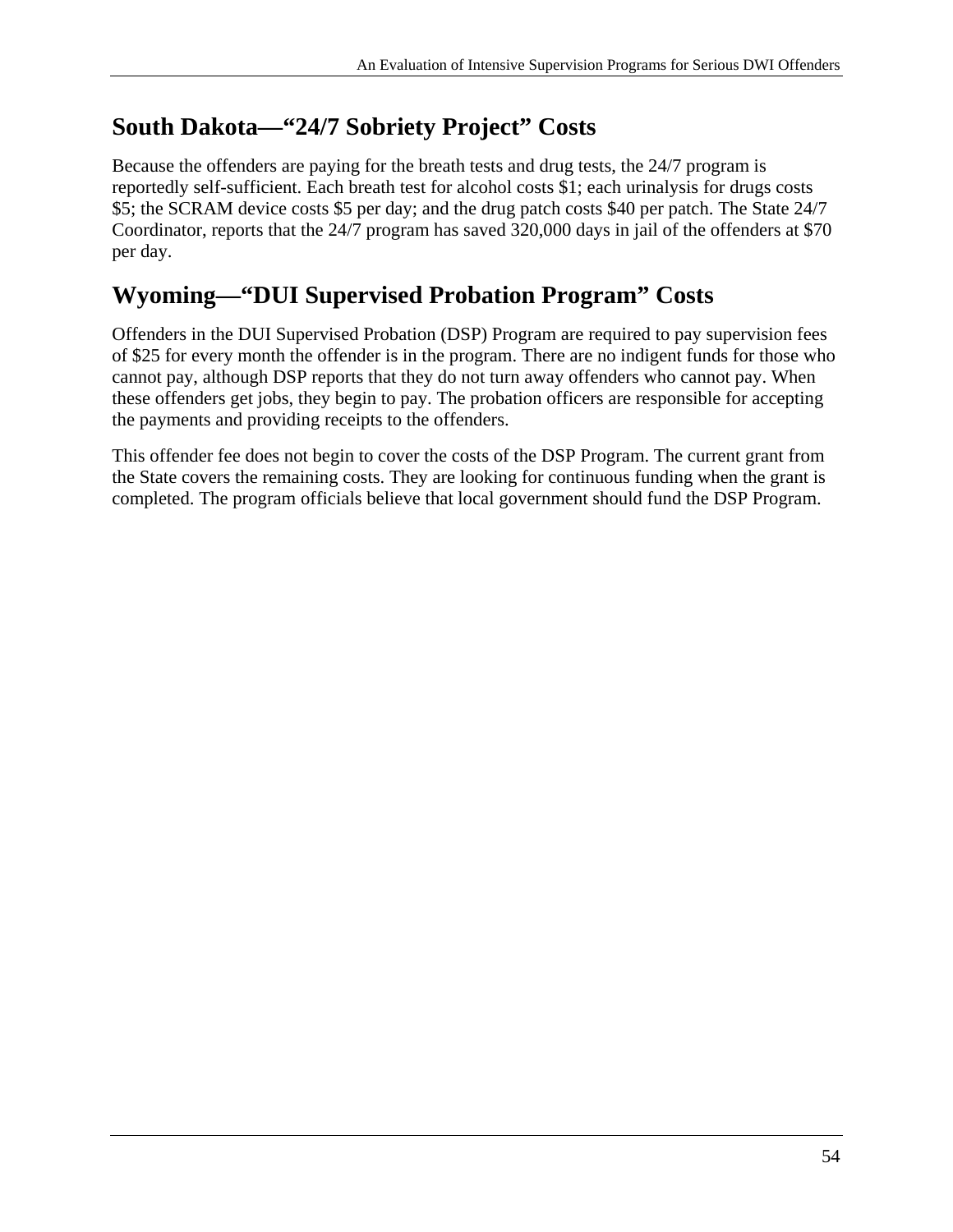# **Conclusions and Recommendations**

## **Conclusions**

This study confirms prior research showing that ISPs reduce recidivism of DWI offenders. All three ISPs that were evaluated indicated significant reductions in medium-term recidivism for ISP offenders up to 5 years (although one of the findings may have been due to an artifact in the comparison offender group, and the effect has disappeared by 15 years). The reductions in recidivism ranged from 54.1% in Oregon up to 8 years post-offense, to 25.4% in Minnesota up to 5 years post-offense, to 18.1% in New York up to 5 years post-offense. The evidence appears to be strong that ISPs with the following common features can be very effective:

- Screening and assessment of offenders for the extent of their alcohol/substance abuse problem
- Relatively long-term, close monitoring and supervision of the offenders, especially for alcohol and other drug use or abuse
- Encouragement by officials to successfully complete the program requirements
- The threat of jail for noncompliance

ISPs are an alternative to jail, which is very costly. Offenders who remain out of jail are able to remain employed and can contribute to society and the well-being of their families. In some ISPs, offenders who remain out of jail are paying some or all of the costs of their participation in the ISP.

Clearly, different approaches to intensive supervision of repeat DWI offenders yield positive results to communities in increased public safety and decreases in the costs associated with rearrest. Not all programs or program components work effectively in all communities, nor do some laws permit the use of some sanctions (e.g., the sale of all offender vehicles in Oregon). However, ISPs with these program elements (at a minimum) should be feasible in most communities. Community and public safety officials need to determine which program components are affordable and which may work in their communities. A large number and variety of ISP components may not be as important as the commitment of program staff. Further studies of promising ISPs may help communities assess which programs or components they can implement and what benefits they can expect.

The monitoring of alcohol and other drug use by offenders to maintain abstinence appears to be a key component of these programs and has the potential to be very effective in reducing offender recidivism. There are encouraging data emerging from the South Dakota 24/7 program where the key program element is the twice daily testing for alcohol or other drug use (see Appendix B). In a pilot test of 1,000 repeat offenders, it was reported that 67% were 100% compliant (tested twice a day for an average of 111 days), 17% failed one test, 10% failed two tests, and 6% failed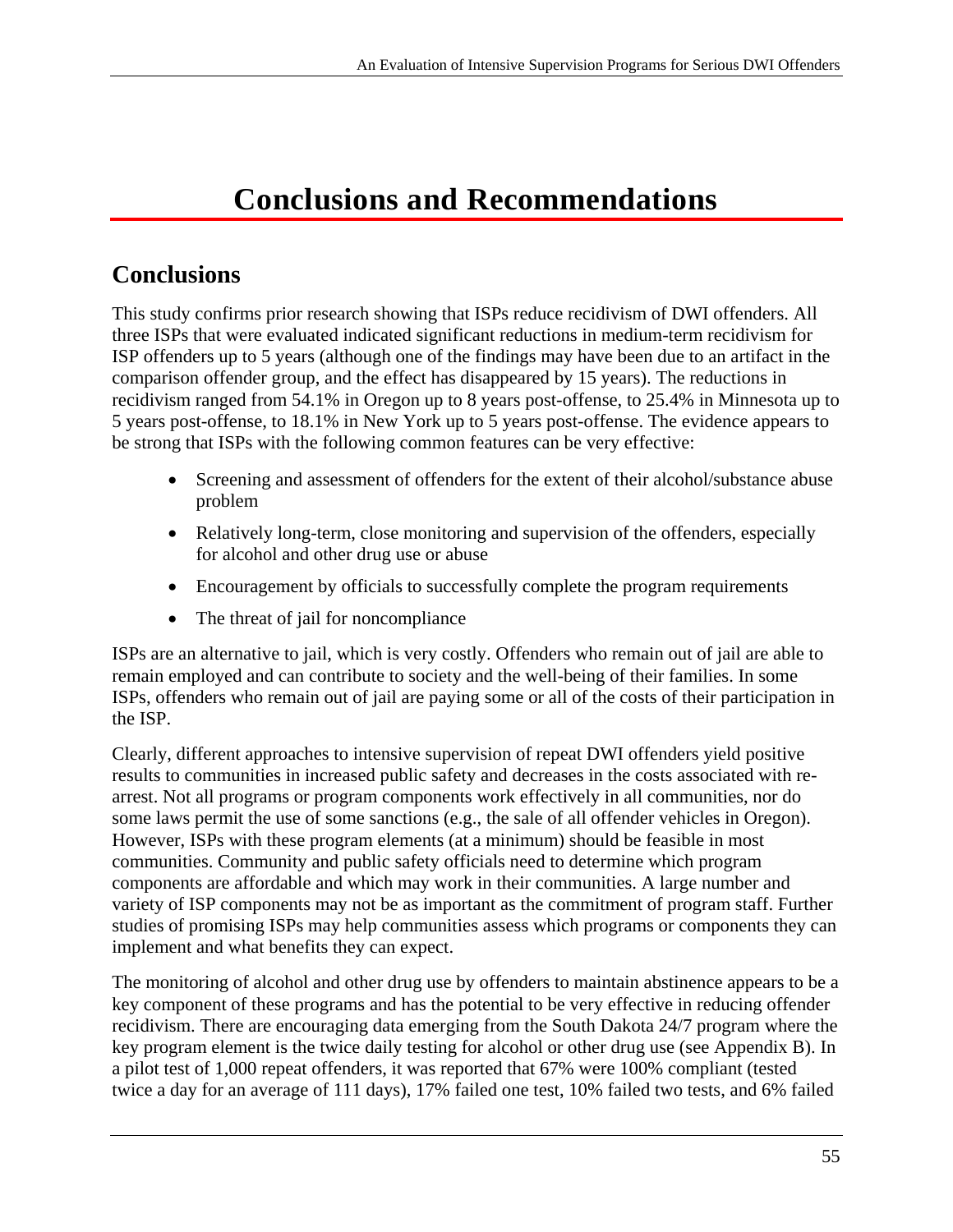more than two tests. In the more than 4 years of testing up to 11,000 offenders, 99.6% of the tests were negative for alcohol. In addition, as the number of offenders in the 24/7 program has risen, the number of alcohol-related fatal crashes in South Dakota has declined, indicating a possible significant correlation. It remains to be seen, however, whether the recidivism of the 24/7 program offenders is significantly lower than matched offenders not participating in the program. In a report by Loudenburg (July 2009) from Mountain Plains Evaluation, the 2-year DUI recidivism rates for 24/7 offenders tested for 90 consecutive days was 2.1%, whereas the 2-year recidivism rates for similar comparison offenders not in the 24/7 program was 12%.

There are several documented ways to monitor alcohol use by offenders:

- Frequent contact by probation officers, the judge, or other officials (observation)
- Surprise visits in the home and BAC testing (and sometimes drug testing via a urine sample)
- Daily call-in with random testing (sometimes the offender must report for a test; sometimes not)
- Electronic monitoring and home confinement with remote BAC testing (e.g., Sobrietor)
- Use of the alcohol ignition interlock record of the offender
- Regularly scheduled testing (e.g., twice/day like the 24/7 program)

With the advent of new alcohol monitoring devices (the SCRAM™ and the Smart Start IN-HOM™), many ISPs and DWI Courts may mandate their use. However, these devices and alcohol monitoring in general need to be evaluated for their effectiveness and feasibility. There appears to be substantial potential in alcohol monitoring as a key component to reducing DWI recidivism.

The benefit/cost of ISPs appears to be excellent in terms of re-arrests prevented. Each re-arrest for repeat DWI offenders costs thousands of dollars in law enforcement resources, court costs, and sanctions (jail time). An additional, and perhaps even more important benefit/cost, is the public safety savings in potential injuries prevented and lives saved due to the reduction in DWI recidivism of these multiple offenders.

#### *Recommendations*

- In Minnesota, in particular, examining the records of offenders 5 years post-offense means that many of the offenders were still on the staggered sentencing probation (probation ranges from 3 to 6 years for offenders). Follow-up analyses of the Minnesota ISP after 5 years to determine if the reductions in recidivism hold up over a long time span is recommended.
- One of the potential reasons the reduction in recidivism for the Westchester County, New York "DWI Enforcement Program" at 5 years of exposure was 18.1% (less than the programs in Minnesota and Oregon) may be because the overall recidivism rates for offenders in New York State are substantially lower than in other States. Additional analyses should be conducted on the New York ISP (e.g., perhaps using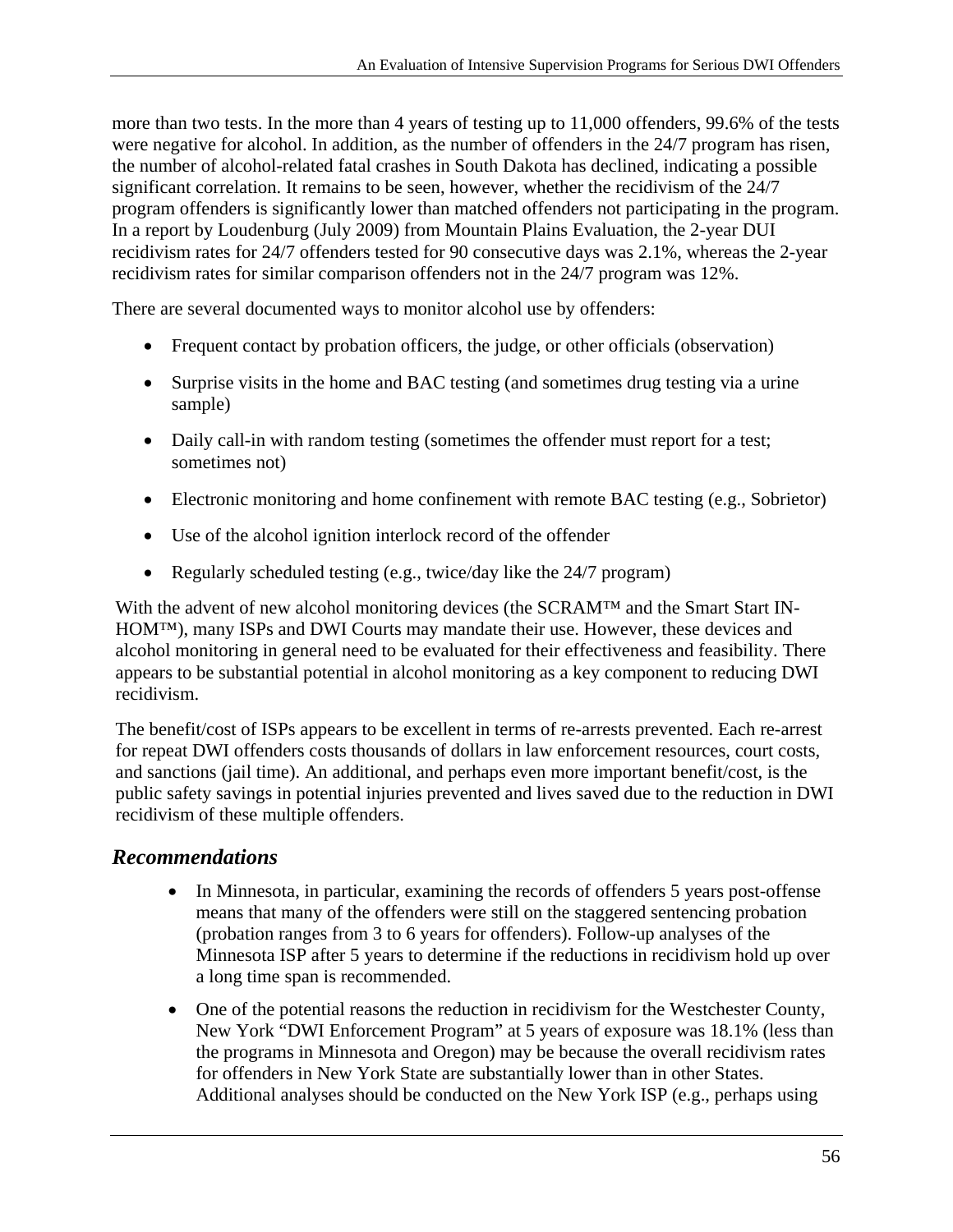similar offenders in other States as a contrast). Further research is also needed to determine if the New York finding was artifactual.

- The promising 24/7 program in South Dakota needs a full scientific evaluation for its effect on recidivism.
- Alcohol ignition interlocks were used in several of the ISPs examined. Research shows that recidivism is reduced an average of 60 to 70% while the interlocks are on the offenders' vehicles. This could be a key component to ISPs. Research should be conducted to separate out offenders using interlock devices to determine if recidivism rates are lower.
- Finally, further research is warranted to determine what specific component is more effective in reducing recidivism: e.g., mandatory assessment and treatment, frequent alcohol monitoring, mandatory ignition interlocks, or some combination of components.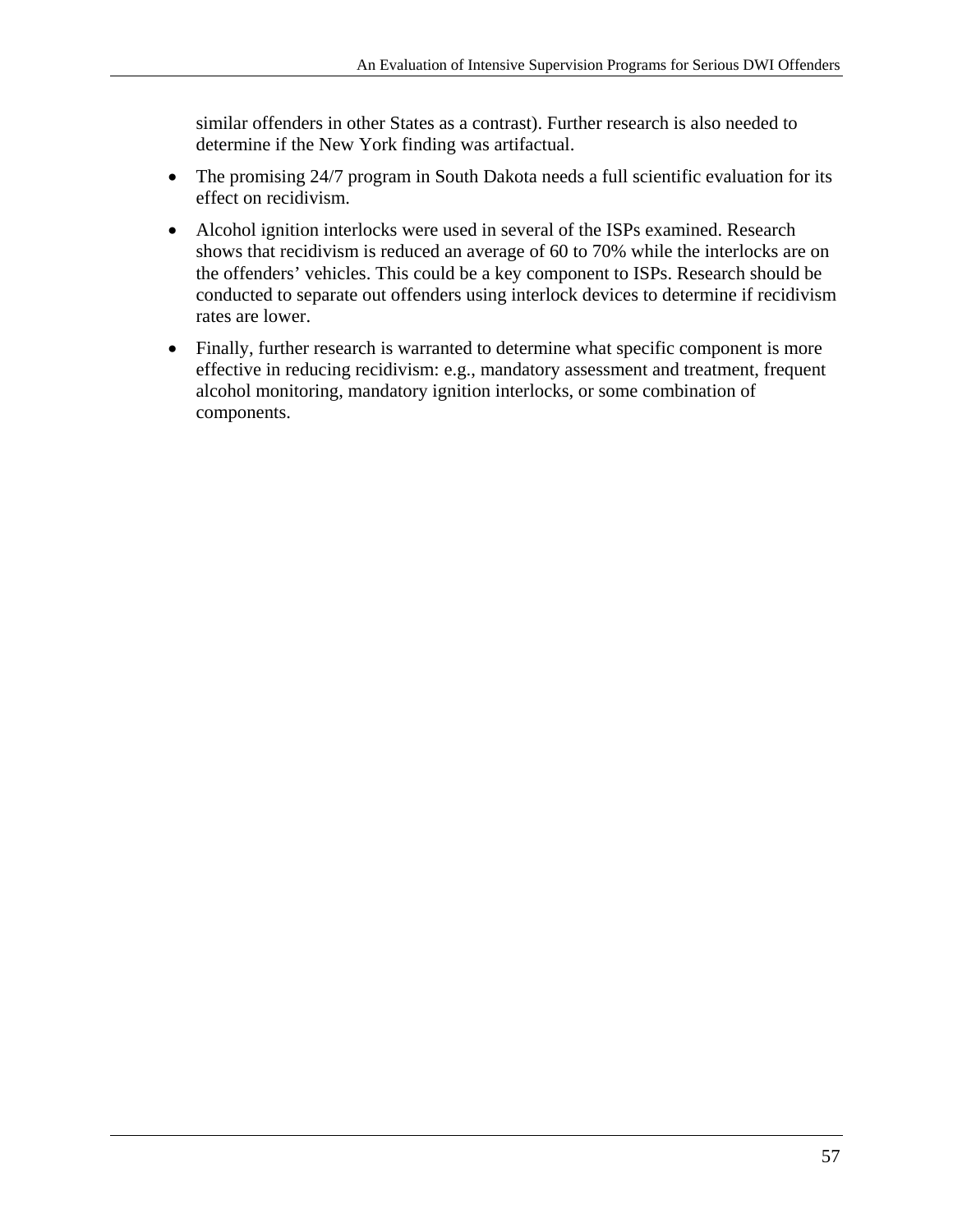## **References**

- Beck, K., Rauch, W., Baker, E., & Williams, A. (1999). Effects of ignition interlock license restrictions on drivers with multiple alcohol offenses: A random trial in Maryland. *American Journal of Public Health, 89*(11), 1696-1700.
- Breckenridge, J. F., Winfree, L. T., Maupin, J. R., & Clason, D. L. (2000). Drunk drivers, DWI "Drug Court" treatment, and recidivism: Who fails? *Justice Research and Policy, 2*(1), 87-105.
- Cleary, J. (2003, January). *Information Brief: Controlling Repeat DWI Offenders with Staggered Sentencing*. St. Paul, MN: Minnesota House of Representatives Research Department.
- Courtright, K., Berg, B., & Mutchnick, R. (2000). Rehabilitation in the new machine? Exploring drug and alcohol use and variables related to success among DUI offenders under electronic monitoring—some preliminary outcome results. *International Journal of Offender Therapy and Comparative Criminology, 44*(3), 293-311.
- Cox, D. R. (1972). Regression models and life tables. *Journal of the Royal Statistical Society Series, 34*, 187-220.
- Cox, D. R., & Oakes, D. O. (1984). *Analysis of survival data*. London: Chapman and Hall.
- Dunlap, K., Mullins, T. G., & Stein, M. (2008). *Guidelines for the Community Supervision of DWI Offenders* (DOT HS 810 940). Washington, DC: National Highway Traffic Safety Administration.
- Fell, J. (1992). Repeat DWI offenders involvement in fatal crashes. *Traffic Tech, NHTSA Technology Transfer Series, 23*.
- Fell, J. C. (1995). Repeat DWI offenders in the United States. *Traffic Tech, NHTSA Technology Transfer Series, 85*.
- Fell, J. C., & Klein, T. (1994, December 2). Update: Alcohol-related traffic fatalities—United States, 1982-1993. *Morbidity and Mortality Weekly Report, 43*(47), 861-867.
- Freeman-Wilson, K., & Wilkosz, M. P. (2002). *Drug court publications resource guide*. (Fourth ed.). Alexandria, VA: National Drug Court Institute.
- Fuller, B., Carey, S. M., & Kissick, K. (2007, October). *Michigan DUI Courts Outcome Evaluation* (Final Report). Portland, OR: NPC Research.
- Gould, L. A., & Gould, K. H. (1992). First-time and multiple-DWI offenders: A comparison of criminal history records and BAC levels. *Journal of Criminal Justice, 20*(6), 527-539.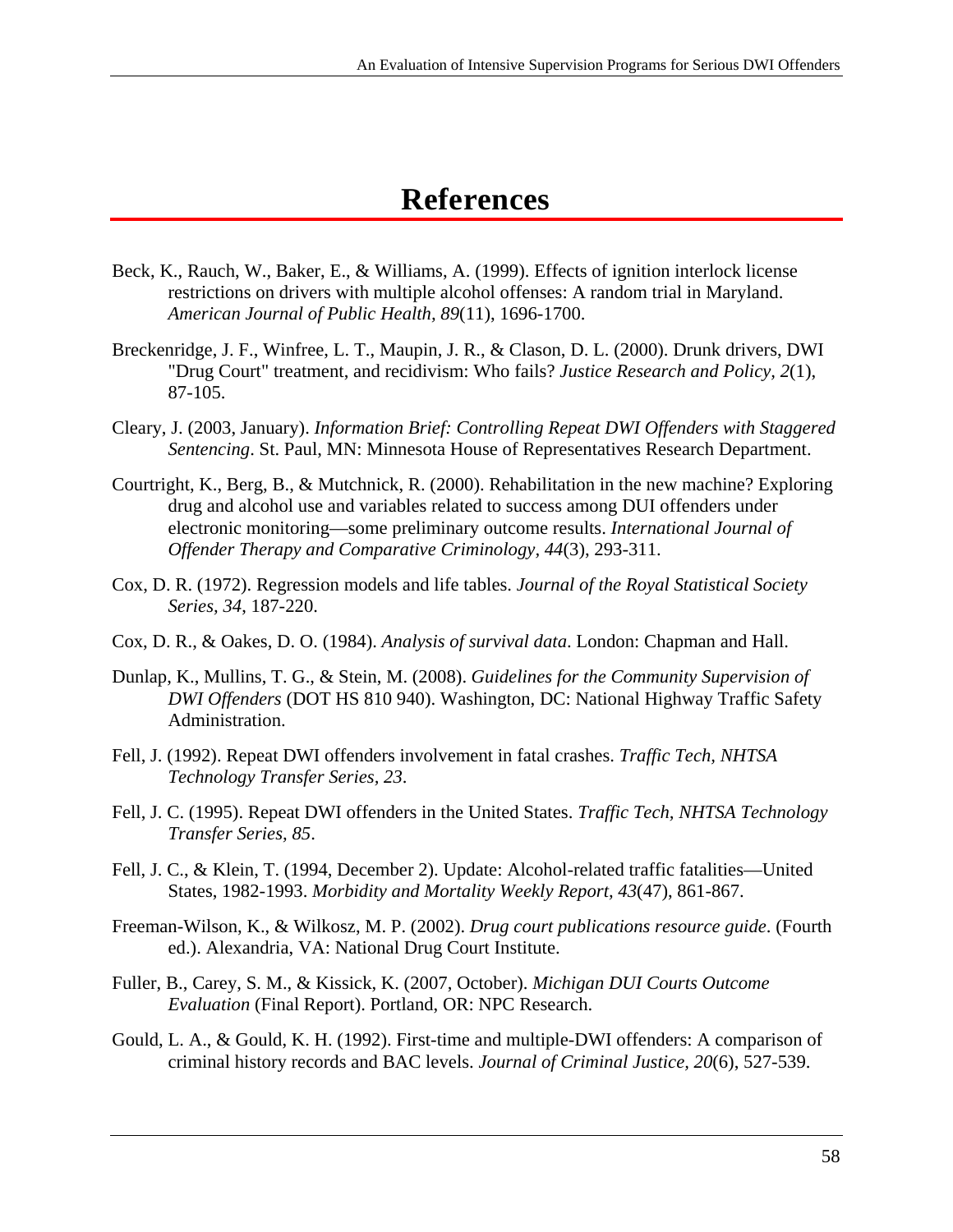- Guerin, P., & Pitts, W. J. (2002). *Evaluation of the Bernalillo County Metropolitan DWI/Drug Court: Final report*. Albuquerque, NM: University of New Mexico, Center for Applied Research and Analysis.
- Harding, W. M. (1989). *User's guide to new approaches and sanctions for multiple DWI offenders* (DOT HS 807 571). Springfield, VA: National Highway Safety Administration/National Technical Information Service.
- Jacobs, J. B. (1990). Toward a jurisprudence of drunk driving recidivism. *Alcohol, Drugs and Driving, 6*(3-4), 205-211.
- Jones, R. K., & Lacey, J. H. (2000). *State of knowledge of alcohol impaired driving: Research on repeat DWI offenders* (DOT HS 809 027). Washington, DC: National Highway Traffic Safety Administration.
- Jones, R. K., Wiliszowski, C. H., & Lacey, J. H. (1996). *Evaluation of alternative programs for repeat DWI offenders* (DOT HS 808 493). Washington, DC: National Highway Traffic Safety Administration, Office of Program Development and Evaluation.
- Jones, R. L., & Lacey, J. H. (1998, December). *Evaluation of an individualized sanctioning program for DWI offenders* (DOT HS 808 842). Washington, DC: National Highway Traffic Safety Administration.
- Jones, R. L., & Lacey, J. H. (1999). *Evaluation of a day reporting center for repeat DWI offenders* (DOT HS 808 989). Washington, DC: National Highway Traffic Safety Administration.
- Kaplan, E. L., & Meier, P. (1958). Nonparametric estimation from incomplete observations. *Journal of the American Statistical Association, 53*, 457-481.
- Lilly, J. R., Ball, R. A., Curry, G. D., & McMullen, J. (1993). Electronic monitoring of the drunk driver: A seven-year study of the home confinement alternative. *Crime and Delinquency, 39*(4), 462-484.
- Marques, P. R., & McKnight, A. S. (2007). *Evaluating Transdermal Alcohol Measuring Devices*  (DOT HS 810 875). Washington, DC: National Highway Traffic Safety Administration.
- McCartt, A. T., & Northrup, V. S. (2004, May). *Enhanced sanctions for higher BACs: Evaluation of Minnesota's High BAC Law* (DOT HS 809 677). Washington, DC: National Highway Traffic Safety Administration.
- National Association of Drug Court Professionals. (1997). *Defining drug courts: The key components* (DD165478). Washington, DC: Department of Justice, Office of Justice Programs.
- National Drug Court Institute. (2002, Summer). *Drug Court Review* (Vol. IV, Issue 1). Alexandria, VA.
- National Highway Traffic Safety Administration. (2003a). *Initiatives to address impaired driving*  (Available online: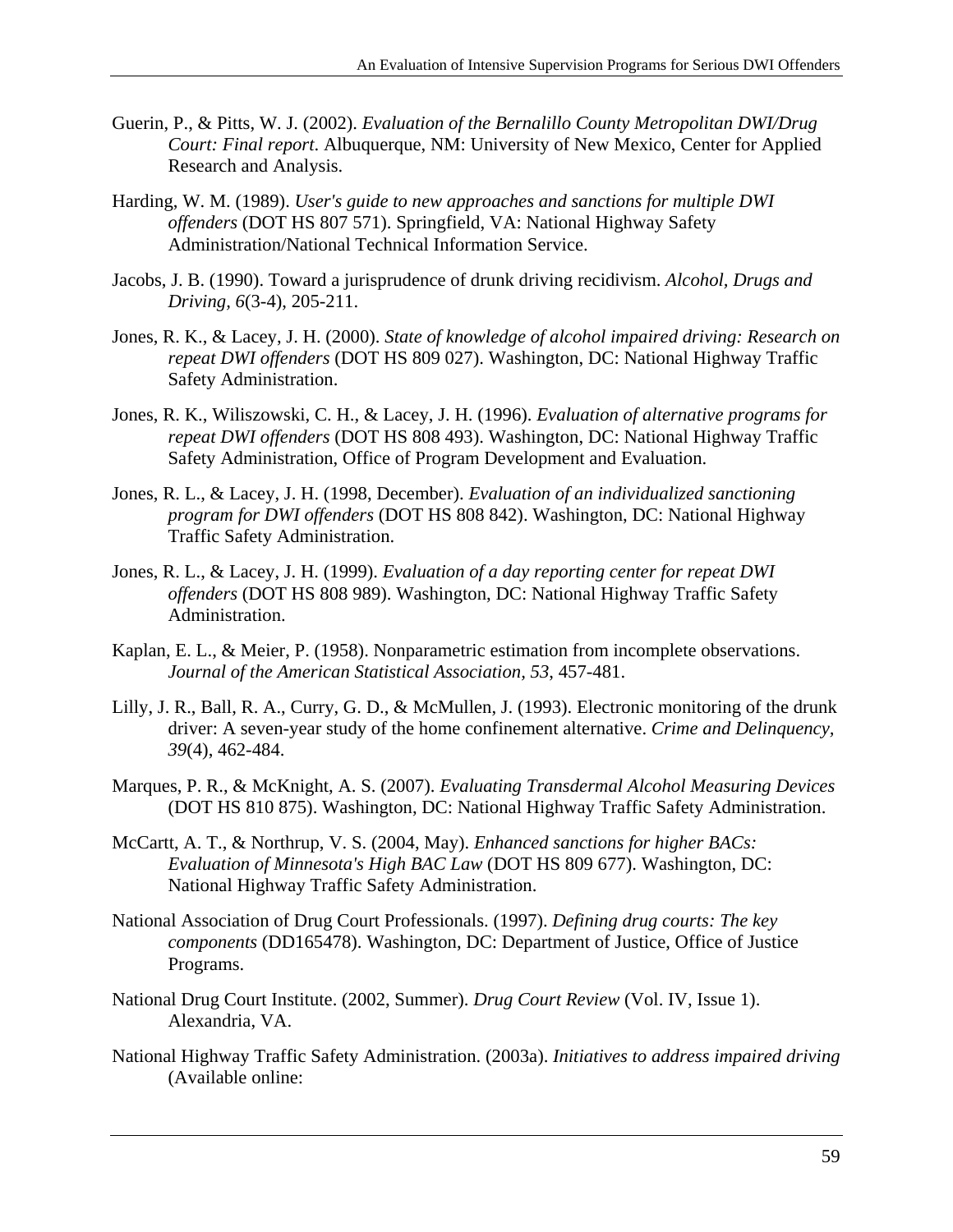http://www.nhtsa.dot.gov/people/injury/alcohol/IPTReport/FinalAlcoholIPT-03.pdf). Washington, DC: Integrated Project Team.

- National Highway Traffic Safety Administration. (2003b). *Traffic safety facts 2003: Alcohol*. Washington, DC: National Center for Statistics and Analysis, National Highway Traffic Safety Administration.
- National Highway Traffic Safety Administration. (2007). *Traffic Safety Facts: 2007 Data State Alcohol-Impaired Driving Estimates* (DOT HS 810 999). Washington, DC: National Highway Traffic Safety Administration.
- National Highway Traffic Safety Administration/National Institute on Alcohol Abuse and Alcoholism. (2006, January). *A Guide to Sentencing DWI Offenders, 2nd Edition 2005*  (DOT HS 810 555). Washington, DC: National Highway Traffic Safety Administration, Department of Transportation.
- Perrine, M. W., Peck, R. C., & Fell, J. C. (1988). *Epidemiologic perspectives on drunk driving.*  Paper presented at the U.S. Surgeon General's Workshop on Drunk Driving, December 1988. Washington, DC: Government Printing Office.
- Popkin, C. L., Kannenberg, C. H., Lacey, J. H., & Waller, P. F. (1988, December). *Assessment of classification instruments designed to detect alcohol abuse* (DOT HS 807 475). Washington, DC: National Highway Traffic Safety Administration.
- Popkin, C. L., & Wells-Parker, E. (1994). A research agenda for the specific deterrence of DWI. *Journal of Traffic Medicine, 22*(1), 1-14.
- Robertson, R. D., & Simpson, H. M. (2002, December). *DWI system improvements for dealing with hard core drinking drivers: Adjudication & Sanctioning*. Ottawa, Ontario, Canada: Traffic Injury Research Foundation.
- Ross, H. L. (1992). *Confronting drunk driving: Social policy for saving lives*. New Haven, CT: Yale University Press.
- Roth, R., Voas, R. B., & Marques, P. R. (2007). Interlocks for first offenders: Effective? *Traffic Injury Prevention, 8*(4), 346-352.
- Tauber, J., & Huddleston, C. W. (1999). *DUI/drug courts: Defining a national strategy*. Alexandria, VA: National Drug Court Institute.
- Transportation Research Board. (1995). Strategies for dealing with the persistent drinking driver, *Transportation Research Circular 437*. Washington, DC: National Research Council.
- Voas, R. B. (1999). The three Rs for controlling the hardcore drinking driver: MADD's program for the repeat DWI offender. *The Prevention Pipeline, 12*(3), 1-6.
- Voas, R. B., & DeYoung, D. J. (2002). Vehicle action: Effective policy for controlling drunk and other high-risk drivers? *Accident Analysis and Prevention, 34*(3), 263-270.
- Voas, R. B., McKnight, A. S., Falb, T., Fell, J. C., Stewart, K., & Sweedler, B. (2008, September). *Update of Vehicle Sanction Laws and Their Application: Volume I -*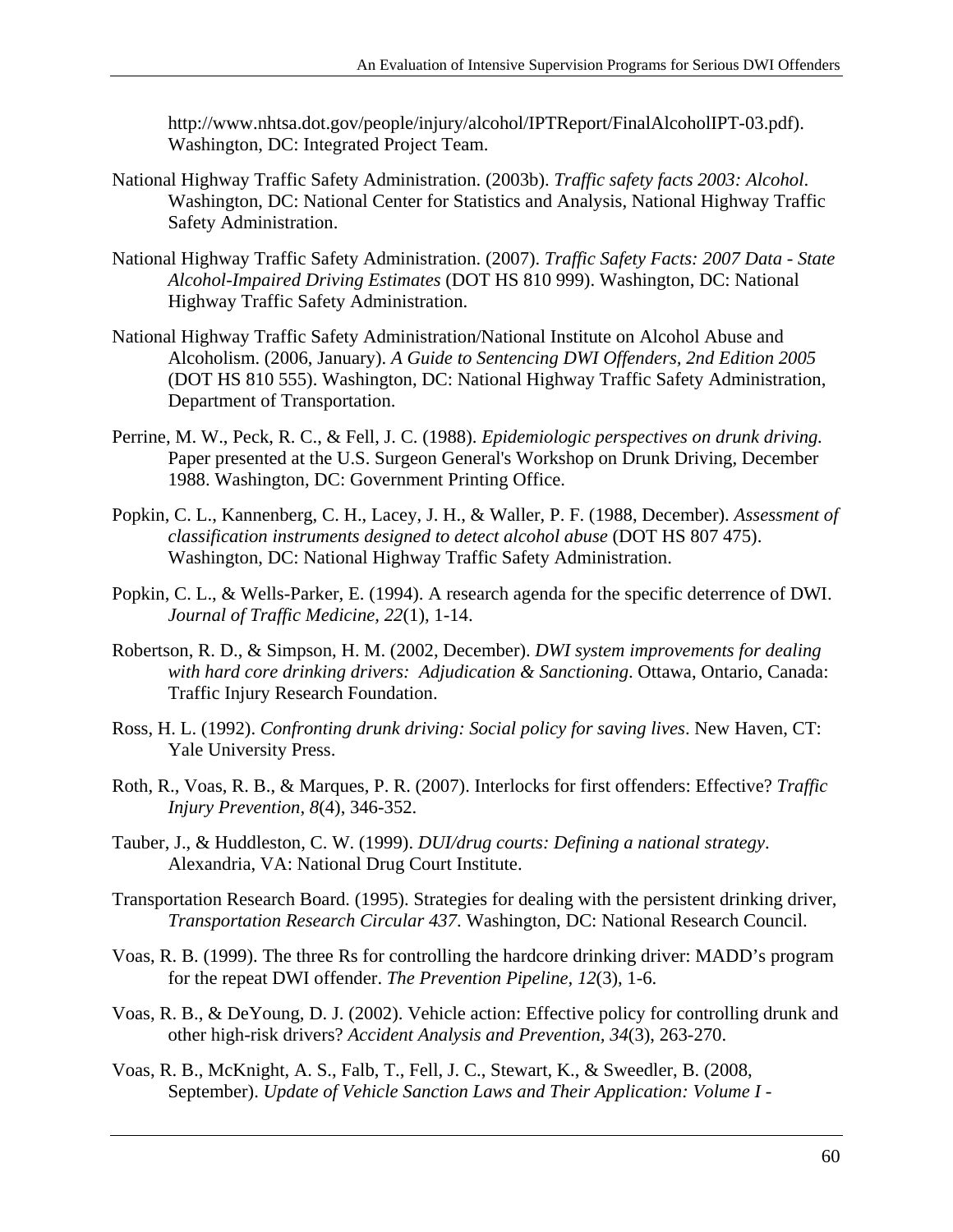*Summary* (DOT HS 811 028A). Washington, DC: National Highway Traffic Safety Administration. (Available online: http://www.nhtsa.gov/staticfiles/DOT/NHTSA/Traffic%20Injury%20Control/Articles/As sociated%20Files/811028a.pdf).

- Wagenaar, A. C., Maldonado-Molina, M. M., Erickson, D. J., Ma, L., Tobler, A. L., & Komro, K. A. (2007). General deterrence effects of U.S. statutory DUI fine and jail penalties: Long-term follow-up in 32 states. *Accident Analysis and Prevention, 39*(5), 982-994.
- Wells-Parker, E., Landrum, J. W., & Topping, J. S. (1990). Matching the DWI offender to an effective intervention strategy: An emerging research agenda. In R. J. Wilson & R. E. Mann (Eds.), *Drinking and driving: Advances in research and prevention* (pp. 267-289). New York: The Guilford Press.
- Wiliszowski, C., Murphy, P., Jones, R., & Lacey, J. (1996, May). *Determine reasons for repeat drinking and driving* (Final Report DOT HS 808 401). Washington, DC: Department of Transportation, National Highway Traffic Safety Administration.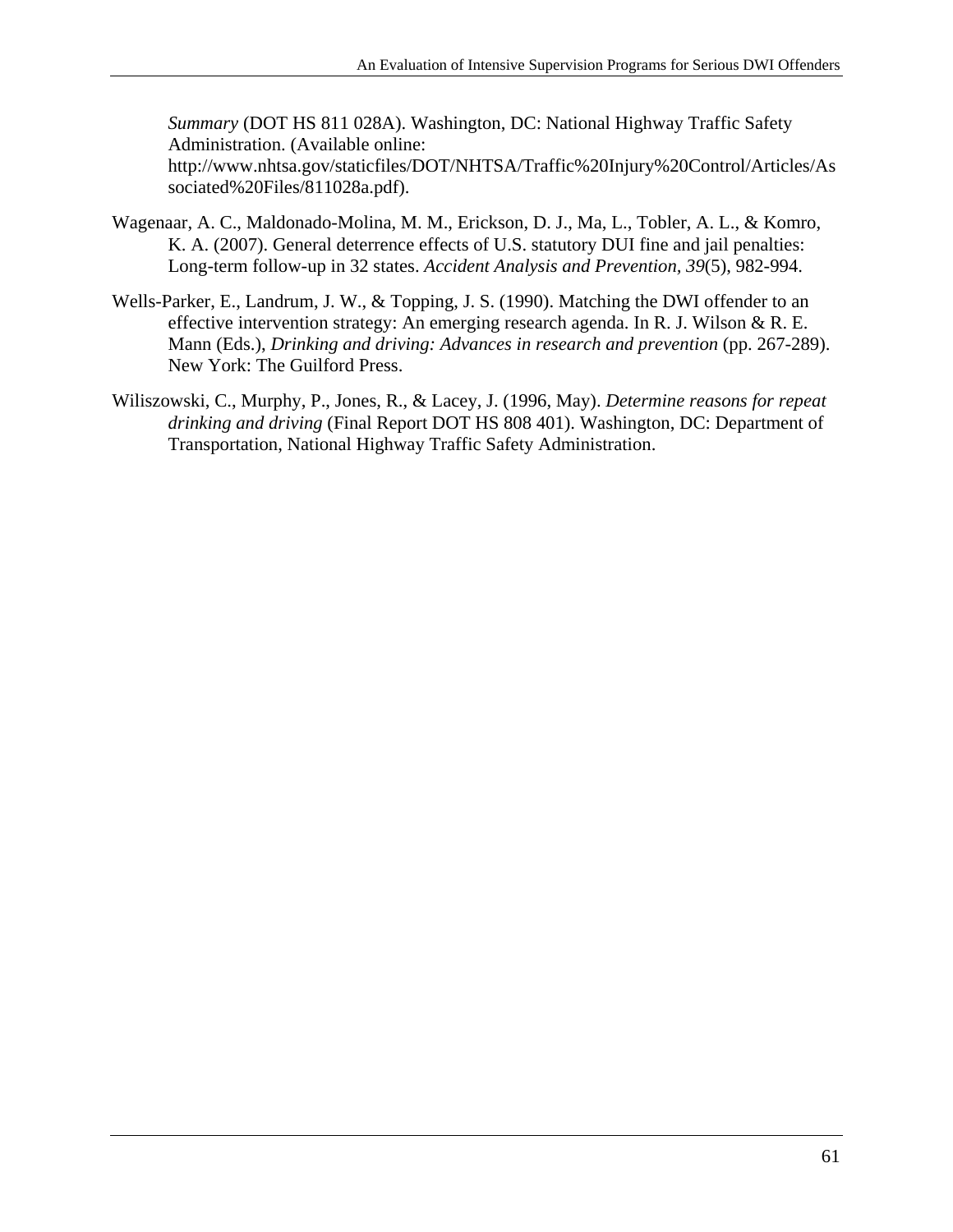# **Appendices**

**APPENDIX A:** Protocol Used for Interviewing ISP Officials

**APPENDIX B:** Summaries of Eight ISP Case Studies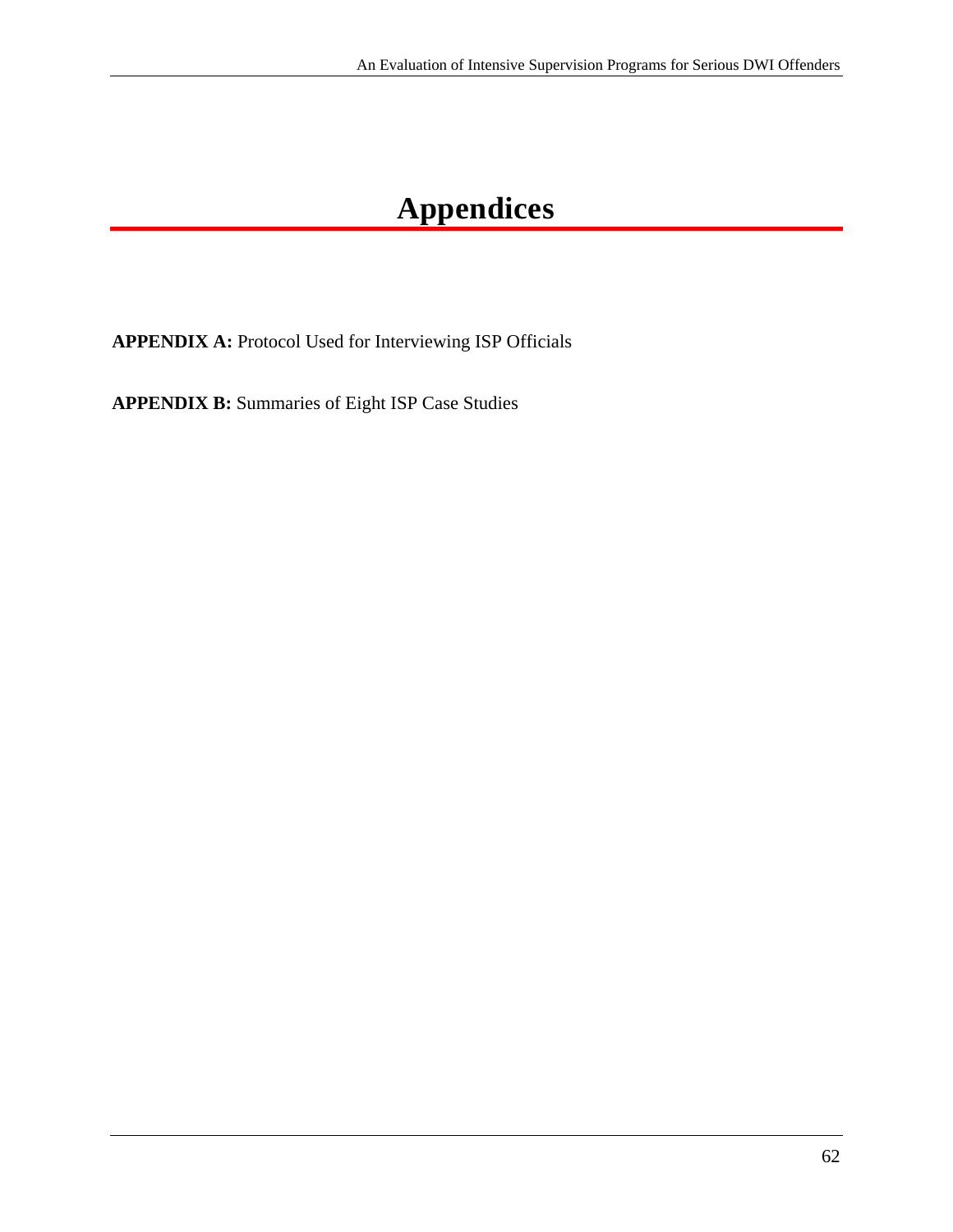# **Appendix A: Protocol Used for Interviewing ISP Officials**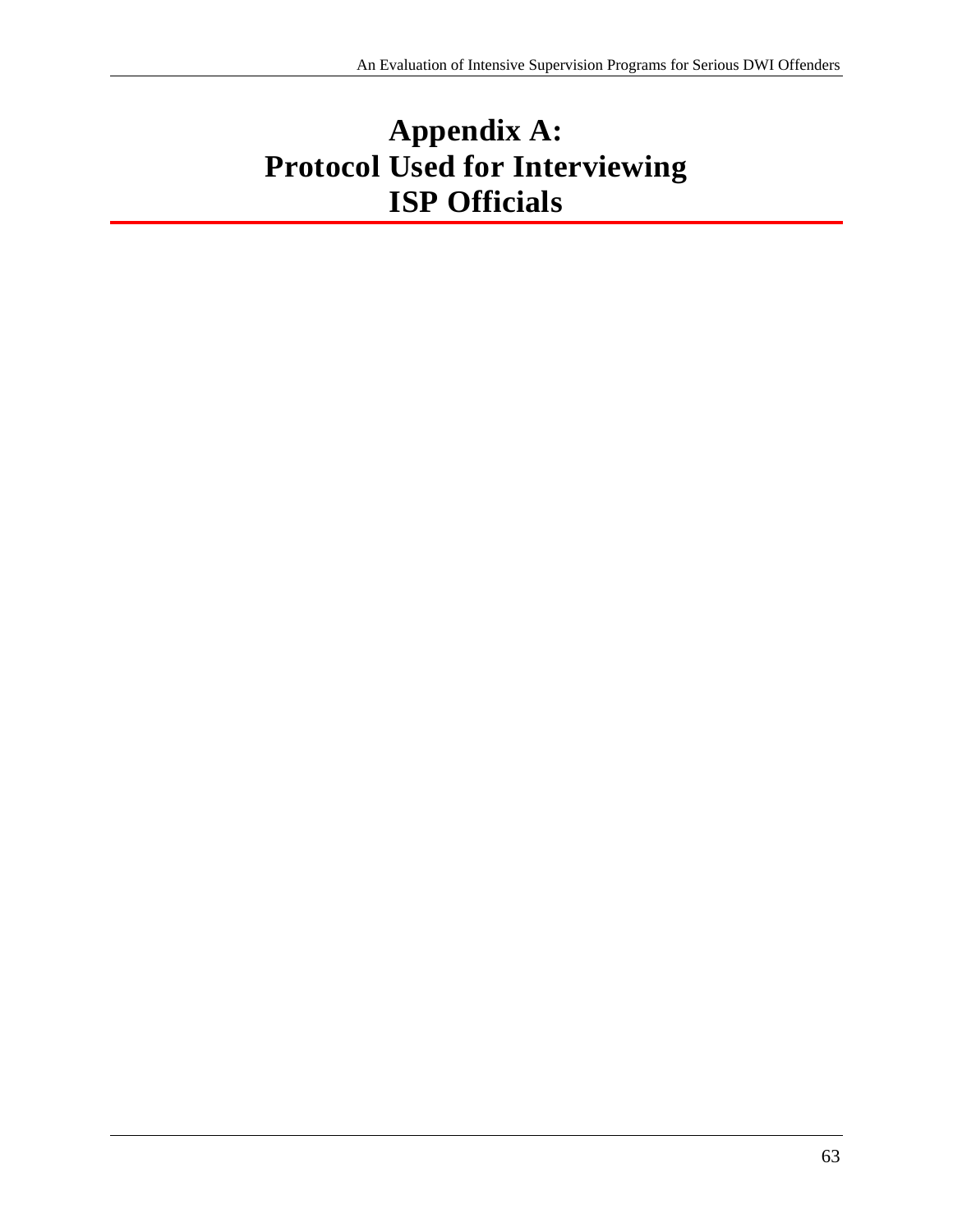# **INTENSIVE SUPERVISION PROGRAM (ISP) SITE VISIT PROTOCOL**

#### **City/County/State**\_\_\_\_\_\_\_\_\_\_\_\_\_\_\_\_\_\_\_\_\_\_\_\_\_

|  | <b>ISP Start Date</b> |
|--|-----------------------|

\_\_\_\_\_\_\_\_\_\_\_\_\_\_\_\_\_\_\_

\_\_\_\_\_\_\_\_\_\_\_\_\_\_\_\_\_\_\_\_\_\_\_\_\_

 $\overline{\phantom{a}}$  , where  $\overline{\phantom{a}}$ 

#### **ISP Eligibility Criteria**:

How are offenders selected (what are the eligibility criteria; include official documentation as appropriate)? \_\_\_\_\_\_\_\_\_\_\_\_\_\_\_\_\_\_\_\_\_\_\_\_\_\_\_\_\_\_\_\_\_\_

\_\_\_\_\_\_\_\_\_\_\_\_\_\_\_\_\_\_\_\_\_\_\_\_\_\_\_\_\_\_\_\_\_\_\_\_\_\_\_\_\_\_\_\_\_\_\_\_\_\_\_\_\_\_\_\_\_\_\_

What are the incentives/sanctions for offender participation in the  $ISP?$ 

How many offenders have been selected for the ISP to date? Date

How many offenders have refused to participate?

How many offenders have successfully completed all elements of the ISP? \_\_\_\_\_\_\_\_

How many offenders were unsuccessful and were removed from the ISP program?

How many offenders chose to leave the ISP program for the alternative?

#### **ISP Guidelines:**

What program guidelines are provided to participating offenders (include attachments as appropriate)?

\_\_\_\_\_\_\_\_\_\_\_\_\_\_\_\_\_\_\_\_\_\_\_\_\_\_\_\_\_\_\_\_\_\_\_\_\_\_\_\_\_\_\_\_\_\_\_\_\_\_\_\_\_\_\_\_\_\_\_\_\_\_\_\_\_\_\_\_\_\_\_\_ \_\_\_\_\_\_\_\_\_\_\_\_\_\_\_\_\_\_\_\_\_\_\_\_\_\_\_\_\_\_\_\_\_\_\_\_\_\_\_\_\_\_\_\_\_\_\_\_\_\_\_\_\_\_\_\_\_\_\_\_\_\_\_\_\_\_\_\_\_\_\_\_

#### **ISP Phases**:

Describe program phases and sanctions all offenders are required to complete (include attachments as appropriate):

\_\_\_\_\_\_\_\_\_\_\_\_\_\_\_\_\_\_\_\_\_\_\_\_\_\_\_\_\_\_\_\_\_\_\_\_\_\_\_\_\_\_\_\_\_\_\_\_\_\_\_\_\_\_\_\_\_\_\_\_

\_\_\_\_\_\_\_\_\_\_\_\_\_\_\_\_\_\_\_\_\_\_\_\_\_\_\_\_\_\_\_\_\_\_\_\_\_\_\_\_\_\_\_\_\_\_\_\_\_\_\_\_\_\_\_\_\_\_\_\_\_\_\_\_\_\_\_\_\_\_\_\_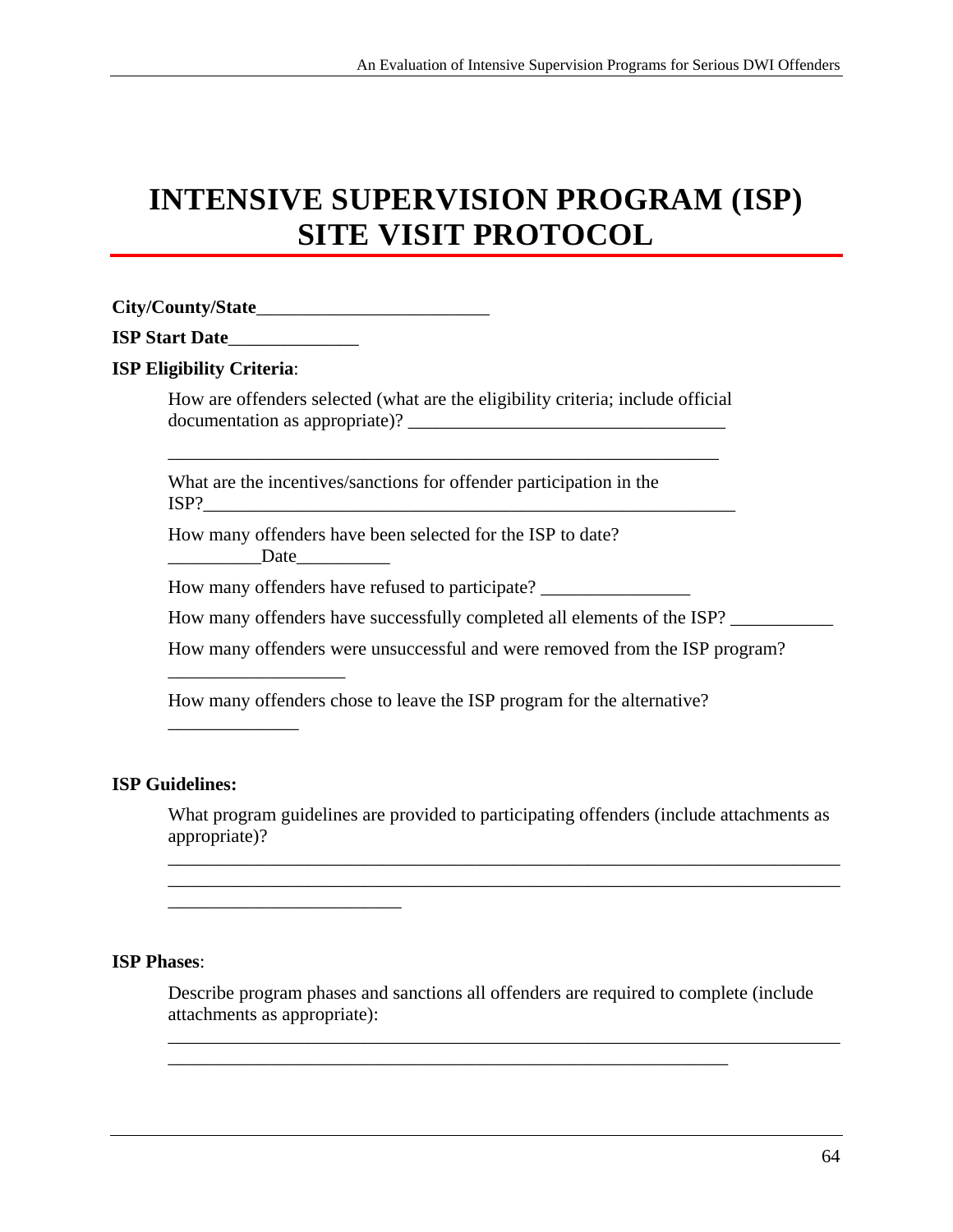Include, at a minimum:

- Length of each phase
- Screening/evaluation for treatment \_\_\_\_\_\_
- Meetings with the judge
- Intensive supervision probation  $\qquad \qquad$
- Electronic monitoring \_\_\_\_\_\_
- Alcohol/drug testing \_\_\_\_\_\_\_
- Treatment program
- Meetings with probation officer \_\_\_\_\_\_
- Alcohol ignition interlock on vehicle  $\qquad \qquad$
- Fines/fees
- Community service

\_\_\_\_\_\_\_\_\_\_\_\_\_\_

- Participation in other programs (e.g., Victim Impact Panels; AA meetings)
- Other elements (describe)

#### **ISP Data Tracking System:**

Describe how an offender is tracked through the entire ISP from arrest to final disposition (attach data forms used)

\_\_\_\_\_\_\_\_\_\_\_\_\_\_\_\_\_\_\_\_\_\_\_\_\_\_\_\_\_\_\_\_\_\_\_\_\_\_\_\_\_\_\_\_\_\_\_\_\_\_\_\_\_\_\_\_\_\_\_\_\_\_\_\_\_\_\_\_\_\_\_\_

\_\_\_\_\_\_\_\_\_\_\_\_\_\_\_\_\_\_\_\_\_\_\_\_\_\_\_\_\_\_\_\_\_\_\_\_\_\_\_\_\_\_\_\_\_\_\_\_\_\_\_\_\_\_\_\_\_\_\_\_ How is sobriety monitored? \_\_\_\_\_\_\_\_\_\_\_\_\_\_\_\_\_\_\_\_\_\_\_\_\_\_\_\_\_

How is compliance with all sanctions documented? \_\_\_\_\_\_\_\_\_\_\_\_\_\_\_\_\_\_\_\_\_\_\_\_\_\_\_\_\_\_\_

#### **Offender Demographics and Lifestyle Changes**:

Document demographics of each offender (e.g., gender, age, marital status, occupation, number of children, ethnicity)

Describe how significant lifestyle changes are documented for each offender:

(Examples include marital status, occupation, having children, remaining alcohol/drug free.)

\_\_\_\_\_\_\_\_\_\_\_\_\_\_\_\_\_\_\_\_\_\_\_\_\_\_\_\_\_\_\_\_\_\_\_\_\_\_\_\_\_\_\_\_\_\_\_\_\_\_\_\_\_\_\_\_\_\_\_\_\_\_\_\_\_\_

#### **ISP Compliance:**

How is noncompliance with any element of the ISP handled?

How is compliance with all elements handled? (e.g., graduation ceremony, certificate, license reinstatement)

\_\_\_\_\_\_\_\_\_\_\_\_\_\_\_\_\_\_\_\_\_\_\_\_\_\_\_\_\_\_\_\_\_\_\_\_\_\_\_\_\_\_\_\_\_\_\_\_\_\_\_\_\_\_\_\_\_\_\_\_\_\_\_\_\_\_

\_\_\_\_\_\_\_\_\_\_\_\_\_\_\_\_\_\_\_\_\_\_\_\_\_\_\_\_\_\_\_\_\_\_\_\_\_\_\_\_\_\_\_\_\_\_\_\_\_\_\_\_\_\_\_\_\_\_\_\_\_\_\_\_\_\_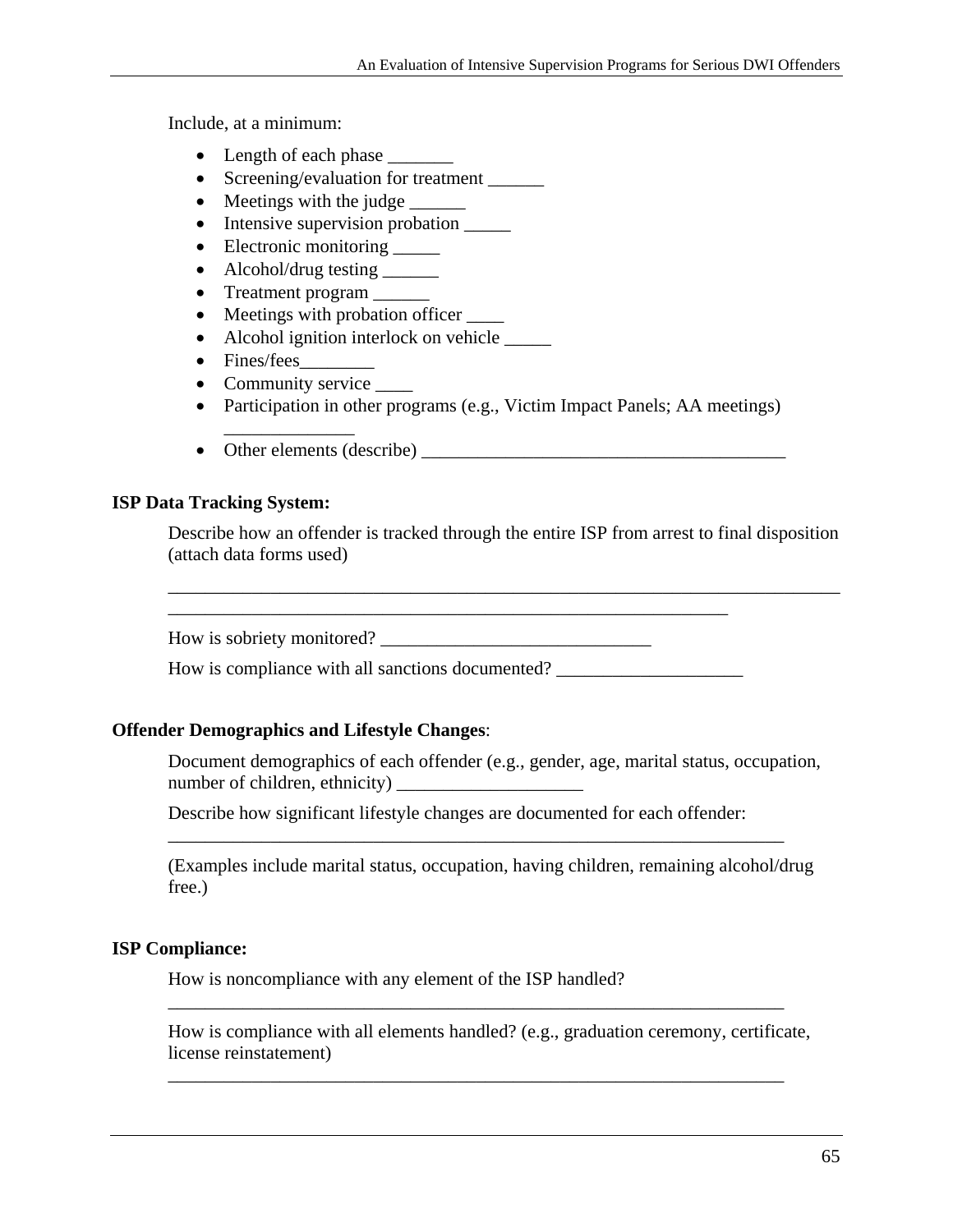#### **Alternatives to the ISP:**

Describe alternative programs for similar offenders not participating in the ISP:

\_\_\_\_\_\_\_\_\_\_\_\_\_\_\_\_\_\_\_\_\_\_\_\_\_\_\_\_\_\_\_\_\_\_\_\_\_\_\_\_\_\_\_\_\_\_\_\_\_\_\_\_\_\_\_\_\_\_\_\_\_

\_\_\_\_\_\_\_\_\_\_\_\_\_\_\_\_\_\_\_\_\_\_\_\_\_\_\_\_\_\_\_\_\_\_\_\_\_\_\_\_\_\_\_\_\_\_\_\_\_\_\_\_\_\_\_\_\_\_\_\_\_\_\_\_\_\_\_\_\_\_\_\_ Describe major differences between ISP offenders and offenders in alternative programs:

#### **Documentation of Offenses:**

Describe the nature of offenses that are documented for each offender during participation in the ISP: \_\_\_\_\_\_\_\_\_\_\_\_\_\_\_\_\_\_\_\_\_\_\_\_\_\_\_\_\_\_\_\_\_\_\_\_\_\_\_\_\_\_\_\_

#### **ISP Success Stories:**

Describe any success stories occurring with ISP offenders:

\_\_\_\_\_\_\_\_\_\_\_\_\_\_\_\_\_\_\_\_\_\_\_\_\_\_\_\_\_\_\_\_\_\_\_\_\_\_\_\_\_\_\_\_\_\_\_\_\_\_

#### **Comparison Group of Offenders:**

Is there a comparison group of similar DUI offenders who are being tracked? Please describe, if so \_\_\_\_\_\_\_\_\_\_\_\_\_\_\_\_\_\_\_\_\_\_\_\_\_\_\_\_\_\_\_\_\_\_\_\_\_\_\_\_\_\_\_\_\_\_

\_\_\_\_\_\_\_\_\_\_\_\_\_\_\_\_\_\_\_\_\_\_\_\_\_\_\_\_\_\_\_\_\_\_\_\_\_\_\_\_\_\_\_\_\_\_\_\_\_\_\_\_\_\_\_\_\_\_\_\_\_\_\_\_\_\_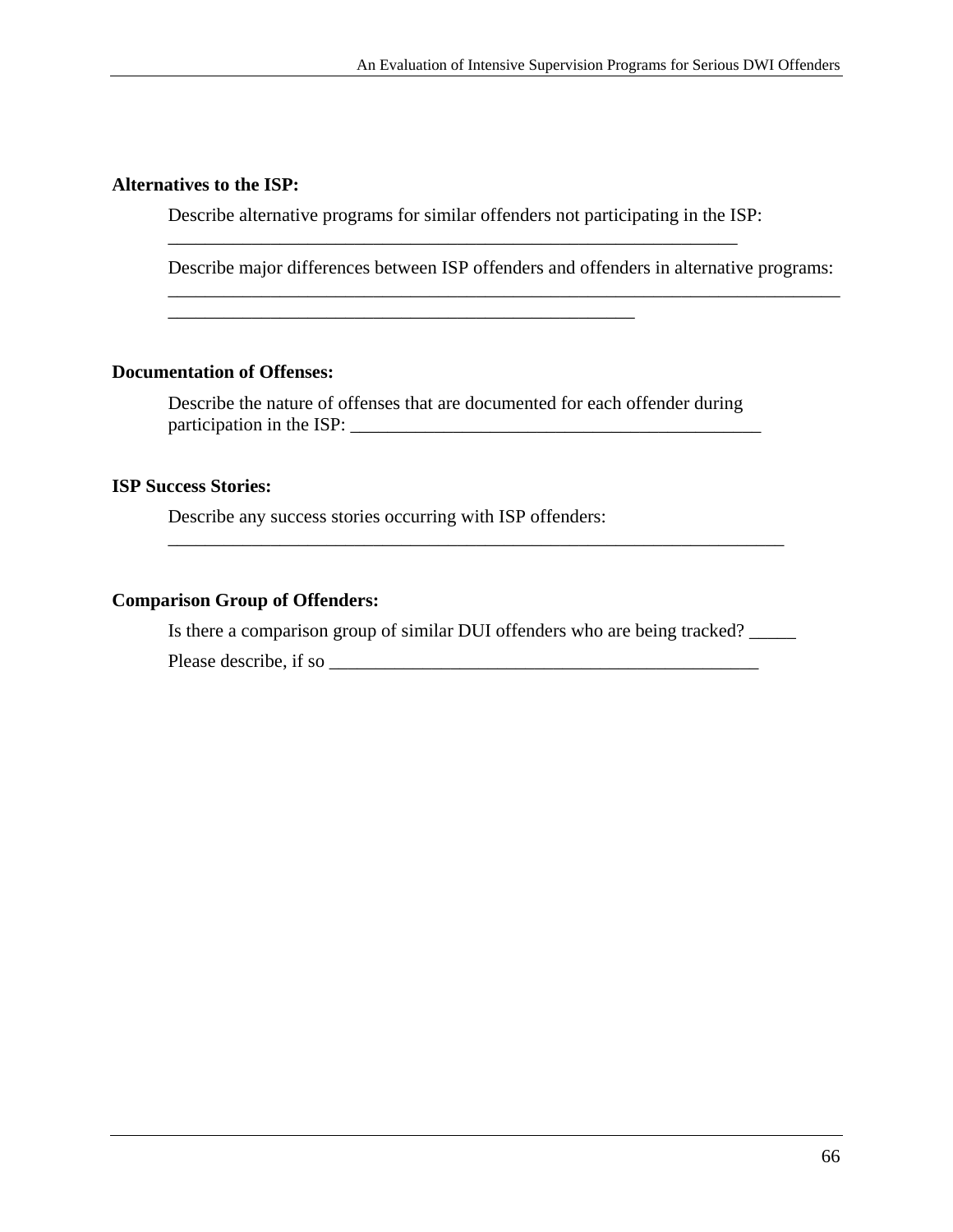# **INTENSIVE SUPERVISION PROGRAM (ISP) DATA COLLECTION FOR IMPACT EVALUATION**

| City/County/State                                                                         |
|-------------------------------------------------------------------------------------------|
|                                                                                           |
| <b>ISP End Date (for evaluation purposes)</b>                                             |
|                                                                                           |
| Number of Participating Offenders in ISP                                                  |
| Number of Offenders Successfully Completing (graduating from) ISP _____                   |
| Number of Offenders in Comparison Group (similar eligible offenders not selected for ISP) |

**Demographics of Offenders (gender, age, marital status, employment, etc.)** \_\_\_\_\_\_

#### **Measures of Recidivism:**

- Re-arrest for DUI/DWI
- Arrest/citation for any alcohol/drug related offense
- Arrest/citation for any other offense (including traffic violations)
- Convictions for any of the above
- Relapse in sobriety (measured or self-reported)
- Incidence of drinking  $5+$  drinks in one session

#### **Recidivism Periods:**

- 6 months
- $\bullet$  1 year
- 18 months
- $\bullet$  2 years

#### **Recidivism Rates:**

**ISP Offenders versus Comparison Group of Offenders versus ISP Dropouts** 

Offender Activity Information:

- Alcohol/drug test results
- Failures to appear (FTAs)
- Other appropriate data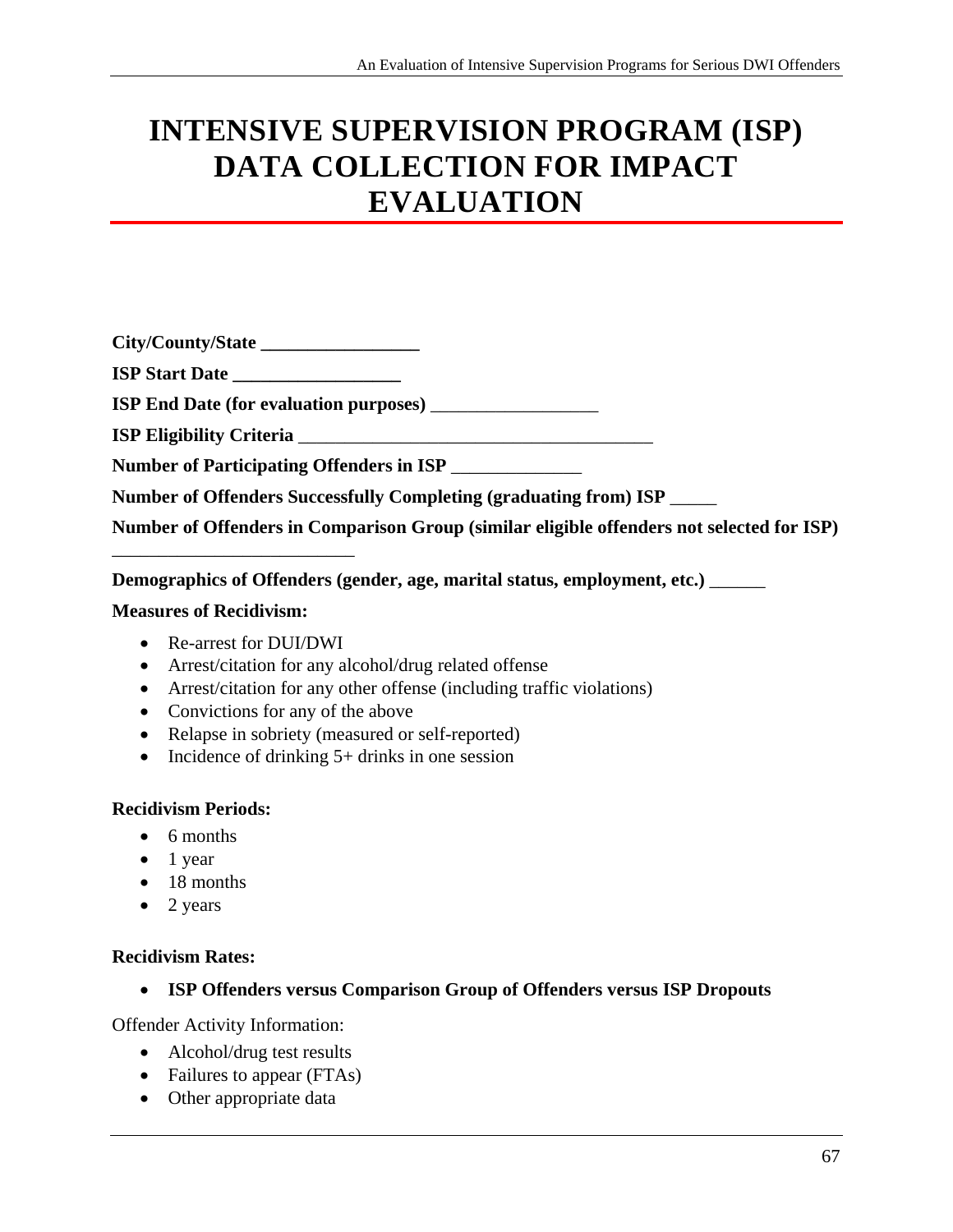# **Appendix B: Summaries of Eight ISP Case Studies**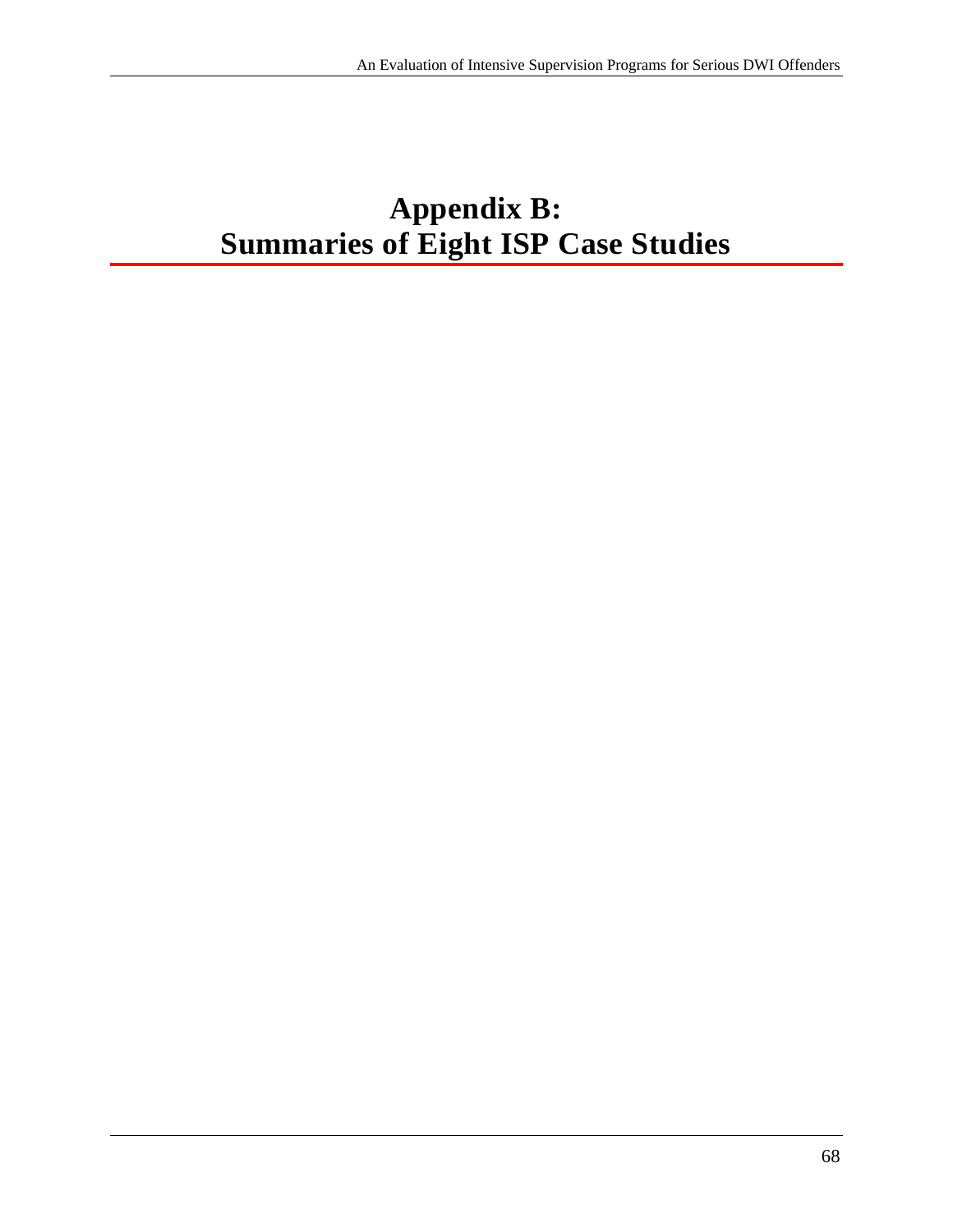# **SUMMARIES OF THE EIGHT ISP CASE STUDIES**

# **State-Level ISPs**

 $\overline{a}$ 

### **I. Nebraska "Standardized Model for Delivery of Substance Abuse Services"**

The Nebraska Standardized Model for Delivery of Substance Abuse Services (referred to henceforth as the "Nebraska Standardized Model") is a State-level management and data collection system that guarantees uniformity in assessment of offenders and in the level of resources provided to offenders throughout Nebraska. (This system handles ALL offenders, not just those with DWI-related offenses which, in Nebraska, are termed DUI [driving under the influence] offenses.) On average, there are approximately 22,000 offenders (again, that is all offenses, not just highway-safety-related offenses) on probation in a given year in Nebraska. A high percentage of these probationers, roughly 9,000 to 10,000, have committed DUI-related offenses. The majority of these DUI offenders are *first-time* offenders.

## **A. Process Description – Nebraska Standardized Model**

The Nebraska Standardized Model is a collaborative system encompassing standardized training of all probation staff statewide that requires their knowledge of the model and strict adherence to only using the following instruments and services to maintain efficacy:

- of questions to determine the level of the substance abuse problem. A standard screening instrument (Simple Screening Instrument or "SSI") is a brief set
- Standardized evaluations include the use of specific instruments (the Addiction Severity Index or "ASI" for adult offenders/the Comprehensive Adolescent Severity Inventory or "CASI" for juvenile offenders) to determine addiction severity and recommend the level of care needed to deal with the addictions.
- A standardized risk assessment of offenders (the Standardized Risk Assessment Reporting Format for Substance Abusing Offenders or "SRARF"<sup>2</sup>) indicates the probability of an offender's risk of re-arrest.
- Services from treatment providers currently registered with the State. Current registration certifies compliance with standardized criteria and treatment programs with standardized levels of care ensuring offenders will receive appropriate treatment (e.g., intensive out-patient or out-patient counseling).

<sup>&</sup>lt;sup>2</sup> SRARF was developed in collaboration with the University of Nebraska in Omaha. It was designed by taking the various instruments in use at the time across justice agencies in Nebraska and reducing them to areas consistent across the various instruments and areas significant in relationship to risk indicators. SRARF was not designed as an all-inclusive instrument but was intended to serve as a flag for those involved in sentencing and case management to focus on offenders showing higher risk for recidivism.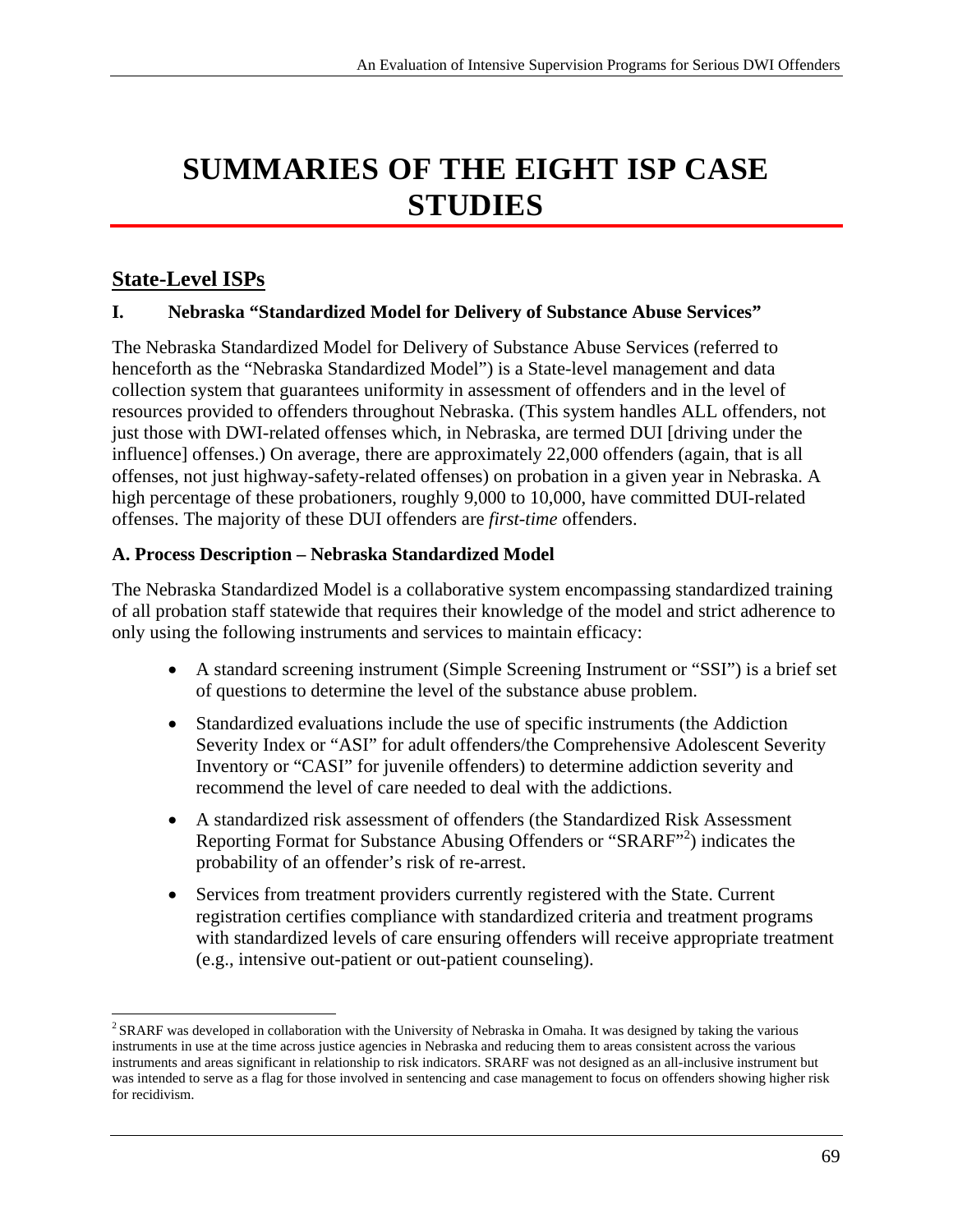In addition, probation staff and treatment provider staff must be able to:

- collect necessary offender information,
- input and retrieve pertinent data into a management information system, and
- communicate, as necessary, between the agencies.

As of 2004, there were between 500 and 600 substance abuse treatment providers who had completed *training* on the standardized model in Nebraska, and 466 (as of mid-year 2007) have since *registered* and are included on the list of State-approved justice providers.

The Nebraska Standardized Model also tracks offenders in data systems as they move through the justice and treatment systems. Multiple offenders may be detected even if appearing in different courts and/or different State agencies. Offenders cannot seek more lenient treatment providers because treatment is standardized throughout the State. Likewise, courts are receiving standardized recommendations from probation based on standardized assessments of offenders, and judges are more able to make informed decisions to help preserve public safety. The records of offenders are available to all pertinent agencies, and all offenders with similar risk assessments are treated the same statewide *if* the judges follow the recommendations.

# **A.1 Probation Responsibility to the Statewide Standardized Model**

All probation officers/case managers must understand the policies and procedures of the Nebraska Standardized Model, as well as the tools available. Specifically they must:

- be trained on the principles of criminogenic risk and need factors;
- be trained on the nature of substance abuse addiction:
- understand the operation of Nebraska's substance abuse delivery system;
- understand the incorporation of the model into PSI/PDIs (Presentence Investigation and Predisposition Investigation) and supervision; and
- understand utilization of the two data systems used in data collection.

The Nebraska Statewide Probation staff handles the following elements:

- Screening/assessment (SSI and SRARF)
- Evaluation referral (formal communication)
- Monitoring compliance with treatment (standardized levels of care)
- Maintain and provide the list of registered treatment providers
- Offender data collection
- Training for probation staff

The second item, the evaluation referral, consists of the following:

 Referral for Substance Abuse Evaluation form (the release authorization in the body of the form)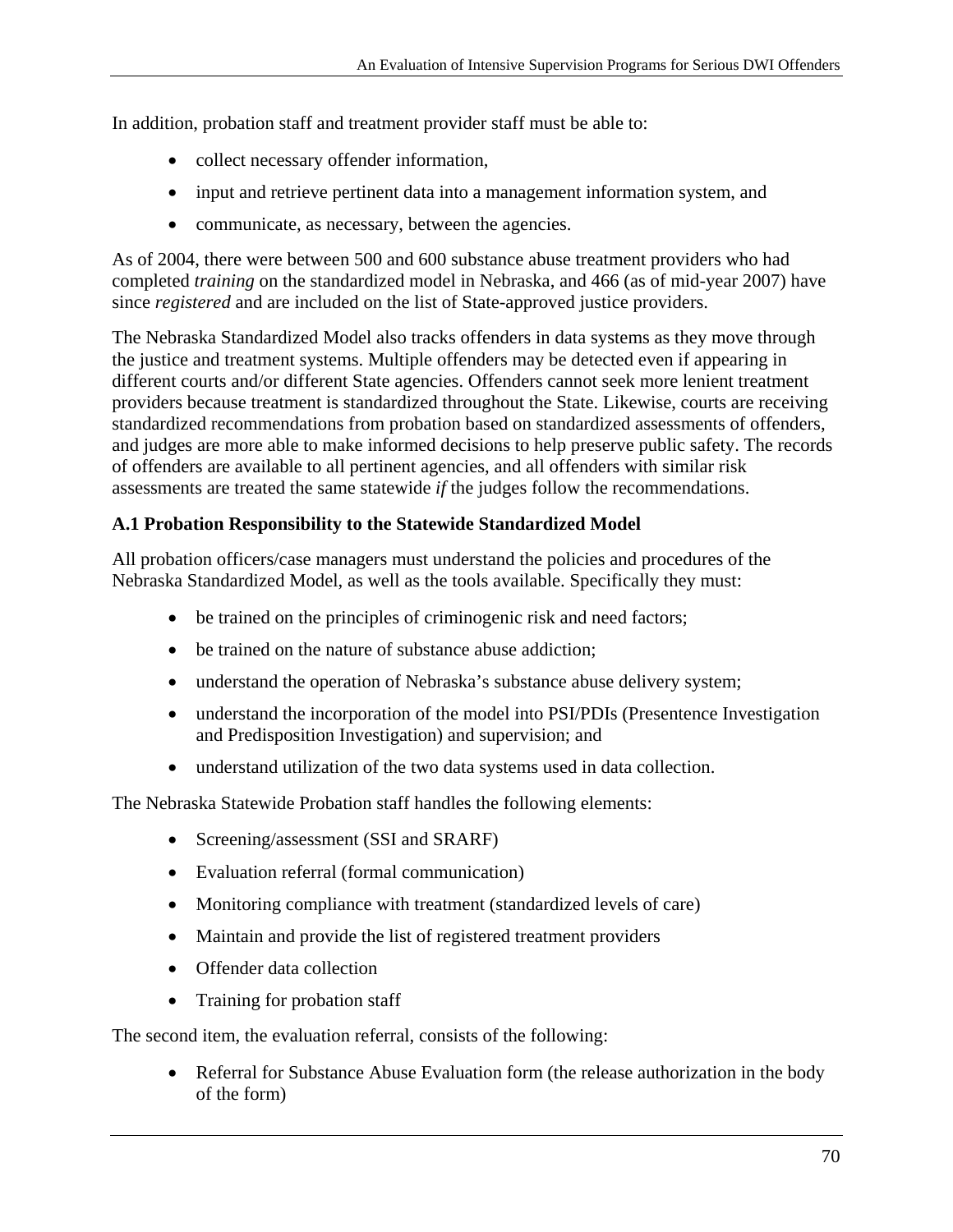- Attachments: SSI/SRARF/criminal history/BAC and/or drug tests results (if available)
- Referral to the registered provider
- Signed Release of Information to Provider on file during the probation term

All basic training and continuing education courses for probation staff are conducted by the Administrative Office of the Courts/Probation.

Typical caseloads for probation officers vary widely from urban to rural areas. The various jurisdictions have great latitude in assigning caseloads and officers may specialize or mix caseload types.

## **A.2 Treatment Provider Responsibility to Maintain State-Registered Status**

The treatment evaluations and programs for DUI offenders in Nebraska are conducted by clinicians who have:

- been licensed in Nebraska with a scope of practice to assess and treat substance abuse disorders;
- completed the Standardized Model Orientation;
- attended training and show proficiency in the ASI and/or CASI;
- passed training on the Standardized Reporting Format; and
- completed or have agreed (in a reasonable amount of time, such as within 6 months) to take 6 hours of criminal justice training on thinking and behaviors related to substance abuse disorders and participate in 12 hours of ongoing training every 2 years.

Training for treatment providers is handled collaboratively through the Nebraska Probation Administration and the Office of Health and Human Services Division of Behavioral Services. All registered treatment providers must:

- meet the provider criteria;
- understand the model process;
- agree to the requirements of the model; and
- register their services with the Office of Probation Administration.

The Nebraska Justice Treatment Program Specialist within the Office of Probation Administration maintains the quality assurance of all registered treatment providers and is the person who approves all the registrations. The specialist ensures that licenses are valid and up-todate, that treatment providers complete all training, and maintains the current list of registered providers statewide that is distributed via e-mail. All treatment providers must re-register annually and provide proof of ongoing training and a copy of their current State license. The Justice Treatment Specialist is responsible for compliance issues related to treatment providers. She removes the name of a treatment provider from the list who does not meet with the standards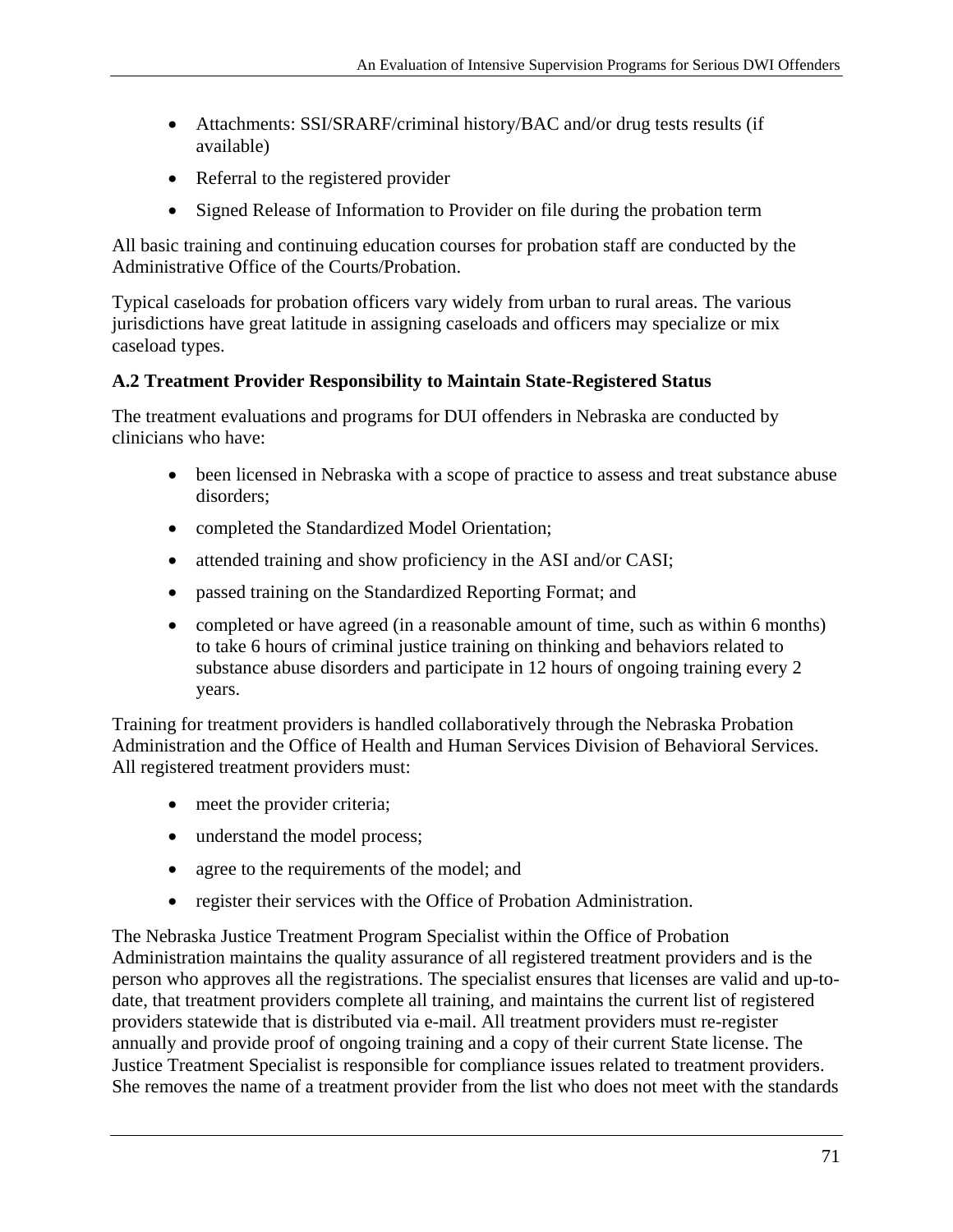and does not respond sufficiently to warnings. If a treatment provider is not getting the information necessary to perform a function (e.g., no SSI scores or risk information), the Justice Treatment Specialist is also the point of contact to notify the local probation office and to work to resolve any issues.

## **A.3 Nebraska Standardized Model Reporting Format and Data**

The purposes of the reporting format of the Nebraska Model data-gathering systems are to provide:

- standardized organization of evaluation information;
- consistency in the reporting of information received by the Judiciary and Justice Agency; and
- a common, unified language for consistent information exchange between treatment providers, the Judiciary Agency, the Probation Agency, or other justice agencies.

The elements of the model reporting format follow:

- Demographics
- Presenting problem (current charge or offense)
- Medical history
- Work/school/military records
- Alcohol and drug history
- Legal history
- Family/social/peer reports
- Psychiatric/behavioral history
- Collateral information
- Diagnostic/screening tools
- Clinical impression
- Recommendations (primary level of care and *available* level of care in the community)

According to the Nebraska Probation System Policies and Procedures, data are entered into two systems: the Nebraska Criminal Justice Information System (NCJIS) and the Nebraska Probation Management Information System (NPMIS). Both are interactive systems where information can be input and retrieved. However, these systems are currently not integrated, so some data entry must be duplicated. These data are linked to each offender by a unique identifier, such as name and court case, and are available to authorized personnel within the justice system. Further, limited authorization of access to these data soon will be available to registered providers.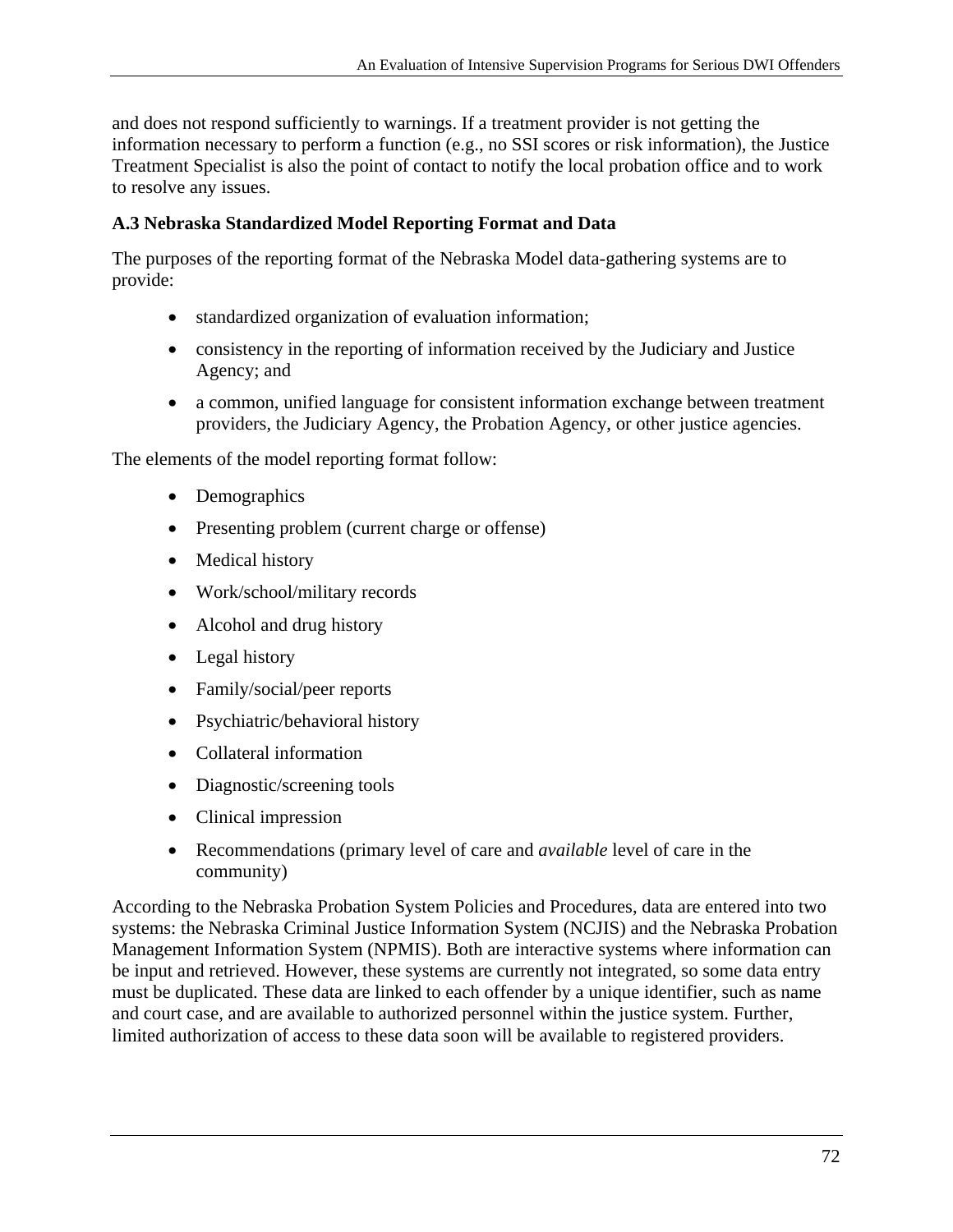#### **B. Program Components—Nebraska Standardized Model**

Although the State has oversight as to which program components are available, State probation officials have to be cognizant of the ability of the counties to provide services. The State provides the probation system with money to cover salaries, training, and travel. Individual counties provide operational expenses (e.g., office space, equipment, and supplies). The counties also have a financial investment in the various programs for offenders residing within each county. Recently, the State has subsidized program funds for specific targeted offender populations. Previously, the kind of services an offender could receive in any community was directly correlated to the services offered in that community and to what he or she could afford. Now more options are available to courts, and offenders can participate in programs outside the community in which they reside.

As of mid-2007, there were 466 treatment providers across Nebraska providing services for alcohol- and drug-related problems, and some of these programs provide mental health and other disorder treatment. As stated earlier, these treatment providers must hold a Nebraska State license that includes, in the scope of practice, the ability to administer substance abuse evaluations and treatment.<sup>3</sup>

Judges in Nebraska decide the conditions of probation, which can include jail time, supervision, license suspension, education, offender assessment, treatment, and attendance at VIPs. Although Nebraska law allows the use of ignition interlocks, the DMV typically assigns this sanction in relation to administrative license revocation and not as a condition of offender probation.<sup>4</sup> Probation is currently trying to work with the courts to more closely monitor DUI offenders. They have recently implemented a pilot program using SCRAM™.

 community response in that area to DUI overall. *Many judges in Nebraska do not appear to be treatment for substance abuse issues.* There are State statutes providing mandatory minimum and maximum penalties regarding jail or probation, fines, and driver's license revocation for DUI offenses. There are enhanced DUI statutes requiring the courts to provide certain sanctions for offenders with BAC levels of .15 g/dL or higher. There are also statutory requirements for evaluation and/or treatment of substance abuse issues for DUI offenders at their expense, whether for first or multiple offenses. In practice, however, provisions for these are largely contingent upon recommendations made by the probation officers, and/or are contingent upon the philosophy of that particular court, and *bound by the sentencing guidelines either for sanctions or for evaluation and mandated* 

 $\overline{a}$ 

<sup>&</sup>lt;sup>3</sup> There is more than one Nebraska State-issued license that has substance abuse treatment within the scope of practice. For example, there is the licensed alcohol and drug counselor, the licensed mental health practitioner, and psychologists and psychiatrists who have met criteria established by the American Society of Addiction Medicine. Any individual who holds one or more of these or other licenses may apply to be a justice-registered provider if they meet the criteria discussed under the section, "Treatment Provider Responsibility to Maintain State-Registered Status."

<sup>&</sup>lt;sup>4</sup> Offenders convicted of a second or subsequent DUI offense are subject to vehicle immobilization for a period of not less than 5 days and up to 8 months. This means revocation or suspension of the registration of all vehicles owned by the offender, including the license plates. Ignition interlock is an alternative to vehicle immobilization (§ 60-6, 197.01). Offenders may also be required to use a continuous alcohol monitoring device (§ 60-60-6, 197.01).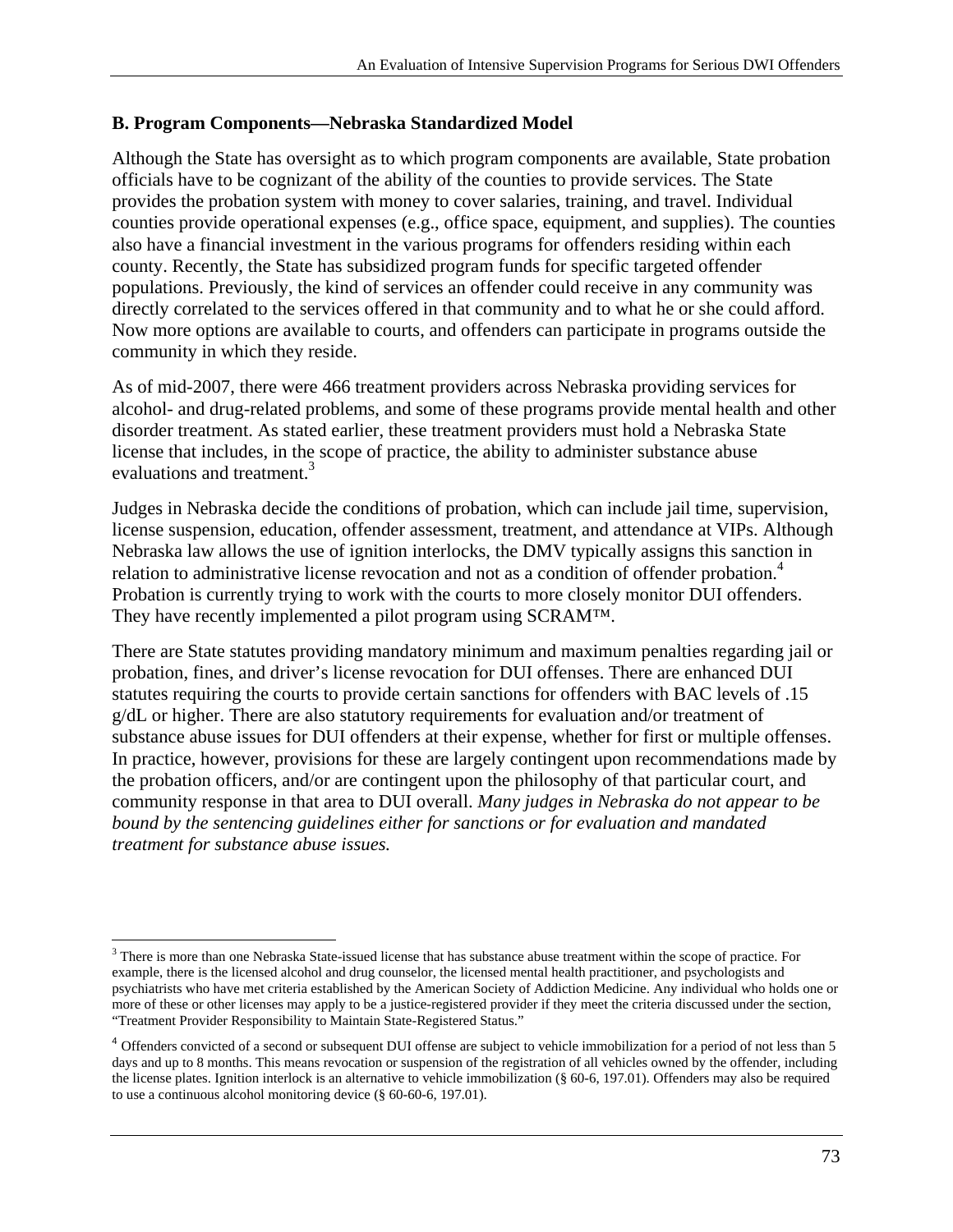In some of the larger jurisdictions, there are trained ISP officers designated to higher-risk offenders (that include but may not be limited to DUI offenses). An ISP coordinator supervises community corrections ISP units. The coordinators all report to the ISP Chief Probation Officer.

Depending upon the nature and severity of a probation violation, the court has in its discretion the ability to revoke the probation and sentence for an individual or to modify the original order and add additional conditions. In the instance of technical violations, the probation officer has the authority to apply sanctions that may include increased alcohol/drug testing or treatment.

## **C. Costs—Nebraska Standardized Model**

Nebraska offers a combination of a "sliding scale" and a "flat fee" for alcohol and other drug assessment and treatment services. There are set fees for an assessment, but there is also a "fee for service" voucher system. Therefore, if a targeted offender has been identified with a substance abuse problem and is having difficulty in paying/affording the evaluation/treatment services, funding assistance is available. Third-offense and felony DUI offenders are eligible for the assistance. For example, for a \$190 evaluation, if the service provider determines that the offender can only afford to pay \$20, the State subsidizes the remaining \$170. Before the State pays, the justice treatment specialist verifies with the referring officer that the evaluation has met the criteria of the standardized model.

The total amount of State substance abuse treatment dollars was \$19,702,701 in fiscal year 2000. Of these dollars, the State allocated 4% to the Nebraska Department of Corrections for the adult criminal justice system. Only 1% of the total amount was allocated to the juvenile justice system via the Office of Juvenile Services. No monies were specifically allocated to the courts or probation. The majority of the funds were allocated to the public substance abuse treatment system that served some justice clients. Adjusting for inflation, substance abuse treatment dollars decreased 16.5% from 1992 to 2000, according to the Nebraska Health and Human Services Department. Since implementation of the voucher program, \$2 million has been allocated legislatively, specifically for substance abuse treatment for justice offenders in the community. Additional dollars are set aside through fees collected from the offenders. Finally, substance abuse funding through the State regional system is still used to support treatment funding.

### **D. Conclusions—The Nebraska Standardized Model**

The Nebraska Standardized Model for Delivery of Substance Abuse Services is a collaborative system for both probation and treatment providers that encompasses standardized training and uniform practices and procedures in assessment and treatment modalities. Reportedly, an impressive number of data elements are collected for all offenders and maintained in two centralized databases. Pertinent data are available to the courts, probation, and treatment providers. However, even with a statewide standardized assessment and treatment system, DUI cases are not necessarily uniformly adjudicated because outcomes depend upon the rulings of individual judges. Further, the level of services ultimately provided to offenders is determined by what is available within each community.

The Nebraska Standardized Model allows for use of all of the traditional probation program components. Eventually, this process could prove to be more resource efficient and fiscally responsible at the State level because it consolidates assessment and treatment efforts through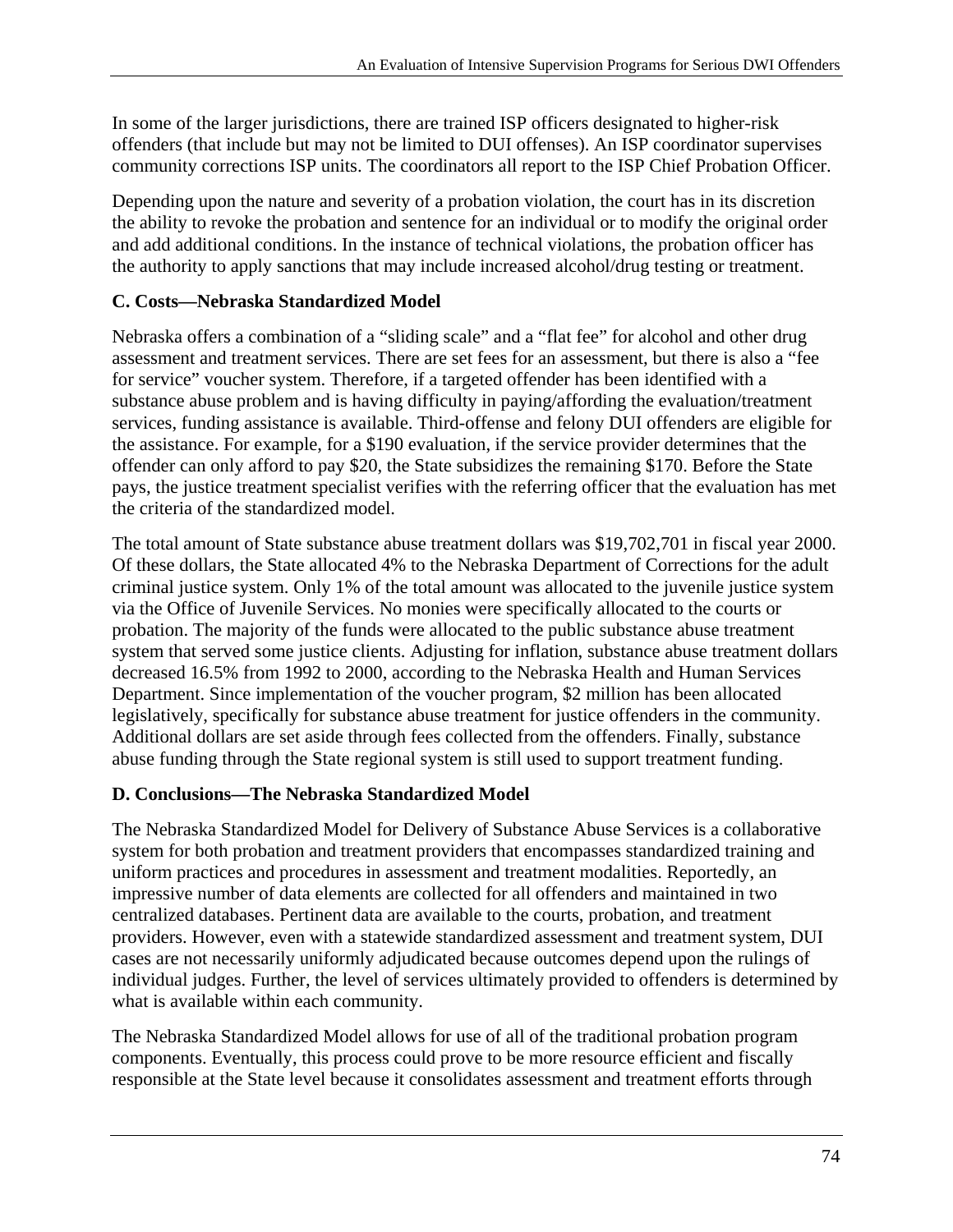standardization. Any possible effects regarding reduction in recidivism due to a statewide, standardized system have yet to be studied.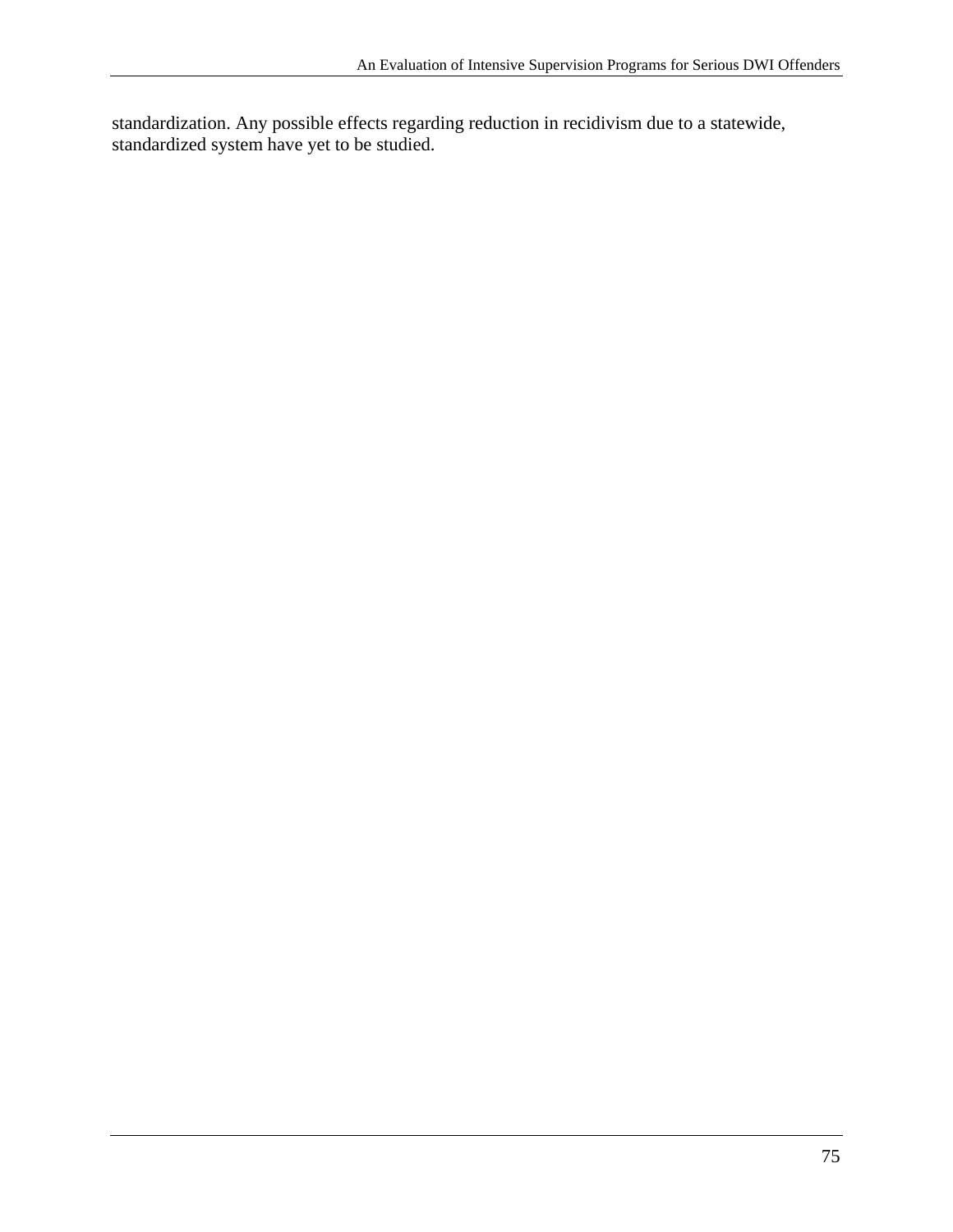## **II. Wisconsin Pretrial Intoxicated Driver Intervention Program**

The Wisconsin pretrial intervention program is, as the name implies, a program that offenders enter after arrest for an OWI (operating while intoxicated) offense but before appearing in court to answer to the charges. Thus, offenders typically participate for a relatively short time—a few months between the offender's arrest for OWI and conviction. Nevertheless, the program includes most of the same requirements as other ISPs.

The Wisconsin Pretrial Intoxicated Driver Intervention Program, which began in 1993, is a State program in which the State's DOT BOTS oversees county-level programs. They oversee funding and determine that the programs are run according to the State's requirements and that programs meet requirements for reporting. Not all counties in Wisconsin have such programs; currently, 11 programs are operating in 13 counties. More counties are interested in starting such intensive supervision programs in the future should State funds become available to establish them.

The State collects data from the participating county programs and works with them to provide part of the funding for the programs. Data collected includes information regarding the offenders who participate, outcomes of participation, and fiscal information regarding program costs. Programs receive grant funding from the State and must submit grant applications to the BOTS yearly.

To participate in the State program, a county program must include the following components:

- *Centralized supervision*—All ISP participants must be supervised by a single agency within a county or multicounty area.
- *Structured program participation and monitoring*—Includes intake procedures; regular office visits; monitoring of re-arrests; a program fee based on State statute 85.53; reference to and monitoring of alcohol and other drugs of abuse (AODA) treatment and follow through; defined rules for program participation; and alcohol or drug testing.
- *Uniform data collection*—Data related to admissions to supervision, discharges from supervision, types of discharges, BAC at admission, gender, age, ethnicity, OWI offense at time of admission, number of offenders admitted to treatment, treatment status at time of adjudication, recidivism during supervision (charged with a new OWI offense), and level of education.
- *Standardized review of program compliance*—Being accountable to DOT and other stakeholders in meeting program fidelity. Meeting core elements established. Stakeholders could include but are not limited to funding agencies, municipalities, and the criminal justice system.
- *Professional evaluation*—Evaluate program progress in coordination with criminal justice system or Intoxicated Driver Program (IDP) assessment agency, maintain an ongoing relationship with the criminal justice system or IDP agency, and submit an annual report to the criminal justice system or assessment agency and DOT.
- *Driver Safety Plan—*Facilitate the completion of an assessment by the defendant for the Driver Safety Plan requirement.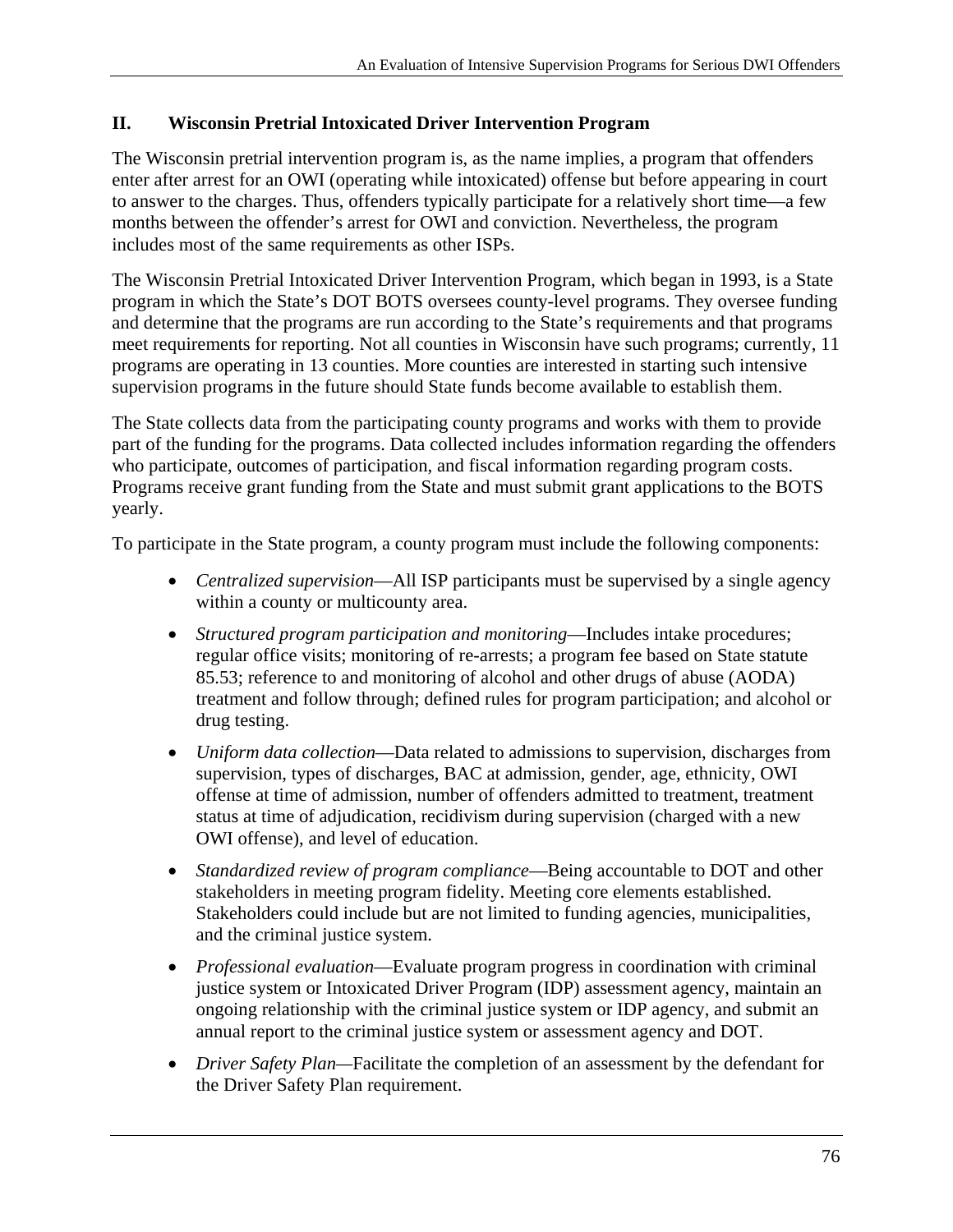Across all participating county programs, there are many similarities; however, each program is tailored to meet the needs and requirements of the county in which it operates. The program requirements are set forth by the individual courts and may differ on a case-by-case basis. Agencies that run the program in each county are charged with supervising offenders between arrest and conviction to make certain they meet program requirements.

The programs differ significantly from county to county. The Wisconsin DOT publishes a report that describes in greater detail the programs within each county. As of this writing, the most recent version of this report is current to December 2007.and can be found online at www.dot.wisconsin.gov/library/publications/topic/safety/intervention.pdf.

Programs are conducted by private companies selected by each county. These companies are generally either private correctional agencies or substance abuse treatment agencies, with the majority being the former. Some are for-profit and some are not-for-profit agencies. One company, Wisconsin Community Services, operates programs in four counties and maintains offices in each. In some instances, the agency that runs the program provides all services inhouse, whereas others contract for services such as AODA treatment. In other instances, the primary administration of the program may be conducted within a county department using county staff. The Wisconsin DOT BOTS decides which agencies to fund as part of the program. In some situations, BOTS will agree to provide funding to a county, and that county, with approval from the State, will select an agency to administer the program. In other cases, the State works directly with the service provider.

# **A. Process Description—The Wisconsin Pretrial Intoxicated Driver Intervention Program**

The process each offender goes through differs depending on the county, the judge, the methods of operation of the various programs, and the type of offense. After an arrest for OWI, an offender is generally held in custody until sober or until a responsible driver is located to take the offender home. A bond hearing is held the next day the court is in session. Depending on the individual program, offenders may be accepted into the program at the bond hearing as a condition of bond or may be admitted later in the process voluntarily or involuntarily.

Most programs are voluntary, with the motivation for participation being consideration for reduced sentences. Different requirements for participation by offense level (e.g., number of prior convictions) also affect the process from county to county. Differences in the process between counties reportedly create significant differences in the characteristics of participants, lengths of stay, and program impacts. There is interest in standardizing the process and the types of offenders who participate across programs.

Wisconsin sentencing guidelines mandate periods of incarceration and license revocation for all second and subsequent OWI offenders. These guidelines may be modified somewhat within each judicial district, but all must conform to State laws. Nearly all intervention program participants will serve at least some time in jail. In some cases, judges may sentence offenders to home detention or house arrest.

### **B. Eligibility Criteria—The Wisconsin Pretrial Intoxicated Driver Intervention Program**

Offenders with prior OWI offenses are eligible for the pretrial intervention program. In some counties, this includes second offenders; in other counties, participation is limited to offenders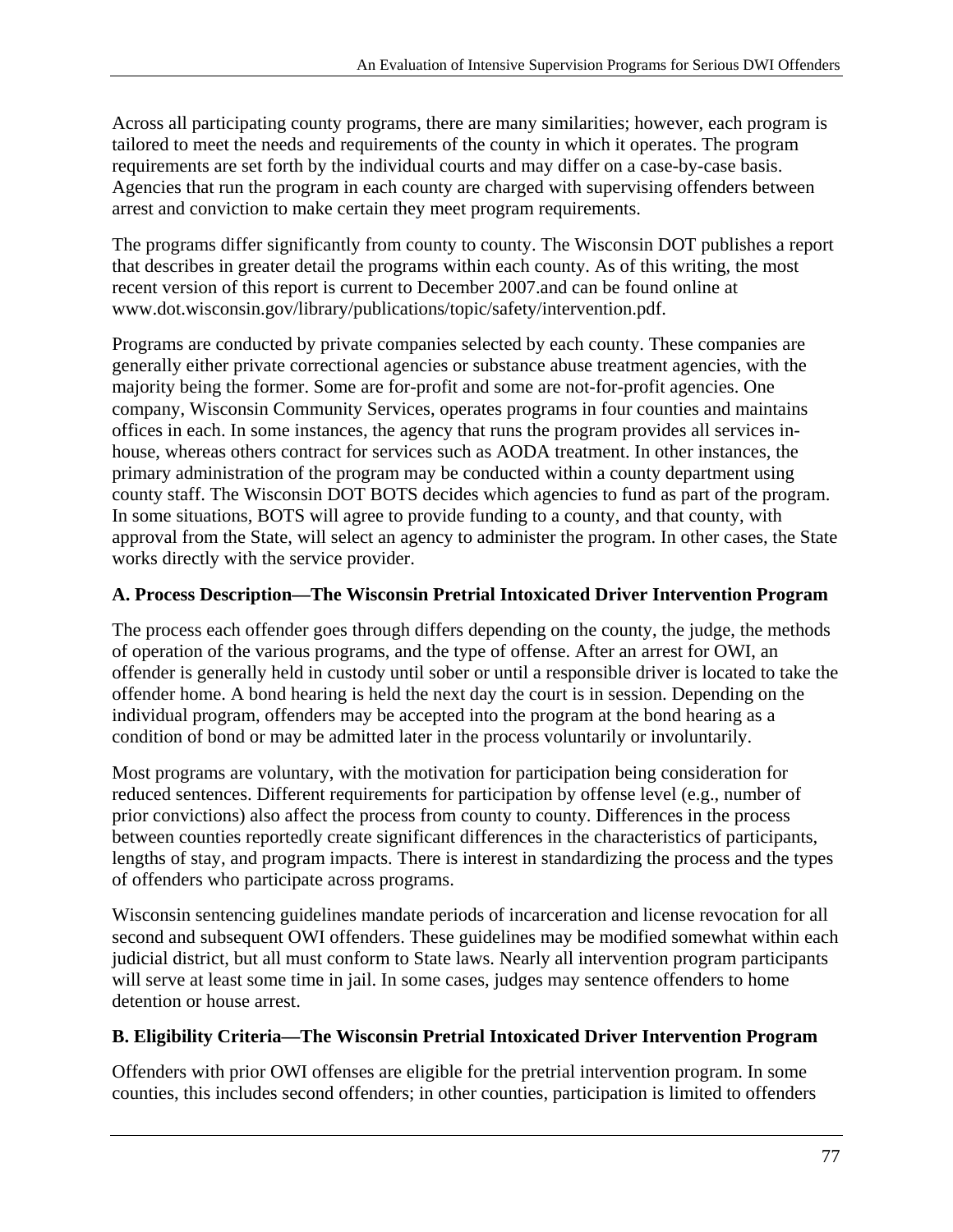with three or more prior OWI convictions. The policy regarding number of prior offenses used as an eligibility factor has also changed over time in some counties. Because assignments to the program are largely decided by judges, thresholds for number of prior offenses are often based upon decisions of individual judges. There have been counties where judges have considered assigning first-time offenders to the program.

Across the State, programs have been established in urban, suburban, and rural areas. Offenders are from a mix of background and socioeconomic levels. Males make up more than 80% of participants. Each individual county intervention program annual report provides data on the number and nature of offenders and outcomes. No data are available on all offenders since the beginning of the program. According to Wisconsin's 2006 State report, there were 4,868 program participants between October 2005 and September 2006. Of these, 2,774 participants (57%) had completed the program, 1,498 (31%) were still in the program, and 591 (12%) had dropped out or been removed for noncompliance. Completion rates have reportedly increased since the initial days of the program as typical startup problems get resolved.

## **C. Program Phases—The Wisconsin Pretrial Intoxicated Driver Intervention Program**

Upon entry into the program, program staff interview offenders to determine the nature of their alcohol and/or drug use and to identify patterns of use that may indicate dependence. Programs do not use a common screening measure but have been working toward developing one.

Generally, offenders are referred for AODA assessment to a treatment agency certified by the State for conducting assessments and treatment. In most cases, the treatment agency is not the agency that manages the program.

Generally, offenders are referred to an assessor designated by the county to develop a Driver Safety Plan (DSP), designed to prevent future alcohol- or drug-related problems. The assessment facility files the DSP for each offender with the DOT. The assessment generally lasts about an hour. DSP assessments in all counties are conducted using a standardized instrument—the "Wisconsin Assessment of the Impaired Driver" (WAID). The DSP provides recommendations to the AODA treatment provider for consideration in developing the AODA treatment plan.

The agency that develops the treatment plan and provides treatment will not necessarily be the same agency that develops the DSP. Even if they are the same agency, the staff member in charge of treatment for an offender normally does not develop the DSP. Offenders must have completed a DSP prior to license reinstatement. The DOT has been encouraging completion of all offenders in the program, regardless of offenders' intention to reinstate. Program agencies have been working to have all program participants complete DSPs.

#### **C.1 Meeting with Case Managers—The Wisconsin Pretrial Intoxicated Driver Intervention Program**

As part of their program participation, all offenders meet with case managers affiliated with the agency that conducts the pretrial intervention program. Meetings are conducted on a regular schedule pre-determined by the ISP Case Manager. Meetings provide an opportunity to monitor offenders through interviews and to conduct drug and alcohol testing. Missed meetings can indicate that offenders may be drinking or using drugs. Case managers will write reports regarding program participation. Information will include updates on program activities and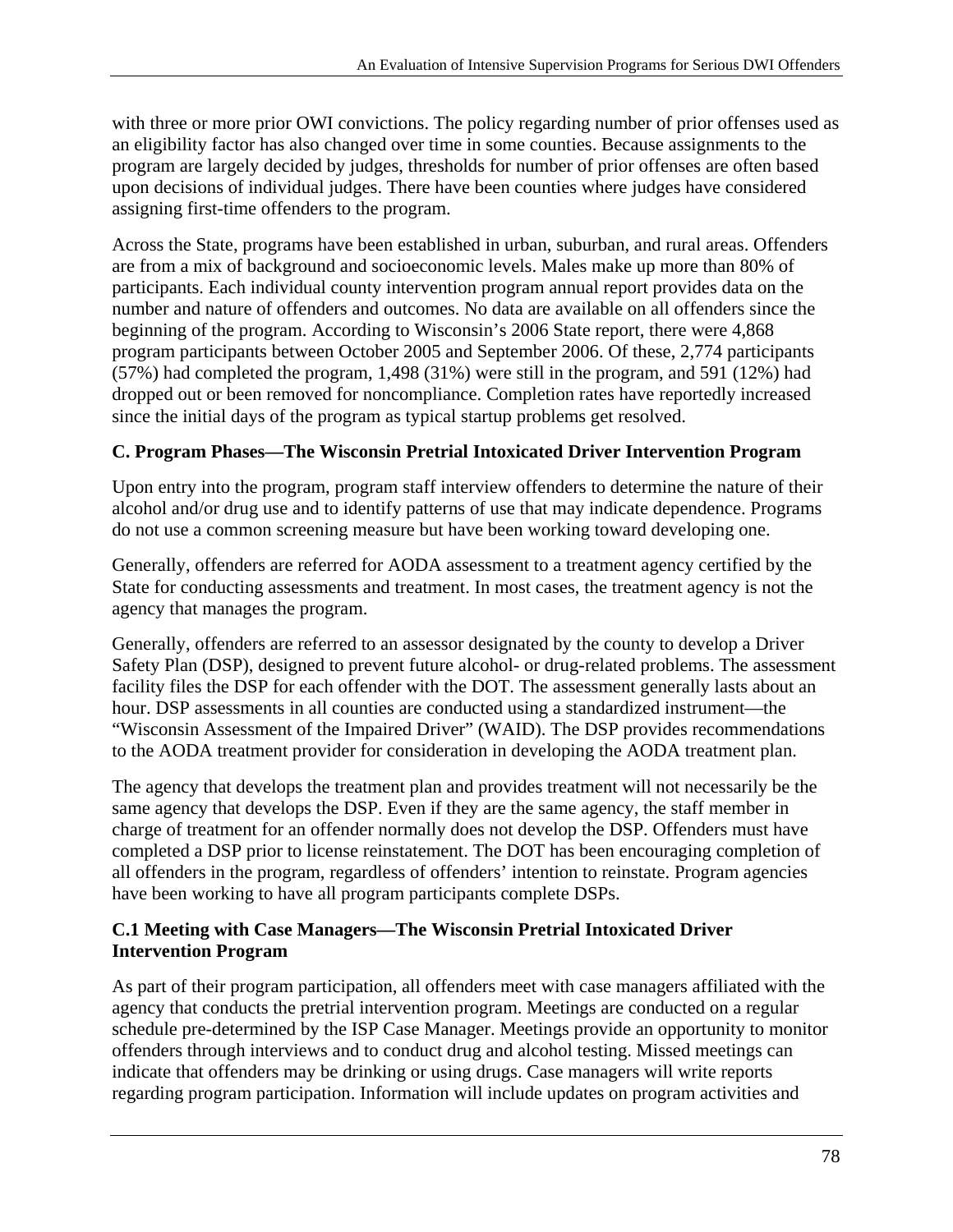compliance levels. The reports are submitted to the appropriate Circuit Court, District Attorney's Office, and defense counsel before court appearances. In addition, there may be information submitted to the courts regarding specific incidents needing immediate attention.

### **C.2 Treatment and Program Components—The Wisconsin Pretrial Intoxicated Driver Intervention Program**

Not all offenders receive treatment for AODA. Offenders who opt not to participate in the program (at the risk of increased sanctions) cannot be compelled to attend treatment for AODA. Theoretically, those who choose to participate in the program and who wish to receive AODA treatment usually receive it, though there are areas where funding issues have reportedly limited availability to such treatment.

Because the length of program participation is relatively short, the period of treatment is relatively short. In some counties, judges and program agencies have taken steps to lengthen the treatment period as needed. For example, they may obtain commitments from participants to continue treatment after they complete the program, or they may lengthen the period between arrest and final trial date. Private health insurance or county vouchers cover the costs of outpatient treatment.

Not all counties in the Wisconsin program require absolute abstinence from alcohol to participate in the program. When an intake assessment or other evidence suggests that a particular offender's situation warrants it, abstinence may be required. Milwaukee and some other participating counties require all participants to abstain from using alcohol and other drugs.

Clients may be encouraged to attend self-help groups or similar programs when the intake assessment or subsequent evidence warrants it, but there is no requirement.

# **C.2.1 House Arrest and Alcohol Monitoring or Alcohol Ignition Interlock Devices**

Some counties in the pretrial program have begun using the SCRAM™ devices with clients. It is too early, however, to report on their experience with SCRAM™. House arrest and use of ignition interlock devices are not considered a standard part of the pretrial program. In individual cases, judges may elect to assign offenders to these technologies in order to monitor these offenders more effectively.

# **C.2.2 Victim Impact Panels**

Program participants may be required to attend a VIP. The purpose of these panels is to expose offenders to the consequences of drunk driving suffered by offenders and victims who have been involved in impaired-driving crashes. Different agencies are responsible for running the VIP depending on the individual county.

# **D. Costs—The Wisconsin Pretrial Intoxicated Driver Intervention Program**

Historically, funding includes a combination of Federal (Section 410), State, and county funds. County contributions come from county or municipal budgets, client (offender) fees, and other public or private sources. As each county program matures over the first 4 years, county funding is expected to increase substantially, as Federal funding decreases to zero. Table 10 (reprinted from the State Annual Report) shows the shift in funding over the first 4 years.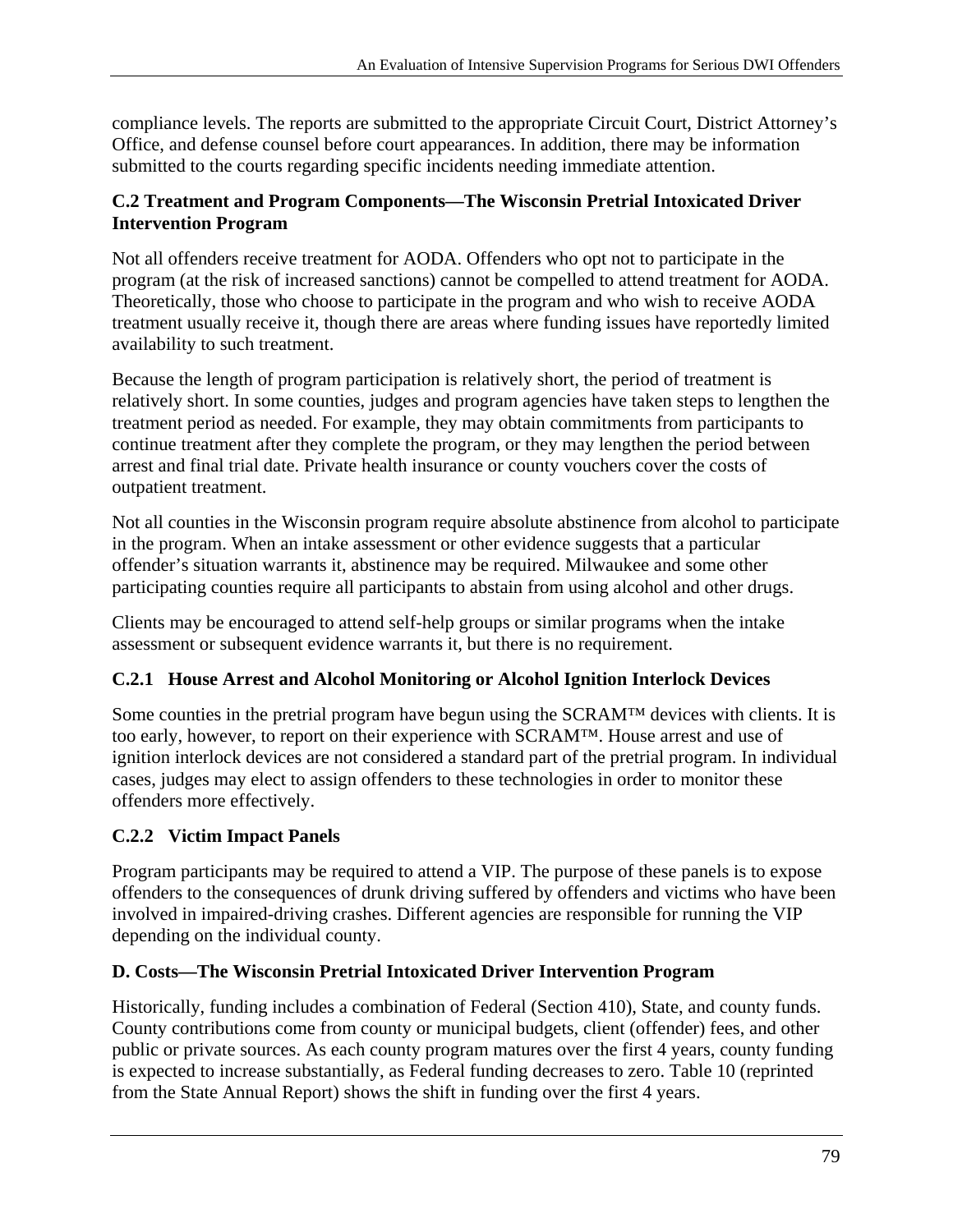|        |                      | <b>Funded with Federal or State Money</b> |                                  |  |
|--------|----------------------|-------------------------------------------|----------------------------------|--|
| Year   | Local                | Federal                                   | <b>State</b>                     |  |
|        | <b>Funding Share</b> | <b>Section 410 Funding</b>                | <b>ISP Grant Program Funding</b> |  |
| Year 1 | 25%                  | 67%                                       | 33%                              |  |
| Year 2 | 30%                  | 50%                                       | 50%                              |  |
| Year 3 | 35%                  | 33%                                       | 67%                              |  |
| Year 4 | 50%                  | $0\%$                                     | 100%                             |  |

# **E. Potential Issues—The Wisconsin Pretrial Intoxicated Driver Intervention Program**

The following are potential program issues in Wisconsin.

|  | Table 11. Program Issues—The Wisconsin Pretrial Intoxicated Driver Intervention Program |  |
|--|-----------------------------------------------------------------------------------------|--|
|  |                                                                                         |  |

| E.1 | Lack of Standardization        | Each program is tailored to a specific community and the<br>philosophies of the local judges. The elements of a pretrial program,<br>which make it effective, are not necessarily adopted by judges in<br>establishing requirements for an offender. There were reports of<br>judges who were not taking full potential advantage of the program,<br>and judges who might be expecting more from the program than it<br>can provide (e.g., wanting to assign more offenders to the program<br>than it can effectively accommodate). |
|-----|--------------------------------|-------------------------------------------------------------------------------------------------------------------------------------------------------------------------------------------------------------------------------------------------------------------------------------------------------------------------------------------------------------------------------------------------------------------------------------------------------------------------------------------------------------------------------------|
| E.2 | <b>Treatment Duration</b>      | The duration of pretrial treatment is significantly shorter than in other<br>ISPs. Some of the Wisconsin programs have recognized this and may<br>increase the length of treatment.                                                                                                                                                                                                                                                                                                                                                 |
| E.3 | <b>Funding Issues</b>          | Due to a shortage of State funds, after 2008, there will be no<br>guarantee of continued funding to county programs currently being<br>funded. New programs may be funded. Counties also fund a portion<br>of the programs and so have influence over how the programs are<br>run, which if based on political issues, may not contribute to the<br>success of the program.                                                                                                                                                         |
| E.4 | <b>Treatment Certification</b> | Aspects of pretrial program participation, such as case management<br>and creation of a Driver Safety Plan (including assessment), are<br>considered part of the treatment process .Depending on the program,<br>staff conducting these may not be certified to provide treatment for<br>addiction to alcohol or other drugs. In some cases, participants may<br>never encounter certified treatment providers as part of their<br>participation in the program.                                                                    |

#### **F. Conclusions—The Wisconsin Pretrial Intoxicated Driver Intervention Program**

The Wisconsin Pretrial Intoxicated Driver Intervention Program is a state-level pretrial monitoring system in which separate programs are operated at the local level by private agencies, with oversight and some funding provided by the State DOT. Compared to most other programs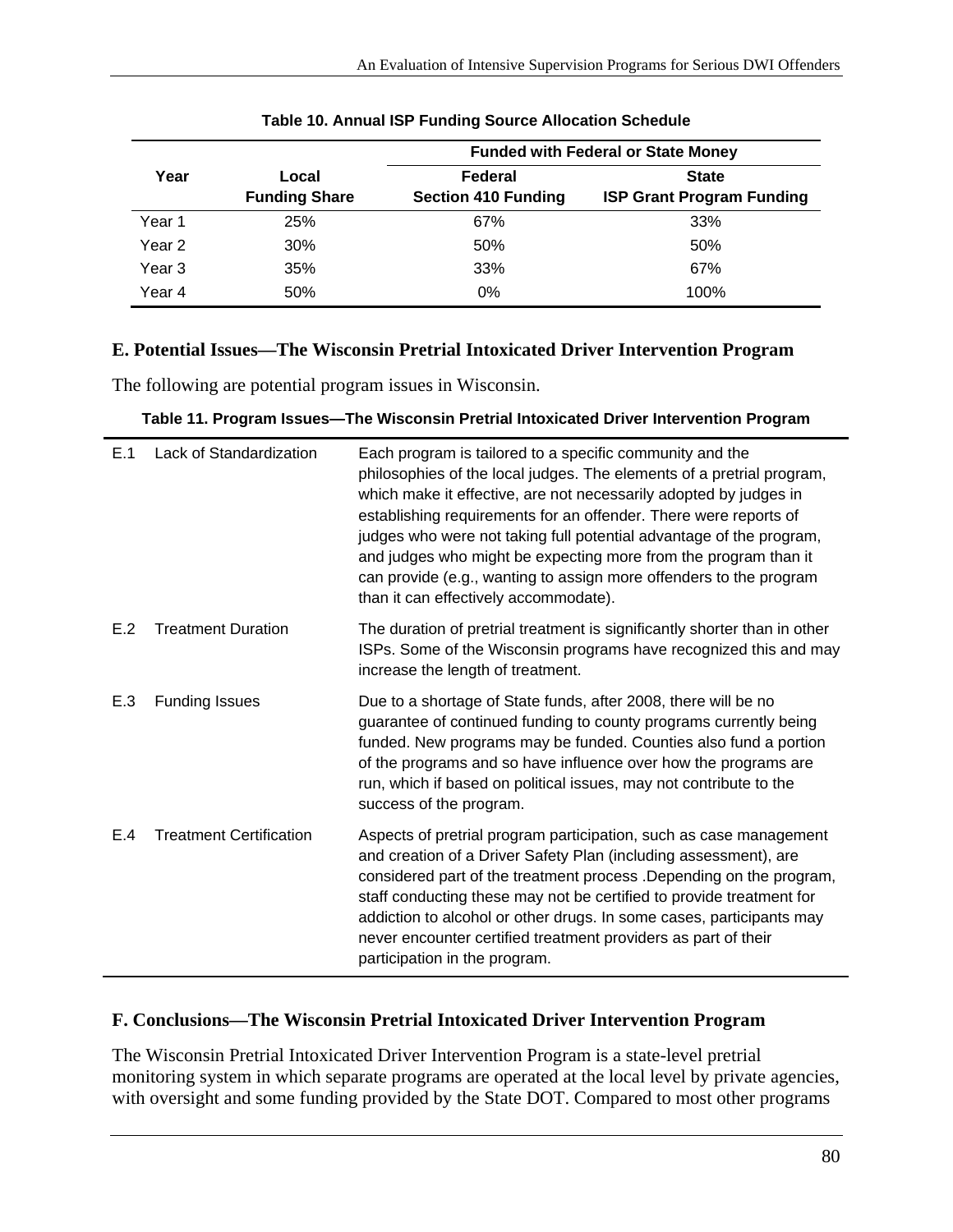under study, offenders in the Wisconsin programs participate for a relatively shorter time—a period of a few months, compared with other intensive supervision programs under study, where offenders may participate for a few years. In most cases, pretrial program participation in Wisconsin lasts from arrest to trial. The primary motivation for offenders to participate is the expectation that judges will lighten sentences for program participation.

Although core elements of the program are the same for all counties, the nature of the program for any given offender is primarily a function of conditions set by the court for that case. Additionally, because these are essentially county-run programs, many decisions made by the county and county agencies affect program delivery and outcomes. The particular nature of a county's program is affected by decisions made by the county's program provider and the county's Health and Human Services Department, which allocates funds for the delivery of AODA treatment services to those not insured or underinsured, and any aspects of the program set by the county government.

Depending on how long a county's program has been in operation, a mixture of Federal, State, and county funds will cover program costs. Although program funds come from various sources, the offender's insurance covers a portion of the treatment costs, or if the offender's insurance does not cover those costs, the county covers them. Generally, offenders do *not* pay a large share of the cost of the program.

Since the start of the program, interest has been sufficiently high (maintained) so that 13 counties are participating and more would like to participate. Funding issues have limited the number of counties that can participate. There will be State funding after 2008, but no decision has been made as to which of the current programs will receive funding and which new counties will receive funding to start new programs.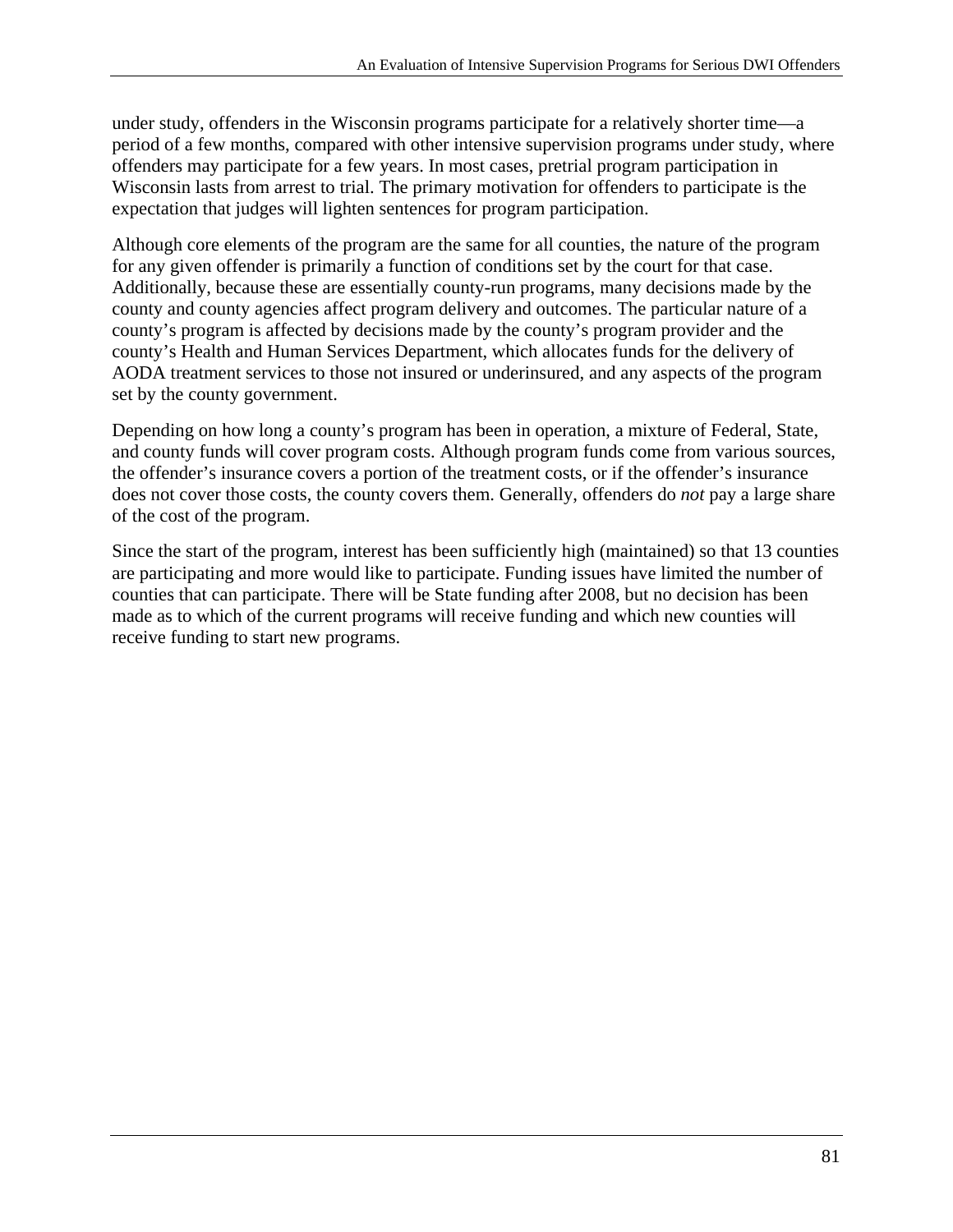# **INDIVIDUAL SITE ISP CASE STUDIES**

# **I. 10th District Court, Minnesota "Staggered Sentencing for Multiple DWI Convicted Offenders" Program**

The "Staggered Sentencing for Multiple DWI Convicted Offenders" program is a DWI Court where the staggered sentencing method forces repeat DWI offenders to earn probation time in lieu of some jail time. (Minnesota law<sup>5</sup> requires that, upon conviction, repeat DWI offenders must be incarcerated for *some* amount of time, be monitored for alcohol use for *some* amount of time, and they must pay certain fines.) A unique feature of this intensive supervision program is that *the burden of sustaining and proving sobriety falls on the offenders*. The court retains contact with these repeat DWI offenders over a longer period than with traditional sanctions (sometimes as long as six years). Therefore, there is a greater chance to disrupt destructive behavioral patterns (e.g., drinking that can lead to impaired driving) by motivating the offenders to commit to behavioral changes over the years of sustained contact. In exchange, the offenders have a chance to serve less time in jail and/or to reduce their time and money spent on alcohol monitoring.

#### **A. Process Description—Staggered Sentencing Program**

 $\overline{a}$ 

The relatively long probation period (typically 3 years, but it can be 6 years or longer) $<sup>6</sup>$  and the</sup> frequent, uniform contact with the probation officer (typically monthly) and the judge (twice a year) provide a lengthy period of oversight and are integral to the structure of this form of staggered sentencing. Sobriety is mandatory and usually a remote electronic alcohol monitoring (REAM) device is mandated for part of the probation period.

By following a set protocol to *earn* the reduced sanctions (i.e., appearing in court on set dates to petition for forgiveness and providing proof of adherence to the court-ordered program), these offenders are taking responsibility for their actions. The desired effect on repeat DWI offenders is: to provide goals for them to strive to meet, insist that the offenders take an active role in their case, and encourage the offenders to positively change their lives by providing structure, support, and direction from an officer of the court who stays involved over an extended period of probation. The desired effect of this program on public safety is to reduce repeat DWI offenders' rates of recidivism.

<sup>5</sup> Minnesota Statutes §§ 169A.44 (conditional release), 169A.275 (nonfelony DWI sentencing), 169A.276 (felony DWI sentencing), 169A.277 (long-term monitoring), 169A.73 (remote electronic alcohol monitoring program), and 169A.285 (penalty assessment).

dependency. 6 M.S. § 609.135, subd. 2, governs the maximum length of a stay of sentence (which in turn defines the probation period), with the maximum stay being: 2 years for misdemeanor DWI (versus one year for most non-DWI misdemeanors), and 6 years for gross misdemeanor DWI (versus 2 years for most non-DWI gross misdemeanors). The longer maximum probation periods for DWI offenders are in recognition of the need for longer court supervision of offenders committing crimes involving chemical dependency.<br>82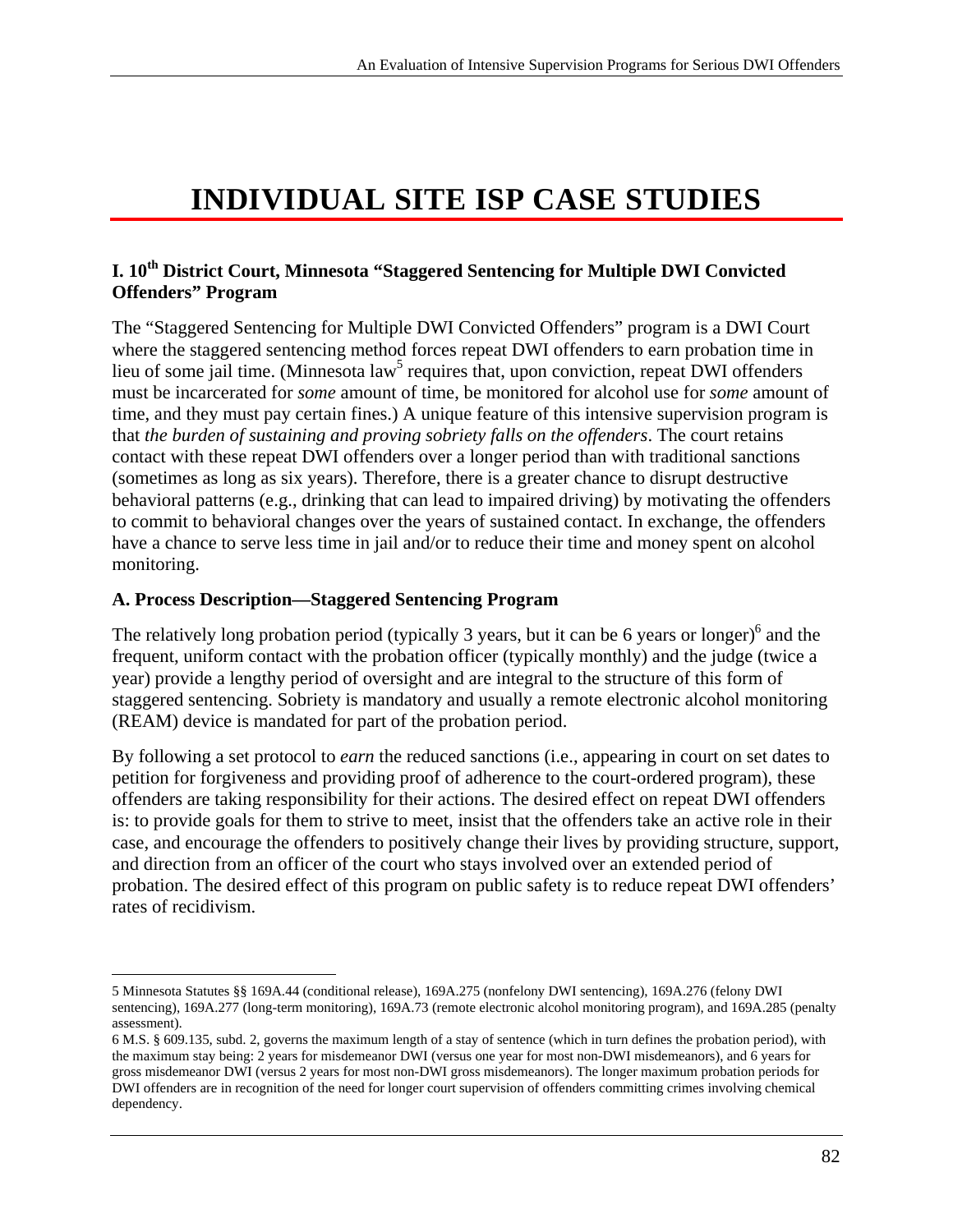## **B. Eligibility Criteria—Staggered Sentencing Program**

Typical program participants have had two or more DWI offenses. The program accepts offenders with no other criminal convictions. Offenders with records of assault or disorderly conduct are typically not permitted into the staggered sentencing program, although there are some exceptions. Offenders must have entered a straight guilty plea to be eligible and must agree to all of the staggered sentencing program requirements.

### **C. Offenders in the Program—Staggered Sentencing Program**

Approximately 100 offenders have completed the program to date with about another 100 offenders from four counties currently participating. An evaluation by the Legislative Analyst with the Research Department of the Minnesota House of Representatives reported a 50% reduction in recidivism for the 61 staggered sentencing offenders compared to the statewide recidivism rates of similar categories of repeat DWI offenders in the same timeframe. The program reduced, on average, 52 days of jail time per offender. At the conservative per diem cost of \$60 per day, that saved more than \$3,000 in jail costs per offender. More importantly, the report states that further savings will be realized by the 50% reduction in recidivism.

### **D. Program Phases—Staggered Sentencing Program**

The staggered sentencing program essentially divides the jail and electronic alcohol monitoring sanctions of offenders with multiple DWI convictions into smaller, separate time segments. This segmentation of the sanctioning period provides the offenders an incentive to stay sober and refrain from drinking and driving by offering to stay<sup>7</sup> and eventually pardon segments of the sanctions if the offenders prove they have remained sober and are making positive progress. As an example, a 90-day jail sentence may be broken out into 30 days the first year, 30 days in the second year, and 30 days in the third year of probation.<sup>8</sup> Offenders are encouraged to file motions each year that can stay subsequent segments of jail time or electronic alcohol monitoring sanctions*, provided the offenders can demonstrate sobriety and lifestyle changes*.

Probation violations result in warrants for arrest and incarceration or summons to a hearing. If a program participant is reported for alcohol usage or re-appears in court on a new DWI charge, the offender is immediately incarcerated. For any minor, non-alcohol-related offense, a notice of probation violation is issued and a hearing is held. Typical sanctions for minor probation violations include repeating one of the phases and lengthening the probation period.

<sup>1</sup>  DWI crime to the felony level. Only prior DWI offenses within a 10-year period can enhance criminal penalties to the felony 7 A judicial order to temporarily set aside an action pending some event or outcome, or until the court lifts the order. 8 A first DWI offense in Minnesota is typically a misdemeanor; repeat offenses within a 10-year period are either gross misdemeanors or felonies, depending upon their number, where four or more within 10 years is a felony. (Note that a high BAC—>.20 and child endangerment—are used to enhance criminal penalties only for misdemeanor and gross misdemeanor DWI crimes. Those factors also enhance administrative sanctions for all DWI violations. They cannot, however, be used to enhance a level, in that four or more DWI offenses within 10 years is a felony, and following conviction for a felony DWI, every subsequent DWI is also a felony, irrespective of the time lapse). Although the maximum sentence of incarceration for a gross misdemeanor is one year, consecutive sentences of up to 3 years may be permitted for repeat DWI offenses deemed gross misdemeanors (when combined with other DWI-related misdemeanor and gross misdemeanor crimes such as driving after revocation or driving without insurance).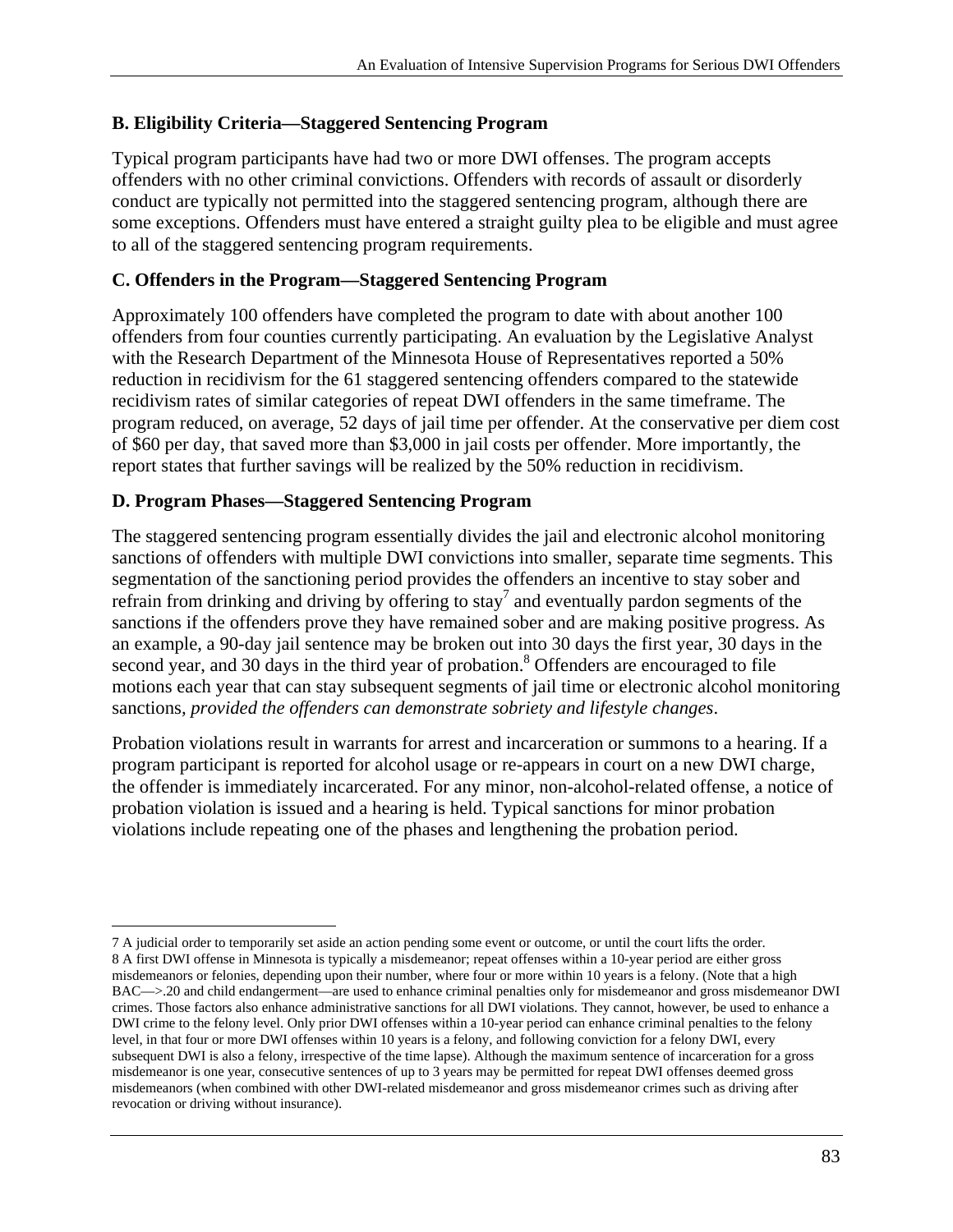## **A.1 Constitutional Considerations and Reversing the Assumptions of Traditional Probations—Staggered Sentencing Program**

Under *this* version of staggered sentencing, the full sentence to jail (i.e., the sum of the jail segments as initially sentenced) is considered as having been ordered to be *executed*. Then, as any segment after the first one is forgiven, that segment shifts from being *executed* jail time to being *stayed* jail time. This is an important distinction, as it means that *the court does not have to revoke any of the offender's probation (i.e., stayed jail time)* when ordering a person to serve the next segment, *as that segment of time has already been ordered by the court at the time of initial sentencing to be executed.* Thus, with staggered sentencing, the court does *not sentence the person multiple times,* which would violate constitutional protections; rather it sentences the offender only once, but to multiple segments. Not only is this constitutional, but as a practical matter, this also makes the role of the probation officer and the judge much easier because a subsequent segment of jail, already ordered to be served beginning on a specific date, must indeed be served unless it is stayed. The court does *not* have to go through a probation revocation hearing, and the probation officer does *not* have to compile extensive documentation of the person's probation violations, as would be necessary for a probation revocation hearing. The prosecution does *not* bear the burden of persuasion by *clear and convincing proof* (burden on the State for probation violation) but rather *the burden of persuasion shifts to the offender*.

# **E. Costs—Staggered Sentencing Program**

program.<sup>9</sup> Most of the costs of this staggered sentencing program are borne by the offender, except for the cost of incarceration. Offenders pay fines, pay for their treatment, and pay for the costs of the electronic alcohol monitoring. The alcohol monitoring systems for use in their residences cost \$8 to \$14 per day to lease from private vendors. Indigent offenders and those needing some financial assistance to pay for the monitoring service may apply for funds from a State grant

# **F. Conclusions—Staggered Sentencing Program**

To summarize, staggered sentencing effectively reverses the presumption of traditional probation. Under traditional probation, the probationer is presumed to remain out of jail, unless he or she significantly violates a condition of probation. In contrast, under this form of supervision, the offender will indeed return to jail for the next segment as initially ordered, unless he/she actively complies with the conditions of probation, including actively participating in his or her sobriety. Under traditional sentencing, such accountability for the offender is hard to match.

 $\overline{a}$ 9 As cited herein, according to a policy brief by Jim Cleary from the Research Department of the Minnesota House of Representatives, as much as \$765,000 has been appropriated annually by the legislature to fund this grant program.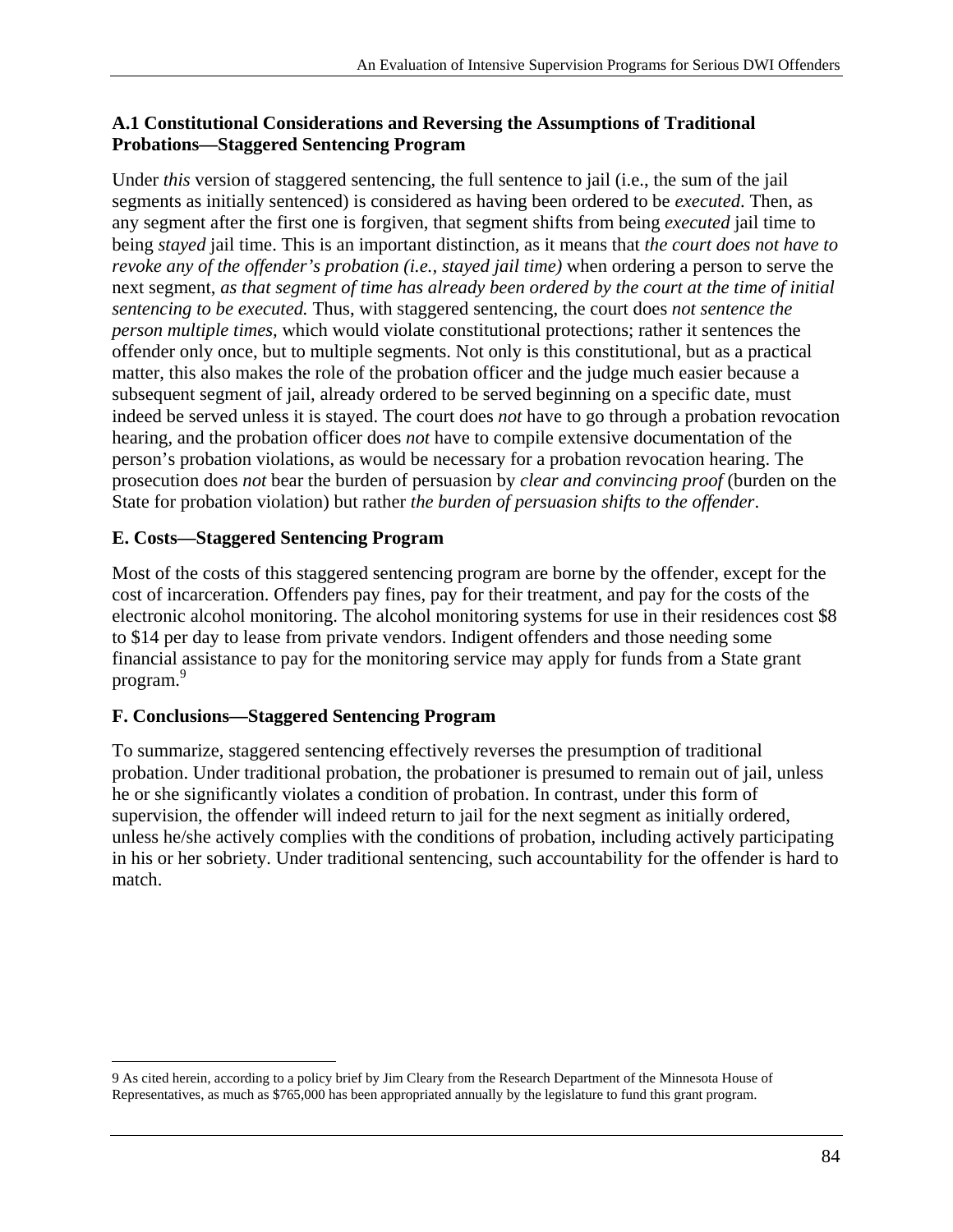## **II. Clark County, Nevada "Serious Offender Program"**

The Clark County, Nevada, Serious Offender Program (SOP) has been in place since January 1998. It is essentially a diversion program for third-time DUI offenders, which is a felony offense in Nevada if within 7 years of another DUI offense. It allows these DUI offenders to reduce the third offense to a misdemeanor second offense (although it remains as a third DUI offense on the driver license record) and avoid 1 to 6 years of prison, in exchange for agreeing to participate in the program. Because program participation occurs prior to sentencing, it is described in this report as a "pretrial" program. Participants who remain in the program through successful completion serve no jail time for that particular offense. Jail sentences for nonparticipants can range from 1 to 6 years by law, though most sentences are for 1 year and rarely extend beyond 3 years. It should be noted that legislation was passed in August of 2007 which effectively changed the SOP into a DWI court. The description in this report is of the program as it operated prior to the 2007 legislation.

## **A. Program Description**

Offenders who wish to participate in the program request an interview with SOP staff. The interview occurs before the initial arraignment. To participate in the SOP, offenders must first plead guilty to the felony offense. The judge decides which offenders participate in the SOP and then stays adjudication of the felony offense. Offenders enter the SOP at this point after consenting to treatment and participation as ordered by program staff. Requirements of this program include, total abstinence from alcohol and nonprescription drugs and submission to random drug and alcohol testing throughout the duration of the program.

The program involves 3 years of intensive supervision where offenders meet with SOP staff anywhere from daily to monthly, including a period of house arrest, group and individual treatment sessions, participation in AA, use of an interlock device, and possibly an in-home breathalyzer for those who have difficulty maintaining abstinence. Program staff may also elect to assign clients to inpatient treatment or a halfway house, if necessary. Offenders pay for the costs of treatment, program participation, ignition interlock, and house arrest.

The house arrest agency is a division of the county jail and is responsible for installing equipment and monitoring offenders. SOP may request that house arrest officers visit offenders at any point in the program, including "compliance checks" for offenders who have moved to subsequent phases and are no longer under house arrest. House arrest officers will provide information to SOP regarding issues such as whether the home environment is conducive to continued sobriety, whether the client appears to have access to unreported, non-interlockequipped vehicles, and whether the clients appear to be alcohol and other drug-free. House arrest officers are authorized to search the premises for alcohol and other drugs. Upon discovery of a non-interlock-equipped vehicle, these officers will install a club device on the vehicle and the key will be kept at the jail until clients are ready to install the interlock device.

If there is a serious violation of the terms of the program, a warrant is issued and the offender is arrested and taken to jail. Offenders will remain in jail until a hearing with the judge, by which time the prosecutor's office will have discussed the case with SOP to determine whether SOP believes the offender would benefit from a second chance. A letter outlining the charges and SOP recommendations is sent to the prosecutor's office, the judge, and the defense attorney.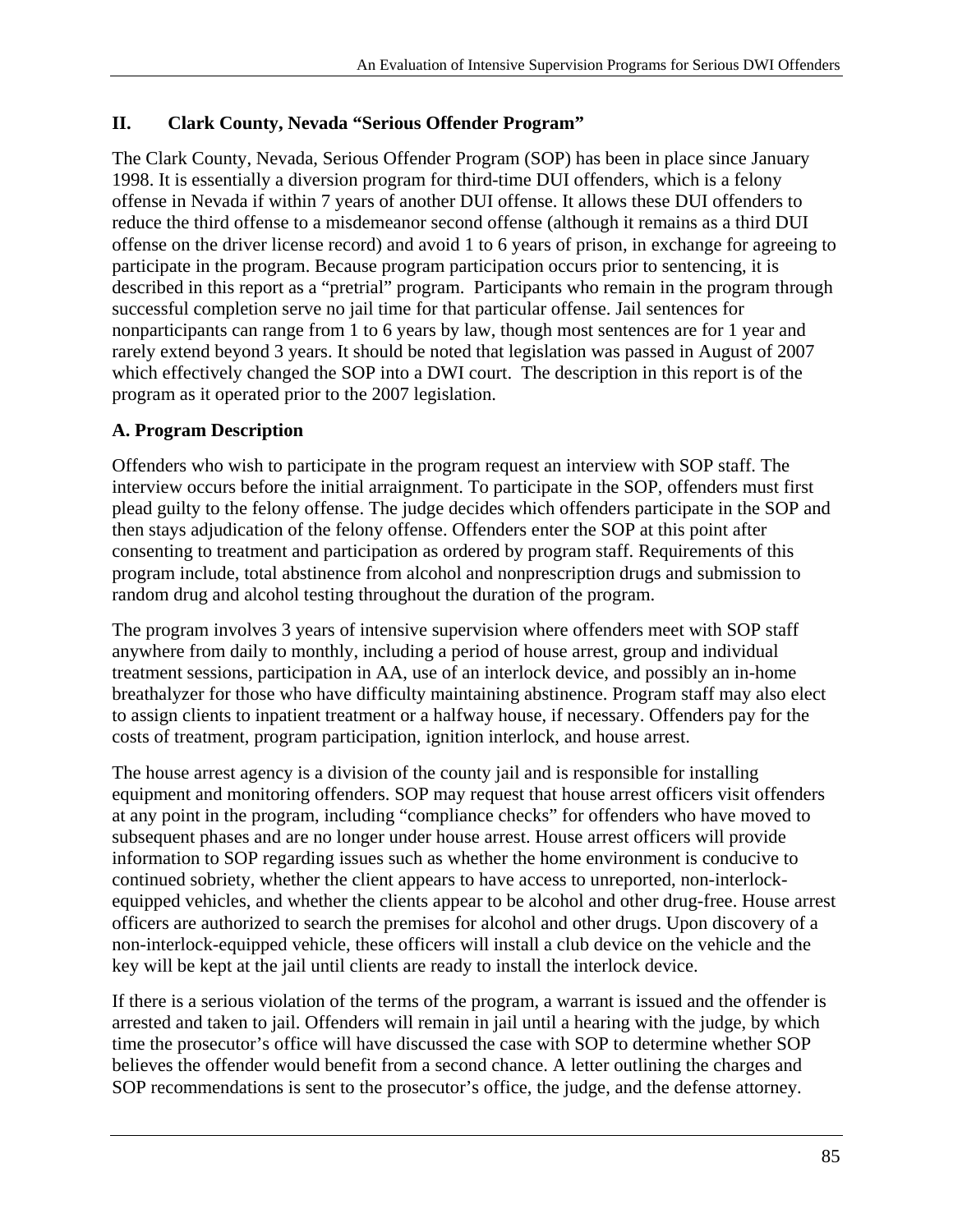When possible, officials will endeavor to keep offenders in the SOP, especially if it seems that participants have been working hard to comply. However, certain offenses, such as drinking and driving, chronic lack of compliance, and absconding from the program, will result in automatic revocation from the program.

Minor compliance issues identified by the SOP (e.g., relapses that do not involve driving, poor attendance at treatment, and failure to pay fees) will not result in jail or a hearing for offenders. The SOP may respond by putting an offender back on house arrest, requiring in-home breathtesting equipment, and/or increasing treatment levels, among other things.

One treatment agency handles most of the SOP clients. Group treatment sessions are composed of SOP clients only. The treatment providers are in close communication with the SOP regarding issues such as clients' attendance, progress, and potential problems.

# **B. Eligibility Criteria—Serious Offender Program**

Offenders may not participate if they were involved in crashes resulting in death or serious injury, have histories of violent criminal offenses or sex offenses, or have been program participants in the past. Historically, most offenders who applied were accepted. Before February 2006, an estimated 96 to 98% of applicants were accepted.

All candidates must live in the greater Las Vegas area, including Las Vegas, North Las Vegas, Henderson, and Boulder City. Those offenders who live in outlying areas must relocate to the Greater Las Vegas area, as the program and house arrest staff cannot properly supervise offenders who live 50 to 100 miles away.

# **C. Offenders in the Serious Offender Program**

As of October 2006, there have been 724 program participants. Of these, 194 were still in the program. Fourteen people died while in the program. Of the remaining 516 individuals, 344 (67%) successfully completed the program, and 172 (33%) were removed for noncompliance.

A few offenders decided they would rather spend 1 to 6 years in jail than 36 months under intensive supervision (understanding that most sentences are 1 year and sentences of 3 years or more are rare). Roughly, an estimated 2 to 3% of offenders who were potentially eligible decided not to participate either before or after their interview with SOP.

Racial, ethnic, and gender mix of the 724 program participants, include 56% Caucasian; 8% African-American; 10% U.S.-born Hispanic; 23% foreign-born Hispanic, and 3% Native American or Asian or Pacific Islander. Males accounted for 88% and females for 12% of program participants. No information on participant ages was readily available.

# **D. Program Phases/Components—Serious Offender Program**

The program lasts for 3 years and has four phases. The length of each phase depends on the offenders' progress. Phase 1 includes house arrest. Phase 2 may involve house arrest also, depending on offenders' performance. While under house arrest, offenders may go to work and attend treatment. All phases include treatment, with both individual and group counseling. Offenders are required to keep interlocks on all vehicles to which they have access. Offenders may be required to provide BACs at home using home breath-testing equipment. The SOP began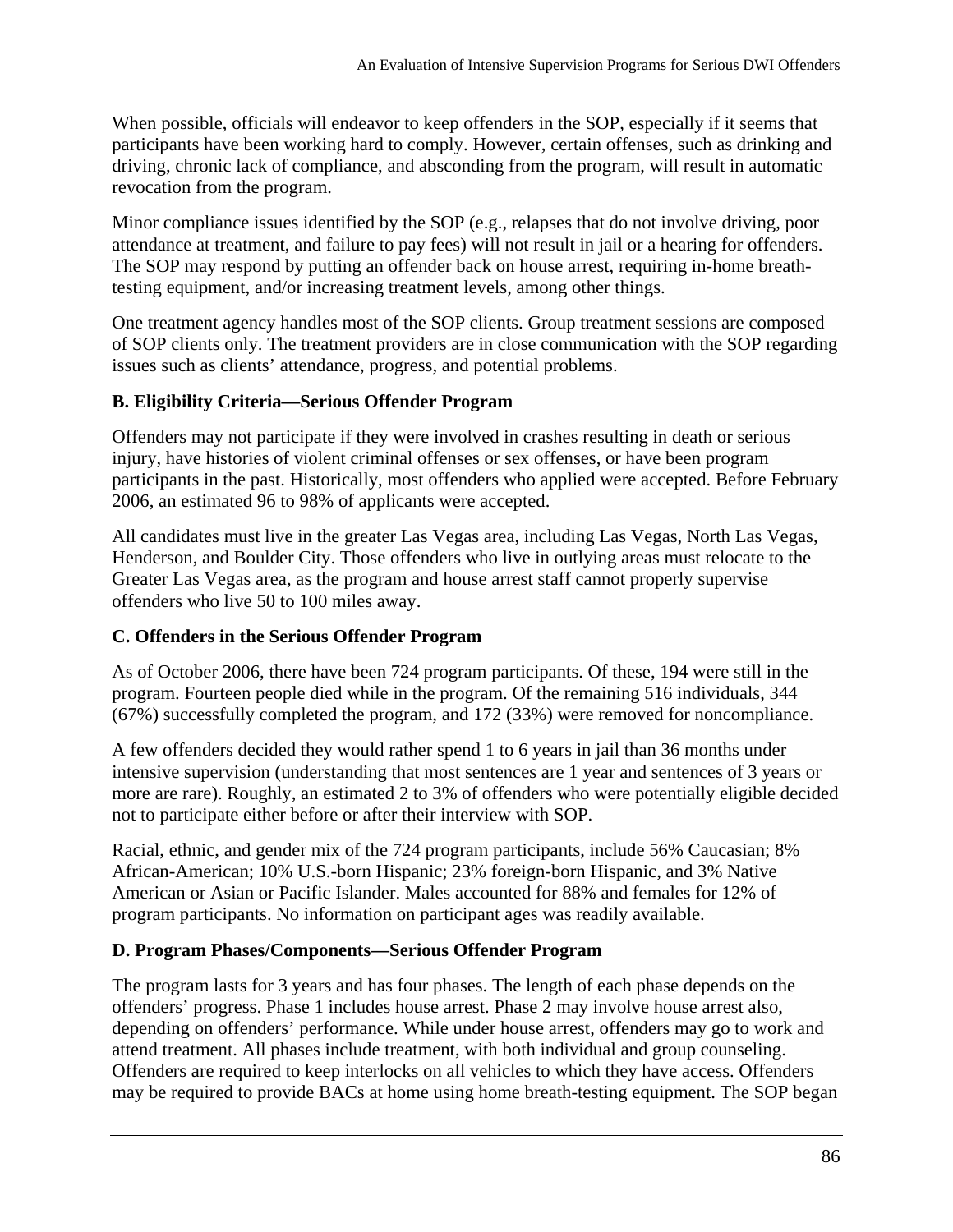using the SCRAM™ on a few offenders starting in late December 2006. They will likely be using it more in the future. Table 12 shows the requirements for house arrest and treatments in each program phase.

|              |                     |                     | <b>Treatment</b>                         |                                               |
|--------------|---------------------|---------------------|------------------------------------------|-----------------------------------------------|
| <b>Phase</b> | <b>Approx. Time</b> | <b>House Arrest</b> | <b>Group Therapy</b><br><b>Frequency</b> | <b>Individual Therapy</b><br><b>Frequency</b> |
|              | $7-10$ months       | Yes                 | Twice weekly                             | Once weekly                                   |
| 2            | 6-8 months          | Possibly            | Once weekly                              | Once weekly                                   |
| 3            | $3-24$ months       | No                  | Every other week                         | Every other week                              |
| 4            | 6-8 months          | No                  | Every 4 <sup>th</sup> week               | Every $4^{th}$ week                           |

#### **Table 12. Elements of Program Phases**

Movement through phases is not unidirectional. Offenders who move from one phase to the next can be sent back for poor performance. Participants who do not get to level 4 can still graduate from the program, provided they have served their 3 years in the program. The majority of clients do not make it to level 4, due to noncompliance, relapse, or other problems. Still, participants are motivated to progress from one phase to the next due to decreasing levels of supervision.

In rare instances, clients will not feel ready to end their treatment at the end of 3 years and will want to continue with the program. The cost of treatment includes up to 1 year of aftercare free of charge. The SOP staff believe that returning clients can be helpful to those still in the early stages of treatment by providing support (e.g., through relating lessons learned) and by representing examples of lives improved by successful completion of treatment.

### **D.1. Treatment—Serious Offender Program**

Treatment most often takes the form of visits to an outpatient facility for both individual and group treatment sessions. In some cases, an offender will be admitted to an inpatient treatment facility. Treatment begins with assessment using standards set forth by the American Society of Addiction Medicine Patient Placement Criteria (ASAM PPC-2R), and using the Diagnostic and Statistical Manual of Mental Disorders, fourth edition (DSM-IV) for diagnosing alcohol/drug abuse/dependence disorders. Treatment providers may also use the Nevada Health Information Provider Performance System (NHIPPS), which is a secured Web site that can be used as a screening tool, evaluation program, and case management system. The course of treatment is guided by the assessment results, and reassessment is ongoing.

Group treatment lasts 75 to 90 minutes. Group sessions include a maximum of 15 people comprised of SOP clients only. The SOP staff feel that isolating its clients benefits participants because relatively less-violent SOP clients are not exposed to clients whose problems may be more severe and because group members have more in common (e.g., the SOP program). They are therefore better able to provide each other with moral support. During the program, SOP clients reportedly come to know fellow group members well, and support from other SOP clients in the group treatment environment is important to the successful completion of treatment for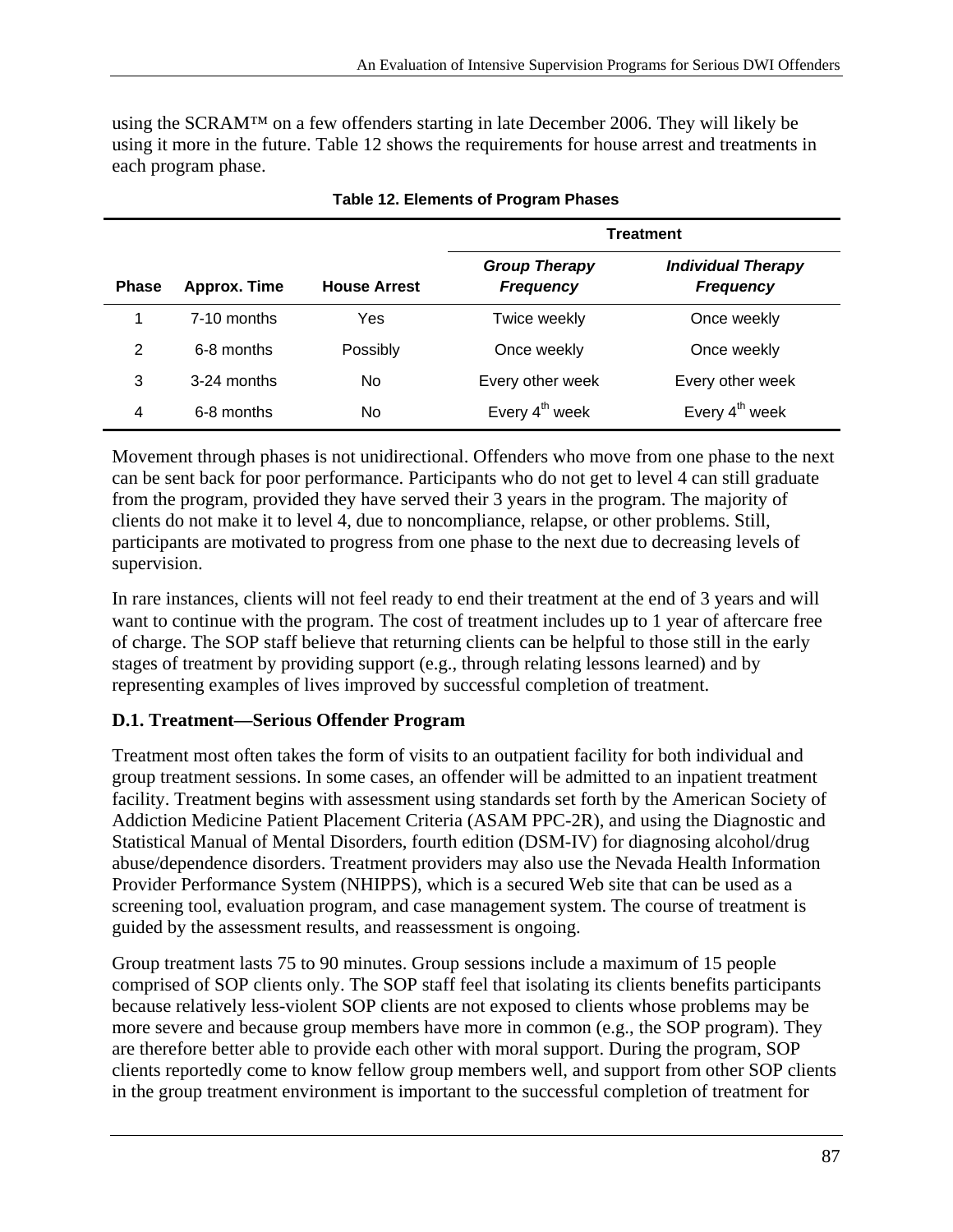many clients. Groups are gender specific. Based on experience, the SOP staff feels that members of mixed-gender groups become distracted by socializing, and that differences in communication styles and approaches to treatment between males and females lead to better results if groups are of one gender.

Individual treatment sessions last about 50 minutes. One-on-one counseling allows treatment providers to address the unique problems of each client and allows offenders to discuss personal issues that they may feel uncomfortable discussing with the group. Staff members who provide individual therapy have master's degrees and some training in mental health.

# **D.2. House Arrest**

Participants are under house arrest during the first phase of the program. House arrest officers visit at any point in the program. Participants must sign a house arrest inmate contract that stipulates house arrest conditions. Offenders must register their residence and telephone number with house arrest officers. Without first notifying and getting consent from the house arrest officers, offenders may not change residence or their telephone numbers. Offenders must also have an operational landline-based telephone for house arrest and for alcohol-monitoring equipment.

Officers gather information about aspects of offenders' daily lives that may affect or reflect sobriety, such as relationships with family and significant others, orderliness of the household, and signs of substance use by others in the household. Officers receive training in identifying attempts at deception. Offenders are instructed to ensure their households are free of illicit drugs and alcohol. Offenders sign a waiver of their right to privacy, which allows house arrest officers to search the premises for drugs, alcohol, or other signs of noncompliance. Officers may extend their search to household trash. House arrest officers also telephone offenders to listen for speech indicating drinking or drug use. They also may visit offenders at work.

Officers will look for signs that an offender has access to a non-interlock-equipped vehicle. Officers may conduct surveillance to determine whether offenders are driving noncompliant vehicles.

House-arrest equipment (which includes ankle bracelets, receivers, telecommunication devices, and sometimes in-home breath-test equipment with cameras) is leased by the county jail from a local house-arrest equipment provider. Use of home breath-testing equipment has made it possible to include offenders on the program who live farther away than would have been practical previously.

# **E. Costs—Serious Offender Program**

Offenders bear nearly all costs of the program, including treatment, house-arrest fees, ignition interlock, and victim impact panels (VIPs). Offenders pay a fee of \$10 a day for 6 months of house arrest (\$1,830 total). Offenders are allowed to pay off the costs over the 3 years of the program. Thirty dollars of the total is the startup fee. A sliding fee is available for those with very low incomes and disabled or elderly clients on fixed income. The fee helps defray the cost to the county of providing house arrest and saves an estimated \$105 a day it would cost to keep the offender in jail. It has been reported that the SOP has resulted in a savings of more than a half million dollars annually to the Nevada Department of Prisons. House-arrest officers will not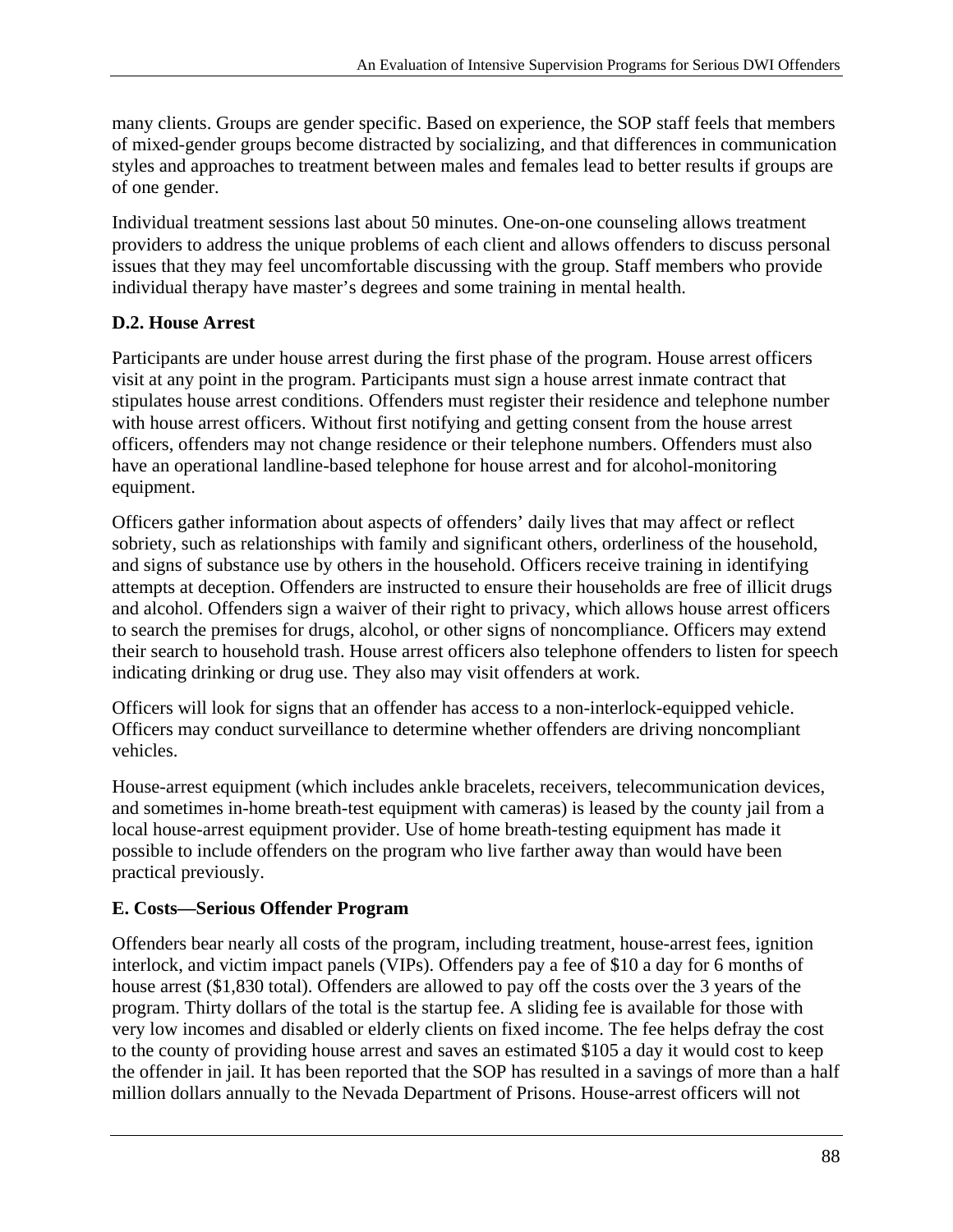arrest clients for nonpayment of fees. They will make payment arrangements with clients because they believe both the offenders and the county are better served by having people in the program than in jail.

In some cases, offenders may be given a discount if the family's income can be shown to be particularly low. The house-arrest division may provide a discount of 50 or 100%. The primary treatment facility may reduce fees from 50% to as much as 80% for the disabled. The SOP may provide discounts of 50 or 100%. Discounts are relatively rare though, and there is a belief that paying for services has the twin benefits of reminding participants of the value (and importance) of the service and reducing discretionary income that could be used to buy alcohol.

### **F. Conclusions—Serious Offender Program**

To summarize, the Clark County, Nevada, Serious Offender Program is a pretrial, diversion program for third-time DUI offenders (within 7 years of a prior DUI offense) that combines a requirement of abstinence from alcohol and other drugs, house arrest, ignition interlock, treatment, attendance at VIPs, and offender responsibility for payment for program participation. The SOP members work closely with the house-arrest agency and the courts to ensure offenders successfully complete the program or receive sanctions for noncompliance.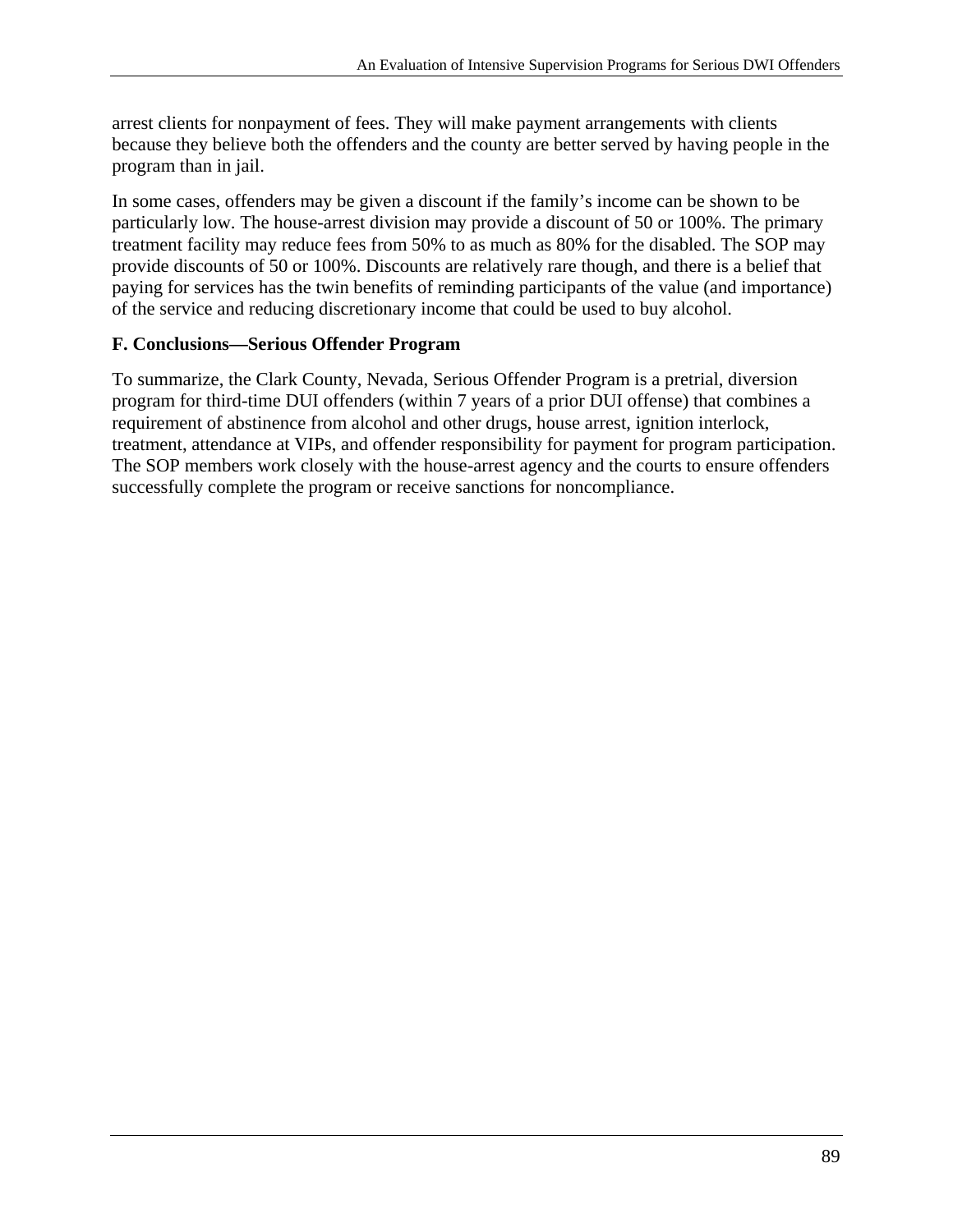## **III. Westchester County, New York, "DWI Enforcement Program"**

The Westchester County DWI Enforcement Program operates out of the Criminal Supervision Bureau of the county's Department of Probation (DOP). Under this program, 14 probation officers from the DWI Enforcement Program manage a caseload of approximately 1,300 cases each year. The probation officers monitor offenders' adherence to program conditions and enforce sanctions for noncompliance. *All* DWI offenders in the county are required to participate in the program or serve a full jail sentence. The length of participation depends on whether the probationer has been convicted of a misdemeanor (3 years) or felony (5 years). The program requires that offenders meet with probation officers, participate in treatment, submit to unannounced drug tests and residence checks with warrantless searches, use an alcohol ignition interlock on the vehicle they drive, attend a VIP, and attend AA or Narcotics Anonymous (NA) meetings. Noncompliant offenders are incarcerated.

Most offenders convicted of DWI in Westchester County accept probation with special DWI/DWAI (driving while ability impaired) drug conditions. Some offenders, however, may choose jail over probation because they view incarceration as requiring less effort and commitment to lifestyle changes and may actually involve less time than participating in the Westchester County DWI Enforcement Program. In either case, the period of incarceration varies depending on the offense. Misdemeanor DWI offenders can be sentenced to up to 1 year in the local penitentiary; however, this is often reduced to 9 months or less for good behavior. Felony DWI can result in a sentence of between 1 and 4 years in a State penitentiary. Parole and other release programs may reduce the period of the sentence, and time spent in minimum security facilities and halfway houses may count toward the time served. Offenders who violate probation can be re-sentenced to the full original sentence, regardless of the amount of time spent on probation.

Nearly all functions of the ISP are performed by the probation officers. They have the authority to issue tickets for DWI and other motor vehicle offenses and to arrest probationers found to be in noncompliance with their program.

# **A. Program Description—DWI Enforcement Program**

After offenders are arrested, a date is set for a court hearing. The time between the arrest and the final hearing varies, but it may take several months before a plea is entered. After the plea is entered, it takes an additional 6 weeks for the probation department to write a pre-sentencing report. Pre-sentence reports provide sentencing recommendations. In all DWI/DWAI drug cases, when probation is recommended in lieu of incarceration, special conditions are recommended. These conditions form the basis of the DWI Enforcement Program. The probation department will recommend that judges impose these conditions, though it is ultimately up to the judge to decide which conditions to impose.

Between arrest and trial, offenders go to jail until released on bail. If they cannot make bail, offenders will remain in jail until their trial. Upon conviction, offenders are not generally incarcerated while they await sentencing. Offenders are generally sentenced to probation. This means that program participants will not generally be incarcerated for any significant time before probation. In a few cases, offenders may be given "Shock Probation," which involves incarceration of no more than 60 days for misdemeanor cases. This happens when offenders do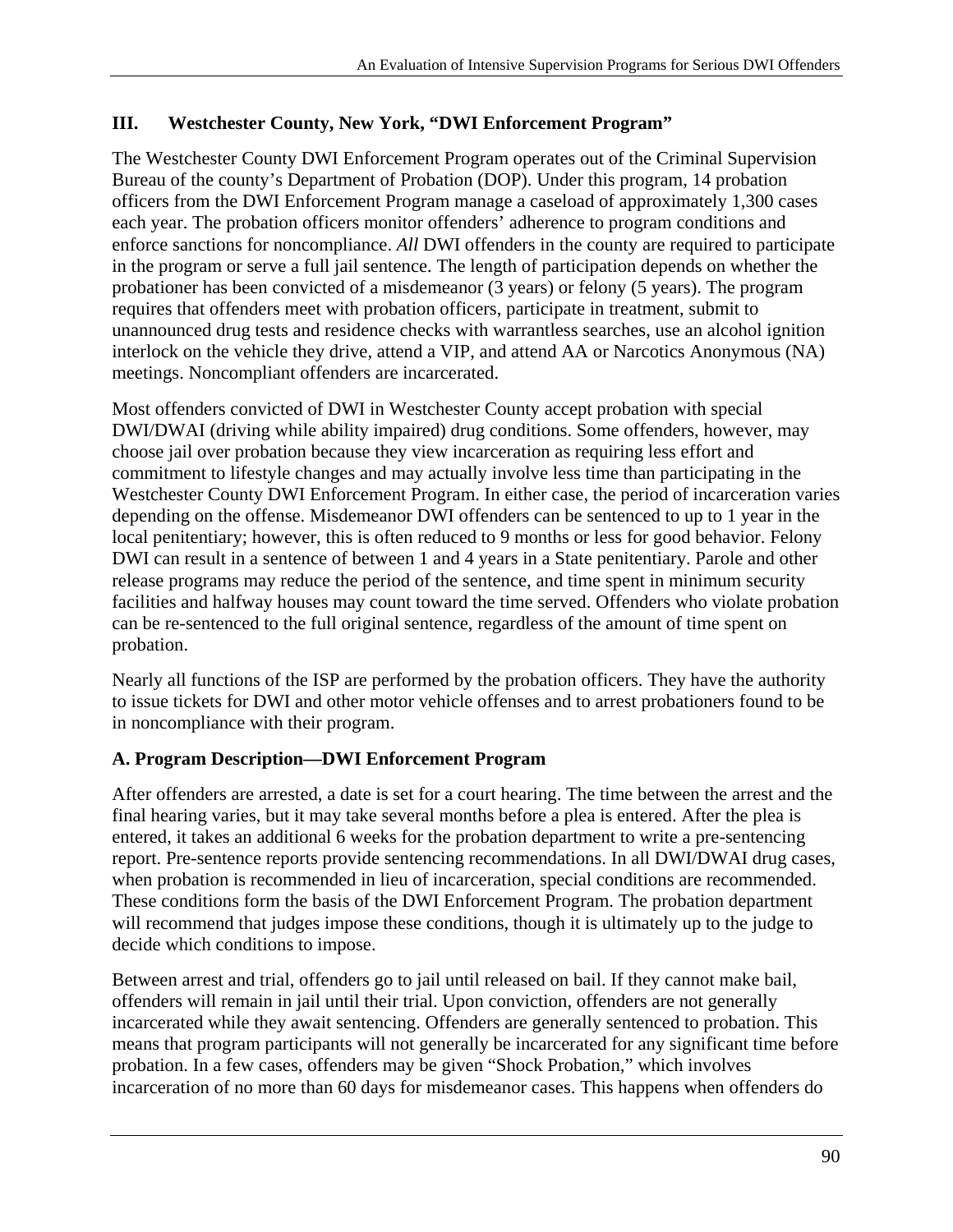not cooperate with the courts or police, when there are unusual circumstances of the crime or multiple crimes involved (e.g., possession of drugs, reckless driving), or if the case involved injuries. Those sentenced to Shock Probation for felony DWI offenses can get up to 6 months incarceration for similar factors, though some of that time may include time served in jail between arrest and sentencing if the offender was not released on bail.

The probation department conducts its own assessment of the offenders' circumstances and needs using an in-house assessment tool called "Correctional Offender Management Profiling for Alternative Sanction" (COMPAS). COMPAS includes three questionnaires that are completed based on an examination of official records and an interview with the offender. The first questionnaire covers criminal history and assesses risk for criminal activity. The second includes questions about an offender's friends, family, finances, residential stability, social situation, employment, education, mental health, substance abuse, and attitudes toward criminal activities. The last questionnaire asks the participants about their ability to avoid problems in the future.

When offenders are first assigned to the program, they meet with their probation officer and the supervisor of the program. In this meeting, offenders are informed of the requirements of the program. Conditions of Probation are read and explained to each offender. The officers and supervisor endeavor to make offenders understand that they will be held accountable for their actions and that failure to comply will result in swift and sure sanctions.

# **B. Eligibility Criteria—DWI Enforcement Program**

All DWI offenders must participate in the program or be prepared to appear before the court on a violation of probation to face incarceration. This includes those convicted of a first DWI offense. Many first-time offenders plead down to a lesser charge of DWAI, so those convicted of a first DWI are generally second-time offenders. It was estimated that 98% of offenders convicted of a first DWI in Westchester County had actually had a prior offense that was reduced. There have also been cases of offenders who had a first offense reduced to a DWAI, and a second offense where they were convicted of a misdemeanor with "conditional discharge," which further forestalls participation in the program. In such cases, an offender would need three offenses before being assigned to the program as part of probation. This is reportedly happening less frequently as new laws are enacted and as judges and other officials begin taking impaireddriving offenses more seriously.

DWI offenders with past convictions for sex offenses or domestic violence are not eligible to participate in the DWI Enforcement Program; instead, they are referred to the Probation Sex Offender or Domestic Violence Units. However, the Special DWI Conditions apply and the DWI Enforcement Unit will assist with surveillance and enforcement of the DWI conditions when requested.

# **C. Offenders in the Program—DWI Enforcement Program**

Approximately 7,000 probationers have been supervised under this program since its inception in 1993. Reportedly, about 85% complete their probation and treatment program successfully. Statistics on demographic characteristics of participants are not available at this time.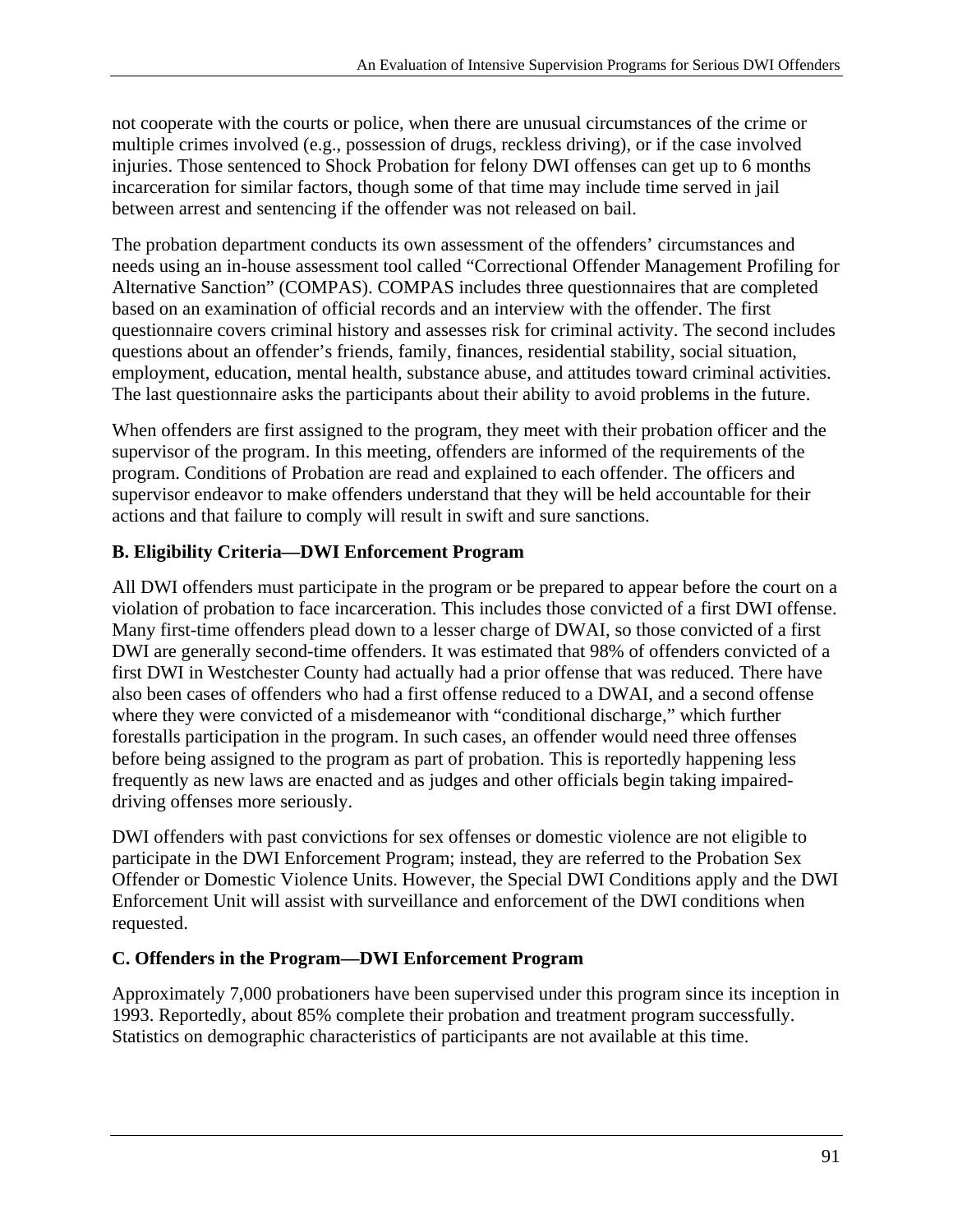## **D. Program Phases/Components—DWI Enforcement Program**

In phase 1, offenders must enter and complete treatment in an Office of Alcohol and Substance Abuse Service (OASAS)-approved program. In phase 2, offenders demonstrate a sober lifestyle for 1 year after completion and participation in a 12-step support program. In phase 3, offenders become eligible for driving with an ignition interlock (based on approval). In Phase 4 supervision requirements continue, but at a reduced level. If evidence of relapse is found, the offender is returned to phase 1.

Probation officers track the progress of offenders through the program using a probationmonitoring program called C-tag. The database can be accessed via the World Wide Web. From the field, probation officers with Personal Digital Assistants (PDAs) with telephone and wireless Internet technology can access C-tag and other information (e.g., interlock data). The database includes demographic information, such as the offender's age, ethnicity, marital status, and number of children. The New York State Division of Criminal Justice Services documents the re-arrest of an offender in the program and notifies the probation department of the new arrest.

## **D.1. Meetings with Probation Officers**

Offenders meet with probation officers between one and four times per month, including residence checks. As offenders progress through the program, the requirements for reporting to probation officers are lessened.

Probation officers in this program only handle DWI cases, including Vehicular Manslaughter or Assault cases. This is reportedly more effective than handling DWI cases along with other types of cases (sex offenses, larceny, burglary, etc.). Probation officers carry arms, as well as handheld breath testers (Intoximeter Alco-sensors) to check for alcohol use by probationers during residence checks. They also have oral fluid and urine-based drug-testing equipment to test for a variety of drugs. Probation officers reportedly have significant experience working with offenders addicted to alcohol and other drugs. All officers are trained in alcoholism/ drug addictions, and a supervising probation officer is credentialed in the field of alcoholism and substance abuse.

# **D.2. Treatment**

Participants must enter and complete an approved New York State Office of Alcohol and Substance Abuse Service (OASAS) treatment program. An offender's initial treatment is based on results of the intake assessment performed by the treatment facilities. Treatment staff will consider an offender's drinking history, including the number of prior drinking and driving offenses, and the nature of the offense.

There are many treatment centers available in the area. Facilities are chosen primarily based upon their proximity to an offender's home or work, though other factors, such as costs and insurance coverage, may also be considered. Cost of treatment varies between centers and as a function of the nature of treatment assigned. Some treatment facilities allow costs to be determined on a sliding scale that is based on the offenders' ability to pay, so that the cost of treatment is not an issue to indigent offenders.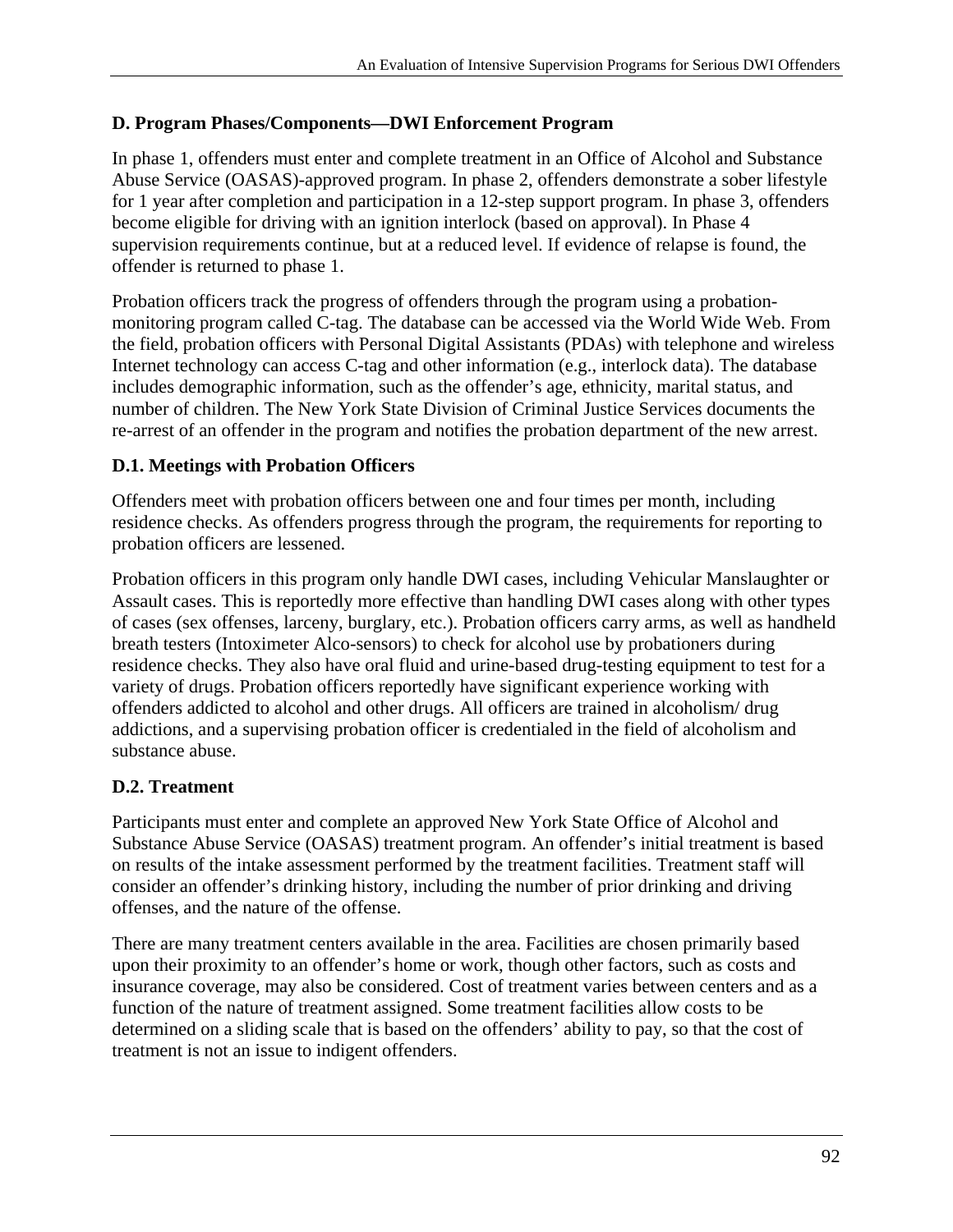The length of treatment will depend on the treatment providers' ongoing assessments of offenders' progress. Treatment providers interviewed said that treatment from one individual to the next varies sufficiently so that it is difficult to describe any "standard" type of treatment for clients from the DWI Enforcement program. Offenders will likely have individual and group counseling. A treatment provider reported that offenders requiring "intensive" treatment will have sessions 3 to 5 days a week for 3 hours per session. Offenders who do not participate in treatment as directed will remain in treatment longer. Offenders are responsible for the costs of treatment for as long as they are assigned to it.

Probation officers monitor offenders closely to ensure they do, in fact, schedule treatment and continue attendance according to the course of treatment established by the treatment facility. Program probation staff and treatment providers report that they work closely with each other. Probation officers have conferences with treatment providers when issues with a given client raise cause for concern. In addition to addiction treatment issues, program staff and treatment providers are concerned about treatment for mental health issues, which is often necessary for program participants.

# **D.3. Operation Nightwatch**

During all program phases, offenders are subject to unannounced evening and weekend residential visits and surveillances. This is referred to as "Nightwatch."

*Residential visits*—Probation officers visit probationers randomly or when there is evidence that offenders are or may be violating the terms of their probation. Evidence may come from reports from friends or family members, or attendance reports from treatment facilities. Visits may occur during the day but happen more often at night because that is when offenders are likely to be drinking. Probation officers will search the premises for evidence of alcohol or other prohibited items or activities. They may also go to known drinking establishments frequented by offenders. They may talk to family members and neighbors. Offenders found to be highly intoxicated will be taken by probation officers and/or ambulance to a detoxification facility in the area. A pair of probation officers may visit from 2 to 25 offenders in an evening depending on the distance to offenders' residences and outcome of visits. Probation officers conduct residential visits in teams of two. The officers are armed and wear bulletproof vests. Probation officers confiscate any and all weapons.

noncompliance will not be tolerated. The program sees an advantage of having probation officers from the DWI Enforcement program make these visits, compared to visits from other officials (e.g., regular police officers), because the probation officers are more familiar with program guidelines, have a greater ability to identify infractions, and are more familiar with the offender and his/her circumstances. Another advantage in having the arrest function contained within the probation department is that the process of determining an arrest is necessary, then arresting the offender and getting him/her before a judge can be accomplished more quickly. This helps get potentially dangerous offenders out of the community faster and communicates to offenders that enforcement of program requirements will be swift. Offenders who are not removed from the program continue with an understanding that noncompliance will not be tolerated.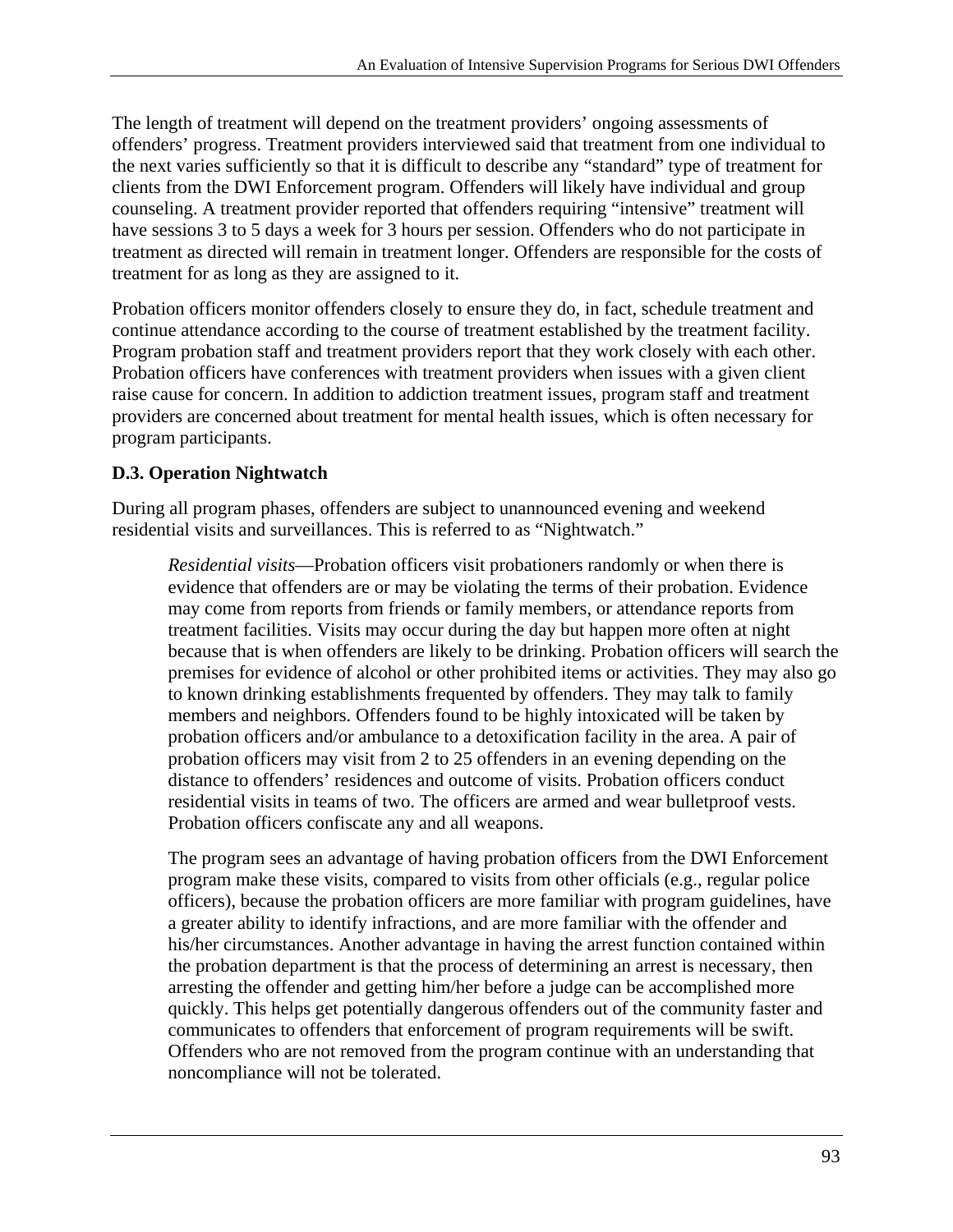*Surveillance*—Surveillance is conducted when probation officers suspect offenders are driving or otherwise violating the terms of their probation. To aid in surveillance, the program uses an unmarked vehicle that has emergency lights and a siren but is unlike typical police vehicles. This vehicle can be equipped with a video camera so that evidence of violations can be recorded. Officers may wait outside offenders' homes, VIPs, treatment facilities, or other places where offenders may go to determine whether offenders are driving. Offenders who are caught driving in violation of their conditions of probation are ticketed and/or arrested by probation officers.

# **D.4. House Arrest**

Electronic home monitoring is used for cases where late-night alcohol testing and/or curfew are required. Sometimes the assignment of electronic monitoring occurs because of the presentence investigation. More often, it is imposed because of a violation of probation. Electronic home monitoring generally lasts from 6 months to 1 year and, in rare cases, may be extended for noncompliance. The electronic device used is a standard house arrest ankle bracelet. Sometimes, electronic monitoring also requires use of a home breath-testing device that communicates test results by telephone. Some devices include GPS technology for tracking offenders' movements and location. Electronic home monitoring is used rarely in Westchester County. Reportedly, 51 offenders use home monitoring, and approximately 20% of those are DWI offenders. This suggests that only about 10 of 1,300 DWI offenders in Westchester County were using electronic home-monitoring equipment.

# **D.5. Driver's License Sanctions**

Drivers' licenses are suspended by the DMV as part of the penalty for the drink-driving offense. In misdemeanor cases, offenders can be considered for full license reinstatement 1 year after the completion of treatment (except when there are injuries or children are in the vehicle). For hardship cases, judges can assign an offender a 1-year conditional license immediately after treatment is completed. Such a license requires use of an interlock during that year. In felony cases, offenders must demonstrate 1 year of sobriety after completion of treatment. After that year, offenders are eligible for conditional license reinstatement with an interlock device for the duration of their original sentence unless a judge orders otherwise.

Offenders may be granted "Travel Permits" that allow them to travel out of the county for business, family emergencies, or (less frequently) family travel. In such cases, probationers must show that travel will not interfere with their treatment.

When a license is initially suspended, the probation department works with the DMV to enter a "Probation Prohibit" into the offender's driver record. This prevents the offender from reinstating the license without a letter from the probation department indicating that it has no objection to reinstatement. "Conditional" licenses are also blocked by the "Probation Prohibit."

To reinstate their licenses, offenders must meet requirements of both the DMV and the probation department. The probation department's requirements are reportedly more stringent than those of the DMV. Once probationers have met the requirements of the program, the probation department will consider lifting the "Probation Prohibit."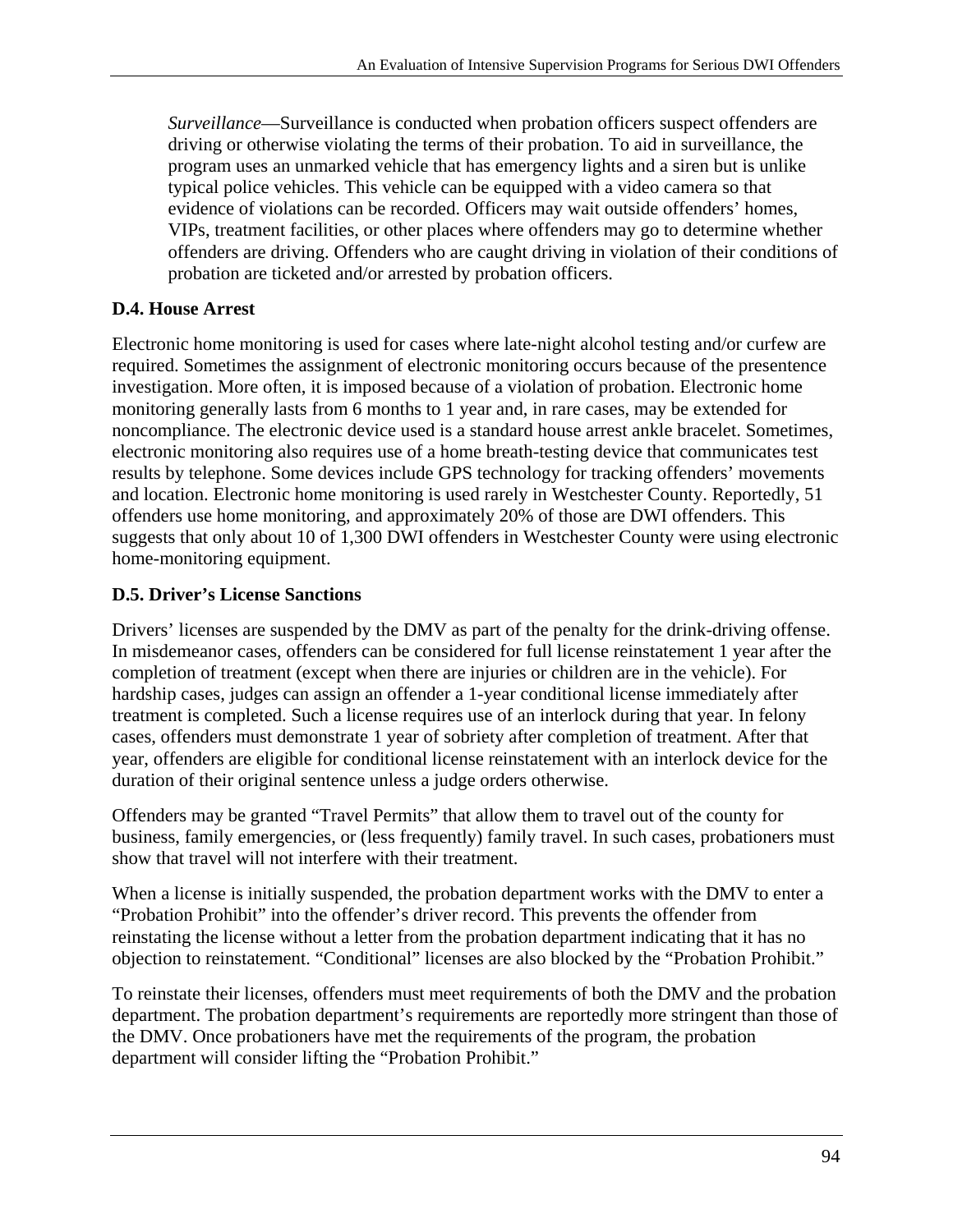## **D.6. Alcohol Ignition Interlock Devices**

Misdemeanor cases can be approved for ignition interlock during the first year after completion of treatment if offenders can demonstrate hardship. They must still demonstrate sobriety during that year, as required by the program. Interlock use is mandatory for all felony cases if they desire to drive after meeting program guidelines. The program requires that drivers who are reinstated have an ignition interlock on any vehicle that they drive. At last count, there were 360 current and former probationers assigned to use the interlock.

The county has three companies that install and maintain ignition interlocks: Dräger, National, and Interceptor. The first two companies have been established a relatively long time. The third (Interceptor) is fairly new and offers some features that are not part of traditional interlock systems. These new features include a digital camera, which takes a wide-angle picture of the person blowing when the sample is taken; remote data upload via cellular phone signal after each sample is taken; GPS receivers that record the location of the vehicle when the sample is taken; and e-mail alerts to probation officers when a violation has been recorded. Interceptor maintains a Web site that allows probation officers to view offenders' data via the Internet, including pictures of the sample provider, BAC data, and maps showing the GPS location for each sample. Probation officers carry PDAs with Internet access, so theoretically, they can receive an e-mail report of a violation while in the field, go to the Web site and determine the location of the vehicle, and go to the site to investigate before the offender leaves.

All three providers download data monthly, and those data are available to probation officers online. All three interlock companies contract with companies that specialize in automotive audio and security systems. These companies handle all installation, maintenance, and data downloading. The companies schedule blocks of time, generally a half or a full day, once or twice a month, to handle interlock clients only.

Historically, one probation officer handles the cases in which an offender is assigned an interlock. This officer serves as the interlock expert for the program. He has experience reading and understanding interlock data so that he can discriminate between serious problems requiring immediate attention and issues that are not true problems (e.g., alcohol readings due to mouthwash). Recently, the number of cases involving the interlock exceeded the caseload of this officer; therefore, other officers have been assigned to probationers who have interlocks. The original "interlock officer" provides assistance to other officers in handling interlock issues.

As stated, offenders report to their interlock provider once every 30 days to have data downloaded from the device. The probation officer is immediately aware if an offender fails to appear for a scheduled download because the officer is present for the offender's appointment with the interlock provider. The probation officer's experience has been that violations most often occur in the early stages of the offender's time on the interlock. One advantage to being present when data are downloaded is that the probation officer is forced to look at the data at that time. Although it is possible to look at the data later, this option prolongs the process, instead of dealing more swiftly with any problems.

# **D.7. Random Drug Testing**

Both regular and random drug and alcohol testing is required for all offenders. Probation officers carry equipment for conducting urine and oral fluid tests during residence checks.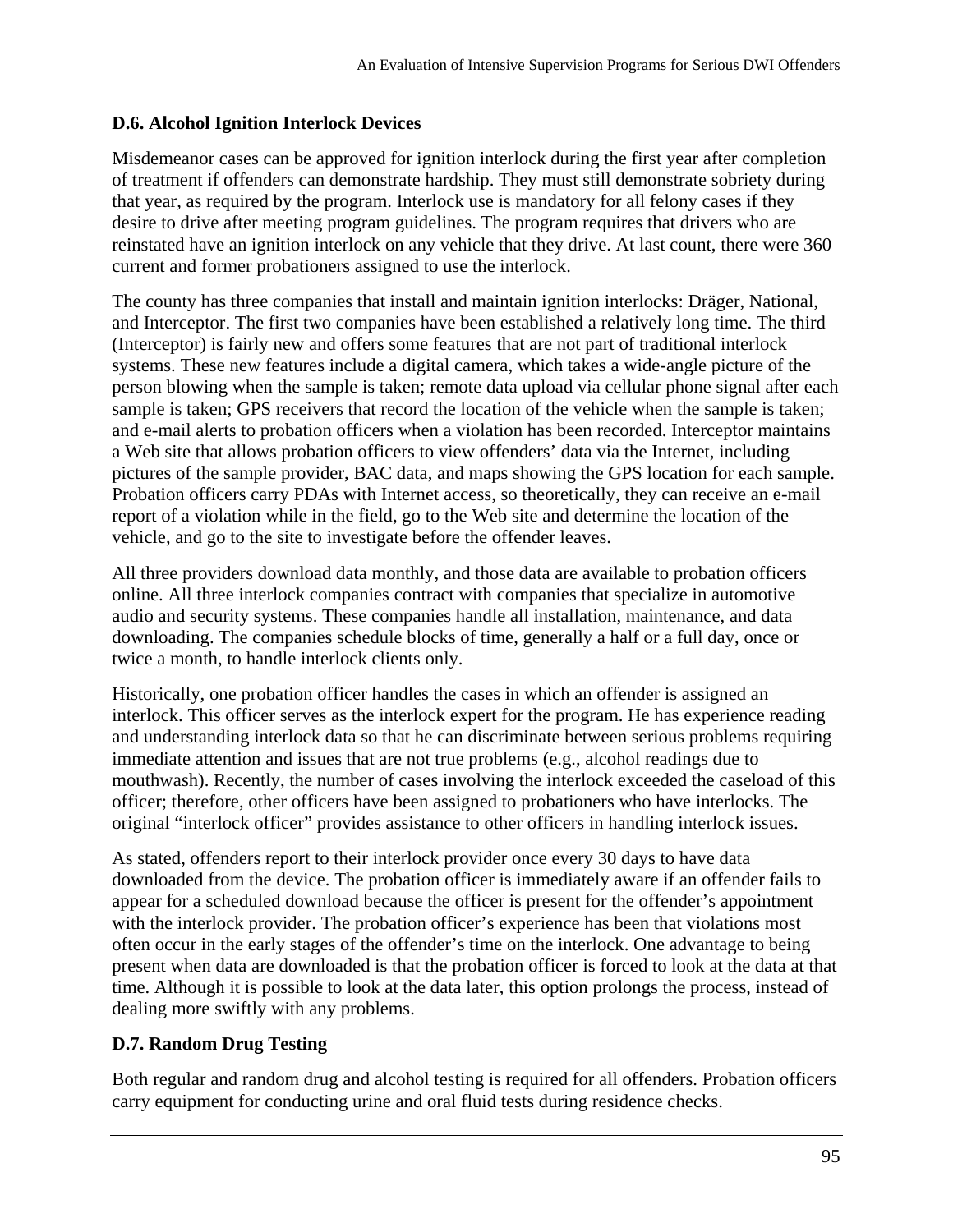### **D.8. VIPs/AA/Community Service**

All offenders are required to attend a VIP. The program is run by the probation officers of the DWI Enforcement Program. A \$25 donation to Mothers Against Drunk Driving (MADD) is required for those who attend. There is a separate VIP for Spanish speakers.

Program participants are required to enter, participate, and complete an AA or NA 12-step support program and demonstrate a sober lifestyle for 1 year after completion of that program. They are encouraged to continue with that program after probation.

Community service is sometimes imposed as a condition of probation, based on the facts of a particular case and as sanction for violation of probation conditions.

#### **E. Costs—DWI Enforcement Program**

Much of the cost of running the program comes from county funding of the probation department. Some funding comes from the State. Offenders pay fines and court fees at time of sentence. Program participants pay an administrative fee of \$30 per month to be in the program. This fee is in place for the duration of offenders' sentences. Offenders pay for the cost of treatment, which varies between facilities, and sometimes involves a sliding scale based on offenders' ability to pay. Offenders pay for the costs of the interlock, which varies between providers, but is roughly \$90 per month.

### **F. Conclusions—DWI Enforcement Program**

The DWI Enforcement Program in Westchester County, New York, is a comprehensive resource-rich program with specialized probation officers, trained in alcohol and substance abuse addiction, with authority to issue tickets, conduct warrantless searches of offenders' homes, and make arrests. The four-phase program encompasses treatment, sobriety, reinstatement of driving privileges with ignition interlocks when appropriate, and intensive supervision that gradually declines when offenders have met program requirements.

The DWI Enforcement Program staff believe a key to their perceived success is their ability to encourage but also enforce program compliance. A central philosophy of this program is that it is necessary to maintain a "balanced" approach to handling DWI offenders by offering help, in the form of treatment and guidance, while making it clear that lapses of compliance will not be tolerated and will result in speedy court intervention with swift and certain sanctions.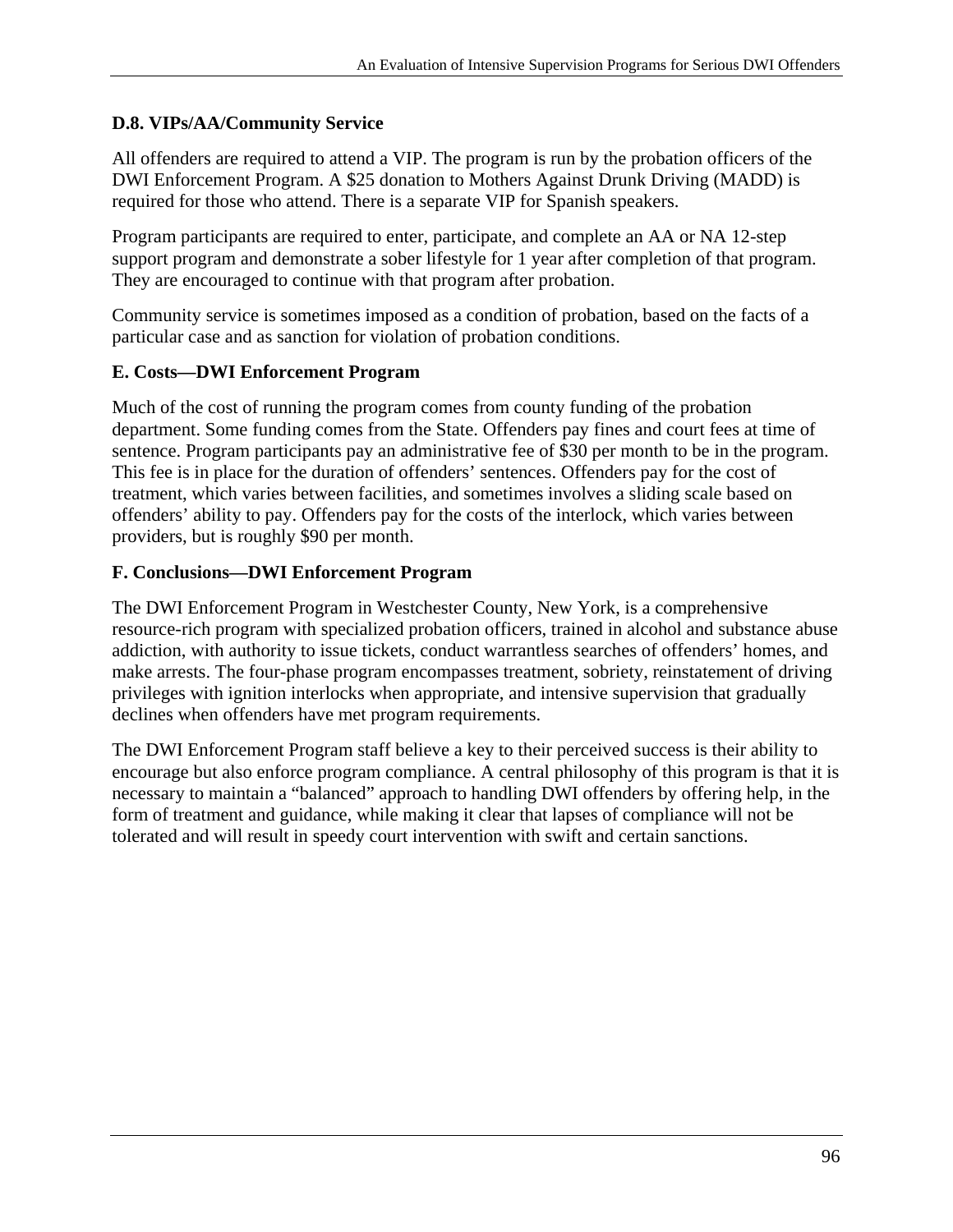### **IV. Driving Under the Influence of Intoxicants (DUII) Intensive Supervision Program (DISP), Multnomah County Circuit Court, Portland, Oregon**

Judge Dorothy Baker developed and implemented the program in 1998. Originally, it was limited to those with three or more offenses but was expanded in 2001 to include second offenders. This comprehensive, 3-year program requires intensive probation and close monitoring through in-office meetings and tracking via the Oregon violations' computerized databases and built-in punishments and rewards. The incentive for participation is reduced jail time. Offenders spend only 1 to 3 days in jail as they begin the program. Refusing DISP can lead to 60 days or more in jail, depending on the district attorney's request. Reduced jail time by participating in DISP has the added benefit of allowing the defendant to keep his/her job, which would likely not happen with an extended jail time. DISP defendants do not serve additional jail time unless they violate the conditions of probation. This is a voluntary program. To be eligible, offenders must have no arrests for violent crimes, and they must have been arrested for DWI at least twice in 10 years.

# *A. Process Description—DISP*

The DISP is characterized by active involvement of judges in working with the offenders (a requirement for regular review hearings; sanctions tailored to individual offender needs; electronic monitoring [ankle bracelet and a telephone-based remote alcohol-testing device]; testing for drug use, if indicated; court-mandated treatment; and some form of intensive probation or court-based tracking). The unique features of this 3-year program are the mandate that offenders sell all vehicles they own and the requirement to submit to polygraph tests. The relatively long probation period (typically 3 years, but it can be 6 years or longer) and the frequent, uniform contact with the probation officer (typically monthly) and the judge (twice a year) provide a lengthy period of oversight and are integral to the structure of this form of sentencing. Sobriety is mandatory and usually a REAM device is also mandatory for part of the probation period.

# *B. Eligibility Criteria—DISP*

Although entry is voluntary, once offenders have entered DISP, they are required to complete the program. Typical program participants have had two or more DUI offenses. Offenders with violent offenses, such as assault or armed robbery, are excluded. Offenders must have entered a straight guilty plea to be eligible, and offenders must agree to all of the sentencing program requirements.

# *C. Offenders in the Program—DISP*

Originally limited to offenders with three or more DUI offenses, the program has expanded to include all repeat offenders. The DISP has an impressive record: At the end of May 2004, 357 offenders had successfully completed the 3-year program and stayed off probation an average of 406 days. Only 10 graduates (0.7%) had reoffended. Court statistics indicate that the overall recidivism rate, including those who did not complete the program, is 12.5%—much lower than comparable groups.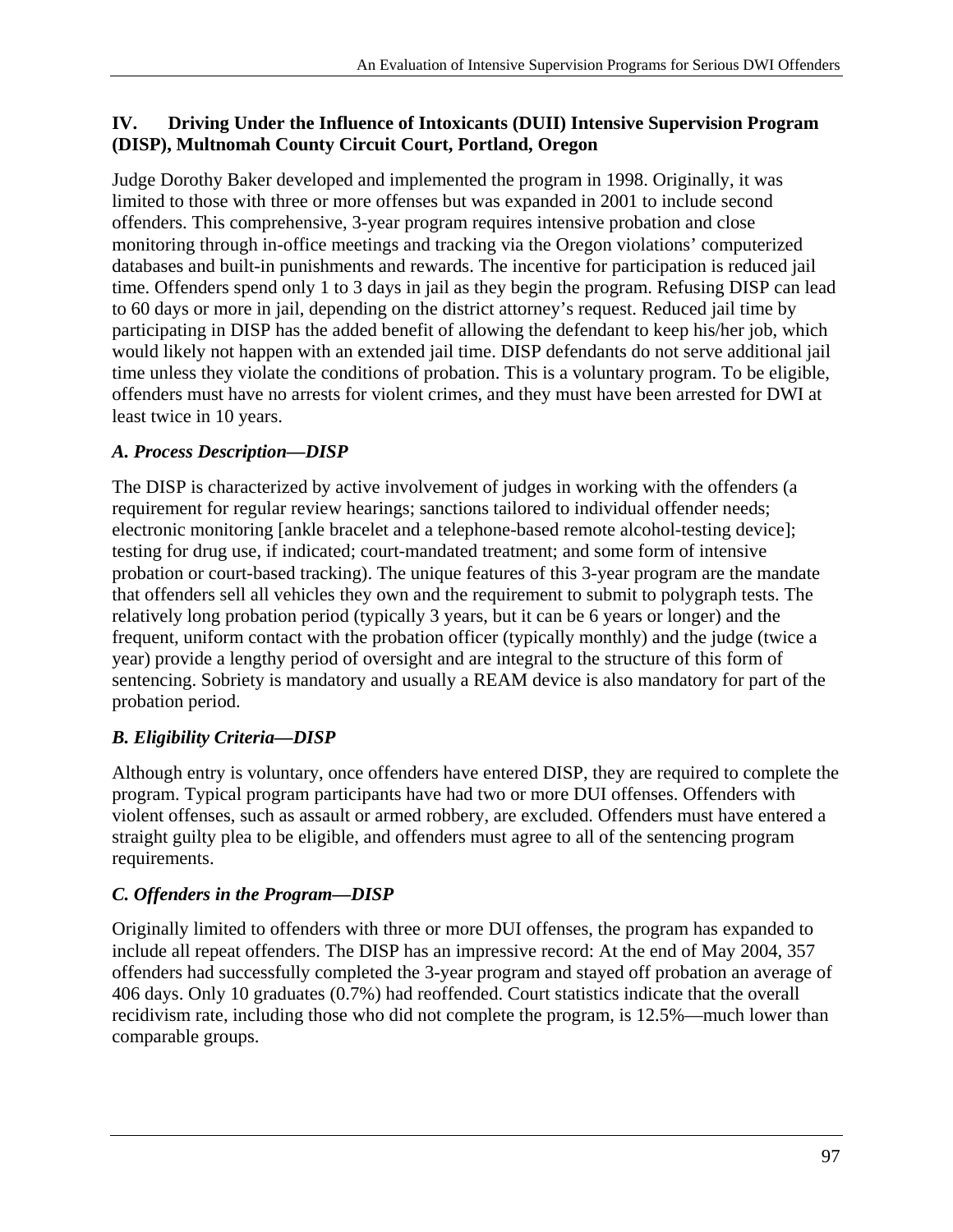# **D. Program Phases—DISP**

The five goals of the DISP attempt to influence thinking and produce behavior changes that will reduce recidivism, increase quality of life for offenders, and decrease risk to the community. These include honesty regarding slips in drinking, drug use, or driving; zero tolerance of alcohol and drug use; zero tolerance of driving while suspended; mandatory treatment; and payment of monetary obligations, including court costs, fines, and cost of monitoring and treatment.

Offenders in the DISP receive similar initial sentences, based on the number of prior DUI offenses. The intervention components of sentencing include electronic monitoring, sale of all offender-owned vehicles, a short initial jail sentence, zero tolerance of alcohol or drug use, payment of fines, treatment, full-time employment, and complete honesty with the court. These probation requirements include regular verified through administration of random urine screens, hair follicle testing for drugs, polygraphs, and frequent contact with their probation officer or case manager (monitor). The conditions of probation are enforced by increasing sanctions for each probation violation. During the study, two judges have presided over the DISP.

Following DISP sentencing, offenders are required to attend monthly meetings with their monitor, during which offenders must provide documentation of work, 12-step meeting attendance, and treatment attendance. They are asked about any recent use of alcohol, other drugs, and about driving.

The monitor conducts initial assessments and refers the offender to treatment after release from custody. Treatment for DUI is legislated in accordance with the Oregon DUI statutes and the relevant Oregon Administrative Rules. Placement follows the uniform standards established for treatment of offenders by the Oregon Department of Human Resources. The usual outpatient treatment consists of group therapy for 3 to 6 months.

In years 2 and 3, compliant offenders who have met all the DISP conditions are transferred from intensive probation to modified enhanced bench probation supervision. All DISP participants meet with a monitor monthly while on probation. Every 6 months, all offenders complete a polygraph test (during which offenders are asked about alcohol and drug use and driving). Consequences for failed polygraph tests are determined for each case by the judge. Offenders are also required to verify employment and pay all fees, fines, and assessments.

they are authorized to receive a limited license after one year. Defendants are required to sell their vehicles and provide proof of the vehicle sale. Defendants are not allowed to sell or transfer vehicles to family members. Monitors also verify the vehicle ownership status for each defendant using the Oregon DMV Registration database. Electronic monitoring includes both an ankle bracelet and a telephone-based remote alcohol testing device. The bracelet provides verification of an offender's presence within the immediate vicinity of their residence. Offenders submit schedules that permit them to leave for all legitimate activities, such as work, counseling, court hearings, doctors' appointments, etc. Otherwise, offenders are required to stay home except for a few hours each week for shopping and assorted personal activities. DISP participants are subject to a 3-year drivers' license suspension; however, if they are compliant with the program and demonstrate a need to drive under specific circumstances, they are authorized to receive a limited license after one year.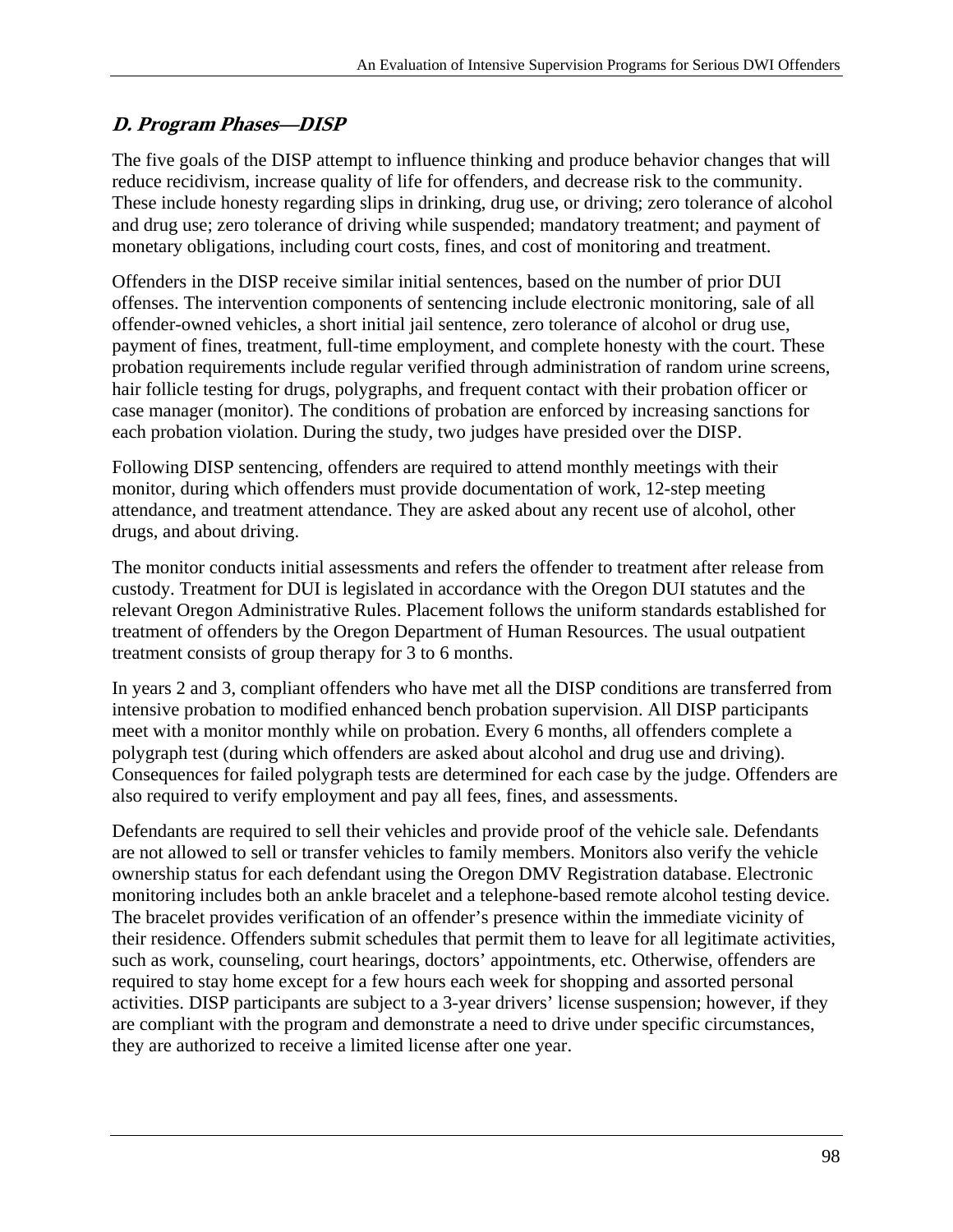Alcohol consumption is monitored using a "BI SOBRIETOR" connected to the home telephone. The device uses voice verification, fuel cell alcohol testing, and other security technologies to ensure proper identification of the person being tested and accurate testing of blood alcohol levels. The alcohol testing occurs several times daily at random intervals or upon demand. The monitoring center computer places a telephone call to the offender's home and summons the defendant to blow into the Sobrietor by emitting an electronic siren. When an alcohol test returns a nonzero result, the monitoring center notifies the local Sentinel office. That local office immediately reports that information to DISP staff, who contact the offender and direct them to report immediately to the court. If the offender does not report to the court, an arrest warrant is issued. DISP requires a minimum of 45 days of electronic monitoring, but many offenders receive 60, 90, or 120-day sentences to electronic monitoring, depending on the number of prior convictions. At the discretion of the judge, extra days of electronic monitoring may be added at any time during probation for noncompliance. Jail and electronic-monitoring sanctions typically applied to offenders in the DISP are determined according to the number of previous DUI offenses. For a second offense, the offender spends a weekend in jail and has 90 days of electronic monitoring. For a third offense, they receive 5 days in jail and 90 days of electronic monitoring. For a fourth offense, the sentence is 8 days in jail and 110 days of electronic monitoring. For a fifth offense, the offender stays in jail for 10 days and has 130 days of electronic monitoring. For a sixth plus offense, the placement in the DISP program and sentencing sanctions are at the discretion of the judge.

# *E. Costs—DISP*

Most of the costs of DISP are billed to the offenders, except for the cost of incarceration. These costs include fines for treatment services and charges for electronic alcohol monitoring. The **maximum** penalty for a repeat misdemeanor DWI is 1 year in jail, a \$5,000 fine plus costs and assessments, a required alcohol and drug education or rehabilitation program, and attendance at one VIP session (\$10 fee). Maximum penalties for a felony DUI are 5 years in prison, a \$100,000 fine, and treatment and rehabilitation programs assigned for misdemeanor charges. Offenders pay from \$25 to \$40 per week for treatment, unless indigent. Providers may impose additional fees according to a sliding scale. All electronic-monitoring services and equipment are contracted through a private vendor, whose staff monitors the equipment, trains defendants to use the equipment, and tracks individual offender compliance. Offenders pay all costs and fees for electronic monitoring directly to the private vendor.

# **F. Conclusions—DISP**

The desired effect of this program on public safety is to reduce repeat DWI offenders' rates of recidivism. The DISP is designed to change drink-driving behavior and to maintain these changes over the 3-year program, with the expectation that these lifestyle changes will become permanent. The requirement of obtaining/maintaining employment and dealing honestly with the court (e.g., taking personal responsibility) reinforces these prosocial behavior changes. This approach has much in common with DUI and drug courts: frequent judicial monitoring and close supervision; treatment; and the Community Reinforcement Approach to reducing substance use, which uses social, recreational, familial, and vocational reinforcers for positive behavior changes. By following a set protocol to *earn* the reduced sanctions (i.e., appearing in court on set dates to petition for forgiveness and providing proof of adherence to the court ordered-program),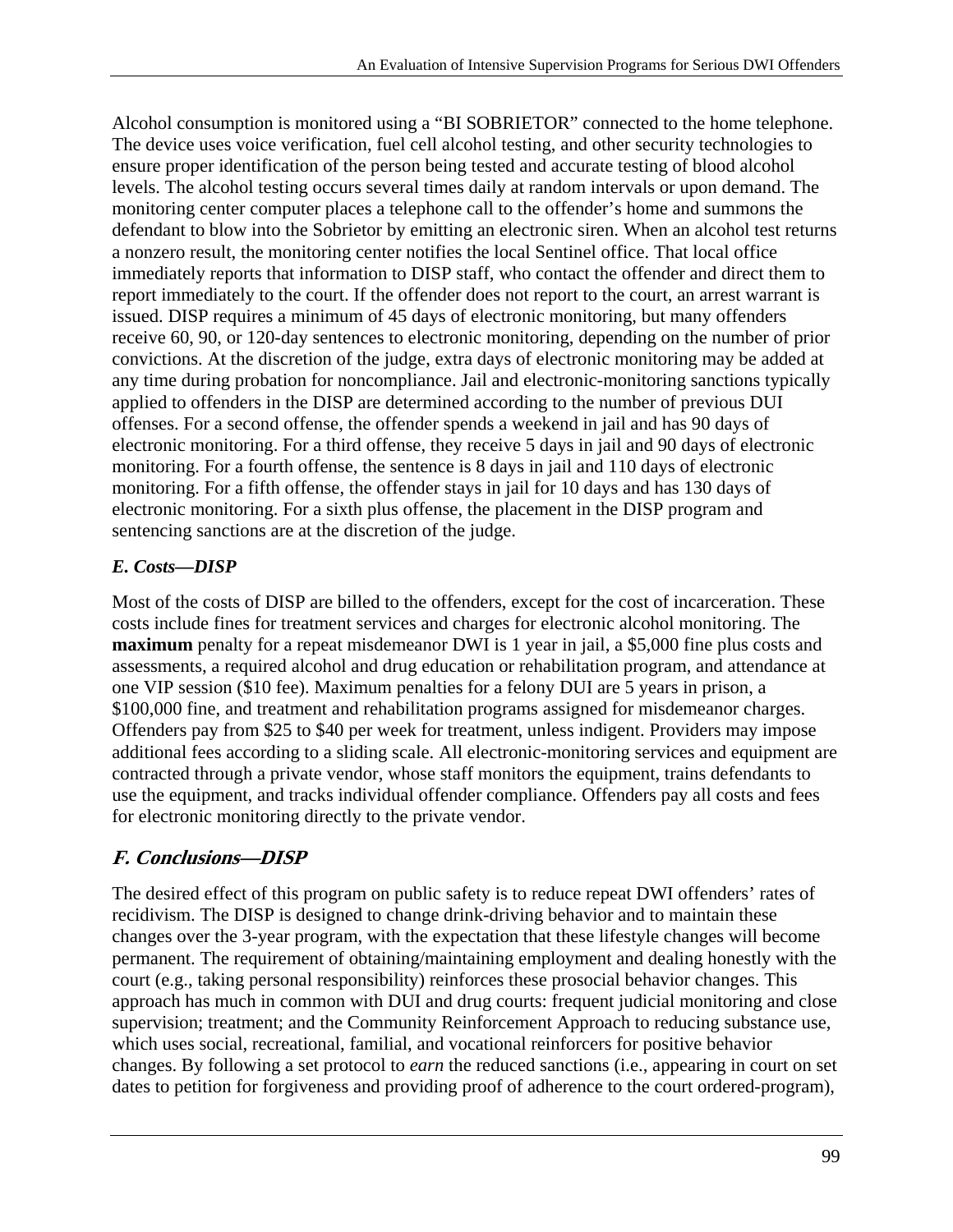these offenders are taking responsibility for their actions. The DISP provides goals for offenders and insists that they take an active role in their own cases. It encourages them to positively change their lives by providing structure, support, and direction from a judge who stays involved with them personally over an extended time.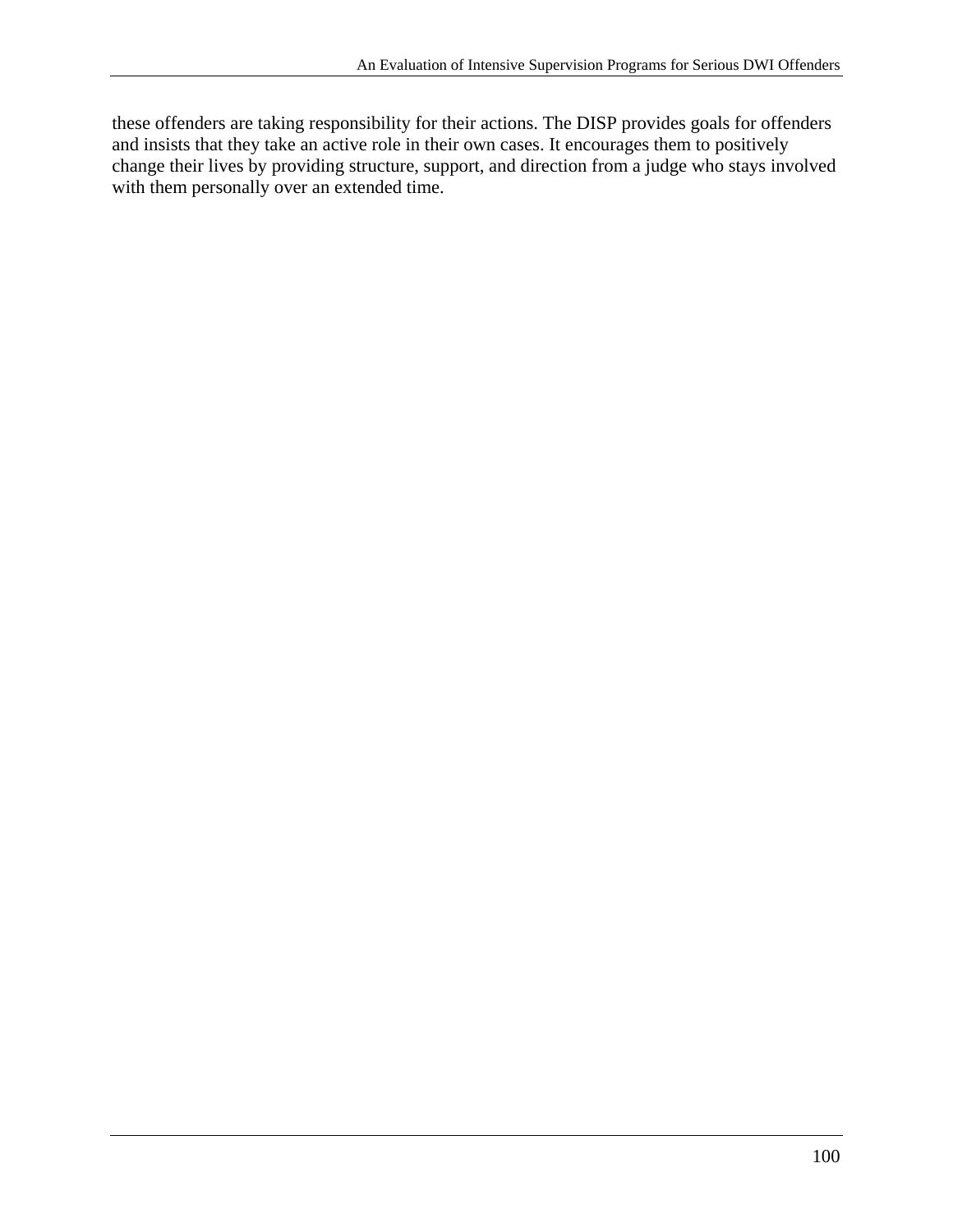# **RURAL ISP CASE STUDIES**

## **I. South Dakota, "24/7 Sobriety Project"**

The South Dakota 24/7 Sobriety Program is aimed toward repeat DWI offenders and similar offenders who have had repeated convictions related to alcohol abuse. The judge uses the 24/7 program as a condition of bond or sentencing during the offender's hearing. Depending upon the circumstances, judges may also require these offenders to undergo treatment, attend VIPs, and/or perform a certain number of hours of community service. The only alternative to the 24/7 Sobriety Project is to serve jail time. No data are available that indicate how many offenders chose not to participate in the program.

The 24/7 program was pilot tested in Minnehaha, Pennington, McCook, and Tripp Counties in South Dakota beginning in January 2005. A compliance rate of 99% was reported for the pilot test. The average period that an offender participates in the 24/7 program is 4 months, if the offender tests clean. The program coordinator reports that it is currently operating in 57 of the 67 counties in South Dakota.

## **A. Program Description—24/7 Sobriety Project**

Each offender is assigned to a parole agent or law enforcement representative. All offenders must agree to the following:

- Twice daily preliminary breath tests around 7 a.m. and 7 p.m.
- Urinalysis tests when directed (usually every 10 days).
- Drug patch testing (every 10-20 days or so).
- Pay for each assigned test: \$1 for each breath test; \$5 for each urinalysis test; \$40 for each drug-patch test.

Offenders who cannot appear for the twice daily breath tests (because of their working hours; because of the distance they must travel in rural counties; and other legitimate reasons) must agree to wear the SCRAM™ ankle bracelet instead. The SCRAM™ records any alcohol consumption via alcohol vapor through the skin every 60 minutes. If offenders use the SCRAM™, they agree to pay \$5 a day to cover the rental costs. All collected funds go back to the specific county treasury. SCRAM™ failures are treated the same as breath-test failures: the offender goes back to jail.

Offenders also sign agreements to do the following:

 Not possess or consume any controlled drug or substance (including marijuana), nor be knowingly present where other persons are doing so.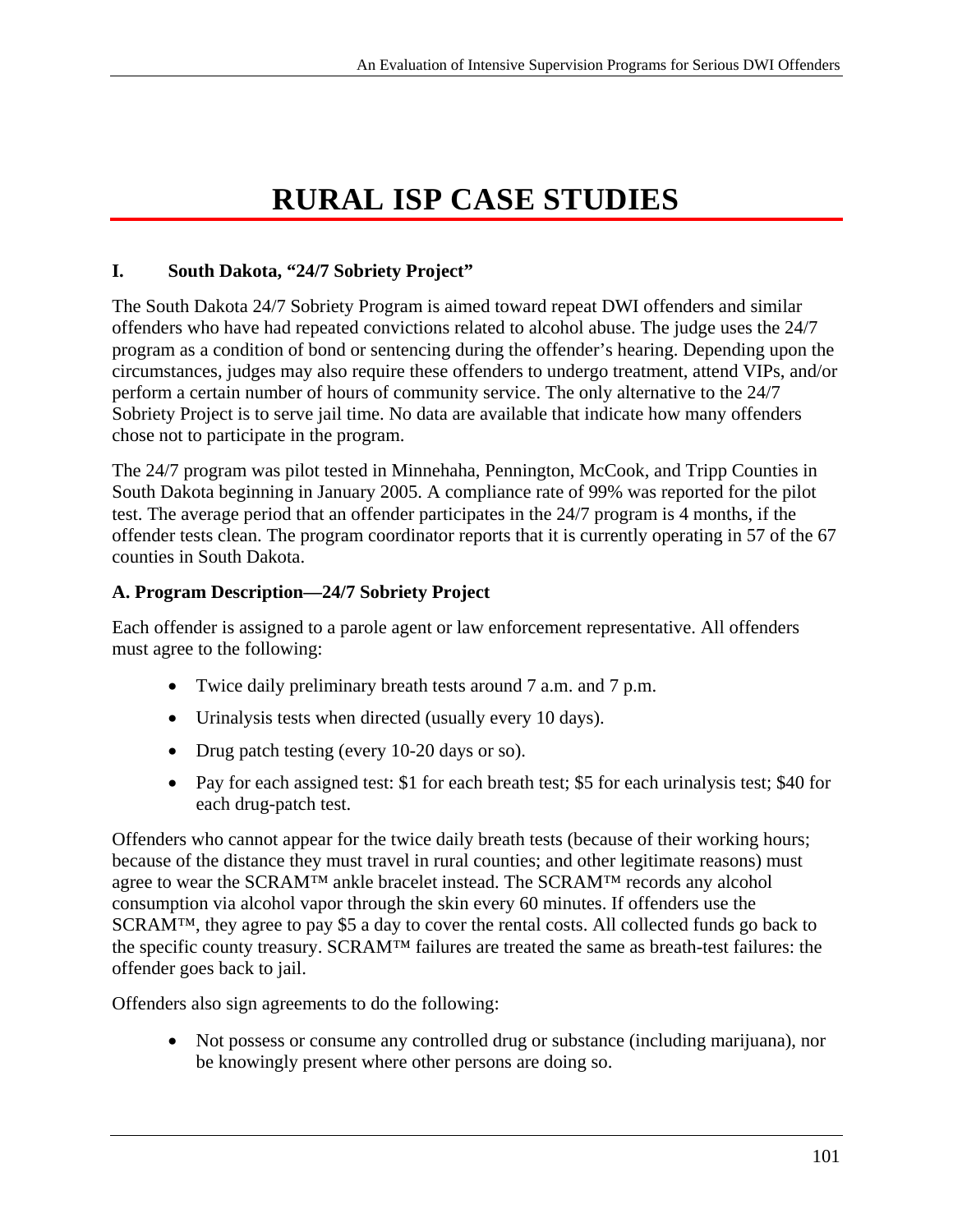- Not consume alcohol nor enter a bar or establishment where alcohol is offered for sale and consumption on the premises.
- Not consume any of the following for a period of at least 30 minutes before the preliminary breath test: mouthwash, toothpaste, cough syrup, carbonated beverages, and food or tobacco products.

# **B. Eligibility Criteria—24/7 Sobriety Project**

Offenders with at least one prior DWI conviction within the past 10 years are eligible for the 24/7 program. Offenders under these circumstances are normally sentenced to jail but can avoid some jail time if they agree to the 24/7 program: no alcohol; no visiting bars; and alcohol breath tests each day at 7 a.m. and 7 p.m. If the offenders have indications of other drug abuse, the judge can include periodic urinalysis tests and drug-patch tests. If offenders skip or fail any of the tests, warrants for their arrest are issued and they are sent back to jail to serve their original sentence.

Some of the more egregious offenders (three or more priors) may serve some jail time up front and then be assigned to the 24/7 program. The program also takes some domestic violence offenders, public intoxication offenders, and some fitness for child custody offenders.

# **C. Offenders in the Program—24/7 Sobriety Project**

A report by Mountain Plains Evaluation (January 2007) summarized an analysis of 24/7 offenders from 14 South Dakota counties. The data set included information on 1,074 offenders. More than half (52%) of the offenders were serving their second DWI conviction, and more than a third (36%) were serving their third DWI conviction. About 108 offenders (10%) had four DWI offenses. An overwhelming 95% were assigned to the 24/7 program before trial. Minnehaha and Pennington Counties accounted for almost two-thirds (63%) of the offenders. The average age of the offenders was  $35 \div 10$  years s.d.). The youngest offender was 20 and the oldest was 81. More than a third (37%) of the offenders were younger than 30.

Reportedly, the offenders showed up and completed 165,456 tests (99.8% of the time) and missed or "no-showed" on 766 occasions. Of the 766 misses, 407 were for legitimate excuses. Offenders passed 99.3% of the breath tests. Of the 341 offenders who failed at least one test, 277 (81%) failed one or two tests.

# **D. Program Phases—24/7 Sobriety Project**

The offenders averaged 111 days in the 24/7 program, and all were scheduled to take alcohol breath tests twice per day.

# **E. Program Costs—24/7 Sobriety Project**

Because the offenders are paying for the breath tests and drug tests, the 24/7 program is reportedly self-sufficient. The South Dakota State 24/7 Coordinator reports that the program has saved 320,000 days in jail at \$70 per day. Reportedly, two of the nine Native-American reservations in South Dakota are using 24/7.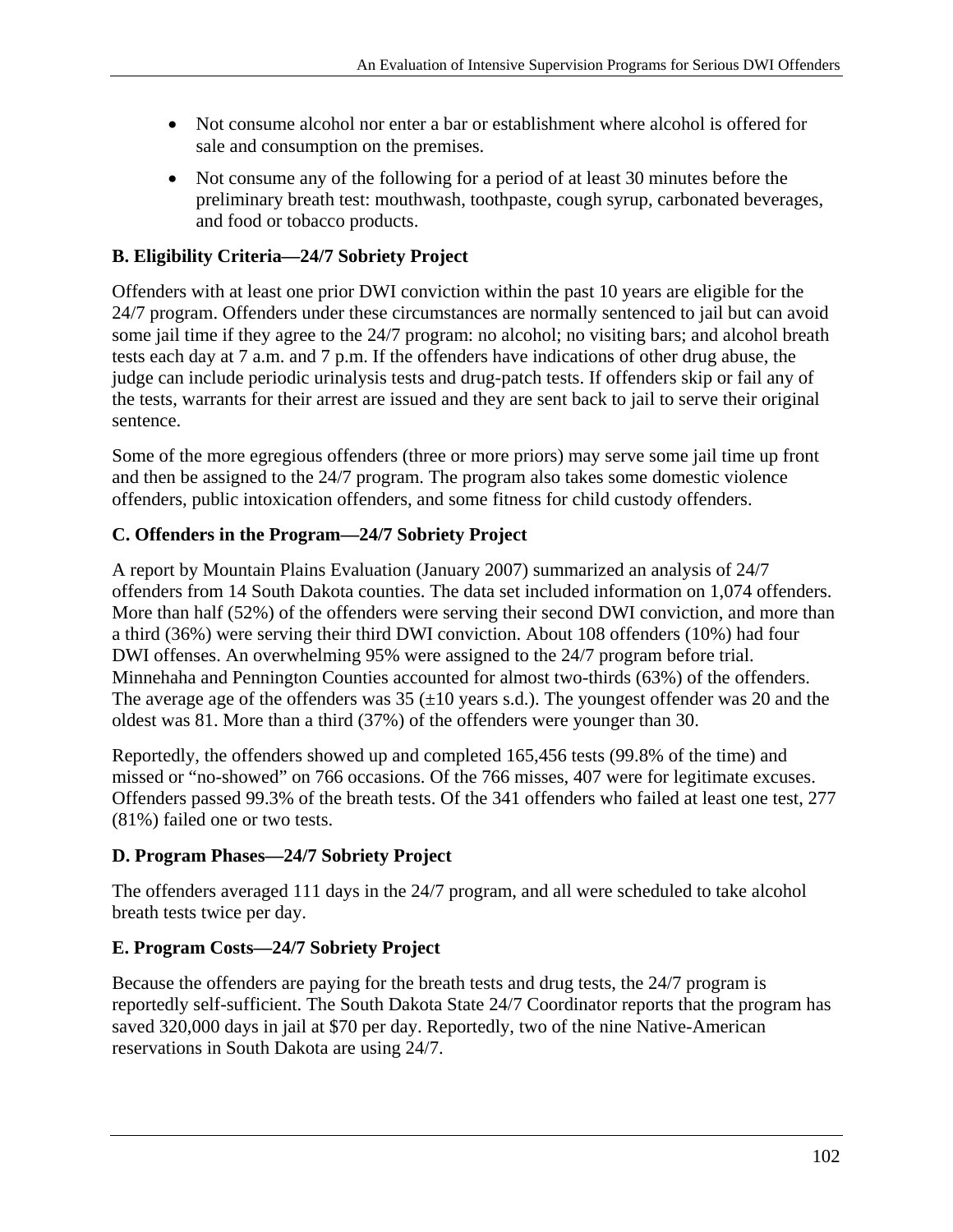# **F. Conclusions—24/7 Sobriety Project**

The 24/7 program is perceived to be successful by State officials in South Dakota and is operating in a majority of the counties (85%). The program demands sobriety and checks on it by breath testing offenders twice per day over 4 months. With the 99% compliance rate from a reported 640,000 breath tests over 3 years, it appears to be successful while in force. The 24/7 Sobriety Project has not been evaluated to determine if it reduces the recidivism of offenders compared to a standard program.

## **II. Wyoming, "DUI Supervised Probation Program"**

The DUI Supervised Probation (DSP) program currently operates in Fremont County, Wyoming. The DSP program is a standalone program, designed for use in many different environments, including a standard court, a drug court, a treatment provider, a probation office, or other social service agencies. The DSP program serves rural communities where there are relatively high rates of impaired driving and where communities suffer from limited resources.

The DSP program began in September 2004 as part of a 3-year pilot project through a federal highway safety grant from the Wyoming Department of Transportation to Injury Prevention Resources (IPR) of Wyoming, a nonprofit agency. IPR provides direct services to residents in Fremont County and resources to communities throughout the State of Wyoming.

The DSP program provides direct supervision of DUI offenders to ensure that they comply with the conditions of court-ordered probation. About half of the offenders in the DSP program are Native American. The majority of program participants are typically drivers 18 years or older who have been convicted of DUI for the second time within 5 years and have been ordered by the court into the DSP. If the offenders refuse to report to the DSP, typically the court sentences them to the remaining portion of their original jail term. Eligible offenders must have no pending charges for violent offenses and not currently supervised by any other agency.

The DSP program is an intermediate step between unsupervised probation and Drug Court, which is intensive supervision probation for the highest-risk offenders. While the DSP may contain similar program components, it does not replicate services provided by other agencies.

#### **A. Program Description—DSP**

The DSP program is individualized, comprehensive, and relatively long-term. During the first 3 months in the program, offenders are required to meet with their caseworker at least once each week. After the initial 3 months, contact with caseworker may be reduced to every 2 weeks, if the offender is compliant with the conditions of probation. After 9 months of compliance, contacts with caseworkers may be reduced to monthly. If after 1 year the offender has successfully completed all conditions of probation (as determined by the caseworker), the offender may petition the court for release from supervised probation. If not, offenders remain on supervised probation for up to 24 months and the court decides what course of action will be taken.

All DSP offenders must obtain a substance-abuse evaluation and complete treatment plans as recommended. Offenders must sign a release-of-confidentiality so that the caseworker can evaluate treatment documentation. Caseworkers also ensure that offenders complete their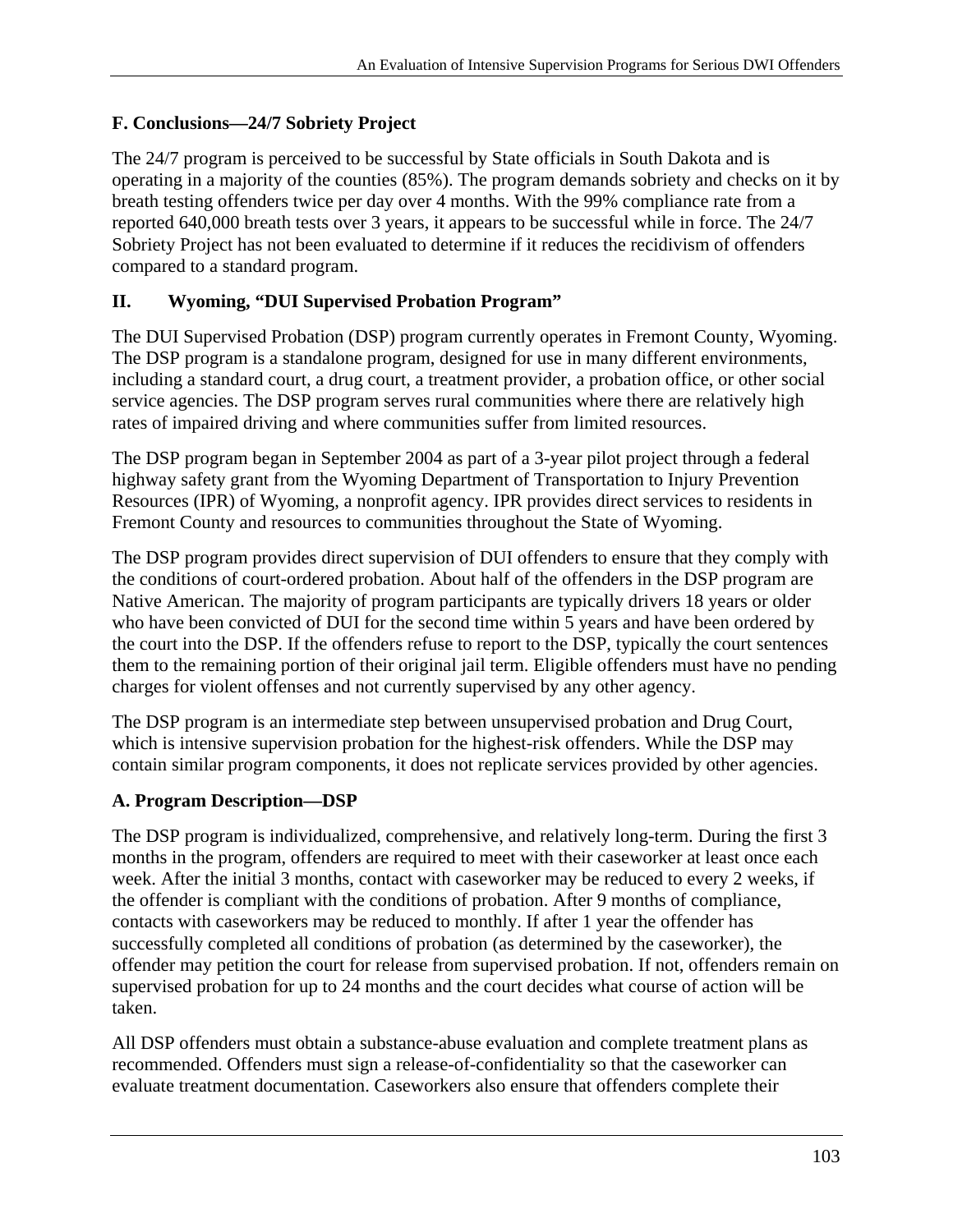treatment as ordered. Abstinence from alcohol and drugs is required with routine and random testing for evidence of alcohol and drug use. Offenders are required to have either full time employment, attend school full time, or perform community service and the caseworkers monitor all of these activities. Offenders also must pay all fines ordered by the court (including any unpaid fines from previous offenses). All offenders are required to attend a DWI VIP, and most offenders are also required to complete a DWI education course in addition to any professional treatment they receive. Attendance at regular AA meetings is required for many offenders, depending on the outcome of their assessment.

Compliance results in release from probation at the end of the required term. Caseworkers conduct exit interviews with each offender upon completion of the program. During the exit interview, offenders are asked about what was most helpful, least helpful, and most difficult for them. After 1 full year, offenders who complete all probation requirements successfully with no additional incidents are advised by their DSP caseworker that they may request to be moved to unsupervised probation or possibly removed from probation entirely.

Because the DSP program is individualized and based on the needs of each offender, the definition of noncompliant may vary. When offenders are noncompliant (as determined by the caseworker), the caseworker has several options available, including requiring the offender to attend additional AA meetings, to obtain an updated evaluation and treatment plan, to submit to daily alcohol testing, and/or to attend more frequent meetings with the caseworker. If an offender refuses to meet with his/her caseworker or is arrested for another DWI or alcohol- or drugrelated offense, the offender is turned back to the court to determine what action will be taken (usually probation is revoked and the offender must serve his or her full jail sentence).

DSP caseworkers do not visit the residences of offenders, as this could be dangerous. However, caseworkers may make contact with offenders outside of DSP offices at a public location agreed to by the caseworker and the offender.

Throughout the offender's participation in the program, all offenses are documented. Offenses can range from incidents of relapse to new criminal charges. Examples include failure to meet with a DSP caseworker, not completing treatment requirements, nonpayment of fines, or continued use of alcohol. If an offender who has done very well on the program misses an appointment, the likely response would be limited to a discussion with him or her at the next appointment. An offender who continues to drink but is very honest about relapses might be ordered to attend daily AA meetings and twice daily alcohol testing, and more frequent meetings with the caseworker (with a note to the court advising of these additions). An offender who has only one relapse but refuses to admit it may be referred to the Prosecuting Attorney's office for a warrant. DSP caseworkers expect most offenders to fail at some point during the program (these are high-risk offenders who typically have not had a lot of success in their lives), but as long as the offender is working toward success, the caseworkers will continue to work with them. DSP defines failure as (1) refusing to meet with a DSP caseworker; (2) another DWI or alcohol/drugrelated offense; or (3) dishonesty about compliance with conditions of probation (including dishonesty about continued drinking).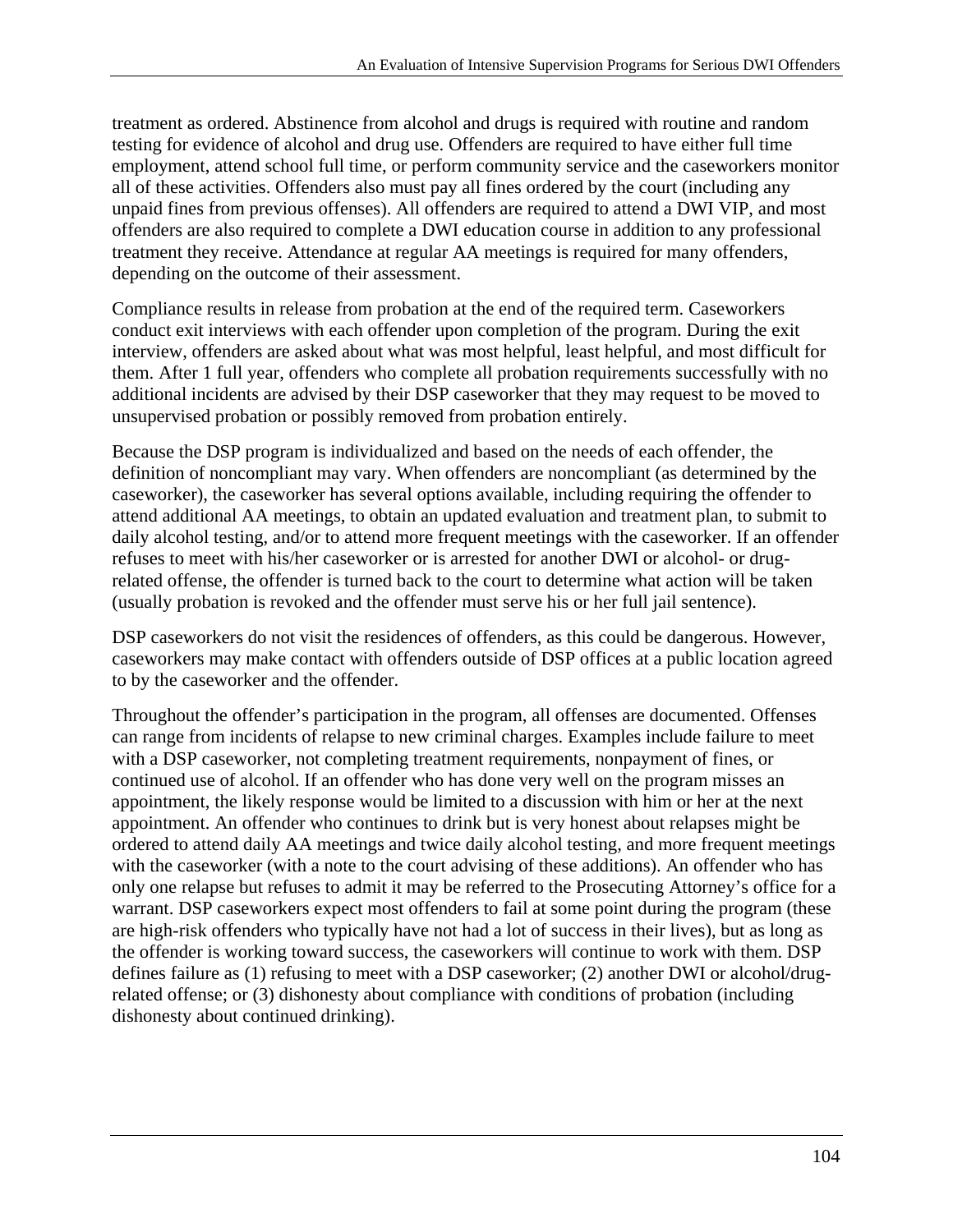## **B. Eligibility Criteria—DSP**

DWI offenders aged 18 years and older are court-ordered into the DSP program. They must have no current pending charges for violent offenses. An offender who is currently on supervised probation with another agency (i.e., Department of Corrections, Fremont County Drug Court, Fremont County Youth Services) is not eligible for the DSP program. A criminal-history check is completed for all offenders before (or immediately after) sentencing to the DSP program. DSP offenders are most commonly second offenders (usually with one prior DWI in the last 5 years), or first offenders who either had a high BAC or refused to submit to chemical testing when arrested.

Offenders with more than two prior DWI arrests within 5 years are eligible to be considered for Drug Court. There are two adult Drug Courts in Fremont County with two judges presiding over each. One is through Tribal Court on the Wind River Indian Reservation and is for Tribal members only. Sometimes, a third offender is brought before Drug Court, and the Drug Court screening team thinks he/she might do better with the DSP program. DSP officials work with the Drug Court on these issues. In Wyoming, a fourth DWI offense is a felony. Felony offenders are not eligible for DSP.

## **C. Offenders in the Program—DSP**

As of May 2007, the DSP had 335 offenders referred to program by the three courts that DSP serves. Of those, DSP referred152 offenders back to the County Prosecuting Attorney for noncompliance with one or more conditions of probation (including, but not limited to, nonparticipation). Of these, 83 offenders became compliant, and 69 were removed by the court from the program for noncompliance. Fifty-three offenders have completed all DSP requirements.

Seventy-five percent of participants to date have been male; 32% were between the ages of 22 and 30 (26% ages 31 to 40 and 22% ages 41 to 50). A little more than half (53%) of program participants were Native American, and 40% were White.

#### **D. Program Phases—DSP**

The judge orders the offender into supervised probation for a specific length of time (usually 24 months). All offenders begin at the first level (Level I) of supervised probation. Offenders who comply with all conditions of this probation may advance to Level II after 3 months and to Level III after 9 months.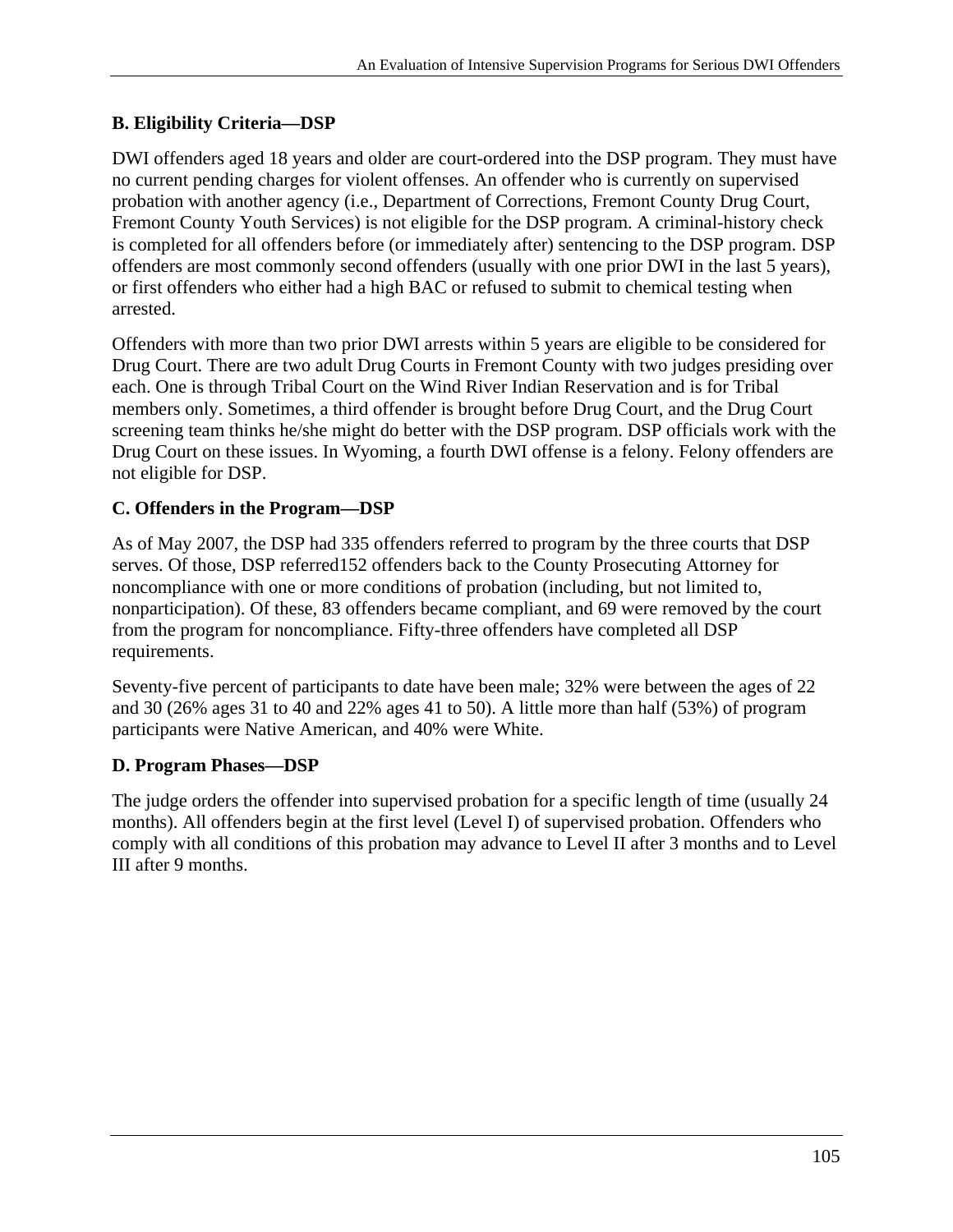| Level     | <b>Duration</b> | <b>Program Components</b>                                                            | <b>Meet with DSP</b><br><b>Caseworker</b> |
|-----------|-----------------|--------------------------------------------------------------------------------------|-------------------------------------------|
| Level I   | 3 months        | ASI and ASAM; individualized<br>treatment; AA meetings; VIP; DUI<br>Education course | Weekly*                                   |
| Level II  | 6 months        | Treatment continued as needed;<br>AA meetings                                        | Every 2 weeks**                           |
| Level III | Up to 15 months | Treatment as needed; AA<br>meetings                                                  | Monthly***                                |

#### **Table 13. Elements of Program Phases or Levels**

\*Level I—Offenders meet with their DSP caseworker at least weekly.

\*\*Level II—Visits reduced to twice a month (with telephone contact as needed between visits) if the offender is adequately complying with the conditions of probation.

\*\*\*Level III—Visits reduced to monthly (with telephone contact as needed between visits) if the offender continues to comply with the conditions of probation.

After 1 full year, each offender is reevaluated. Offenders who have complied with the conditions of probation and with any treatment plan imposed may request a hearing to review their judgment and sentence with the Court. The DSP caseworker may recommend changes in supervision requirements to the sentencing Court and to the prosecuting attorney.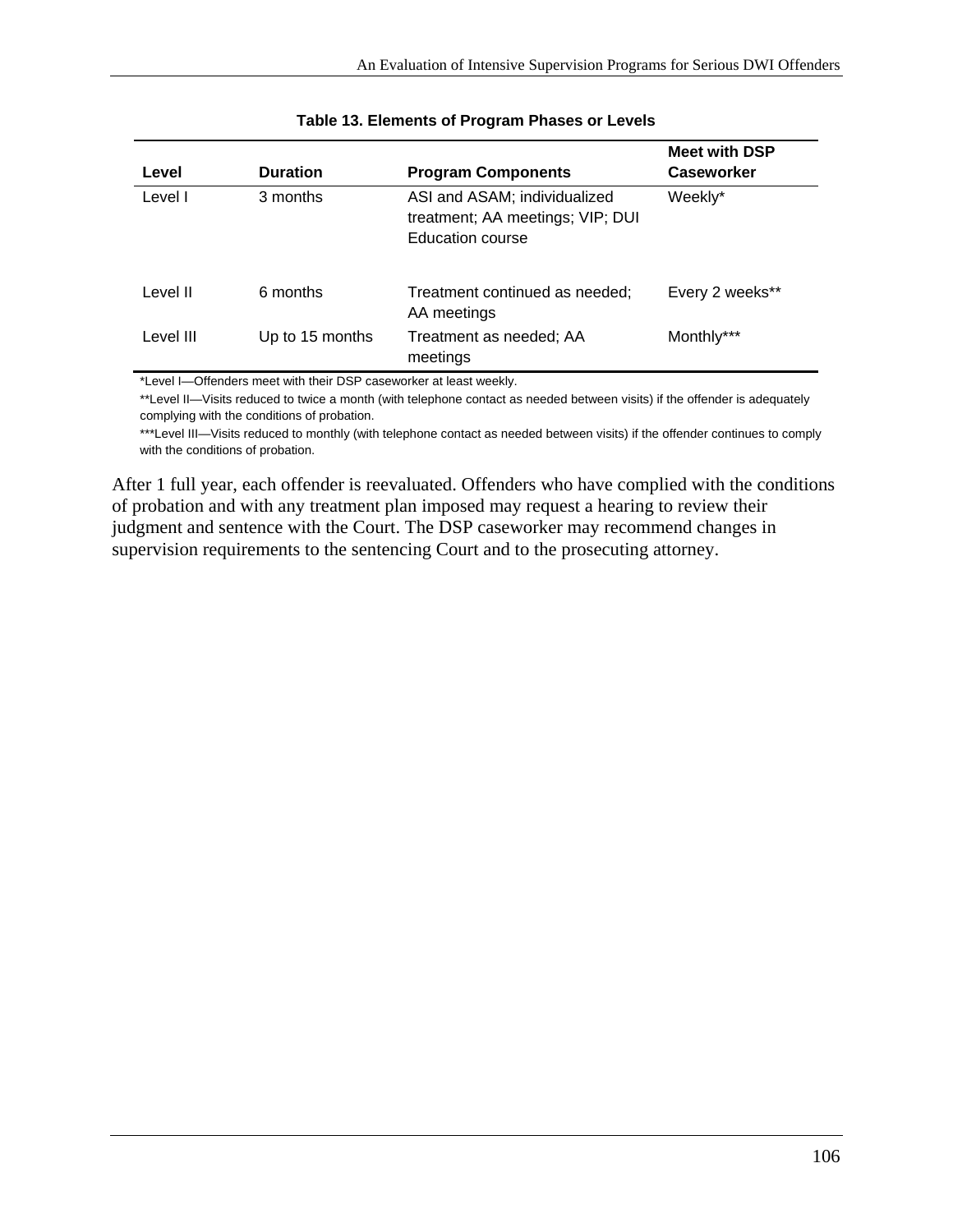The following are components of the DSP.

| Component                  | <b>Description</b>                                                                                                                                                                                                                                                                            |  |
|----------------------------|-----------------------------------------------------------------------------------------------------------------------------------------------------------------------------------------------------------------------------------------------------------------------------------------------|--|
| 1. Alcohol/drug testing    | Offenders given a preliminary breath test at any time for any reason. All<br>results are documented in offenders' files. Positive results may be cause for<br>probation revocation.                                                                                                           |  |
| 2. Reporting to the courts | Caseworker submits reports to court at least monthly. Includes<br>documentation of completed requirements and a status report on offender<br>progress. Reports of an offender arrest or other serious violation are<br>documented and sent immediately to the court and prosecuting attorney. |  |
| 3. Evaluation              | ASI and ASAM instruments are used. ASI determines degree of<br>alcohol/drug abuse. ASAM determines treatment type needed.                                                                                                                                                                     |  |
| 4. Treatment               | Administered by one of eight State-approved providers/agencies or two on<br>the Reservation. Inpatient occurs outside of Fremont County. Outpatient<br>has two levels: standard and intensive outpatient treatment.                                                                           |  |
| 5. Ignition interlocks     | Not often used due to costs. For hard driver license suspensions, offender<br>may apply for interlock after 45 days with no driving restrictions.                                                                                                                                             |  |
| 6. VIPs                    | Mandatory attendance of 50-80 offenders; cost is \$35 per offender.                                                                                                                                                                                                                           |  |
| 7. DWI Education course    | Ordered by judge or by the evaluation results. Approximately a quarter to a<br>half of offenders required to attend. These 8- to 12-hour courses are held<br>mainly for offenders without serious addiction problems.                                                                         |  |

**Table 14. DSP Components** 

#### **E. Costs—DSP**

Offenders in the DSP program are required to pay supervision fees of \$25 in cash or by money order for every month the offender is in the program. Fees are collected by the DSP caseworker at the offender's first scheduled appointment of each calendar month. The DSP caseworker documents payment through a receipt book and within the offender's case file. There are no indigent funds for those who cannot pay, although DSP reports that they do not turn away defenders who cannot pay. When these offenders get jobs, they begin to pay. The caseworkers accept the payments and provide receipts to the offenders.

This offender fee does not begin to cover the costs of the DSP program. The current grant from the State covers the remaining costs. IPR is looking for continuous funding when the grant is completed. The program officials believe that local government should fund the DSP program.

#### **F. Conclusions—DSP**

The Fremont County DSP program appears to be a promising rural program that addresses challenges of limited available resources and geographic distances. It has many components that have proven to be effective in other programs. Reportedly, according to DSP, noncompliance rates are down from more than 50% in the unsupervised program to 25 to 37% for the DSP participants, and compliant offenders do not recidivate at the high rates of noncompliant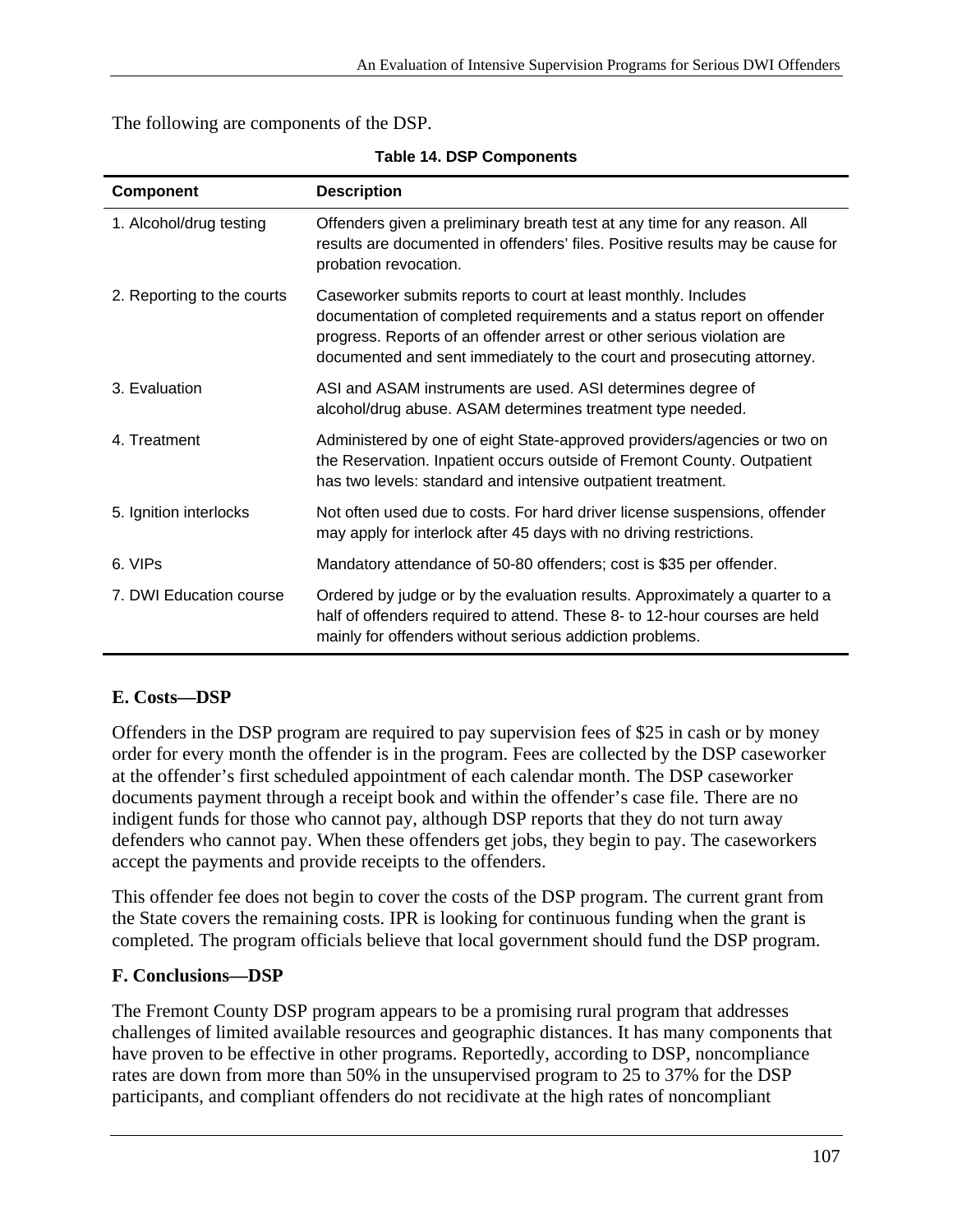challenge because of relatively high rates of alcoholism. offenders. The fact that over half of the offenders are Native American presents an additional

The most important component appears to be the frequent contact with the caseworker, especially in the first few critical months of the program. This contact with an official provides an extra incentive for the offender to remain sober and take responsibility to meet other requirements. The random testing for alcohol and other drugs is an enforcement of sobriety.

The DSP offenders are also required to have a full-time job or become a full-time student. If they cannot comply, they must perform up to 40 hours per week of community service. This is a significant lifestyle change for many of them that helps them to remain sober.

The Fremont County DWI Supervised Probation program and IPR develop partnerships with the judges, prosecuting attorneys, court clerks, treatment providers, law enforcement, and other probation agencies to help offenders have a positive outcome. This, in turn, tends to help those other agencies by greatly reducing court time in tracking offenders on probation.